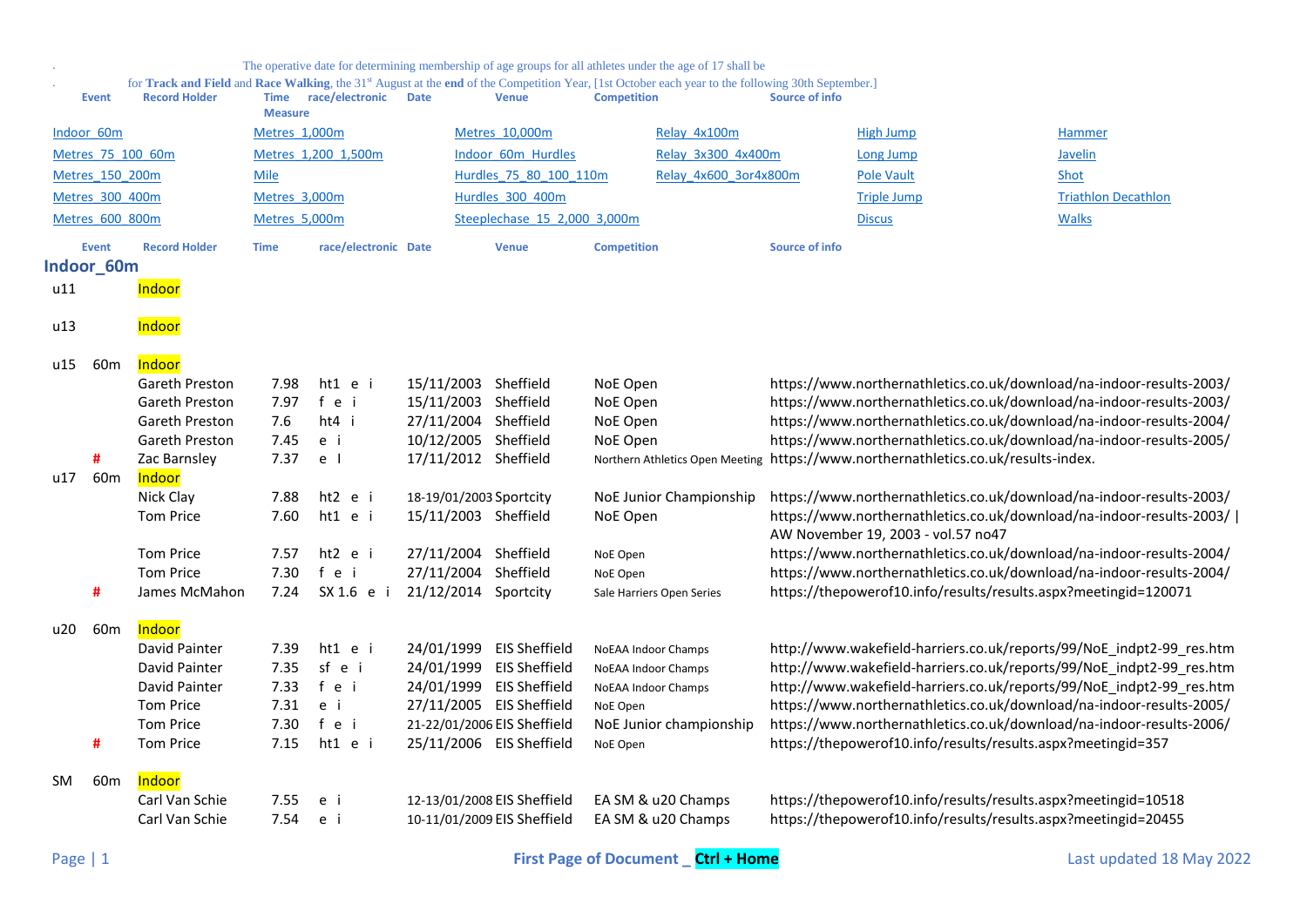| The operative date for determining membership of age groups for all athletes under the age of 17 shall be                                                      |                                                                                       |
|----------------------------------------------------------------------------------------------------------------------------------------------------------------|---------------------------------------------------------------------------------------|
| for Track and Field and Race Walking, the 31 <sup>st</sup> August at the end of the Competition Year, [1st October each year to the following 30th September.] |                                                                                       |
| <b>Competition</b><br><b>Venue</b>                                                                                                                             | Source of info                                                                        |
|                                                                                                                                                                |                                                                                       |
| Sale Harriers Open Series<br>Sportcity                                                                                                                         | https://thepowerof10.info/results/results.aspx?meetingid=96588                        |
| Sale Harriers Open Series<br>Sportcity                                                                                                                         | https://thepowerof10.info/results/results.aspx?meetingid=96589                        |
| Sale Harriers Open Series<br>Sportcity                                                                                                                         | https://thepowerof10.info/results/results.aspx?meetingid=96589                        |
| EIS Sheffield                                                                                                                                                  | NA U17/U20/Sen Champs https://thepowerof10.info/results/results.aspx?meetingid=217500 |
| Sheffield<br>NA U17 / U20 / Senior Champs                                                                                                                      | https://thepowerof10.info/results/results.aspx?meetingid=217500                       |
|                                                                                                                                                                |                                                                                       |
| Sportcity<br>Sale Harriers Open Series                                                                                                                         | https://thepowerof10.info/results/results.aspx?meetingid=224236                       |
|                                                                                                                                                                |                                                                                       |
|                                                                                                                                                                |                                                                                       |
|                                                                                                                                                                | https://thepowerof10.info/results/results.aspx?meetingid=332833                       |
|                                                                                                                                                                |                                                                                       |
|                                                                                                                                                                | EIS Sheffield<br>Run Jump Throw                                                       |

# <span id="page-1-0"></span>**Metres\_75\_100\_60m**

| u11 | 75 <sub>m</sub>  |                        |       |        |            |              |                              |                                                                    |
|-----|------------------|------------------------|-------|--------|------------|--------------|------------------------------|--------------------------------------------------------------------|
|     |                  | Alex Kirk              | 12.0  |        | 28/05/2006 | Stockport    | Cheshire League              | 2006 WCAC Stats                                                    |
|     |                  | Jack Netherwood        | 11.5  |        | 03/09/2006 | Stanney      | Cheshire League              | http://www.cheshireaa.com/results/TFL/cheshire_tf_league_2006.aspx |
|     |                  | James McMahon          | 11.5  |        | 06/04/2008 | Colwyn Bay   | CB Open                      | 2008 WCAC Stats                                                    |
|     |                  | James McMahon          | 11.4  |        | 20/04/2008 | Stockport    | Cheshire League              | http://www.cheshireaa.com/results/TFL/cheshire_tf_league_2008.aspx |
|     |                  | James McMahon          | 11.4  | Race B | 13/07/2008 | Stanney      | Cheshire League              | http://www.cheshireaa.com/results/TFL/cheshire tf league 2008.aspx |
|     |                  | Matthew Pagan          | 11.2  |        | 10/08/2008 | Bebington    | Cheshire League              | 2008 WCAC Stats                                                    |
|     |                  | Matthew Pagan          | 11.0  |        | 07/09/2008 | Stanney      | Cheshire League              | http://www.cheshireaa.com/results/TFL/cheshire_tf_league_2008.aspx |
|     |                  | Michael Ozoemelam 11.0 |       |        | 21/04/2013 | Stanney      | Cheshire League              | https://thepowerof10.info/results/results.aspx?meetingid=80872     |
|     |                  | Michael Ozoemelam 10.6 |       |        | 19/05/2013 | Stretford    | Cheshire League              | https://thepowerof10.info/results/results.aspx?meetingid=80875     |
| u11 | 100 <sub>m</sub> |                        |       |        |            |              |                              |                                                                    |
|     |                  | Anthony Devoy          | 18.2  |        | 13/09/1998 | Stockport    | County Multi-events          | http://www.cheshireaa.com/results/PDFarchive/JME1998.pdf           |
|     |                  | Lewis Bromilow         | 16.9  |        | 12/09/1999 |              | County Multi-events          | http://www.cheshireaa.com/results/PDFarchive/JME1999.pdf           |
|     |                  | Benjamin Fowles        | 15.7  |        | 09/09/2001 | Macclesfield | <b>Cheshire Multi-events</b> | http://www.cheshireaa.com/results/PDFarchive/JME2001.pdf           |
|     |                  | Aidan Stoakley         | 15.6  |        | 15/09/2002 | Macclesfield | <b>Cheshire Multi-events</b> | http://www.cheshireaa.com/results/ME/2002/U11CE2002.jpg            |
|     |                  | Aidan Stoakley         | 14.6  |        | 14/09/2003 | Macclesfield | <b>Cheshire Multi-events</b> | http://www.cheshireaa.com/results/ME/2003/JuniorMEU11results.pdf   |
|     |                  | Aidan Stoakley         | 13.5  |        | 26/06/2005 | Warrington   | UKA YA N 1W                  | AW November 9, 2005 - vol.59 no.45                                 |
| u13 | 75 <sub>m</sub>  |                        |       |        |            |              |                              |                                                                    |
|     |                  | Theo Shepherd          | 10.17 | e      | 15/05/2021 | Stretford    | Trafford Open Meet           | https://thepowerof10.info/results/results.aspx?meetingid=413051    |
|     |                  |                        |       |        |            |              |                              |                                                                    |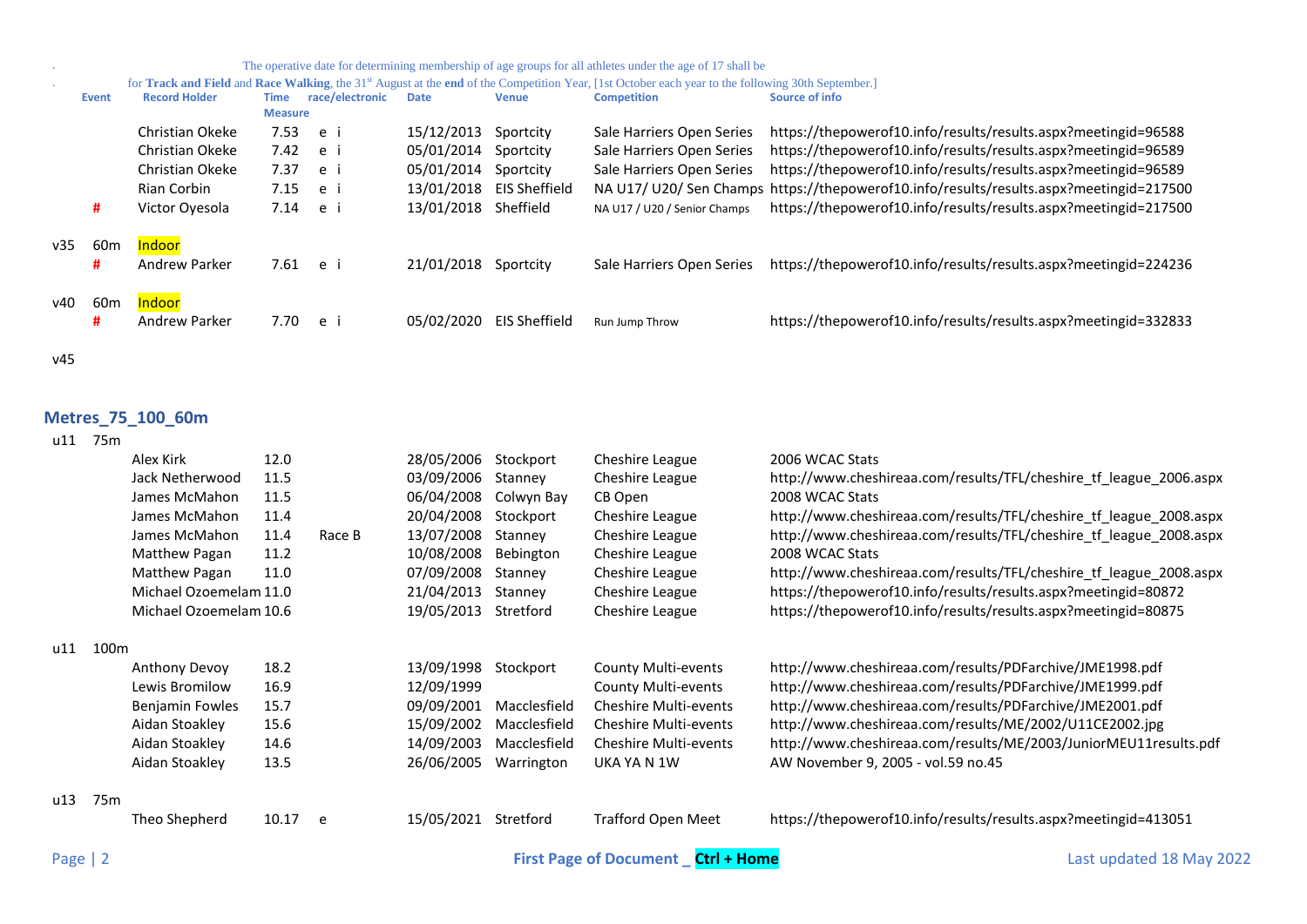|     |                  |                      |                               |                 |                          |                         | The operative date for determining membership of age groups for all athletes under the age of 17 shall be                                                                            |                                                                      |
|-----|------------------|----------------------|-------------------------------|-----------------|--------------------------|-------------------------|--------------------------------------------------------------------------------------------------------------------------------------------------------------------------------------|----------------------------------------------------------------------|
|     | <b>Event</b>     | <b>Record Holder</b> | <b>Time</b><br><b>Measure</b> | race/electronic | <b>Date</b>              | <b>Venue</b>            | for Track and Field and Race Walking, the 31 <sup>st</sup> August at the end of the Competition Year, [1st October each year to the following 30th September.]<br><b>Competition</b> | <b>Source of info</b>                                                |
|     | #                | Theo Shepherd        | 10.0                          | $w+1.1$         | 05/06/2021 Stanney       |                         | N Merseyside YDL lower                                                                                                                                                               | https://thepowerof10.info/results/results.aspx?meetingid=415638      |
| u13 | 100 <sub>m</sub> |                      |                               |                 |                          |                         |                                                                                                                                                                                      |                                                                      |
|     |                  | Luke Bateson         | 15.0                          |                 | 19/07/1998               |                         | Wythenshawe McDonalds YAL                                                                                                                                                            | newsletter Vol2No2                                                   |
|     |                  | Keir Ferguson        | 14.1                          |                 |                          | 25/06/2000 Macclesfield | Cheshire League                                                                                                                                                                      | records end 2000                                                     |
|     |                  | Gareth Preston       | 13.1                          |                 | 05/05/2003               | Bolton                  | UKA YA League N 1W                                                                                                                                                                   | AW May 21, 2003 vol.57 no.21                                         |
|     |                  | Gareth Preston       | 13.0                          |                 |                          | 15/06/2003 Macclesfield | Cheshire League                                                                                                                                                                      | AW June 18, 2003 - vol.57 no.25                                      |
|     |                  | Gareth Preston       | 12.8                          |                 |                          | 29/06/2003 Macclesfield | UKA YA League N 1W                                                                                                                                                                   | from CD end Aug'04(website@gq.nu) - AW July 16, 2003 - vol.57 no.29  |
|     | #                | Gareth Preston       | 12.3                          |                 |                          | 14/09/2003 Macclesfield | <b>Cheshire Multi-events</b>                                                                                                                                                         | http://www.cheshireaa.com/results/ME/2003/JuniorMEU13menresults.pdf  |
|     | u15 100m         |                      |                               |                 |                          |                         |                                                                                                                                                                                      |                                                                      |
|     |                  | <b>Ryan Morrison</b> | 12.2                          |                 | 11/04/1998 Eirias Park   |                         | Colwyn Bay Open                                                                                                                                                                      | 'Pioneer' 15/04/1998 Page 46 - AW April 15, 1998 - Vol.52 no.16      |
|     |                  | <b>Ryan Morrison</b> | 12.2                          |                 | 26/04/1998 Bebington     |                         | YAL - N1W boys                                                                                                                                                                       | AW April 29, 1998 - vol.52 no.18                                     |
|     |                  | Ryan Morrison        | 11.98                         | final e         | 10/05/1998 Crewe         |                         | <b>Cheshire Championships</b>                                                                                                                                                        | http://www.cheshireaa.com/results/PDFarchive/TF1998.pdf              |
|     |                  | Craig France         | 11.8                          |                 | 26/08/2001 Bebington     |                         | Wirral Medal Meet<br>(West Cheshire Champs)                                                                                                                                          | Newsletter September 2001   from CD end Aug'04 (website.at.gq.nu)    |
|     |                  | Gareth Preston       | 11.8                          |                 | 18/07/2004 Bebington     |                         | YAL - N1W boys                                                                                                                                                                       | from CD end Aug'04 (website@gq.nu) - AW July 16, 2003 - vol.57 no.29 |
|     |                  | Gareth Preston       | 11.6                          | final           | 17/04/2005 Wavertree     |                         | Liverpool H Open                                                                                                                                                                     | AW April 27, 2005 - vol.59 no.17                                     |
|     |                  | Gareth Preston       | 11.6                          | Rd 1 h4         | 08-09/07/2005 Birmingham |                         | English Schools                                                                                                                                                                      | http://www.esaa.net/oldindex.shtml                                   |
|     |                  | Zac Barnsley         | 11.6                          |                 | 20/05/2012 Bebington     |                         | McCain YAL N Prem 3                                                                                                                                                                  | https://thepowerof10.info/results/results.aspx?meetingid=63416       |
|     | #                | Zac Barnsley         | 11.5                          | h2              |                          | 16/06/2012 Macclesfield | <b>Cheshire Schools Champs</b>                                                                                                                                                       | http://www.esaa.net/oldindex.shtml                                   |
|     |                  | Zac Barnsley         | 11.5                          | final           |                          | 16/06/2012 Macclesfield | <b>Cheshire Schools Champs</b>                                                                                                                                                       | http://www.esaa.net/oldindex.shtml                                   |
|     |                  | Matthew Pagan        | 11.5                          | В               | 02/09/2012 Colwyn Bay    |                         | Cheshire League                                                                                                                                                                      | http://www.cheshireaa.com/results/TFL/cheshire_tf_league_2012.aspx   |
|     |                  | Zac Barnsley         | 11.5                          |                 | 08/09/2012 Colwyn Bay    |                         | Colwyn Bay Games                                                                                                                                                                     | https://thepowerof10.info/results/results.aspx?meetingid=72500       |
|     |                  | Lewis Parsons        | 11.5                          | Α               | 17/07/2021 Bebington     |                         | N Merseyside YDL lower                                                                                                                                                               | https://www.thepowerof10.info/results/results.aspx?meetingid=415646  |
|     |                  | Lewis Parsons        | 11.5                          | $w+2.9$         | 05/06/2021 Stanney       |                         | N Merseyside YDL lower                                                                                                                                                               | https://thepowerof10.info/results/results.aspx?meetingid=415638      |
| u17 | 100 <sub>m</sub> |                      |                               |                 |                          |                         |                                                                                                                                                                                      |                                                                      |
|     |                  | C Blackburn          | 11.90                         | e               | 26/04/1998 Bebington     |                         | YAL - N1W boys                                                                                                                                                                       | AW April 29, 1998 - vol.52 no.18                                     |
|     |                  | David Painter        | 11.4                          |                 | 04/07/1998 Lancaster     |                         | <b>NML</b>                                                                                                                                                                           | newsletter Vol2No2                                                   |
|     |                  | <b>Tom Price</b>     | 11.4                          |                 | 01/05/2004               | Bebington               | <b>NML</b>                                                                                                                                                                           | from CD end Aug'04 (website.at.gq.nu)                                |
|     |                  | <b>Tom Price</b>     | 11.4                          |                 | 18/07/2004               | Bebington               | YAL - N1W boys                                                                                                                                                                       | AW July 28, 2004 - vol.58 no.31                                      |
|     |                  | <b>Tom Price</b>     | 11.3                          |                 | 17/04/2005 Wavertree     |                         | Liverpool H Open                                                                                                                                                                     | AW April 27, 2005 - vol.59 no.17                                     |
|     |                  | <b>Tom Price</b>     | 11.3                          |                 | 19/06/2005               |                         | Connah's Quay NJ League Mersey                                                                                                                                                       | AW & https://thepowerof10.info/results/results.aspx?meetingid=157117 |
|     |                  | <b>Tom Price</b>     | 11.2                          |                 | 26/06/2005               | Warrington              | UKA YA N 1W                                                                                                                                                                          | AW November 9, 2005 - vol.59 no.45                                   |
|     | #                | Stephen Jones        | 11.1                          |                 | 05/09/2010 Stanney       |                         | Cheshire League                                                                                                                                                                      | https://thepowerof10.info/results/results.aspx?meetingid=35888       |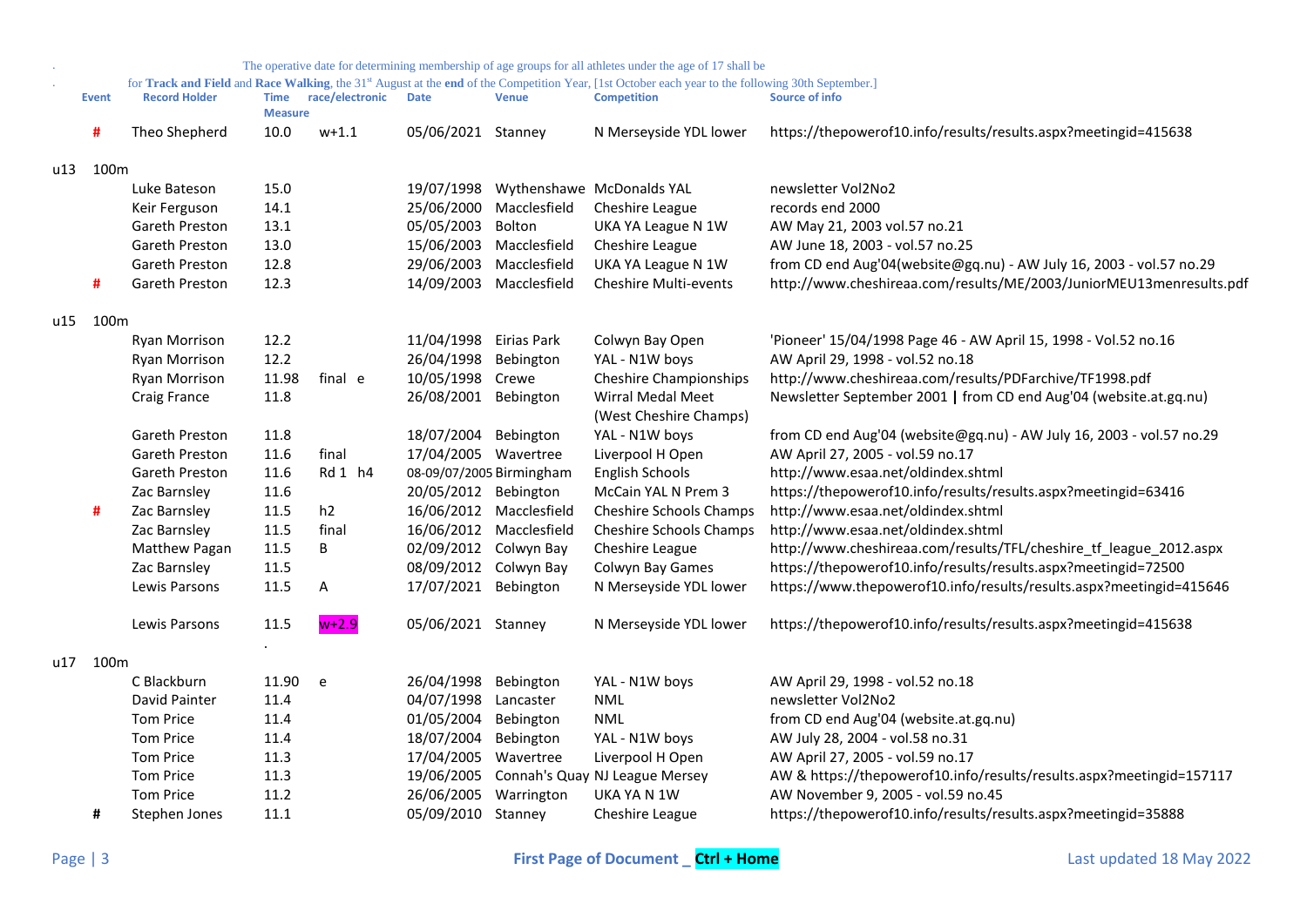|     |                  |                          |                               |                 |                      |              | The operative date for determining membership of age groups for all athletes under the age of 17 shall be                                          |                                                                                       |
|-----|------------------|--------------------------|-------------------------------|-----------------|----------------------|--------------|----------------------------------------------------------------------------------------------------------------------------------------------------|---------------------------------------------------------------------------------------|
|     |                  |                          |                               |                 |                      |              | for Track and Field and Race Walking, the 31st August at the end of the Competition Year, [1st October each year to the following 30th September.] |                                                                                       |
|     | <b>Event</b>     | <b>Record Holder</b>     | <b>Time</b><br><b>Measure</b> | race/electronic | <b>Date</b>          | <b>Venue</b> | <b>Competition</b>                                                                                                                                 | Source of info                                                                        |
|     |                  | Zac Barnsley             | 11.1                          |                 | 13/04/2013           | Wavertree    |                                                                                                                                                    | Tom O'Mahoney Memorial https://thepowerof10.info/results/results.aspx?meetingid=82124 |
|     |                  | Zac Barnsley             | 11.1                          |                 | 07/07/2013           | Litherland   | NoE 2W                                                                                                                                             | https://thepowerof10.info/results/results.aspx?meetingid=81197                        |
|     |                  |                          |                               |                 |                      |              |                                                                                                                                                    |                                                                                       |
| u20 | 100m             |                          |                               |                 |                      |              |                                                                                                                                                    |                                                                                       |
|     |                  | David Painter            | 11.6                          |                 | 03/04/1999           | Eirias Park  | Colwyn Bay Open                                                                                                                                    | AW April 7, 1999 - vol.53 no.14                                                       |
|     |                  | David Painter            | 11.2                          |                 | 25/07/1999           | Stafford     | National Junior League                                                                                                                             | records end 2000                                                                      |
|     |                  | Stephen Butterfield 11.2 |                               |                 | 22/06/2003           | Warrington   | NJ League Mersey                                                                                                                                   | AW June 25, 2003 - vol.57 no26                                                        |
|     |                  | Stephen Butterfield 11.2 |                               |                 | 20/06/2004           | Ormskirk     | NJ League Mersey                                                                                                                                   | AW June 23, 2004 - vol.58 no.26                                                       |
|     |                  | <b>Tom Price</b>         | 11.1                          |                 | 03/06/2006           | Wigan        | <b>NL 2W m2</b>                                                                                                                                    | https://www.northernathletics.co.uk/download/tf-league-results-2006/                  |
|     | #                | Aidan Stoakley           | 11.0                          |                 | 15/08/2010           | Cudworth     | NoE promotion match                                                                                                                                | https://thepowerof10.info/results/results.aspx?meetingid=40327                        |
|     |                  |                          |                               |                 |                      |              |                                                                                                                                                    |                                                                                       |
|     |                  | Aidan Stoakley           | 11.0                          | w3.6            | 05/06/2010 Wavertree |              | NoE 2W                                                                                                                                             | https://thepowerof10.info/results/results.aspx?meetingid=37055                        |
| SM. | 100 <sub>m</sub> |                          |                               |                 |                      |              |                                                                                                                                                    |                                                                                       |
|     |                  | Mark Lloyd               | 11.2                          |                 | 11/04/1998           | Eirias Park  | Colwyn Bay Open                                                                                                                                    | 'Pioneer' 15/04/1998 Page 46 - AW April 15, 1998 - Vol.52 no.16                       |
|     |                  | Mark Lloyd               | 10.9                          |                 | 01/05/1998           | Bebington    | Northern ML                                                                                                                                        | newsletter Vol2No2 - AW May 6, 1998 - v52 no19                                        |
|     | #                | Mark Lloyd               | 10.6                          |                 | 03/07/1999 Lancaster |              | KO Cup                                                                                                                                             | records end 2000                                                                      |
|     |                  |                          |                               |                 |                      |              |                                                                                                                                                    |                                                                                       |
| v35 | 100 <sub>m</sub> |                          |                               |                 |                      |              |                                                                                                                                                    |                                                                                       |
|     |                  | <b>Andrew Earl</b>       | 13.0                          |                 | 09/08/2009           | Stretford    | Cheshire League                                                                                                                                    | http://www.cheshireaa.com/results/TFL/cheshire tf league 2009.aspx                    |
|     |                  | Andrew Parker            | 12.37                         | w1.0 e          | 03/09/2016 Sandy     |              | <b>Eastern Masters Champs</b>                                                                                                                      | https://thepowerof10.info/results/results.aspx?meetingid=177354                       |
|     | #                | Andrew Parker            | 11.73                         | $w1.2$ e        | 02/09/2017 Sheffield |              | NA Masters Champs                                                                                                                                  | https://www.thepowerof10.info/results/resultslookup.aspx                              |
|     |                  |                          |                               |                 |                      |              |                                                                                                                                                    |                                                                                       |
| v40 | 100 <sub>m</sub> |                          |                               |                 |                      |              |                                                                                                                                                    |                                                                                       |
|     |                  | Andrew Pace              | 13.2                          |                 | 11/05/2014           | Bury         | Cheshire League                                                                                                                                    | http://www.cheshireaa.com/results/TFL/cheshire_tf_league_2014.aspx                    |
|     |                  | Andrew Pace              | 12.6                          |                 | 06/07/2014           |              | Connah's Quay Cheshire League                                                                                                                      | http://www.cheshireaa.com/results/TFL/cheshire_tf_league_2014.aspx                    |
|     | #                | Andrew Pace              | 11.8                          |                 | 13/07/2014 Wavertree |              | NoE 2W                                                                                                                                             | https://www.northernathletics.co.uk/download/2w-match-3-2014/                         |
| v45 | 100m             |                          |                               |                 |                      |              |                                                                                                                                                    |                                                                                       |
|     |                  | John Pughe               | 13.21                         | e               | 08/04/2018           | Wigan        | Wigan H Spring Open                                                                                                                                | https://thepowerof10.info/results/results.aspx?meetingid=232240                       |
|     | #                | John Pughe               | 13.1                          |                 | 06/05/2018 Stanney   |              | Cheshire League                                                                                                                                    | http://www.cheshireaa.com/results/TFL/cheshire tf league 2018.aspx                    |
|     |                  |                          |                               |                 |                      |              |                                                                                                                                                    |                                                                                       |
| v50 |                  |                          |                               |                 |                      |              |                                                                                                                                                    |                                                                                       |
|     |                  |                          |                               |                 |                      |              |                                                                                                                                                    |                                                                                       |

v55

v60 60m <mark>outdoor</mark>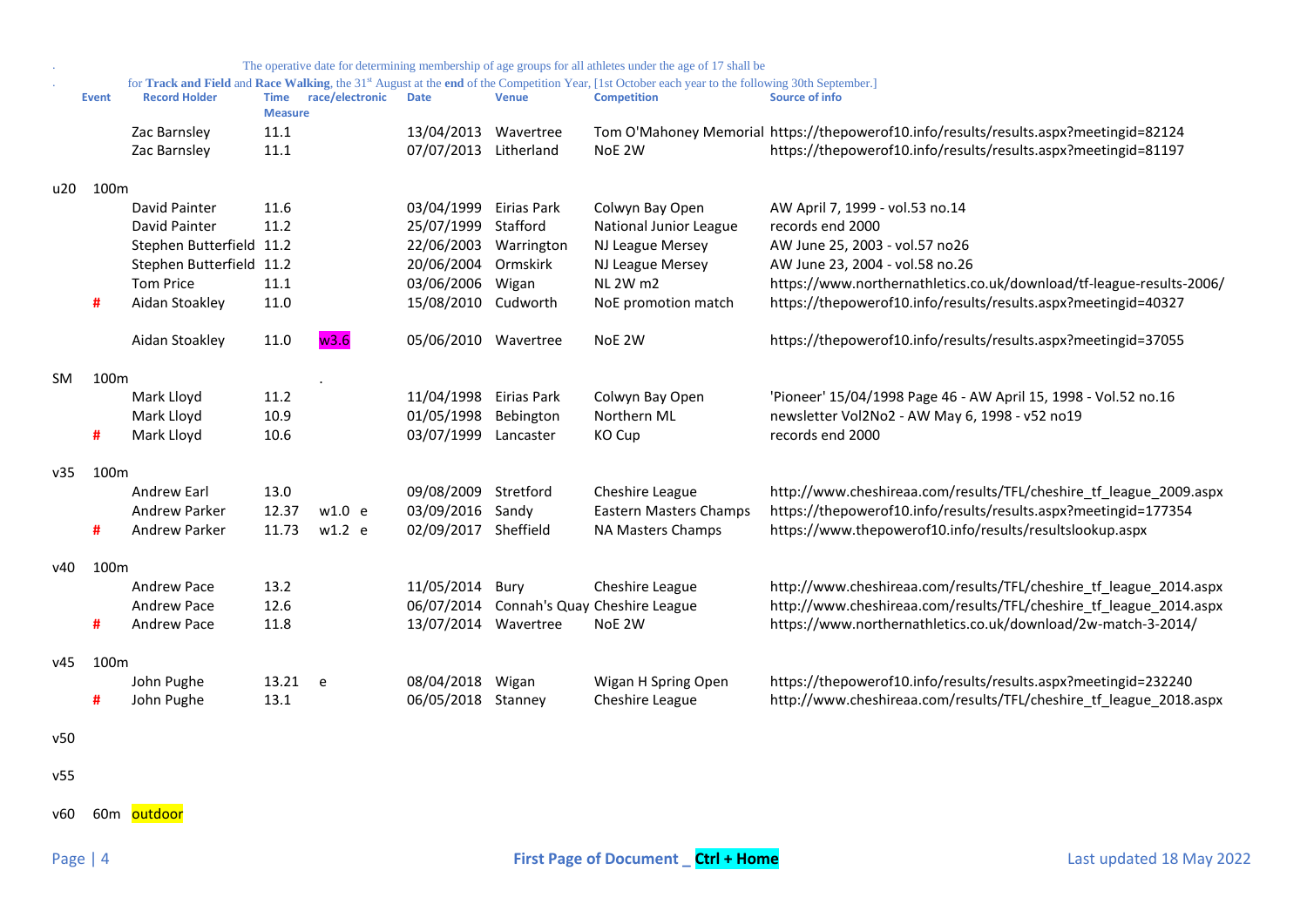|     |                  |                      |                               |                 |             |              | The operative date for determining membership of age groups for all athletes under the age of 17 shall be                                                      |                                                                                           |
|-----|------------------|----------------------|-------------------------------|-----------------|-------------|--------------|----------------------------------------------------------------------------------------------------------------------------------------------------------------|-------------------------------------------------------------------------------------------|
|     |                  |                      |                               |                 |             |              | for Track and Field and Race Walking, the 31 <sup>st</sup> August at the end of the Competition Year, [1st October each year to the following 30th September.] |                                                                                           |
|     | Event            | <b>Record Holder</b> | <b>Time</b><br><b>Measure</b> | race/electronic | <b>Date</b> | <b>Venue</b> | <b>Competition</b>                                                                                                                                             | Source of info                                                                            |
|     | #                | Jon Clarke           | 9.52                          |                 | 27/03/2018  | Exeter       | <b>Exeter Evening Meeting</b>                                                                                                                                  | https://thepowerof10.info/results/results.aspx?meetingid=233114                           |
|     | 80m              |                      |                               |                 |             |              |                                                                                                                                                                |                                                                                           |
|     | #                | Jon Clarke           | 12.2                          |                 | 08/04/2018  | Stourport    |                                                                                                                                                                | Kidderminster & Stourport https://thepowerof10.info/results/results.aspx?meetingid=230618 |
|     | 100 <sub>m</sub> |                      |                               |                 |             |              |                                                                                                                                                                |                                                                                           |
|     | #                | Jon Clarke           | 15.3                          |                 | 21/04/2018  | Kettering    | <b>Kettering Harriers Open</b>                                                                                                                                 | https://thepowerof10.info/results/results.aspx?meetingid=232242                           |
| v65 | 60 <sub>m</sub>  |                      |                               |                 |             |              |                                                                                                                                                                |                                                                                           |
|     | #                | Jon Clarke           | 11.32                         | $w-1.2$ e       | 23/04/2021  | Stretford    | St Helens & Sutton Open                                                                                                                                        | https://thepowerof10.info/results/results.aspx?meetingid=413350                           |
|     | 100 <sub>m</sub> |                      |                               |                 |             |              |                                                                                                                                                                |                                                                                           |
|     | #                | Jon Clarke           | 18.79                         | $w+0.2$ e       | 10/04/2021  | Stretford    | St Helens & Sutton Open                                                                                                                                        | https://thepowerof10.info/results/results.aspx?meetingid=413350                           |
| v70 |                  |                      |                               |                 |             |              |                                                                                                                                                                |                                                                                           |

## <span id="page-4-0"></span>**Metres\_150\_200m**

| u11 | 150 <sub>m</sub>          |                             |         |                |            |                 |                                                                    |                                                                 |
|-----|---------------------------|-----------------------------|---------|----------------|------------|-----------------|--------------------------------------------------------------------|-----------------------------------------------------------------|
|     |                           | Oliver Ashworth             | 23.7    |                | 14/04/2007 | Wavertree       | Melbourne Trophy                                                   | 2007 WCAC Statistics                                            |
|     |                           | Alexander Kirk              | 23.7    |                | 14/04/2007 | Wavertree       | Melbourne Trophy                                                   | 2007 WCAC Statistics                                            |
|     |                           | Mason Flavell-Anderson 22.6 |         |                | 11/04/2010 | Wavertree       | <b>EG Melbourne Medal</b>                                          | 2010 WCAC Statistics                                            |
|     | Alexander Rutherford 22.4 |                             |         | 02/07/2017     | Salford    | Cheshire League | http://www.cheshireaa.com/results/TFL/cheshire_tf_league_2017.aspx |                                                                 |
|     |                           | Alexander Rutherford 22.3   |         |                | 03/09/2017 | Stanney         | Cheshire League                                                    | https://thepowerof10.info/results/results.aspx?meetingid=190563 |
| u13 | 150 <sub>m</sub>          |                             |         |                |            |                 |                                                                    |                                                                 |
|     |                           | Theo Shepherd               | 19.96 e |                | 15/05/2021 | Stretford       | Trafford Open Meet                                                 | https://www.thepowerof10.info/results/resultslookup.aspx Page 2 |
|     | #                         | Theo Shepherd               | 19.87 e |                | 31/05/2021 | Stretford       | <b>Trafford Medal Meet</b>                                         | https://thepowerof10.info/results/results.aspx?meetingid=416178 |
| u13 | 200 <sub>m</sub>          |                             |         |                |            |                 |                                                                    |                                                                 |
|     |                           | Paul Bateson                | 31.2    |                | 19/07/1998 | Wythenshawe     | <b>McDonalds YAL</b>                                               | newsletter Vol2No2                                              |
|     |                           | Keir Ferguson               | 30.6    | h1             | 13/05/2000 | Macclesfield    | Cheshire Championships                                             | http://www.cheshireaa.com/results/PDFarchive/TF2000.pdf         |
|     |                           | Keir Ferguson               | 30.6    | final          | 13/05/2000 | Macclesfield    | Cheshire Championships                                             | http://www.cheshireaa.com/results/PDFarchive/TF2000.pdf         |
|     |                           | Keir Ferguson               | 28.8    |                | 02/07/2000 | Deeside         | <b>McDonalds YAL</b>                                               | records end 2000                                                |
|     |                           | Nick Rushton                | 27.5    |                | 06/06/2004 | Bebington       | Young Athletes League                                              | from CD end Aug'04 (website@gq.nu)                              |
|     |                           | Joseph O'Riordan            | 27.5    | h <sub>2</sub> | 12/05/2007 | Macclesfield    | Cheshire Championships                                             | http://www.cheshireaa.com/results/TFC/2007/u13mtf2007.htm       |
|     |                           | Joseph O'Riordan            | 27.5    | Final          | 06/05/2007 | Macclesfield    | Cheshire Championships                                             | http://www.cheshireaa.com/results/TFC/2007/u13mtf2007.htm       |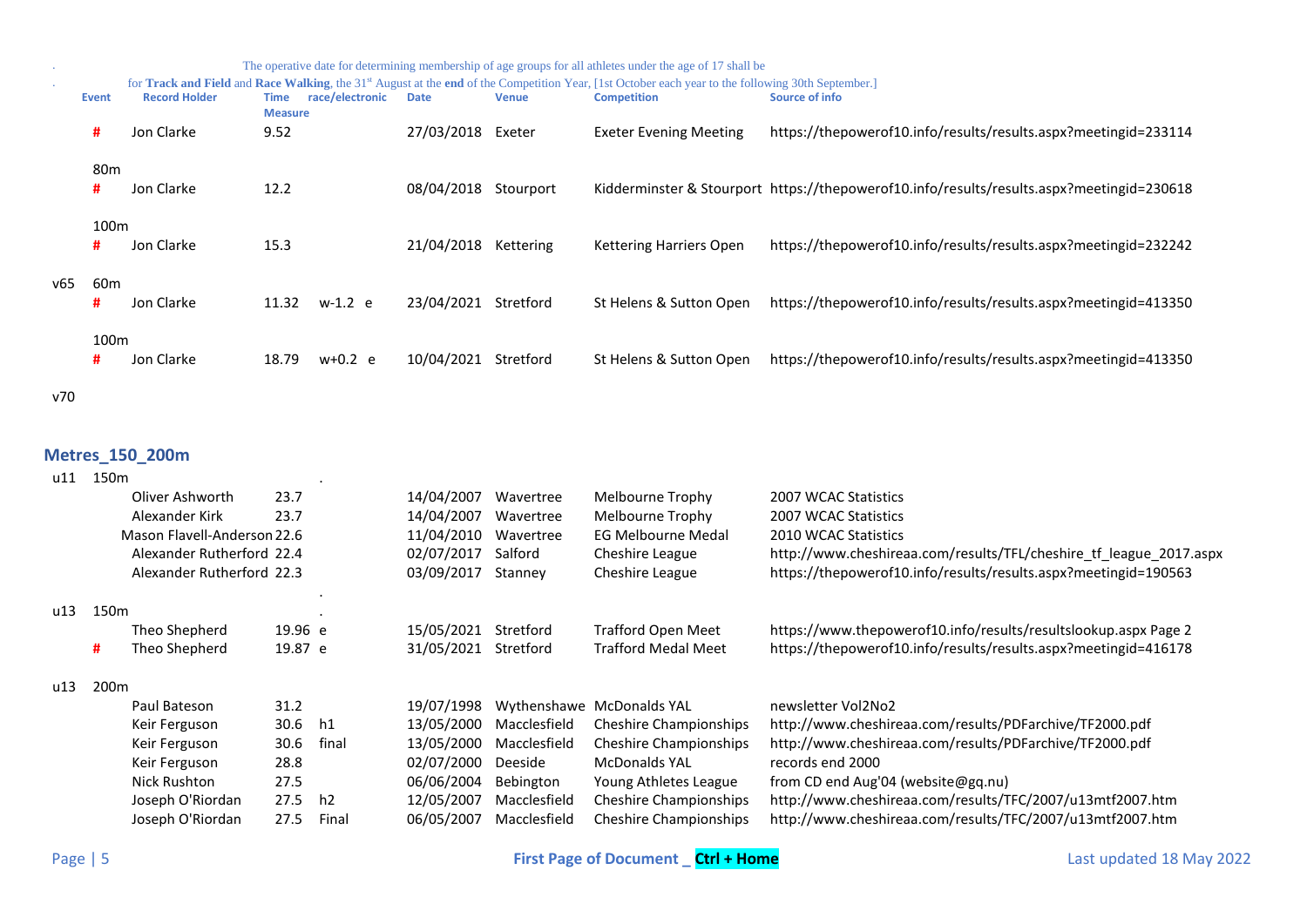|  |  | The operative date for determining membership of age groups for all athletes under the age of 17 shall be |  |
|--|--|-----------------------------------------------------------------------------------------------------------|--|
|  |  |                                                                                                           |  |

#### . for **Track and Field** and **Race Walking**, the 31st August at the **end** of the Competition Year, [1st October each year to the following 30th September.]

|     | <b>Event</b> | <b>Record Holder</b>     | race/electronic<br><b>Time</b><br><b>Measure</b> | <b>Date</b>              | <b>Venue</b>               | <b>Competition</b>                       | Source of info                                                                                  |
|-----|--------------|--------------------------|--------------------------------------------------|--------------------------|----------------------------|------------------------------------------|-------------------------------------------------------------------------------------------------|
|     |              | Matthew Pagan            | 27.5                                             | 08/08/2010               | Widnes                     | Cheshire League                          | https://thepowerof10.info/results/results.aspx?meetingid=35889                                  |
|     |              | Christy Mageean          | 27.0                                             | 20/05/2012               | Bebington                  | McCain YAL N Premier 3                   | https://thepowerof10.info/results/results.aspx?meetingid=63416                                  |
|     |              | Christy Mageean          | 26.5                                             | 17/06/2012               | Sportcity                  | McCain UK YAL N Prem 3                   | https://thepowerof10.info/results/results.aspx?meetingid=63417                                  |
|     |              | Christy Mageean          | 26.2                                             | 02/07/2012               |                            | Ellesmere Port Cheshire v Merseyside Yr7 | https://thepowerof10.info/results/results.aspx?meetingid=68770                                  |
|     | Ħ            | Lewis Parsons            | 25.66                                            | 20/07/2019 Sheffield     |                            |                                          | YDL Plate Final (& relegation!) https://thepowerof10.info/results/results.aspx?meetingid=285905 |
| u15 | 200m         |                          |                                                  |                          |                            |                                          |                                                                                                 |
|     |              | <b>Robert Gardiner</b>   | 26.5                                             | 11/04/1998 Eirias Park   |                            | Colwyn Bay Open                          | 'Pioneer' 15/04/1998 Page 46 - AW April 15, 1998 - Vol.52 no.16                                 |
|     |              | Ryan Morrison            | 25.4                                             | 26/04/1998               | Bebington                  | YAL - N1W boys                           | AW April 29, 1998 - vol.52 no.18                                                                |
|     |              | <b>Ryan Morrison</b>     | 25.26 h1 e                                       | 09/05/1998               | Crewe                      | <b>Cheshire Championships</b>            | http://www.cheshireaa.com/results/PDFarchive/TF1998.pdf                                         |
|     |              | Ryan Morrison            | 24.66 final e                                    | 09/05/1998               | Crewe                      | <b>Cheshire Championships</b>            | http://www.cheshireaa.com/results/PDFarchive/TF1998.pdf                                         |
|     |              | Ryan Morrison            | 24.3                                             | 17/05/1998               | Oldham                     | <b>McDonalds YAL</b>                     | newsletter Vol2 No2 - AW May 20, 1998 - vol.52 no.21                                            |
|     |              | Ryan Morrison            | 24.1                                             | 13/06/1998               | Crewe                      | <b>Cheshire Schools Champs</b>           | http://www.esaa.net/oldindex.shtml                                                              |
|     | Ħ            | Carl Van Schie           | 23.1                                             | 01/06/2003               | Pendle                     | Young Athletes League                    | from CD end Aug'04 (website@gq.nu)                                                              |
|     |              |                          |                                                  |                          |                            |                                          |                                                                                                 |
| u15 |              | 200m Indoor              |                                                  |                          |                            |                                          |                                                                                                 |
|     | Ħ            | Gareth Preston           | 24.8 i                                           | 27/11/2004 Sheffield     |                            | NoE Open                                 | https://www.northernathletics.co.uk/download/na-indoor-results-2004/                            |
| u17 |              | 150m <mark>Indoor</mark> |                                                  |                          |                            |                                          |                                                                                                 |
|     |              | Stephen Jones            | 18.36 e i                                        | 22/11/2008 Sheffield     |                            | Northern Athletics Open                  | https://www.northernathletics.co.uk/download/na-indoor-results-2008/                            |
|     |              | Stephen Jones            | 17.56 e i                                        | 21/11/2009               | Sheffield                  | Northern Athletics Open                  | https://thepowerof10.info/results/results.aspx?meetingid=29783                                  |
|     |              | Zac Barnsley             | 17.46 e i                                        | 17/11/2012               | <b>EIS Sheffield</b>       | NA Indoor Open                           | https://thepowerof10.info/results/results.aspx?meetingid=71277                                  |
|     | #            | Zac Barnsley             | 17.44 e i                                        | 16/11/2013 Sheffield     |                            | Northern Athletics Open                  | https://thepowerof10.info/results/results.aspx?meetingid=92898                                  |
| u17 | 200m         |                          |                                                  |                          |                            |                                          |                                                                                                 |
|     |              | David Painter            | 24.2                                             | 04/07/1998 Lancaster     |                            | <b>NML</b>                               | newsletter Vol2No2                                                                              |
|     |              | Craig France             | 23.8                                             | 11-12/05/2002 Warrington |                            | <b>Cheshire Championships</b>            | http://www.cheshireaa.com/Results/index.aspx                                                    |
|     |              | Chris Rushton            | 23.6                                             | 23/05/2004 Bebington     |                            | National Junior League                   | from CD end Aug'04 (website@gq.nu)                                                              |
|     |              | <b>Tom Price</b>         | 23.6                                             | 06/06/2004 Bebington     |                            | Young Athletes League                    | from CD end Aug'04 (website@gq.nu)                                                              |
|     |              | <b>Tom Price</b>         | 23.06 e                                          |                          | 14-15/05/2005 Macclesfield | <b>Cheshire Championships</b>            | http://www.cheshireaa.com/Results/index.aspx                                                    |
|     |              | <b>Tom Price</b>         | 23.0                                             | 05/06/2005 Blackburn     |                            | 3W m2 Northern League                    |                                                                                                 |
|     |              | <b>Tom Price</b>         | 23.0                                             | 26/06/2005               | Warrington                 | UKA YA N 1W                              | Athlete Profile (thepowerof10.info)   AW November 9, 2005 - vol.59 no.45                        |
|     |              | Carl Van Schie           | 23.0                                             | 06/05/2007               | Stanney                    | 2W m1 Northern League                    | https://www.northernathletics.co.uk/download/tf-league-results-2007/                            |
|     | #            | Stephen Jones            | 22.7                                             | 16/05/2010               | Bebington                  |                                          | McCain UK YAL N Prem W mB https://thepowerof10.info/results/results.aspx?meetingid=36926        |

.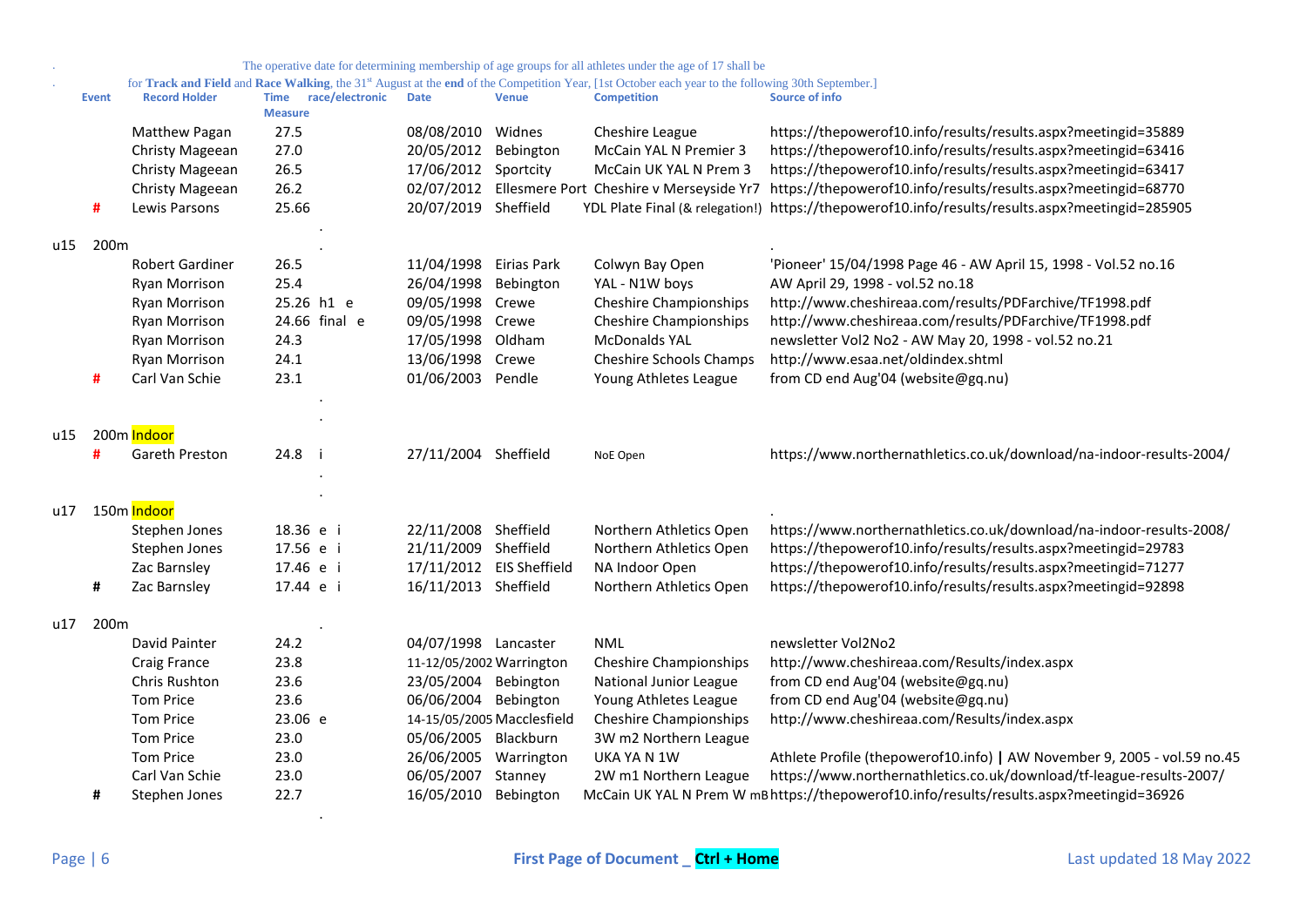|           |                  |                                   |                               |                 |                                   |                        | The operative date for determining membership of age groups for all athletes under the age of 17 shall be                                                                |                                                                                                                                                                          |
|-----------|------------------|-----------------------------------|-------------------------------|-----------------|-----------------------------------|------------------------|--------------------------------------------------------------------------------------------------------------------------------------------------------------------------|--------------------------------------------------------------------------------------------------------------------------------------------------------------------------|
|           | <b>Event</b>     | <b>Record Holder</b>              | <b>Time</b><br><b>Measure</b> | race/electronic | <b>Date</b>                       | <b>Venue</b>           | for Track and Field and Race Walking, the 31st August at the end of the Competition Year, [1st October each year to the following 30th September.]<br><b>Competition</b> | <b>Source of info</b>                                                                                                                                                    |
|           |                  | Matthew Pagan                     | 22.5                          |                 | windy day!!! 09/08/2014           | Bebington              | Northern League 2W                                                                                                                                                       | https://thepowerof10.info/results/results.aspx?meetingid=103771<br>The only legal sprints were the n/s events! Wind figures not copied from Track Judge recording slips! |
| u17       |                  | 200m Indoor                       |                               |                 |                                   |                        |                                                                                                                                                                          |                                                                                                                                                                          |
|           | #                | <b>Tom Price</b><br>Matthew Pagan | 23.08 e i                     | 23.60 ht3 e i   | 27/11/2004<br>02/02/2014          | Sheffield<br>Sportcity | NoE Open<br>Sale H Open                                                                                                                                                  | https://www.northernathletics.co.uk/download/na-indoor-results-2004/<br>https://www.thepowerof10.info/results/resultslookup.aspx Page 2                                  |
| u20       | 200m             |                                   |                               |                 |                                   |                        |                                                                                                                                                                          |                                                                                                                                                                          |
|           |                  | David Painter                     | 23.4                          |                 | 25/07/1999                        | Stafford               | National Junior League                                                                                                                                                   | records end 2000                                                                                                                                                         |
|           |                  | Stephen Butterfield               | 22.8                          |                 | 22/06/2003                        | Warrington             | NJ League Mersey                                                                                                                                                         | AW June 25, 2003 - vol.57 no26                                                                                                                                           |
|           |                  | Stephen Butterfield               | 22.8                          |                 | 25/07/2004                        | Macclesfield           | NJ League Mersey                                                                                                                                                         | AW July 28, 2004 - vol.58 no.31                                                                                                                                          |
|           |                  | <b>Tom Price</b>                  | 22.7                          |                 | 06/05/2006                        | Stanney                | NoE 2W                                                                                                                                                                   | https://www.northernathletics.co.uk/download/tf-league-results-2006/                                                                                                     |
|           |                  | Aidan Stoakley                    | 22.5                          |                 | 04/06/2011                        | Warrington             | NoE 2W                                                                                                                                                                   | https://thepowerof10.info/results/results.aspx?meetingid=50645                                                                                                           |
|           | #                | Sam Pierre-Louis                  | 22.3                          |                 | 01/06/2014                        | Stanney                | YDL Upper Division NW 2                                                                                                                                                  | https://thepowerof10.info/results/results.aspx?meetingid=103237                                                                                                          |
| u20       |                  | 200m Indoor                       |                               |                 |                                   |                        |                                                                                                                                                                          |                                                                                                                                                                          |
|           | #                | Chris Goodwin                     |                               | 24.89 SX13 e i  | 06/01/2013 Sportcity              |                        | Sale Harriers Open Series                                                                                                                                                | https://thepowerof10.info/results/results.aspx?meetingid=73731)<br>(AN Other on page                                                                                     |
| <b>SM</b> |                  |                                   |                               |                 |                                   |                        |                                                                                                                                                                          |                                                                                                                                                                          |
|           |                  | 200m Mark Lloyd                   | 22.5                          |                 | 11/04/1998                        | Eirias Park            | Colwyn Bay Open                                                                                                                                                          | 'Pioneer' 15/04/1998 Page 46 - AW April 15, 1998 - Vol.52 no.16                                                                                                          |
|           | #                | Mark Lloyd                        | 21.6                          |                 | 01/05/1998                        | Bebington              | NoE ML 2W                                                                                                                                                                | newsletter Vol2No2 - AW May 6, 1998 - v52 no19                                                                                                                           |
|           |                  | Mark Lloyd                        | 21.6<br>21.6                  |                 | 05/06/1999<br>10/07/1999 Ormskirk | Stretford              | NoE ML 2W                                                                                                                                                                | AW June 9, 1999 - vol.53 no.23<br>AW July 14, 1999- vol.53 no.28                                                                                                         |
|           |                  | Mark Lloyd                        |                               |                 |                                   |                        | NoE ML 2W                                                                                                                                                                |                                                                                                                                                                          |
|           |                  | 200m Indoor                       |                               |                 |                                   |                        |                                                                                                                                                                          |                                                                                                                                                                          |
|           |                  | Christian Okeke                   | 24.80 e i                     |                 | 05/01/2014                        | Sportcity              | Sale Harriers Open Series                                                                                                                                                | https://www.thepowerof10.info/results/resultslookup.aspx Page 2                                                                                                          |
|           |                  | Christian Okeke                   | 24.64 e i                     |                 | 02/02/2014                        | Sportcity              | Sale Harriers Open Series                                                                                                                                                | https://thepowerof10.info/results/results.aspx?meetingid=96590                                                                                                           |
|           | #                | Victor Oyesola                    | 22.83 e i                     |                 | 14/01/2018 Sheffield              |                        | NA U17 / U20 / Senior Champs                                                                                                                                             | https://thepowerof10.info/results/results.aspx?meetingid=217500                                                                                                          |
| v35       | 200 <sub>m</sub> |                                   |                               |                 |                                   |                        |                                                                                                                                                                          |                                                                                                                                                                          |
|           |                  | <b>Stuart Bailey</b>              | 30.9                          |                 | 04/09/2011                        | Stanney                | Cheshire League                                                                                                                                                          | https://thepowerof10.info/results/results.aspx?meetingid=51209                                                                                                           |
|           |                  | Andrew Parker                     |                               | 25.03 w-2.2 e   | 03/09/2016                        | Sandy, Beds            | <b>Eastern Masters Champs</b>                                                                                                                                            | https://thepowerof10.info/results/results.aspx?meetingid=177354                                                                                                          |
|           |                  | Andrew Parker                     |                               | 24.42 w-2.6 e   | 13/05/2017                        | Warrington             | <b>Cheshire County Champs</b>                                                                                                                                            | https://thepowerof10.info/results/results.aspx?meetingid=205581                                                                                                          |
|           |                  | Andrew Parker                     |                               | 24.40 w+0.2 e   | 23/05/2017                        | Stretford              | <b>Trafford AC Grand Prix</b>                                                                                                                                            | https://thepowerof10.info/results/results.aspx?meetingid=188959                                                                                                          |
|           |                  | Andrew Parker                     |                               | 24.04 w+0.3 e   | 09/07/2017                        | Brussels, BEL          | <b>Brussels Grand Prix</b>                                                                                                                                               | https://thepowerof10.info/results/results.aspx?meetingid=210841                                                                                                          |
|           | #                | <b>Andrew Parker</b>              |                               | 23.93 w-0.5 e   | 29/07/2017                        | Hendon                 |                                                                                                                                                                          | London Inter Club Challenge https://thepowerof10.info/results/results.aspx?meetingid=190488                                                                              |

v40 200m .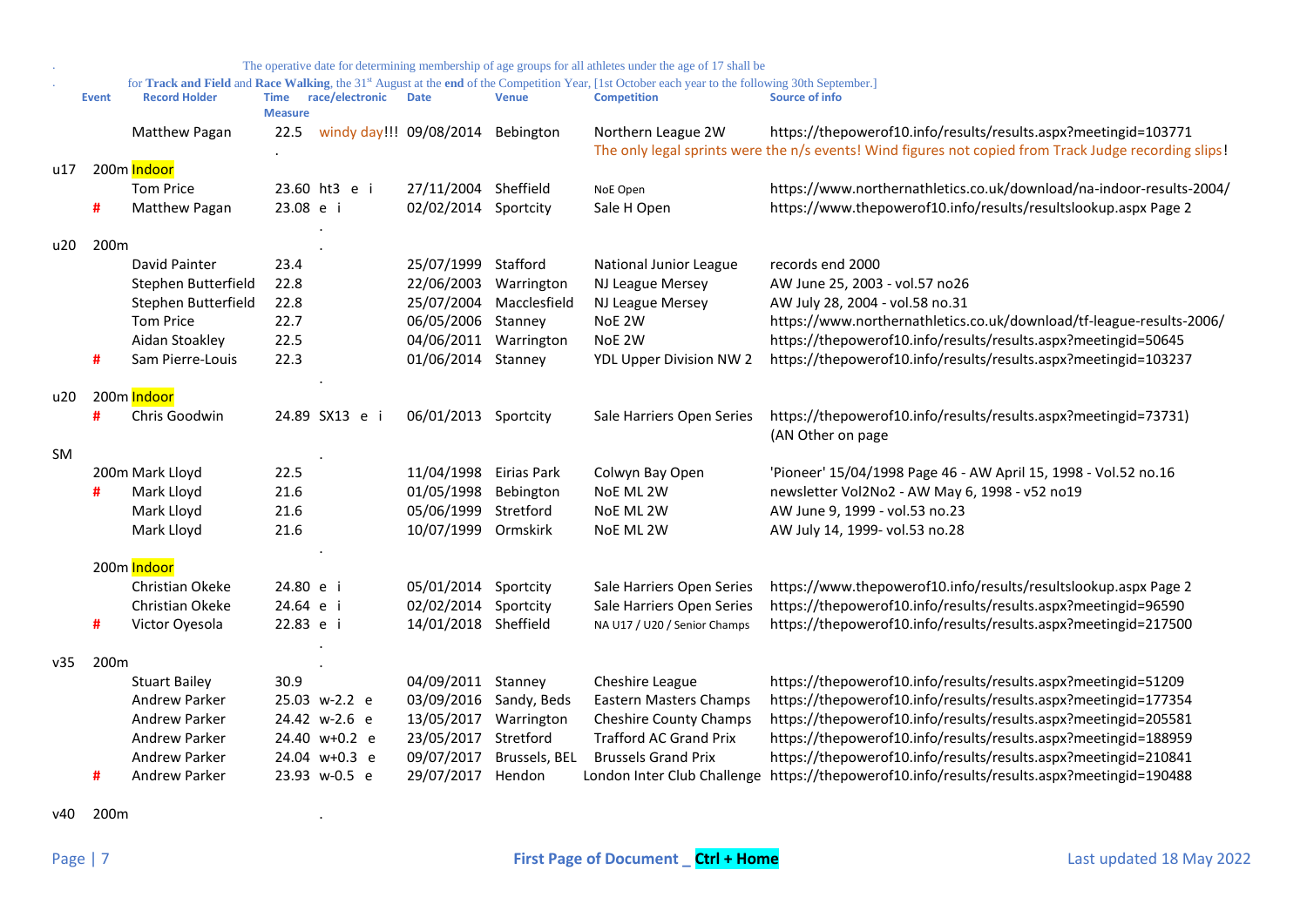<span id="page-7-0"></span>

|            |                       |                                                                                   |                                        |                                |                                                                                                |                         | The operative date for determining membership of age groups for all athletes under the age of 17 shall be                                                                            |                                                                                                                                                                                                                                                                                                                                          |  |
|------------|-----------------------|-----------------------------------------------------------------------------------|----------------------------------------|--------------------------------|------------------------------------------------------------------------------------------------|-------------------------|--------------------------------------------------------------------------------------------------------------------------------------------------------------------------------------|------------------------------------------------------------------------------------------------------------------------------------------------------------------------------------------------------------------------------------------------------------------------------------------------------------------------------------------|--|
|            | <b>Event</b>          | <b>Record Holder</b>                                                              | <b>Measure</b>                         | Time race/electronic           | <b>Date</b>                                                                                    | <b>Venue</b>            | for Track and Field and Race Walking, the 31 <sup>st</sup> August at the end of the Competition Year, [1st October each year to the following 30th September.]<br><b>Competition</b> | Source of info                                                                                                                                                                                                                                                                                                                           |  |
|            | #                     | <b>Andrew Pace</b><br>Andrew Pace<br><b>Andrew Parker</b><br><b>Andrew Parker</b> | 26.0<br>25.8                           | 23.83 w+1.6 e<br>23.76 w-0.9 e | 19/05/2013 Stretford<br>15/06/2014 Crewe<br>03/07/2018 Stretford<br>08/07/2018 Solihull        |                         | Cheshire League<br>Cheshire League<br><b>Trafford AC Grand Prix</b>                                                                                                                  | https://thepowerof10.info/results/results.aspx?meetingid=80875<br>http://www.cheshireaa.com/results/TFL/cheshire_tf_league_2014.aspx<br>https://thepowerof10.info/results/results.aspx?meetingid=232193<br>England Masters Inter Area https://thepowerof10.info/results/results.aspx?meetingid=247160                                    |  |
|            |                       | Andrew Parker                                                                     |                                        | $23.25 w+2.1$                  | 15/07/2018 Sheffield,                                                                          |                         | <b>NoE Masters Champs</b>                                                                                                                                                            | https://thepowerof10.info/results/results.aspx?meetingid=224206                                                                                                                                                                                                                                                                          |  |
| v40        | #                     | 200m - Indoor<br>Andrew Parker<br><b>Andrew Parker</b>                            | 24.30 e i<br>24.16 e i                 |                                | 23/01/2019 Sheffield<br>09/02/2019 Sheffield                                                   |                         | Run Jump Throw Series                                                                                                                                                                | https://thepowerof10.info/results/results.aspx?meetingid=267442<br>Open & Masters Grand Prix https://thepowerof10.info/results/results.aspx?meetingid=267445                                                                                                                                                                             |  |
| v45        | 200m<br>#             | <b>Russell Kirk</b>                                                               | 26.9                                   |                                |                                                                                                | 18/06/2006 Macclesfield | Rd2 - Cheshire League                                                                                                                                                                | http://www.cheshireaa.com/results/TFL/cheshire tf league 2006.aspx                                                                                                                                                                                                                                                                       |  |
| v50        |                       |                                                                                   |                                        |                                |                                                                                                |                         |                                                                                                                                                                                      |                                                                                                                                                                                                                                                                                                                                          |  |
| v55        |                       |                                                                                   |                                        |                                |                                                                                                |                         |                                                                                                                                                                                      |                                                                                                                                                                                                                                                                                                                                          |  |
| v60<br>v65 | 200 <sub>m</sub><br># | Jon Clarke                                                                        | 34.9                                   |                                | 21/04/2018 Kettering                                                                           |                         | Kettering Town H Open                                                                                                                                                                | https://thepowerof10.info/results/results.aspx?meetingid=232242                                                                                                                                                                                                                                                                          |  |
|            |                       | Metres_300_400m                                                                   |                                        |                                |                                                                                                |                         |                                                                                                                                                                                      |                                                                                                                                                                                                                                                                                                                                          |  |
| u15 300m   | #                     | Matthew Pagan<br>Matthew Pagan<br>Matthew Pagan<br>Matthew Pagan<br>Matthew Pagan | 37.9<br>37.4<br>37.3<br>36.79<br>35.74 | ht3 e<br>f e                   | 06/05/2012 Blackburn<br>20/05/2012 Bebington<br>17/06/2012<br>19/08/2012<br>19/08/2012 Bedford | Sportcity<br>Bedford    | McCain YAL N Premier 3<br>McCain YAL N Premier 3<br>McCain YAL N Premier 3<br>EA U15/U17 Champs<br>EA U15/U17 Champs                                                                 | https://thepowerof10.info/results/results.aspx?meetingid=63415<br>https://thepowerof10.info/results/results.aspx?meetingid=63416<br>https://thepowerof10.info/results/results.aspx?meetingid=63417<br>https://www.thepowerof10.info/results/resultslookup.aspx Page 2<br>https://www.thepowerof10.info/results/resultslookup.aspx page 2 |  |
| u15        | #                     | 300m - Indoor<br>Aidan Stoakley                                                   | 37.25                                  | e i                            | 13/12/2008 Sheffield                                                                           |                         | Northern Athletics Open                                                                                                                                                              | https://thepowerof10.info/results/results.aspx?meetingid=20330                                                                                                                                                                                                                                                                           |  |
| u15        | 400m                  | <b>Robert Gardiner</b>                                                            | 58.20                                  | final e                        | 10/05/1998 Crewe                                                                               |                         | <b>Cheshire Championships</b>                                                                                                                                                        | http://www.cheshireaa.com/results/PDFarchive/TF1998.pdf                                                                                                                                                                                                                                                                                  |  |
| Page $ 8$  |                       |                                                                                   |                                        |                                |                                                                                                |                         | <b>First Page of Document</b> Ctrl + Home                                                                                                                                            | Last updated 18 May 2022                                                                                                                                                                                                                                                                                                                 |  |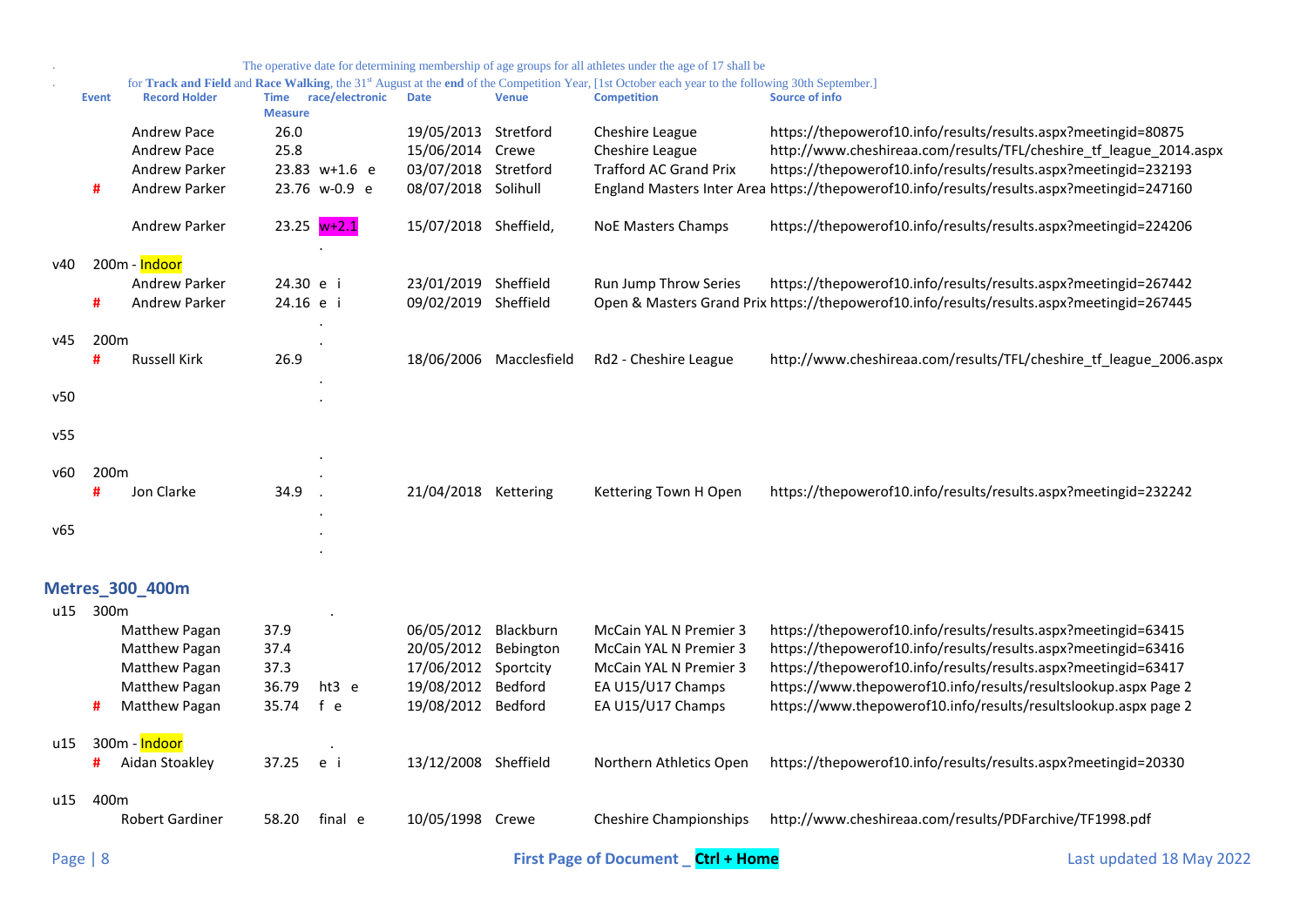#### . for **Track and Field** and **Race Walking**, the 31st August at the **end** of the Competition Year, [1st October each year to the following 30th September.]

|     | <b>Event</b> | <b>Record Holder</b>   | <b>Time</b><br><b>Measure</b> | race/electronic | <b>Date</b>              | <b>Venue</b>             | <b>Competition</b>                | Source of info                                                                            |
|-----|--------------|------------------------|-------------------------------|-----------------|--------------------------|--------------------------|-----------------------------------|-------------------------------------------------------------------------------------------|
|     |              | <b>Robert Gardiner</b> | 57.8                          |                 | 17/05/1998               | Oldham                   | <b>McDonalds YAL</b>              | newsletter Vol2 No2 - AW May 20, 1998 - vol.52 no.21                                      |
|     |              | <b>Robert Gardiner</b> | 56.9                          |                 | 13/06/1998               | Crewe                    | Cheshire Schools Champs           | http://www.esaa.net/oldindex.shtml                                                        |
|     |              | <b>Robert Gardiner</b> | 56.76                         | final           | 12/06/1999               | Macclesfield             | <b>Cheshire Schools Champs</b>    | http://www.esaa.net/oldindex.shtml                                                        |
|     |              | Aamir Walwyn           | 55.80                         |                 | 20/05/2006               | Stanney                  | Young Athletes League             | 2006 WCAC Stats                                                                           |
|     |              | Matthew Pagan          | 53.1                          |                 | 12/05/2012               | Warrington               | <b>Cheshire Championships</b>     | https://www.thepowerof10.info/results/resultslookup.aspx Page 2                           |
|     |              | Matthew Pagan          | 51.9                          |                 | 23/06/2012               | Stoke                    | Mason Trophy                      | https://thepowerof10.info/results/results.aspx?meetingid=68240                            |
|     |              | Matthew Pagan          | 50.98                         | ht2 e           | 06/07/2012 Gateshead     |                          | <b>ESAA T&amp;F Championships</b> | https://www.thepowerof10.info/results/resultslookup.aspx Page 3                           |
|     | #            | Matthew Pagan          | 50.61                         | e               | 07/07/2012 Gateshead     |                          | <b>ESAA T&amp;F Championships</b> | https://www.thepowerof10.info/results/resultslookup.aspx Page 3                           |
| u15 |              | 400m - Indoor          |                               |                 |                          |                          |                                   |                                                                                           |
|     |              | Zac Barnsley           | 55.87                         | e i             | 16/12/2012               | Sportcity                | Sale Open Series                  | https://thepowerof10.info/results/results.aspx?meetingid=73730                            |
| u17 |              | 300m - Indoor          |                               |                 |                          |                          |                                   |                                                                                           |
|     |              | Aidan Stoakley         | 37.25                         | e i             |                          | 13/12/2008 EIS Sheffield | NoE Indoor Open                   | https://thepowerof10.info/results/results.aspx?meetingid=20330                            |
|     |              | Matthew Pagan          | 36.60                         | e i             | 17/03/2013               | Sportcity                | Sale Open Series                  | https://thepowerof10.info/results/results.aspx?meetingid=73734                            |
|     | #            | Matthew Pagan          | 35.13                         | e i             | 23/03/2014 Sportcity     |                          | Sale H Open                       | https://thepowerof10.info/results/results.aspx?meetingid=96592                            |
| u17 | 400m         |                        |                               |                 |                          |                          |                                   |                                                                                           |
|     |              | Andrew Cooper          | 58.6                          |                 | 26/04/1998 Bebington     |                          | <b>McDonalds YAL</b>              | newsletter Vol2No2                                                                        |
|     |              | Nicholas Clay          | 57.5                          |                 | 11-12/05/2002 Warrington |                          | <b>Cheshire Championships</b>     | Cheshirehttp://www.cheshireaa.com/Results/index.aspx                                      |
|     |              | Nicholas Clay          | 56.7                          |                 | 15/07/2002               |                          | <b>Cheshire Schools Champs</b>    | http://www.esaa.net/2002/chesh02.html                                                     |
|     |              | <b>Mathew Hancock</b>  | 54.6                          |                 | 16/07/2000 Trafford      |                          | National Junior League            | records end 2000                                                                          |
|     |              | Aamir Walwyn           | 54.3                          |                 | 14/04/2007               | Wavertree                | Melbourne Trophy                  | https://thepowerof10.info/results/results.aspx?meetingid=5849                             |
|     |              | Jelle Verwer           | 53.5                          |                 | 02/06/2007               | Stockport                | Northern League                   | https://www.northernathletics.co.uk/download/tf-league-results-2007/                      |
|     |              | Aamir Walwyn           | 53.5                          |                 | 20/04/2008               | Wavertree                | Melbourne Trophy                  | https://www.thepowerof10.info/results/resultslookup.aspx                                  |
|     |              | Aamir Walwyn           | 53.1                          |                 | 18/05/2008               | Litherland               | <b>YAL N Premier</b>              | https://thepowerof10.info/results/results.aspx?meetingid=13195                            |
|     |              | Aamir Walwyn           | 52.09                         |                 | 24/05/2008               | Wigan                    |                                   | Northern u17/ u15 Champs https://www.northernathletics.co.uk/download/na-tf-results-2008/ |
|     |              | Aamir Walwyn           | 52.0                          |                 | 14/06/2008               | Macclesfield             | <b>Cheshire Schools Champs</b>    | https://thepowerof10.info/results/results.aspx?meetingid=16255                            |
|     |              | Matthew Pagan          | 50.9                          |                 | 28/04/2013               | Stanney                  | <b>YDL Upper</b>                  | https://thepowerof10.info/results/results.aspx?meetingid=81641                            |
|     |              | Matthew Pagan          | 50.4                          |                 | 05/05/2013               | Douglas                  | Northern League                   | https://thepowerof10.info/results/results.aspx?meetingid=81195                            |
|     |              | Matthew Pagan          | 50.4                          |                 | 09/06/2013               | Stretford                | Northern League                   | https://thepowerof10.info/results/results.aspx?meetingid=81196                            |
|     |              | <b>Matthew Pagan</b>   | 49.8                          |                 | 15/06/2013               | Birmingham               | <b>Mason Trophy</b>               | https://thepowerof10.info/results/results.aspx?meetingid=84019                            |
|     |              | Matthew Pagan          | 49.5                          |                 | 03/08/2013               | Sportcity                | NoE 2W                            | https://thepowerof10.info/results/results.aspx?meetingid=81198                            |
|     |              | Matthew Pagan          | 49.26                         | e               | 14/09/2013               | Don Valley               | <b>School Games</b>               | https://thepowerof10.info/results/results.aspx?meetingid=81894                            |
|     |              | <b>Matthew Pagan</b>   | 48.85                         | e               |                          | 12/07/2014 Birmingham    | <b>ESAA T&amp;F Championships</b> | https://www.thepowerof10.info/results/resultslookup.aspx Page 3                           |

u17 400m - Indoor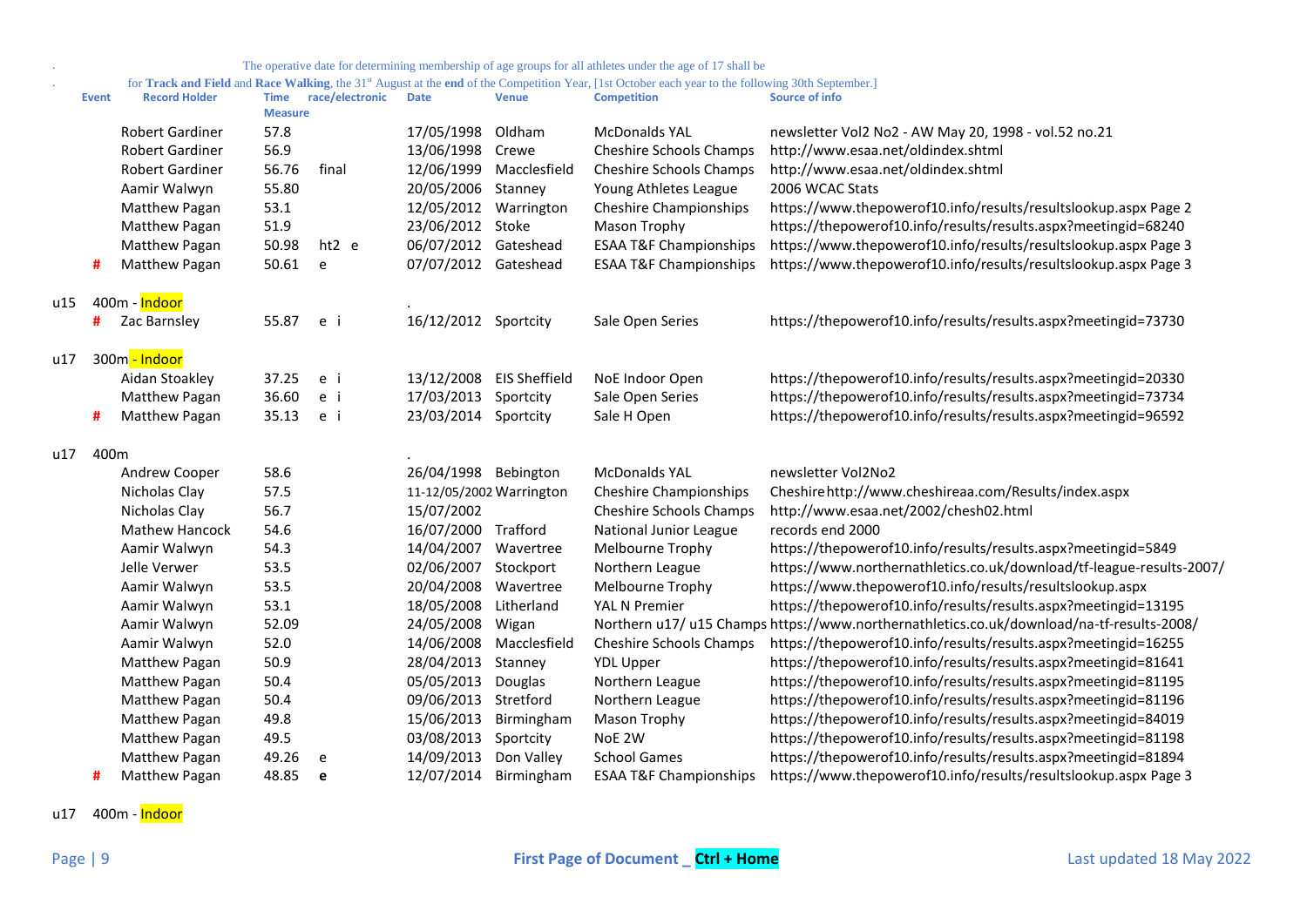|     |                  |                      |                               |                 |                             |               | The operative date for determining membership of age groups for all athletes under the age of 17 shall be                                                                            |                                                                      |
|-----|------------------|----------------------|-------------------------------|-----------------|-----------------------------|---------------|--------------------------------------------------------------------------------------------------------------------------------------------------------------------------------------|----------------------------------------------------------------------|
|     | <b>Event</b>     | <b>Record Holder</b> | <b>Time</b><br><b>Measure</b> | race/electronic | <b>Date</b>                 | <b>Venue</b>  | for Track and Field and Race Walking, the 31 <sup>st</sup> August at the end of the Competition Year, [1st October each year to the following 30th September.]<br><b>Competition</b> | <b>Source of info</b>                                                |
|     |                  | Aidan Stoakley       | 55.44                         | ht3 e i         | 27/01/2008                  | EIS Sheffield | NoE u17 & u15 champs                                                                                                                                                                 | https://www.northernathletics.co.uk/download/na-indoor-results-2008/ |
|     |                  | Tom Booth            | 55.43                         | e i             | 21/12/2008                  | Sportcity     | Reebok Manchester open                                                                                                                                                               | https://thepowerof10.info/results/results.aspx?meetingid=20409       |
|     |                  | Matthew Pagan        | 53.74                         | ht3 e i         | 12/01/2013 EIS Sheffield    |               | NA Indoor Championships                                                                                                                                                              | https://www.thepowerof10.info/results/resultslookup.aspx Page 3      |
|     | #                | Matthew Pagan        | 50.44                         | e i             | 15/12/2013 Sportcity        |               | Sale Harriers Open Series                                                                                                                                                            | https://thepowerof10.info/results/results.aspx?meetingid=96588       |
| u20 |                  | 300m - Indoor        |                               |                 |                             |               |                                                                                                                                                                                      |                                                                      |
|     | #                | Matthew Pagan        | 35.61                         | e i             | 21/12/2014 Sportcity        |               | Sale Harriers Open Series                                                                                                                                                            | https://thepowerof10.info/results/results.aspx?meetingid=120071      |
| u20 | 400m             |                      |                               |                 |                             |               |                                                                                                                                                                                      |                                                                      |
|     |                  | Lee Baty             | 53.5                          |                 | 13/05/2000                  | Macclesfield  | <b>Cheshire Championships</b>                                                                                                                                                        | http://www.cheshireaa.com/results/PDFarchive/TF2000.pdf              |
|     |                  | Lee Baty             | 53.0                          |                 | 18/06/2000                  | Bebington     | National Junior League                                                                                                                                                               | records end 2000                                                     |
|     |                  | Carl Van Schie       | 52.63                         | e               | 10/06/2006 Stoke            |               | <b>NOEAA CE</b>                                                                                                                                                                      | https://www.northernathletics.co.uk/download/na-tf-results-2006/     |
|     |                  | Carl Van Schie       | 52.4                          |                 | 24/06/2006 Carlisle         |               | <b>NW Schools CE</b>                                                                                                                                                                 | Athlete Profile (thepowerof10.info)                                  |
|     |                  | Carl Van Schie       | 52.06                         | e               | 12-13/08/2006 Bedford       |               | SoE CE Championships                                                                                                                                                                 | 2006 WCAC Statistics                                                 |
|     |                  | Carl Van Schie       | 51.68                         | e               | 16/09/2006 Derby            |               | English Schools CE                                                                                                                                                                   | http://www.esaa.net/oldindex.shtml                                   |
|     |                  | Carl Van Schie       | 51.03                         | e               | 09/06/2007 Northwood        |               | England SM and u20 CE                                                                                                                                                                | https://www.thepowerof10.info/results/resultslookup.aspx             |
|     |                  | Carl Van Schie       | 50.29                         | e               | 23/08/2008 Manchester       |               | NW CE Open                                                                                                                                                                           | https://thepowerof10.info/results/results.aspx?meetingid=14815       |
|     |                  | Robbie Dagnall       | 50.1                          |                 | 01/05/2010 Stanney          |               | NoE 2W                                                                                                                                                                               | https://thepowerof10.info/results/results.aspx?meetingid=37056       |
|     |                  | Matthew Pagan        | 49.5                          |                 | 03/05/2015 Wavertree        |               | NoE 2W                                                                                                                                                                               | https://thepowerof10.info/results/results.aspx?meetingid=129672      |
|     |                  | Matthew Pagan        | 49.35                         | e               | 26/05/2015 Stretford        |               | <b>Trafford GP</b>                                                                                                                                                                   | https://thepowerof10.info/results/results.aspx?meetingid=130461      |
|     |                  | Matthew Pagan        | 48.30                         | $s2$ e          | 20/06/2015                  | Bedford       | EA u20/ u23 Champs                                                                                                                                                                   | https://www.thepowerof10.info/results/resultslookup.aspx Page 2      |
|     | #                | Matthew Pagan        | 47.93                         | e               | 11/07/2015 Gateshead        |               | <b>ESAA T&amp;F Championships</b>                                                                                                                                                    | https://www.thepowerof10.info/results/resultslookup.aspx Page 3      |
| u20 |                  | 400m - Indoor        |                               |                 |                             |               |                                                                                                                                                                                      |                                                                      |
|     |                  | Tom Walley           | 53.70                         | e i             | 19-20/01/2008 EIS Sheffield |               | NoE SM & u20 Champs                                                                                                                                                                  | https://www.northernathletics.co.uk/download/na-indoor-results-2008/ |
|     | #                | Robbie Dagnall       | 53.38                         | e i             | 15/01/2011 EIS Sheffield    |               | NoE u20/ Senior Champs                                                                                                                                                               | https://www.thepowerof10.info/results/resultslookup.aspx Page 3      |
| SM. | 300 <sub>m</sub> |                      |                               |                 |                             |               |                                                                                                                                                                                      |                                                                      |
|     | #                | Liam Davoren         | 40.1                          |                 | 14/04/2019 Bebington        |               | Wirral AC Open                                                                                                                                                                       | https://thepowerof10.info/results/results.aspx?meetingid=282102      |
|     |                  | 300m - Indoor        |                               |                 |                             |               |                                                                                                                                                                                      |                                                                      |
|     |                  | Alan Littler         | 40.85                         | e i             | 17/03/2013 Sportcity        |               | Sale Open Series                                                                                                                                                                     | https://thepowerof10.info/results/results.aspx?meetingid=73734       |
|     |                  | Alan Littler         | 40.30                         | e i             | 23/03/2014 Sportcity        |               | Sale Harriers Open Series                                                                                                                                                            | https://thepowerof10.info/results/results.aspx?meetingid=96592       |
|     | #                | Liam Davoren         | 39.99                         | e i             | 02/12/2018 Sportcity        |               | Sale Harriers Open Series                                                                                                                                                            | https://thepowerof10.info/results/results.aspx?meetingid=260808      |
| SM  | 400m             |                      |                               |                 |                             |               |                                                                                                                                                                                      |                                                                      |
|     |                  | Matthew Thompson     | 52.2                          |                 | 06/06/1998 Wavertree        |               | Northern ML                                                                                                                                                                          | newsletter Vol2No2                                                   |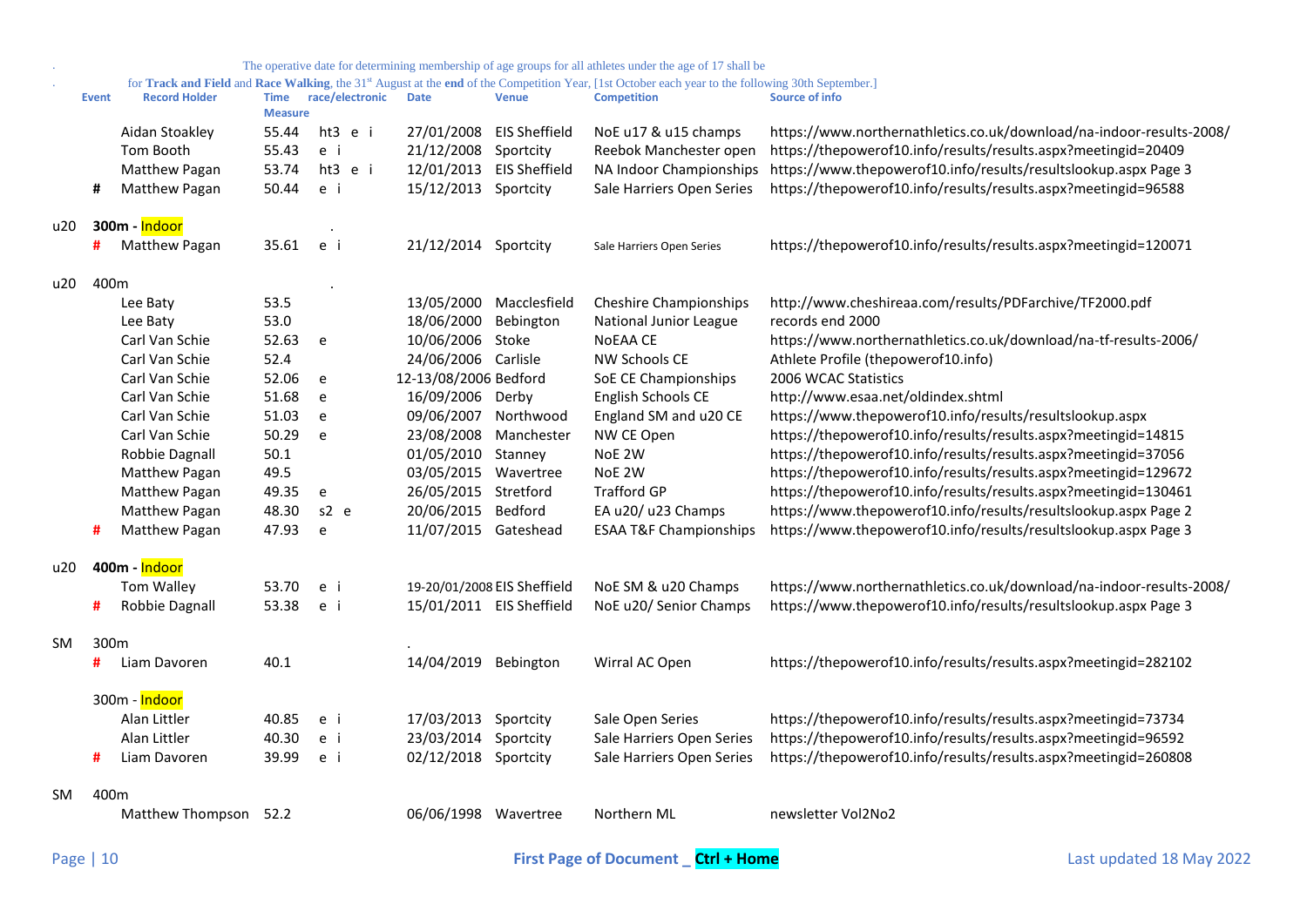|           |              |                      |                               |                 |                          |                      | The operative date for determining membership of age groups for all athletes under the age of 17 shall be                                          |                                                                                              |
|-----------|--------------|----------------------|-------------------------------|-----------------|--------------------------|----------------------|----------------------------------------------------------------------------------------------------------------------------------------------------|----------------------------------------------------------------------------------------------|
|           |              |                      |                               |                 |                          |                      | for Track and Field and Race Walking, the 31st August at the end of the Competition Year, [1st October each year to the following 30th September.] |                                                                                              |
|           | <b>Event</b> | <b>Record Holder</b> | <b>Time</b><br><b>Measure</b> | race/electronic | <b>Date</b>              | <b>Venue</b>         | <b>Competition</b>                                                                                                                                 | <b>Source of info</b>                                                                        |
|           |              | Mark Lloyd           | 51.2                          |                 | 03/05/2003               | Bebington            | Northern ML                                                                                                                                        | from CD end Aug'04 (website@gq.nu – gave date as $9^{th}$ !!)                                |
|           |              | Carl Van Schie       | 50.80                         | e               | 16/05/2009               | Woodford             | Woodford CE                                                                                                                                        | https://thepowerof10.info/results/results.aspx?meetingid=30334                               |
|           | #            | Carl Van Schie       | 50.29                         | e               | 23/08/2008               | SportCity            | NW CE Open                                                                                                                                         | https://thepowerof10.info/results/results.aspx?meetingid=14815                               |
| <b>SM</b> |              | 400m - Indoor        |                               |                 |                          |                      |                                                                                                                                                    |                                                                                              |
|           |              | Tom Booth            | 56.73                         | e i             | 25/02/2012 EIS Sheffield |                      | <b>BUCS Championships</b>                                                                                                                          | https://www.thepowerof10.info/results/resultslookup.aspx Page 3                              |
|           |              | Robbie Dagnall       | 52.21                         | e i             | 29/01/2014               | <b>EIS Sheffield</b> | <b>Steel Cup</b>                                                                                                                                   | https://thepowerof10.info/results/results.aspx?meetingid=100838                              |
|           | #            | Joseph Morrison      | 50.68                         | e i             | 27/11/2019 Manchester    |                      | Universities Cup Match                                                                                                                             | https://thepowerof10.info/results/results.aspx?meetingid=330477                              |
| v35       | 400m         |                      |                               |                 |                          |                      |                                                                                                                                                    |                                                                                              |
|           |              | <b>Andrew Parker</b> | 54.0                          |                 | 06/05/2017               | York                 | NoE League Division 1                                                                                                                              | https://thepowerof10.info/results/results.aspx?meetingid=189087                              |
|           |              | Andrew Parker        | 53.96                         | e               | 13/05/2017               | Warrington           | <b>Cheshire County Champs</b>                                                                                                                      | https://thepowerof10.info/results/results.aspx?meetingid=205581                              |
|           |              | <b>Andrew Parker</b> | 53.95                         | e               | 09/07/2017               | Brussels, BEL        | <b>Brussels Grand Prix</b>                                                                                                                         | https://thepowerof10.info/results/results.aspx?meetingid=210841                              |
|           |              | Andrew Parker        | 53.23                         | e               | 29/07/2017               | Hendon               | Inter Club Challenge                                                                                                                               | https://thepowerof10.info/results/results.aspx?meetingid=190488                              |
|           |              | <b>Andrew Parker</b> | 52.94                         | e               | 05/08/2017               | Preston              | NoE League Division 1                                                                                                                              | https://thepowerof10.info/results/results.aspx?meetingid=189090                              |
|           | #            | Andrew Parker        | 52.73                         | e               | 02/09/2017               | Sheffield            | <b>NoE Masters Champs</b>                                                                                                                          | https://www.thepowerof10.info/results/resultslookup.aspx                                     |
|           |              | 400m - Indoor        |                               |                 |                          |                      |                                                                                                                                                    |                                                                                              |
|           | #            | Andrew Parker        | 52.80                         | e i             | 10/03/2018 Lee Valley    |                      | <b>British Masters Champs</b>                                                                                                                      | https://www.thepowerof10.info/results/resultslookup.aspx Page 2                              |
| v40       | 400m         |                      |                               |                 |                          |                      |                                                                                                                                                    |                                                                                              |
|           |              | <b>Andrew Parker</b> | 54.89                         | e               | 20/08/2019               | Stretford            | Trafford AC GP                                                                                                                                     | https://thepowerof10.info/results/results.aspx?meetingid=276173                              |
|           |              | <b>Andrew Parker</b> | 52.17                         | e               | 20/06/2018               | Sheffield,           |                                                                                                                                                    | Woodbourn Run Jump Throw https://thepowerof10.info/results/results.aspx?meetingid=240144     |
|           | #            | Andrew Parker        | 51.80                         | e               | 08/07/2018 Solihull      |                      |                                                                                                                                                    | Masters Inter Area Challenge https://thepowerof10.info/results/results.aspx?meetingid=247160 |
|           |              | 400m - Indoor        |                               |                 |                          |                      |                                                                                                                                                    |                                                                                              |
|           |              | Andrew Parker        | 53.40                         | e i             | 09/02/2019               | Sheffield            | Open & Masters GP                                                                                                                                  | https://thepowerof10.info/results/results.aspx?meetingid=267445                              |
|           |              | <b>Andrew Parker</b> | 53.01                         | e i             | 17/02/2019               | Birmingham           | City of Birmingham Games                                                                                                                           | https://www.thepowerof10.info/results/resultslookup.aspx Page 2                              |
|           | #            | <b>Andrew Parker</b> | 52.56                         | h2 e i          | 24/03/2019               | Torun, POL           | <b>World Masters Champs</b>                                                                                                                        | https://wmaci2019.domtel-sport.pl/                                                           |
| v45       |              |                      |                               |                 |                          |                      |                                                                                                                                                    |                                                                                              |
|           |              |                      |                               |                 |                          |                      |                                                                                                                                                    |                                                                                              |
| v50       | 400m         | <b>Russell Kirk</b>  | 61.4                          |                 |                          |                      |                                                                                                                                                    | Northern Veterans Champs https://thepowerof10.info/results/results.aspx?meetingid=61633      |
|           | #            |                      |                               |                 | 03/06/2012 Leigh         |                      |                                                                                                                                                    |                                                                                              |
| v55       |              |                      |                               |                 |                          |                      |                                                                                                                                                    |                                                                                              |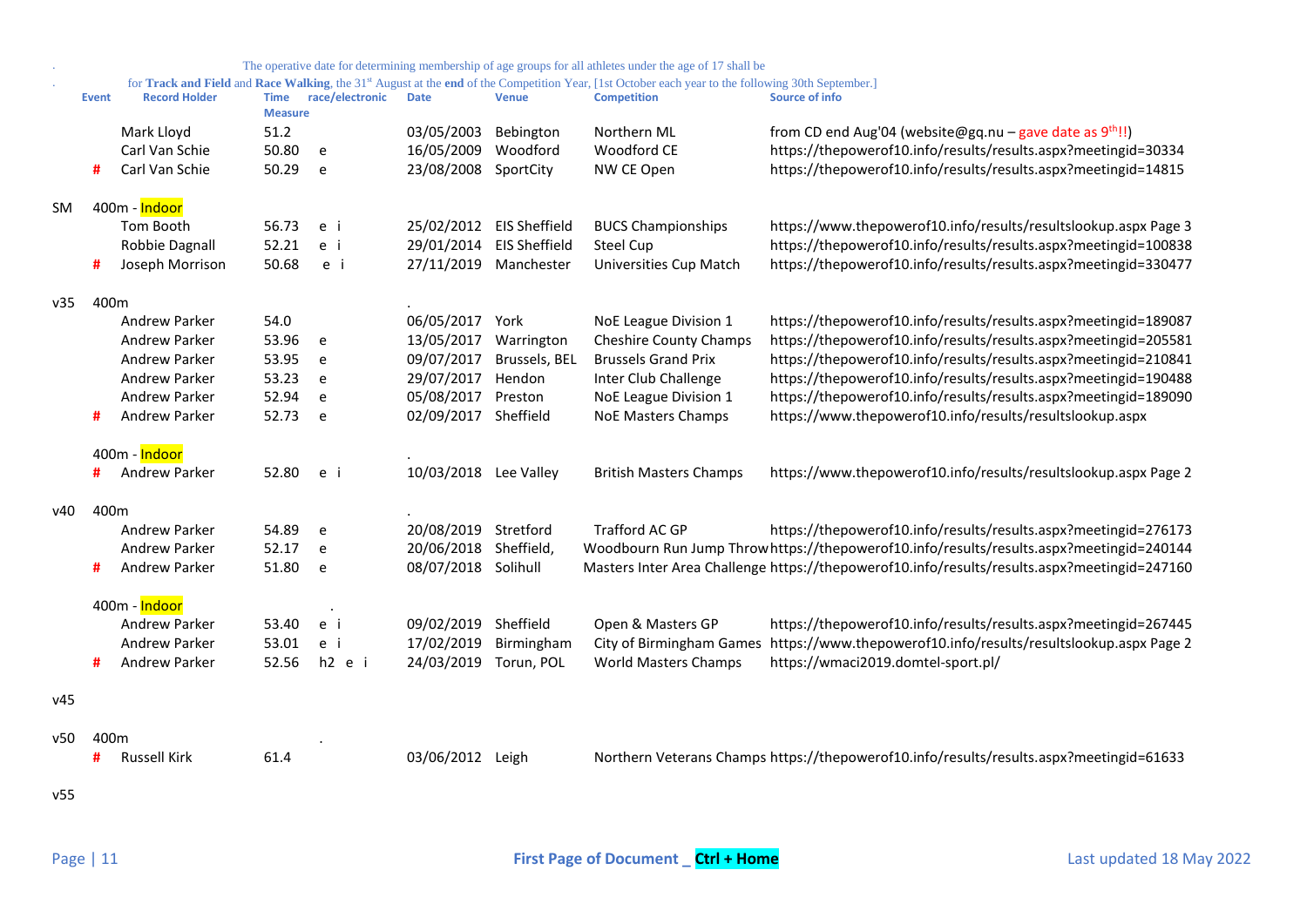|     | The operative date for determining membership of age groups for all athletes under the age of 17 shall be |                      |                                           |                      |              |                                                                                                                                                                |                                                                 |  |  |  |  |  |
|-----|-----------------------------------------------------------------------------------------------------------|----------------------|-------------------------------------------|----------------------|--------------|----------------------------------------------------------------------------------------------------------------------------------------------------------------|-----------------------------------------------------------------|--|--|--|--|--|
|     |                                                                                                           |                      |                                           |                      |              | for Track and Field and Race Walking, the 31 <sup>st</sup> August at the end of the Competition Year, [1st October each year to the following 30th September.] |                                                                 |  |  |  |  |  |
|     | Event                                                                                                     | <b>Record Holder</b> | race/electronic<br>Time<br><b>Measure</b> | Date                 | <b>Venue</b> | <b>Competition</b>                                                                                                                                             | Source of info                                                  |  |  |  |  |  |
| ν60 | 300 <sub>m</sub>                                                                                          |                      |                                           |                      |              |                                                                                                                                                                |                                                                 |  |  |  |  |  |
|     | #                                                                                                         | Jon Clarke           | 65.78                                     | 27/03/2018 Exeter    |              | Evening Open Meeting                                                                                                                                           | https://thepowerof10.info/results/results.aspx?meetingid=233114 |  |  |  |  |  |
| ν60 | 400m                                                                                                      |                      |                                           |                      |              |                                                                                                                                                                |                                                                 |  |  |  |  |  |
|     | #                                                                                                         | Jon Clarke           | 2:01.6                                    | 14/07/2018 Sheffield |              | <b>British Masters NoE Champs</b>                                                                                                                              | https://thepowerof10.info/results/results.aspx?meetingid=224206 |  |  |  |  |  |
| v65 |                                                                                                           |                      |                                           |                      |              |                                                                                                                                                                |                                                                 |  |  |  |  |  |

# <span id="page-11-0"></span>**Metres\_600\_800m**

| u11 | 600m                            |             |            |              |                                           |                                                                    |
|-----|---------------------------------|-------------|------------|--------------|-------------------------------------------|--------------------------------------------------------------------|
|     | A Appleby                       | 2:07.6      | 02/07/1998 | Chester      | <b>WCAC YA</b>                            | newsletter Vol2 No2 - AW July 15, 1998 - vol.52 no.29              |
|     | Alex Kirk                       | 2:03.4      | 14/04/2007 | Wavertree    | Melbourne Trophy                          |                                                                    |
|     | Alex Kirk                       | 2:03.2      | 22/04/2007 | Stockport    | M1 Cheshire League                        | http://www.cheshireaa.com/results/TFL/cheshire_tf_league_2007.aspx |
|     | Elijah Montez-Brown             | 2:02.6      | 19/04/2009 | Deeside      | Cheshire League                           | http://www.cheshireaa.com/results/TFL/cheshire_tf_league_2009.aspx |
|     | Elijah Montez-Brown             | 2:02.0      |            | Sportcity    | Dash Quad                                 | https://www.thepowerof10.info/results/resultslookup.aspx           |
|     | Elijah Montez-Brown 2:01.8      |             | 09/08/2009 | Stretford    | Cheshire League                           | http://www.cheshireaa.com/results/TFL/cheshire_tf_league_2009.aspx |
|     | Elijah Montez-Brown             | 2:00.7      | 06/09/2009 | Stanney      | Cheshire League                           | http://www.cheshireaa.com/results/TFL/cheshire tf league 2009.aspx |
|     | Joseph Morrison                 | 1:57.6      | 18/04/2010 | Bebington    | Cheshire League                           | 2010 WCAC Stats                                                    |
|     | Joseph Morrison                 | 1:57.4      | 03/05/2010 | Stretford    | <b>Trafford Open Meeting</b>              | https://thepowerof10.info/results/results.aspx?meetingid=36349     |
|     | Joseph Morrison                 | 1:55.8      | 08/08/2010 | Widnes       | Cheshire League                           | https://thepowerof10.info/results/results.aspx?meetingid=35889     |
|     | Paul Morrison                   | $1:55.26$ e | 04/06/2012 | Stretford    | <b>Trafford YA Medal Meet</b>             | https://thepowerof10.info/results/results.aspx?meetingid=63150     |
|     | Sonny Dean                      | 1:49.6      | 08/07/2012 | Stretford    | Cheshire League                           | https://thepowerof10.info/results/results.aspx?meetingid=65725     |
| u11 | 800m                            |             |            |              |                                           |                                                                    |
|     | Anthony Devoy                   | 3:50.0      | 13/09/1998 | Stockport    | <b>County Multi-events</b>                | http://www.cheshireaa.com/results/PDFarchive/JME1998.pdf           |
|     | Lewis Bromilow                  | 3:19.0      | 12/09/1999 |              | <b>County Multi-events</b>                | http://www.cheshireaa.com/results/PDFarchive/JME1999.pdf           |
|     | <b>Benjamin Fowles</b>          | 3:05.3      | 09/09/2001 | Macclesfield | <b>Cheshire Multi-events</b>              | http://www.cheshireaa.com/results/PDFarchive/JME2001.pdf           |
|     | Aidan Stoakley                  | 2:55.0      | 15/09/2002 | Macclesfield | Cheshire Multi-events                     | http://www.cheshireaa.com/results/ME/2002/U11CE2002.jpg            |
|     | Aidan Stoakley                  | 2:48.1      | 14/09/2003 | Macclesfield | <b>Cheshire Multi-events</b>              | http://www.cheshireaa.com/results/ME/2003/JuniorMEU11results.pdf   |
|     | Joseph Morrison                 | 2:40.9      | 12/09/2010 | Macclesfield | <b>Cheshire Multi-events</b>              | 2010 WCAC Stats                                                    |
| u13 | 600m                            |             |            |              |                                           |                                                                    |
|     | #<br>Elijah Montez-Brown 1:56.5 |             | 11/04/2010 | Wavertree    | Ernie Gallagher Medal                     | 2010 WCAC Stats                                                    |
| u13 | 800 <sub>m</sub>                |             |            |              |                                           |                                                                    |
|     | C Osbourne                      | 2:48.3      | 11/04/1998 | Eirias Park  | Colwyn Bay Open                           | 'Pioneer' 15/04/1998 Page 46 - AW April 15, 1998 - Vol.52 no.16    |
|     | Page   $12$                     |             |            |              | <b>First Page of Document</b> Ctrl + Home | Last updated 18 May 2022                                           |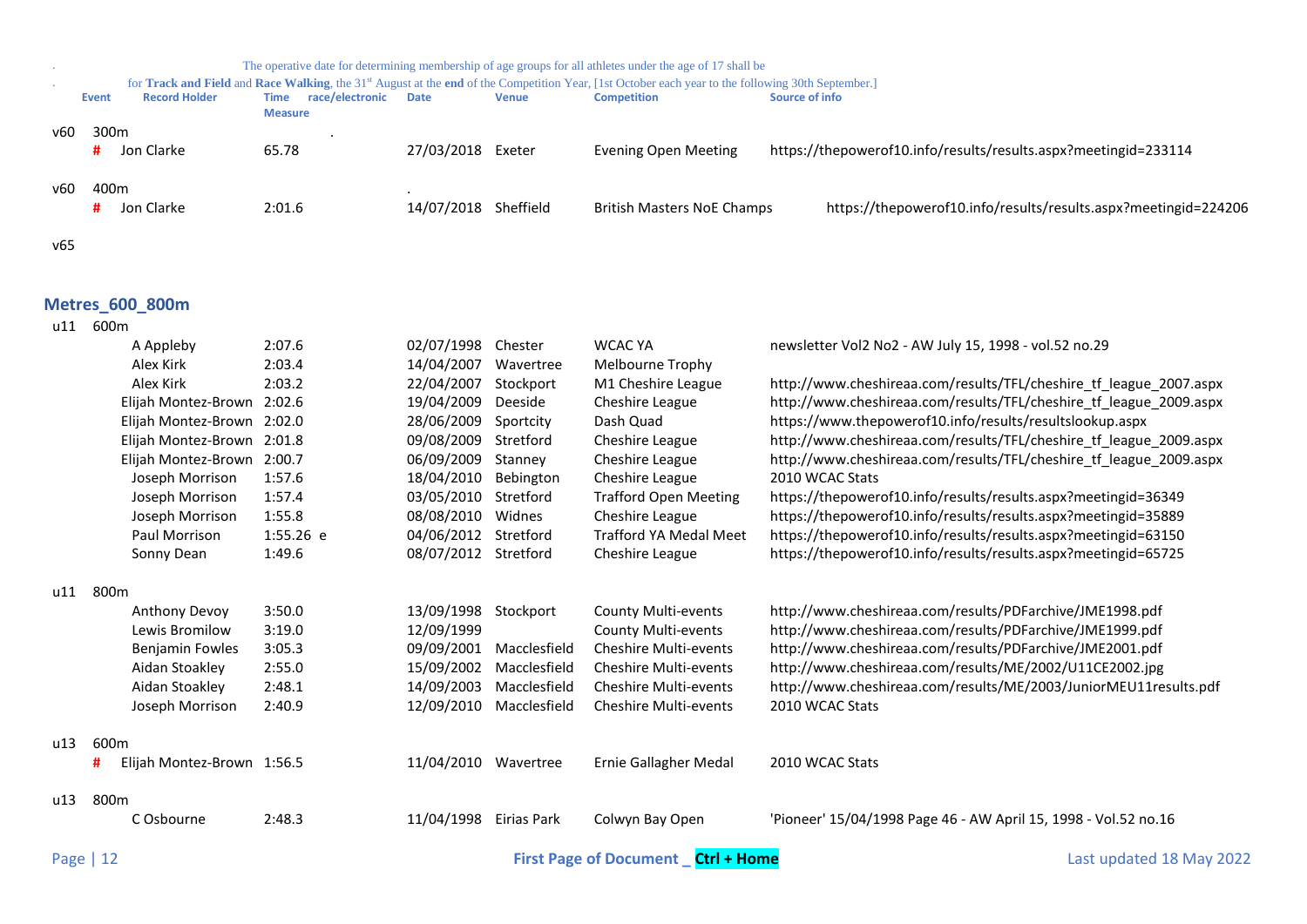for **Track and Field** and **Race Walking**, the 31<sup>st</sup> August at the **end** of the Competition Year, [1st October each year to the following 30th September.]

|     | <b>Event</b> | <b>Record Holder</b>         | race/electronic<br>Time<br><b>Measure</b> | <b>Date</b>              | <b>Venue</b> | <b>Competition</b>            | Source of info                                                                                           |
|-----|--------------|------------------------------|-------------------------------------------|--------------------------|--------------|-------------------------------|----------------------------------------------------------------------------------------------------------|
|     |              | Paul Bateson                 | 2:44.70 e                                 | 09/05/1998 Crewe         |              | <b>Cheshire Championships</b> | http://www.cheshireaa.com/results/PDFarchive/TF1998.pdf                                                  |
|     |              | Paul Bateson                 | 2:44.1                                    | 19/07/1998               |              | Wythenshawe McDonalds YAL     | newsletter Vol2No2                                                                                       |
|     |              | Craig France                 | 2:42.6                                    | 16/05/1999               | Bolton       | <b>McDonalds YAL</b>          | records end 2000                                                                                         |
|     |              | Thomas Justice               | 2:40.9<br>final                           | 12/05/2001 Warrington    |              | <b>Cheshire Championships</b> | http://www.cheshireaa.com/results/PDFarchive/TF2001.pdf                                                  |
|     |              | Lawrence Walker              | 2:38.9                                    | 09/09/2001 Macclesfield  |              | Cheshire Multi-events         | http://www.cheshireaa.com/results/PDFarchive/JME2001.pdf                                                 |
|     |              | Lawrence Walker              | 2:31.4                                    | 11-12/05/2002 Warrington |              | <b>Cheshire Championships</b> | http://www.cheshireaa.com/Results/index.aspx                                                             |
|     |              | Lawrence Walker              | 2:26.2                                    | 07/09/2002 Eirias Park   |              | Colwyn Bay Games              | AW September 18, 2002 - vol.56 no.38                                                                     |
|     |              | Lawrence Walker              | 2:22.6                                    | 15/09/2002               | Macclesfield | <b>Cheshire Multi-events</b>  | http://www.cheshireaa.com/results/ME/2002/U11CE2002.jpg                                                  |
|     |              | Christy Mageean              | 2:19.3                                    | 20/05/2012               | Bebington    | McCain YAL N Premier 3        | https://thepowerof10.info/results/results.aspx?meetingid=63416                                           |
|     | #            | Christy Mageean              | 2:18.6                                    | 17/06/2012 Sportcity     |              |                               | McCain UK YAL N Premier 3 https://thepowerof10.info/results/results.aspx?meetingid=63417                 |
| u15 |              | 600m Indoor                  |                                           |                          |              |                               |                                                                                                          |
|     |              | Daniel Walker                | 1:44.42 e i                               | 19/12/2021 Sportcity     |              | Sale Manchester Indoor        | https://www.thepowerof10.info/results/resultslookup.aspx Page 2                                          |
| u15 | 800m         |                              |                                           |                          |              |                               |                                                                                                          |
|     |              | Martin Shakespeare 2:16.88 e |                                           | 09/05/1998 Crewe         |              | <b>Cheshire Championships</b> | http://www.cheshireaa.com/results/PDFarchive/TF1998.pdf                                                  |
|     |              | David Yates                  | 2:13.0                                    | 01/08/2004               | Deeside      | Young Athletes League         | from CD end Aug'04 (website@gq.nu)                                                                       |
|     | #            | Chris Goodwin                | 2:05.9                                    | 14/06/2008               | Macclesfield | Cheshire Schools Champs       | https://thepowerof10.info/results/results.aspx?meetingid=16255<br>2008 WCAC Statistics   (AN Other Po10) |
| u17 |              | 600m Indoor                  |                                           |                          |              |                               |                                                                                                          |
|     | #            | Alex Haswell                 | 1:27.26 e i                               | 13/01/2008 Sportcity     |              | Reebok Manchester Open        | https://thepowerof10.info/results/results.aspx?meetingid=10512                                           |
| u17 |              | 800m David Moorcroft         | 2:08.6                                    | 13/06/1998               | Crewe        | Cheshire Schools Champs       | http://www.esaa.net/oldindex.shtml                                                                       |
|     |              | David Moorcroft              | 2:06.74 e                                 | 09/05/1999               | Warrington   | <b>Cheshire Championships</b> | http://www.cheshireaa.com/results/PDFarchive/TF1999.pdf                                                  |
|     |              | Alex Haswell                 | 2:05.6                                    | 05/05/2007 Stanney       |              | Northern League               | Po10   https://www.northernathletics.co.uk/track-field-league                                            |
|     |              | Jelle Verwer                 | 2:02.5                                    | 07/05/2007               | Derby        | <b>UK YAL NP</b>              | AW May 10, 2007 - vol.62 (61)                                                                            |
|     |              | Jelle Verwer                 | 2:00.8                                    | 20/05/2007               | Rotherham    | Young Athletes League         | https://www.thepowerof10.info/results/resultslookup.aspx                                                 |
|     |              | Jelle Verwer                 | 1:59.5                                    | 27/05/2007               | Wigan        | National Junior League        | https://www.thepowerof10.info/results/resultslookup.aspx                                                 |
|     | #            | Jelle Verwer                 | 1:55.7                                    | 02/06/2007 Stockport     |              | 2W m2 Northern League         | https://www.northernathletics.co.uk/download/tf-league-results-2007/                                     |
| u17 |              | 800m Indoor                  |                                           |                          |              |                               |                                                                                                          |
|     |              | Michael Lyness               | 2:23.98 e i                               | 17/03/2007               | Sportcity    | NoE CE u17 & u15 champs       | https://thepowerof10.info/results/results.aspx?meetingid=4419                                            |
|     | #            | Alex Haswell                 | 2:05.82 e i                               | 27/01/2008 EIS Sheffield |              | NoE u17 & u15 champs          | https://www.northernathletics.co.uk/download/na-indoor-results-2008/                                     |
| u20 |              | 600m Indoor                  |                                           |                          |              |                               |                                                                                                          |
|     |              | Tom Booth                    | 1:30.10 e i                               | 11/12/2010 EIS Sheffield |              | NoE Open                      | https://www.thepowerof10.info/results/resultslookup.aspx Page 2                                          |
|     |              | Joseph Morrison              | 1:29.92 e i                               | 27/11/2016 Sportcity     |              | Sale Harriers Open Series     | https://thepowerof10.info/results/results.aspx?meetingid=185698                                          |
|     |              |                              |                                           |                          |              |                               |                                                                                                          |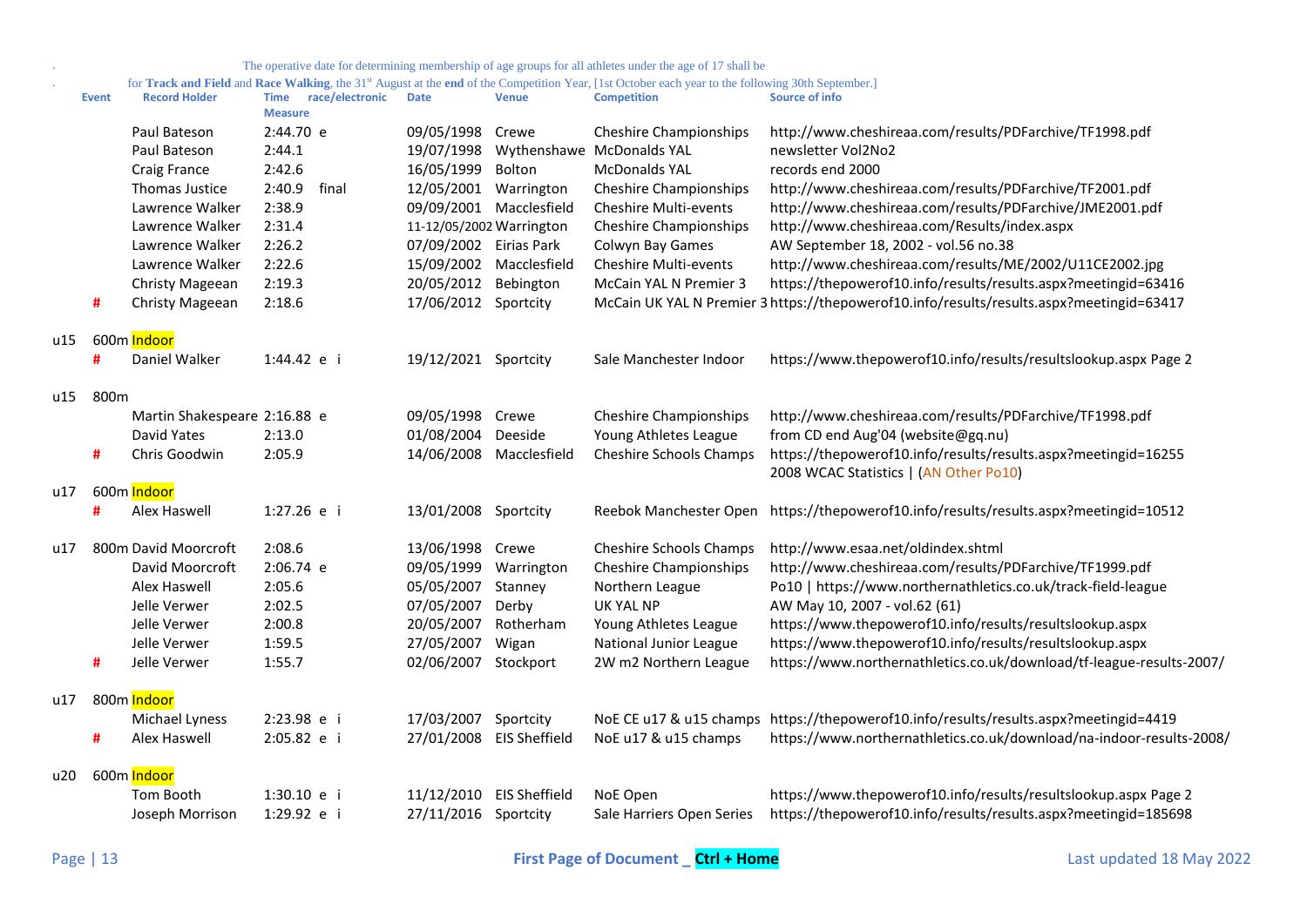|     |       |                          |                                        |                      |                          | The operative date for determining membership of age groups for all athletes under the age of 17 shall be                                                      |                                                                                           |
|-----|-------|--------------------------|----------------------------------------|----------------------|--------------------------|----------------------------------------------------------------------------------------------------------------------------------------------------------------|-------------------------------------------------------------------------------------------|
|     |       |                          |                                        |                      |                          | for Track and Field and Race Walking, the 31 <sup>st</sup> August at the end of the Competition Year, [1st October each year to the following 30th September.] |                                                                                           |
|     | Event | <b>Record Holder</b>     | Time race/electronic<br><b>Measure</b> | <b>Date</b>          | <b>Venue</b>             | <b>Competition</b>                                                                                                                                             | Source of info                                                                            |
|     |       | Joseph Morrison          | 1:28.88 e i                            | 08/01/2017           | Sportcity                | Sale Harriers Open Series                                                                                                                                      | https://thepowerof10.info/results/results.aspx?meetingid=185700                           |
|     |       | <b>Richard Farley</b>    | 1:27.30 e i                            | 05/03/2017           | Sportcity                | Sale Harriers Open Series                                                                                                                                      | https://www.thepowerof10.info/results/resultslookup.aspx Page 2                           |
|     |       | Joseph Morrison          | 1:27.08 e i                            | 19/03/2017           | Sportcity                | Sale Indoor Open Meeting                                                                                                                                       | https://thepowerof10.info/results/results.aspx?meetingid=185703                           |
|     |       | Joseph Morrison          | 1:24.01 e i                            | 17/12/2017           | Sportcity                | Sale Indoor Open Meeting                                                                                                                                       | https://www.thepowerof10.info/results/resultslookup.aspx Page 2                           |
|     |       | Joseph Morrison          | 1:23.96 e i                            | 21/01/2018           | Sportcity                | Sale Harriers Open Series                                                                                                                                      | https://www.thepowerof10.info/results/resultslookup.aspx Page 2                           |
|     | #     | Joseph Morrison          | 1:22.03 e i                            | 04/02/2018           | Sportcity                | Sale Harriers Open Series                                                                                                                                      | https://www.thepowerof10.info/results/resultslookup.aspx Page 2                           |
| u20 | 800m  |                          |                                        |                      |                          |                                                                                                                                                                |                                                                                           |
|     |       | Lee Baty                 | 2:11.4                                 | 30/07/2000           | Deeside                  | Cheshire League                                                                                                                                                | records end 2000                                                                          |
|     |       | Alec Beaney              | 2:06.1                                 | 03/05/2008           | Stanney                  | NoE 2W                                                                                                                                                         | https://www.northernathletics.co.uk/download/tf-league-results-2008/                      |
|     |       | Alec Beaney              | 2:04.2                                 | 11/05/2008           | Stanney                  | <b>Cheshire Championships</b>                                                                                                                                  | Po10 & http://www.cheshireaa.com/Results/index.aspx                                       |
|     | #     | Chris Goodwin            | $1:55.10$ e                            | 12/06/2012 Stretford |                          | <b>BMC Gold Standard Races</b>                                                                                                                                 | https://www.thepowerof10.info/results/resultslookup.aspx - [A N Other]                    |
| u20 |       | 800m <mark>Indoor</mark> |                                        |                      |                          |                                                                                                                                                                |                                                                                           |
|     | #     | Chris Goodwin            | 2:05.51 e i                            |                      | 13/01/2013 EIS Sheffield |                                                                                                                                                                | Northern Athletics Champs https://www.thepowerof10.info/results/resultslookup.aspx Page 3 |
|     |       |                          |                                        |                      |                          |                                                                                                                                                                | AN Other on page                                                                          |
| SM  |       | 600m - Indoor            |                                        |                      |                          |                                                                                                                                                                |                                                                                           |
|     |       | Tom Booth                | 1:32.20 e i                            | 08/01/2001           | Sportcity                | Manchester Open                                                                                                                                                | https://thepowerof10.info/results/results.aspx?meetingid=57720                            |
|     |       | Tom Booth                | 1:30.86 e i                            | 15/12/2013           | Sportcity                | Manchester Open                                                                                                                                                | https://thepowerof10.info/results/results.aspx?meetingid=96588                            |
|     |       | <b>Richard Farley</b>    | 1:26.83 e i                            | 31/01/2016           | Sportcity                | Sale Harriers Open Series                                                                                                                                      | https://www.thepowerof10.info/results/resultslookup.aspx Page 2                           |
|     |       | Joseph Morrison          | 1:23.59 e i                            | 06/01/2019           | Sportcity                | Sale Harriers Open Series                                                                                                                                      | https://www.thepowerof10.info/results/resultslookup.aspx Page 2                           |
|     |       | Joseph Morrison          | 1:22.88 e i                            | 01/12/2019           | Sportcity                | Sale Harriers Open Series                                                                                                                                      | https://thepowerof10.info/results/results.aspx?meetingid=316382                           |
|     | #     | Joseph Morrison          | 1:20.29 e i                            | 15/12/2019           | Sportcity                | Sale Harriers Open Series                                                                                                                                      | https://www.thepowerof10.info/results/resultslookup.aspx Page 2                           |
|     |       |                          |                                        |                      |                          |                                                                                                                                                                |                                                                                           |
| SM  | 800m  |                          |                                        |                      |                          |                                                                                                                                                                |                                                                                           |
|     |       | Mark J Davies            | 2:18.46 e                              | 10/05/1998           | Crewe                    | <b>Cheshire Championships</b>                                                                                                                                  | http://www.cheshireaa.com/results/PDFarchive/TF1998.pdf                                   |
|     |       | Ian Wetherall            | 1:56.49 F e                            | 03/06/1998           | Wythenshawe              | <b>BMC Grand Prix</b>                                                                                                                                          | https://www.thepowerof10.info/results/resultslookup.aspx                                  |
|     |       | Ian Wetherall            | 1:55.30 C                              | 22/06/1999           | Stretford                | <b>BMC Gold Standard Races</b>                                                                                                                                 | https://thepowerof10.info/results/results.aspx?meetingid=17065                            |
|     |       | Joseph Morrison          | 1:54.61 e                              | 30/04/2019           | Stretford                | Trafford AC GP Open                                                                                                                                            | https://thepowerof10.info/results/results.aspx?meetingid=276162                           |
|     |       | Joseph Morrison          | 1:53.9                                 | 19/05/2019           | Blackburn                | NoE League 1                                                                                                                                                   | https://thepowerof10.info/results/results.aspx?meetingid=276254                           |
|     |       | Joseph Morrison          | 1:53.47 e                              | 18/06/2019           | Stretford                | <b>BMC Gold Standard Races</b>                                                                                                                                 | https://thepowerof10.info/results/results.aspx?meetingid=287554                           |
|     |       | Joseph Morrison          | 1:52.33 e                              | 22/06/2019           | Bedford                  | EA U20 / U23 Champs                                                                                                                                            | https://www.thepowerof10.info/results/resultslookup.aspx Page 3                           |
|     |       | Joseph Morrison          | 1:52.23 e                              | 20/08/2019           | Stretford                | <b>BMC Gold Standard Races</b>                                                                                                                                 | https://thepowerof10.info/results/results.aspx?meetingid=287556                           |
|     |       | Joseph Morrison          | 1:51.10 e                              | 11/08/2020           | Stretford                | <b>BMC Gold Standard Races</b>                                                                                                                                 | https://thepowerof10.info/results/results.aspx?meetingid=407381                           |
|     |       | Joseph Morrison          | 1:50.38 e                              | 29/05/2021           | Sportcity                | <b>BMC Grand Prix</b>                                                                                                                                          | https://thepowerof10.info/results/results.aspx?meetingid=412736                           |
|     | #     | Joseph Morrison          | 1:49.21 e                              |                      | 24/07/2021 Loughborough  | <b>BMC Grand Prix</b>                                                                                                                                          | https://thepowerof10.info/results/results.aspx?meetingid=412738                           |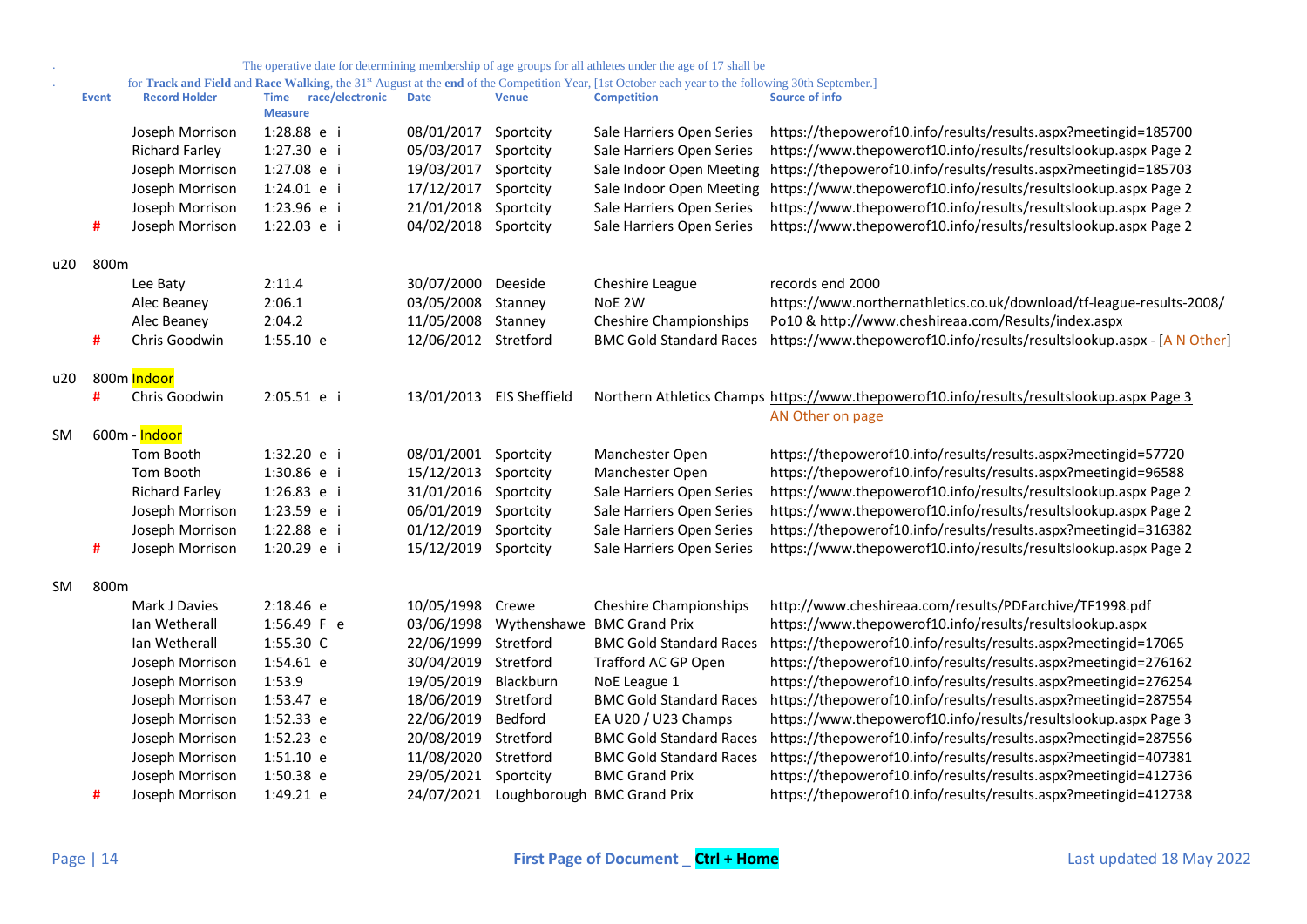|     |              |                      |                                           |                       |                          | The operative date for determining membership of age groups for all athletes under the age of 17 shall be                                                                            |                                                                                         |
|-----|--------------|----------------------|-------------------------------------------|-----------------------|--------------------------|--------------------------------------------------------------------------------------------------------------------------------------------------------------------------------------|-----------------------------------------------------------------------------------------|
|     | <b>Event</b> | <b>Record Holder</b> | race/electronic<br>Time<br><b>Measure</b> | <b>Date</b>           | <b>Venue</b>             | for Track and Field and Race Walking, the 31 <sup>st</sup> August at the end of the Competition Year, [1st October each year to the following 30th September.]<br><b>Competition</b> | Source of info                                                                          |
| SM  |              | 800m Indoor          |                                           |                       |                          |                                                                                                                                                                                      |                                                                                         |
|     |              | Tom Booth            | 2:14.68 e i                               | 29/01/2014            | <b>EIS Sheffield</b>     | <b>Steel Cup</b>                                                                                                                                                                     | https://thepowerof10.info/results/results.aspx?meetingid=100838                         |
|     |              | Tom Booth            | 2:14.3 ht7 i                              | 22/02/2014            | Sheffield                | <b>BUCS Indoor Champs</b>                                                                                                                                                            | https://www.thepowerof10.info/results/resultslookup.aspx Page 3                         |
|     |              | Joseph Morrison      | 1:59.10 h3 e i                            |                       | 15/02/2019 EIS Sheffield | <b>BUCS Championships</b>                                                                                                                                                            | https://www.thepowerof10.info/results/resultslookup.aspx Page 3                         |
|     |              | Joseph Morrison      | 1:54.94 e i                               |                       | 11/12/2019 EIS Sheffield | <b>BMC Sheffield Open Series</b>                                                                                                                                                     | https://thepowerof10.info/results/results.aspx?meetingid=330530                         |
|     |              | Joseph Morrison      | 1:53.53 e i                               |                       | 05/01/2020 EIS Sheffield | <b>BMC Sheffield Grand Prix</b>                                                                                                                                                      | https://thepowerof10.info/results/results.aspx?meetingid=330480                         |
|     |              | Joseph Morrison      | 1:53.21 e i                               |                       | 22/01/2020 EIS Sheffield | <b>BMC Sheffield Open Series</b>                                                                                                                                                     | https://thepowerof10.info/results/results.aspx?meetingid=330531                         |
|     |              | Joseph Morrison      | 1:51.96 sf e i                            |                       | 15/02/2020 EIS Sheffield | <b>BUCS Championships</b>                                                                                                                                                            | https://www.thepowerof10.info/results/resultslookup.aspx Page 3                         |
|     |              | Joseph Morrison      | 1:50.67 e i                               |                       | 16/02/2020 EIS Sheffield | <b>BUCS Championships</b>                                                                                                                                                            | https://www.thepowerof10.info/results/resultslookup.aspx Page 3                         |
|     | #            | Joseph Morrison      | 1:50.02 f e I                             |                       |                          | 28/02/2022 Chicago IL USA MVC Indoor Champs                                                                                                                                          | https://thepowerof10.info/results/results.aspx?meetingid=450451                         |
| v35 | 800m         |                      |                                           |                       |                          |                                                                                                                                                                                      |                                                                                         |
|     | #            | lan Wetherall        | 1:58.6                                    | 08/06/2002 Bebington  |                          | Northern League 2W                                                                                                                                                                   | AW June 12, 2002 - Vol.56 no.24                                                         |
| v40 | 800m         |                      |                                           |                       |                          |                                                                                                                                                                                      |                                                                                         |
|     | #            | <b>Andrew Pace</b>   | 2:25.0                                    | 06/07/2014            |                          | Connah's Quay Cheshire League                                                                                                                                                        | http://www.cheshireaa.com/results/TFL/cheshire_tf_league_2014.aspx                      |
| v45 |              |                      |                                           |                       |                          |                                                                                                                                                                                      |                                                                                         |
|     |              | 800m Russell Kirk    | 02:28.6                                   | 28/05/2006            | Stockport                | Rd1 - Cheshire League                                                                                                                                                                | <b>WCAC Stats</b>                                                                       |
|     |              | <b>Russell Kirk</b>  | 2:14.2                                    | 30/07/2006            | Stanney                  | Rd3 - Cheshire League                                                                                                                                                                | <b>WCAC Stats</b>                                                                       |
|     |              | <b>Russell Kirk</b>  | 2:13.4                                    | 05/05/2007            | Stanney                  | Northern League                                                                                                                                                                      | https://www.northernathletics.co.uk/download/tf-league-results-2007/                    |
|     |              | <b>Russell Kirk</b>  | 2:13.4                                    | 19/04/2009            | Deeside                  | Cheshire League                                                                                                                                                                      | http://www.cheshireaa.com/results/TFL/cheshire tf league 2009.aspx                      |
|     |              | <b>Russell Kirk</b>  | 2:10.7<br>LPS! result                     | 02/05/2009            | Deeside                  | NoE 2W                                                                                                                                                                               | https://www.northernathletics.co.uk/download/tf-league-results-2009/                    |
|     | #            | Robert Tudor         | 2:06.9                                    | 01/05/2010            | Stanney                  | NoE 2W                                                                                                                                                                               | https://thepowerof10.info/results/results.aspx?meetingid=37056                          |
| v50 | 800m         |                      |                                           |                       |                          |                                                                                                                                                                                      |                                                                                         |
|     |              | Peter Haswell        | 2:24.6                                    | 22/04/2007            | Stockport                | Cheshire League                                                                                                                                                                      | http://www.cheshireaa.com/results/TFL/cheshire_tf_league_2007.aspx                      |
|     | #            | <b>Russell Kirk</b>  | 2:20.9                                    | 03/06/2012            | Leigh                    |                                                                                                                                                                                      | Northern Veterans Champs https://thepowerof10.info/results/results.aspx?meetingid=61633 |
| v55 |              |                      |                                           |                       |                          |                                                                                                                                                                                      |                                                                                         |
| v60 | 800m         |                      |                                           |                       |                          |                                                                                                                                                                                      |                                                                                         |
|     | #            | <b>Bob Benson</b>    | 2:47.3                                    | 10/07/2016 Warrington |                          | Cheshire League                                                                                                                                                                      | http://www.cheshireaa.com/results/TFL/cheshire_tf_league_2016.aspx                      |
|     |              |                      |                                           |                       |                          |                                                                                                                                                                                      |                                                                                         |
| v65 |              |                      |                                           |                       |                          |                                                                                                                                                                                      |                                                                                         |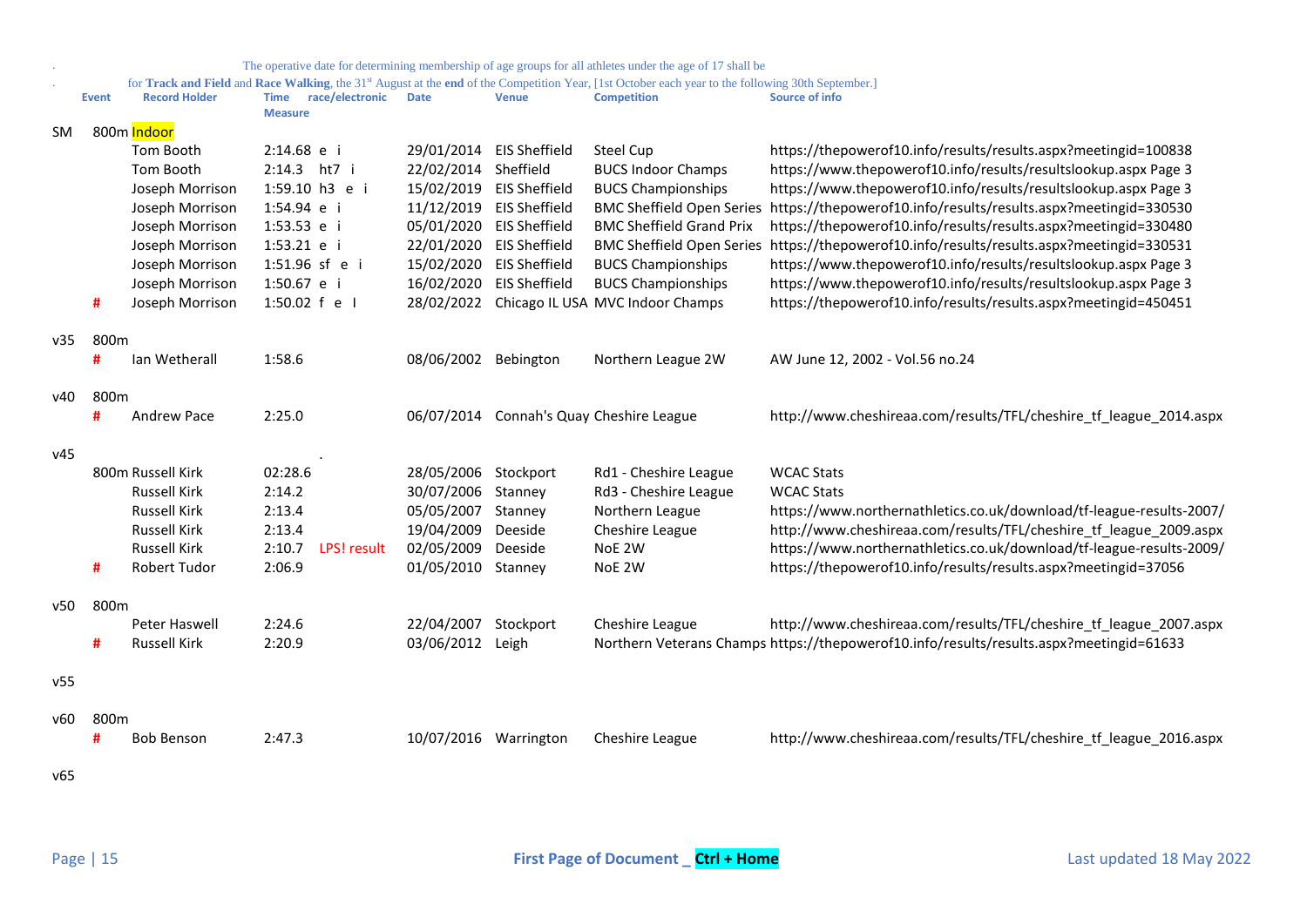<span id="page-15-1"></span><span id="page-15-0"></span>

|     |            |                           |                                                  |                             |              | The operative date for determining membership of age groups for all athletes under the age of 17 shall be                                                                            |                                                                           |
|-----|------------|---------------------------|--------------------------------------------------|-----------------------------|--------------|--------------------------------------------------------------------------------------------------------------------------------------------------------------------------------------|---------------------------------------------------------------------------|
|     | Event      | <b>Record Holder</b>      | race/electronic<br><b>Time</b><br><b>Measure</b> | <b>Date</b>                 | <b>Venue</b> | for Track and Field and Race Walking, the 31 <sup>st</sup> August at the end of the Competition Year, [1st October each year to the following 30th September.]<br><b>Competition</b> | Source of info                                                            |
|     |            | <b>Metres_1,000m</b>      |                                                  |                             |              |                                                                                                                                                                                      |                                                                           |
| u13 |            |                           |                                                  |                             |              |                                                                                                                                                                                      |                                                                           |
|     |            |                           |                                                  |                             |              |                                                                                                                                                                                      |                                                                           |
| u15 |            |                           |                                                  |                             |              |                                                                                                                                                                                      |                                                                           |
|     |            |                           | Indoor                                           |                             |              |                                                                                                                                                                                      |                                                                           |
| u17 | 1,000m     | Alex Haswell              | 2:48.97 e i                                      | 19/12/2007 Sportcity        |              | Sale Harriers Open                                                                                                                                                                   | Current website                                                           |
|     |            |                           |                                                  |                             |              |                                                                                                                                                                                      |                                                                           |
| u20 | 1,000m     |                           | Indoor                                           |                             |              |                                                                                                                                                                                      |                                                                           |
|     |            | Carl Van Schie            | 2:51.76e i                                       | 15/01/2006 Sheffield        |              | <b>NoEAA Combined Events</b>                                                                                                                                                         | https://thepowerof10.info/results/results.aspx?meetingid=432              |
|     | #          | Carl Van Schie            | 2:47.36 e i                                      | 12/02/2006 Birmingham       |              | Midland CE Champs                                                                                                                                                                    | https://thepowerof10.info/results/results.aspx?meetingid=560              |
|     |            |                           |                                                  |                             |              |                                                                                                                                                                                      |                                                                           |
|     |            |                           | Indoor                                           |                             |              |                                                                                                                                                                                      |                                                                           |
| SM. | 1,000m     | Carl Van Schie            | 2:50.60 e i                                      | 12-13/01/2008 EIS Sheffield |              | EA SM & u20 Champs                                                                                                                                                                   | https://thepowerof10.info/results/results.aspx?meetingid=10518            |
|     | #          | Joseph Morrison           | 2:29.14 e i                                      | 16/11/2019 EIS Sheffield    |              | NoEAA Open meeting                                                                                                                                                                   | https://www.thepowerof10.info/results/resultslookup.aspx Page 2           |
|     |            |                           |                                                  |                             |              |                                                                                                                                                                                      |                                                                           |
| v35 |            |                           |                                                  |                             |              |                                                                                                                                                                                      |                                                                           |
|     |            |                           |                                                  |                             |              |                                                                                                                                                                                      |                                                                           |
|     |            |                           |                                                  |                             |              |                                                                                                                                                                                      |                                                                           |
|     |            | Metres_1,200_1,500m       |                                                  |                             |              |                                                                                                                                                                                      |                                                                           |
|     | U13 1200m  |                           |                                                  |                             |              |                                                                                                                                                                                      |                                                                           |
|     | #          | Dylan Gledhill            | 4:36.3                                           | 26/03/2022 Stanney          |              | Dan Gilroy Memorial                                                                                                                                                                  | https://thepowerof10.info/results/results.aspx?meetingid=445779           |
|     | u13 1500m  |                           |                                                  |                             |              |                                                                                                                                                                                      |                                                                           |
|     |            | Luke Bateson              | $6:02.12$ e                                      | 10/05/1998 Crewe            |              | <b>Cheshire Championships</b>                                                                                                                                                        | http://www.cheshireaa.com/results/PDFarchive/TF1998.pdf                   |
|     |            | Luke Bateson              | 5:32.5                                           |                             |              | 19/07/1998 Wythenshawe McDonalds YAL                                                                                                                                                 | newsletter Vol2No2                                                        |
|     |            | Lawrence Walker           | 5:08.2                                           | 11-12/05/2002 Warrington    |              | <b>Cheshire Championships</b>                                                                                                                                                        | http://www.cheshireaa.com/Results/index.aspx                              |
|     |            | <b>Bradley Edwards</b>    | 4:56.9                                           | 30/04/2006 Warrington       |              | <b>Cheshire Championships</b>                                                                                                                                                        | Po10 & http://www.cheshireaa.com/results/TFC/2006/jmtf2006.htm            |
|     |            | <b>Bradley Edwards</b>    | 4:52.7                                           | 18/06/2006 Macclesfield     |              | Cheshire League                                                                                                                                                                      | http://www.cheshireaa.com/results/TFL/cheshire tf league 2006.aspx        |
|     | #          | Luke Parker               | 4:50.1                                           | 06/07/2019 Stanney          |              | Cheshire League                                                                                                                                                                      | http://www.cheshireaa.com/results/TFL/cheshire_tf_league_2019.aspx        |
|     |            |                           |                                                  |                             |              |                                                                                                                                                                                      |                                                                           |
| u15 | 1200m<br>Ħ | Evan Miller               | 4:25.3                                           | 09/04/2022 Warrington       |              | <b>Terry Davies Memorial</b>                                                                                                                                                         | https://thepowerof10.info/results/results.aspx?meetingid=444521&pagenum=1 |
|     |            |                           |                                                  |                             |              |                                                                                                                                                                                      |                                                                           |
| u15 | 1500m      |                           |                                                  |                             |              |                                                                                                                                                                                      |                                                                           |
|     |            | Martin Shakespeare 4:52.9 |                                                  | 10/05/1998 Crewe            |              | Cheshire Championships                                                                                                                                                               | http://www.cheshireaa.com/results/PDFarchive/TF1998.pdf                   |
|     |            |                           |                                                  |                             |              |                                                                                                                                                                                      |                                                                           |
|     | Page   16  |                           |                                                  |                             |              | <b>First Page of Document</b> Ctrl + Home                                                                                                                                            | Last updated 18 May 2022                                                  |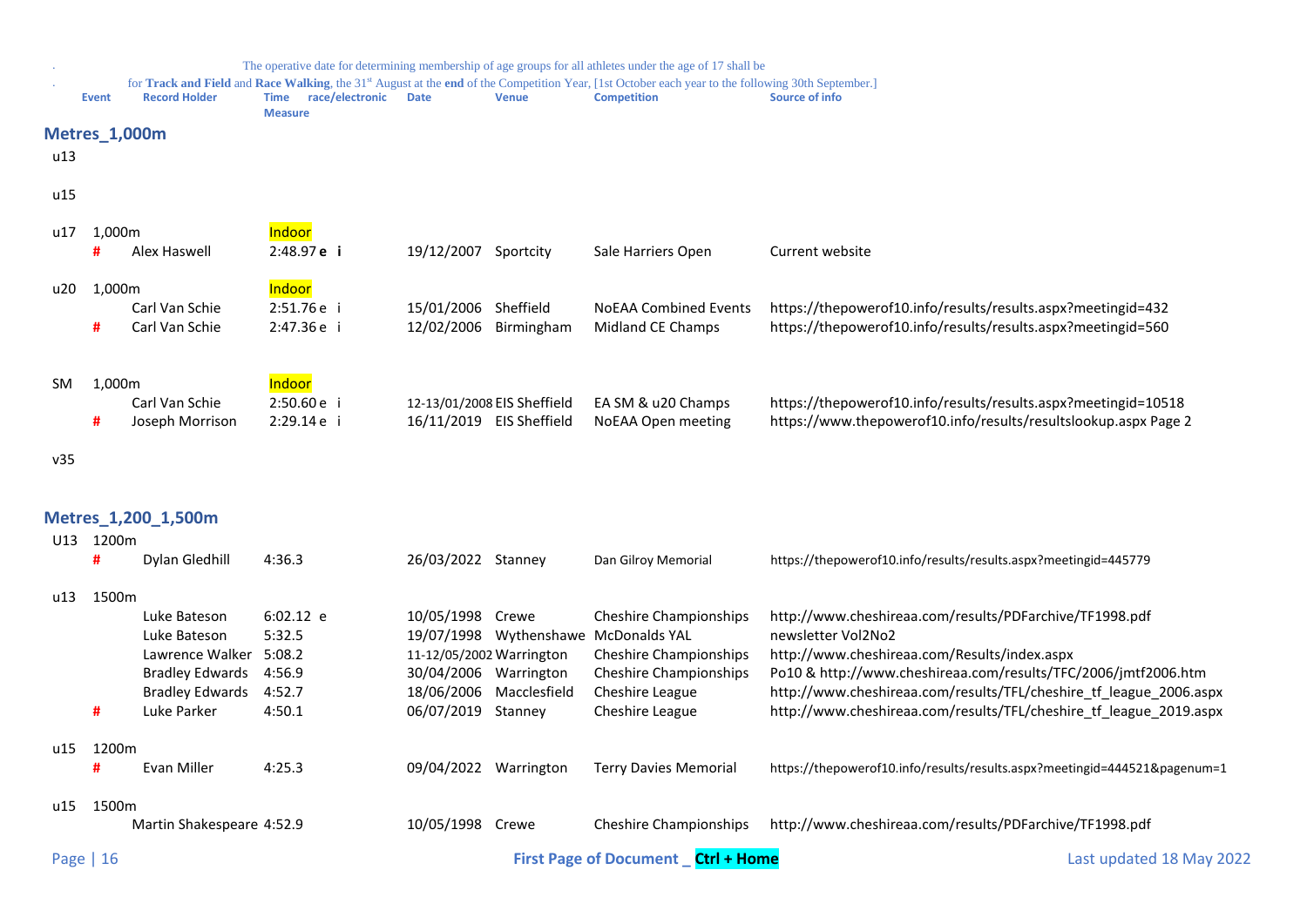| for Track and Field and Race Walking, the 31 <sup>st</sup> August at the end of the Competition Year, [1st October each year to the following 30th September.] |  |  |  |
|----------------------------------------------------------------------------------------------------------------------------------------------------------------|--|--|--|
|                                                                                                                                                                |  |  |  |

|     | <b>Event</b> | <b>Record Holder</b>       | race/electronic<br><b>Time</b><br><b>Measure</b> | <b>Date</b>                 | <b>Venue</b>            | <b>Competition</b>                       | <b>Source of info</b>                                                                    |
|-----|--------------|----------------------------|--------------------------------------------------|-----------------------------|-------------------------|------------------------------------------|------------------------------------------------------------------------------------------|
|     |              | Martin Shakespeare 4:38.0  |                                                  | 17/05/1998                  | Oldham                  | <b>McDonalds YAL</b>                     | AW May 20, 1998 - vol.52 no.21                                                           |
|     |              | Louis Humphries            | 4:33.4                                           | 26/06/2005 Warrington       |                         | UKA YA N 1W                              | AW November 9, 2005 - vol.59 no.45                                                       |
|     |              | Louis Humphries            | 4:32.38 2nd D race                               | 01/05/2006 Trafford         |                         | <b>BMC Academy PB Classic</b>            | https://thepowerof10.info/results/results.aspx?meetingid=188                             |
|     |              | Louis Humphries            | 4:30.65                                          | 27-28/05/2006 South Leeds   |                         | NoE u17/ u15 Champs                      | AW June 1, 2006 - vol.61 (60) no22                                                       |
|     |              | Alec Beaney                | 4:26.9                                           |                             | 09/06/2007 Macclesfield | <b>Cheshire Schools Champs</b>           | http://www.cheshireaa.com/Results/index.aspx                                             |
|     |              | Chris Goodwin              | 4:22.77 e                                        | 26/08/2008 Trafford         |                         | <b>Trafford Grand Prix</b>               | https://thepowerof10.info/results/results.aspx?meetingid=11558  <br>AN OTHER on page     |
|     |              | Jamie Richardson 4:19.6    |                                                  | 22/06/2019                  | Bebington               |                                          | YDL Lower N Premier West https://www.thepowerof10.info/results/resultslookup.aspx Page 2 |
|     | #            | Jamie Richardson 4:18.31 e |                                                  | 20/07/2019 Sheffield        |                         |                                          | YDL Lower N Premier West https://thepowerof10.info/results/results.aspx?meetingid=285905 |
| u17 | 1500m        |                            |                                                  |                             |                         |                                          |                                                                                          |
|     |              | David Moorcroft            | 4:20.0                                           | 19/07/1998                  |                         | Wythenshawe McDonalds YAL                | newsletter Vol2No2                                                                       |
|     |              | <b>Harry Ellis</b>         | 4:13.2                                           | 20/05/2007                  | Rotherham               | <b>UK YAL N Premier</b>                  | AW May 24, 2007 - vol.62 (61) no.21                                                      |
|     |              | <b>Harry Ellis</b>         | 4:10.1                                           | 24/06/2007                  | Macclesfield            | UK YAL N Premier                         | AW June 28, 2007 - vol.62 (61) no.26                                                     |
|     |              | <b>Harry Ellis</b>         | 4:09.4                                           | 05/08/2007                  | Warrington              | NoE 2W                                   | https://www.northernathletics.co.uk/download/tf-league-results-2007/                     |
|     | #            | Jamie Richardson 4:03.6    |                                                  | 04/07/2021 Stanney          |                         | NA West Premier                          | https://www.thepowerof10.info/results/results.aspx?meetingid=415488                      |
|     | u17 1500m    | Indoor                     |                                                  |                             |                         |                                          |                                                                                          |
|     | #            | Chris Goodwin              | 4:17.40 f e i                                    | 16-17/01/2010 EIS Sheffield |                         |                                          | NA Indoor Championships https://www.northernathletics.co.uk/results-index/               |
|     | u20 1500m    |                            |                                                  |                             |                         |                                          |                                                                                          |
|     |              | Peter Benyon               | 4:31.00 e                                        | 09/05/1998 Crewe            |                         | <b>Cheshire Championships</b>            | http://www.cheshireaa.com/results/PDFarchive/TF1998.pdf                                  |
|     |              | Alec Beaney                | 4:19.8                                           | 10/05/2008 Stanney          |                         | <b>Cheshire Championships</b>            | Po10   http://www.cheshireaa.com/Results/index.aspx                                      |
|     |              | Alec Beaney                | 4:18.8                                           | 12/08/2008 Stretford        |                         | <b>Trafford Grand Prix</b>               | https://thepowerof10.info/results/results.aspx?meetingid=11559                           |
|     |              | Alec Beaney                | 4:13.46 e                                        | 12/05/2009                  | Trafford                | <b>BMC Gold Standard Meet</b>            | https://thepowerof10.info/results/results.aspx?meetingid=26392                           |
|     | #            | Joseph Morrison            | 04:06.6                                          | 29/04/2018                  |                         | Bebington Oval YDL Upper North-West 1    | https://thepowerof10.info/results/results.aspx?meetingid=234630                          |
|     | SM 1500m     |                            |                                                  |                             |                         |                                          |                                                                                          |
|     |              | Ian Wetherall              | 4:11.62 e                                        | 09/05/1998                  | Crewe                   | <b>Cheshire Championships</b>            | http://www.cheshireaa.com/results/PDFarchive/TF1998.pdf                                  |
|     |              | Ian Wetherall              | 4:10.3                                           | 06/06/1998                  | Wavertree               | Northern ML                              | newsletter Vol2No2                                                                       |
|     |              | Ian Wetherall              | 4:08.4                                           | 05/06/1999                  | Trafford                | <b>NML</b>                               | records end 2000                                                                         |
|     |              | Ian Wetherall              | 4:03.8                                           | 08/06/2002                  |                         | Bebington Oval NoE League 2W             | https://thepowerof10.info/results/results.aspx?meetingid=385471                          |
|     |              | Joseph Morrison            | 4:01.46 e                                        | 06/08/2019                  | Stretford               | Trafford AC GP Open                      | https://thepowerof10.info/results/results.aspx?meetingid=276172                          |
|     |              | Joseph Morrison            | 3:51.37 e                                        | 18/09/2020                  | Nuneaton                | <b>BMC Regional Races</b>                | https://thepowerof10.info/results/results.aspx?meetingid=407744                          |
|     | #            | Joseph Morrison            | 3:47.18 e Sec11                                  |                             |                         | 24/03/2022 Raleigh Relays Raleigh NC USA | https://thepowerof10.info/results/results.aspx?meetingid=455593                          |

1500m Indoor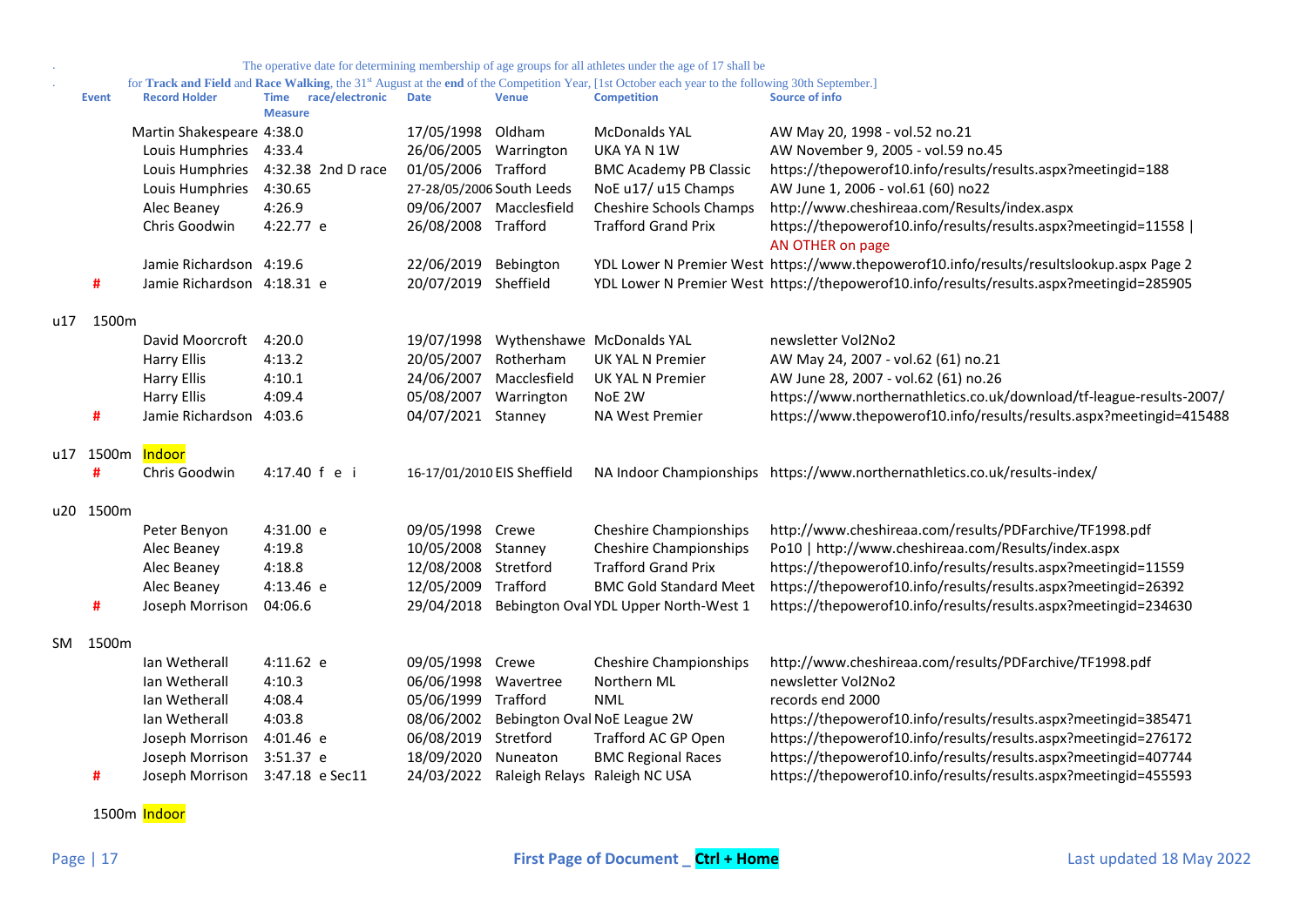|      |              |                         |                                                  |                      |                            | The operative date for determining membership of age groups for all athletes under the age of 17 shall be                                                                |                                                                                         |
|------|--------------|-------------------------|--------------------------------------------------|----------------------|----------------------------|--------------------------------------------------------------------------------------------------------------------------------------------------------------------------|-----------------------------------------------------------------------------------------|
|      | <b>Event</b> | <b>Record Holder</b>    | race/electronic<br><b>Time</b><br><b>Measure</b> | <b>Date</b>          | <b>Venue</b>               | for Track and Field and Race Walking, the 31st August at the end of the Competition Year, [1st October each year to the following 30th September.]<br><b>Competition</b> | Source of info                                                                          |
|      |              | <b>Benjamin Rees</b>    | 4:29.83 e i                                      |                      | 19/02/2011 EIS Sheffield   | <b>BUCS Indoor Champs</b>                                                                                                                                                | https://www.thepowerof10.info/results/resultslookup.aspx Page 3                         |
|      | #            | <b>Richard Farley</b>   | 4:16.05 e i                                      |                      | 13/01/2018 EIS Sheffield   |                                                                                                                                                                          | NA U17/ U20/ Sen Champs https://www.thepowerof10.info/results/resultslookup.aspx Page 3 |
| v35  | 1500m        |                         |                                                  |                      |                            |                                                                                                                                                                          |                                                                                         |
|      |              | Ian Wetherall           | 4:04.84                                          | 27/04/2002 Cosford   |                            | <b>RAF Invitation Cosford</b>                                                                                                                                            | AW May 8, 20002 - Vol.56 no19                                                           |
|      |              | Ian Wetherall           | 4:00.63                                          | 30/04/2002           | Stretford                  | <b>BMC</b>                                                                                                                                                               | https://www.thepowerof10.info/results/resultslookup.aspx                                |
|      |              | Ian Wetherall           | 4:00.63                                          | 01/05/2002 Stretford |                            | <b>Trafford GP</b>                                                                                                                                                       | AW May 8, 20002 - Vol.56 no19                                                           |
|      | #            | Ian Wetherall           | 3:59.37                                          |                      | 03/06/2002 Wythenshawe BMC |                                                                                                                                                                          | https://thepowerof10.info/athletes/profile.aspx?athleteid=2954#2002                     |
|      |              |                         |                                                  |                      |                            |                                                                                                                                                                          |                                                                                         |
| v40  | 1500m        |                         |                                                  |                      |                            |                                                                                                                                                                          |                                                                                         |
|      |              | <b>Robert Tudor</b>     | 4:36.5                                           | 05/07/2009 Stanney   |                            | NoE 2W                                                                                                                                                                   | https://thepowerof10.info/results/results.aspx?meetingid=23582                          |
|      | #            | David Alexander         | 4:26.9                                           | 01/05/2010 Stanney   |                            | NoE 2W                                                                                                                                                                   | https://thepowerof10.info/results/results.aspx?meetingid=37056                          |
| v45  | 1500m        |                         |                                                  |                      |                            |                                                                                                                                                                          |                                                                                         |
|      |              | <b>Russell Kirk</b>     | 5:21.8                                           |                      | 18/06/2006 Macclesfield    | Rd2 - Cheshire League                                                                                                                                                    | http://www.cheshireaa.com/results/TFL/cheshire tf league 2006.aspx                      |
|      |              | <b>Russell Kirk</b>     | 5:00.7                                           | 03/09/2006 Stanney   |                            | Rd4 - Cheshire League                                                                                                                                                    | http://www.cheshireaa.com/results/TFL/cheshire_tf_league_2006.aspx                      |
|      |              | <b>Russell Kirk</b>     | 4:48.6                                           | 05/05/2007 Stanney   |                            | 2W m1 Northern League                                                                                                                                                    | https://www.northernathletics.co.uk/download/tf-league-results-2007/                    |
|      |              | <b>Russell Kirk</b>     | 4:42.2                                           | 02/09/2007           | Stanney                    | Cheshire League                                                                                                                                                          | http://www.cheshireaa.com/results/TFL/cheshire tf league 2007.aspx                      |
|      |              | Robert Tudor            | 4:38.6                                           | 06/09/2009           | Stanney                    | Cheshire League                                                                                                                                                          | http://www.cheshireaa.com/results/TFL/cheshire_tf_league_2009.aspx                      |
|      |              | <b>Robert Tudor</b>     | 4:24.2                                           | 11/07/2010 Salford   |                            | Cheshire League                                                                                                                                                          | https://thepowerof10.info/results/results.aspx?meetingid=35891                          |
|      | #            | Robert Tudor            | 4:20.7                                           | 01/08/2010           | Wavertree                  | NoE 2W                                                                                                                                                                   | https://thepowerof10.info/results/results.aspx?meetingid=37053                          |
| v50  | 1500         |                         |                                                  |                      |                            |                                                                                                                                                                          |                                                                                         |
|      | #            | Peter Haswell *         | 04:53.9                                          | 02/09/2007 Stanney   |                            | Cheshire League                                                                                                                                                          | http://www.cheshireaa.com/results/TFL/cheshire_tf_league_2007.aspx                      |
|      |              | *Russel Kirk in results |                                                  |                      |                            |                                                                                                                                                                          |                                                                                         |
| v55  |              |                         |                                                  |                      |                            |                                                                                                                                                                          |                                                                                         |
| v60. | 1500m        |                         |                                                  |                      |                            |                                                                                                                                                                          |                                                                                         |
|      |              | <b>Bob Benson</b>       | 05:35.6                                          | 08/08/2015 Ormskirk  |                            | NoE 2W                                                                                                                                                                   | https://thepowerof10.info/results/results.aspx?meetingid=129669                         |
|      | #            | <b>Bob Benson</b>       | 05:33.3                                          | 06/09/2015 Stanney   |                            | Cheshire League                                                                                                                                                          | https://www.thepowerof10.info/results/resultslookup.aspx Page 2                         |
| v65  |              |                         |                                                  |                      |                            |                                                                                                                                                                          |                                                                                         |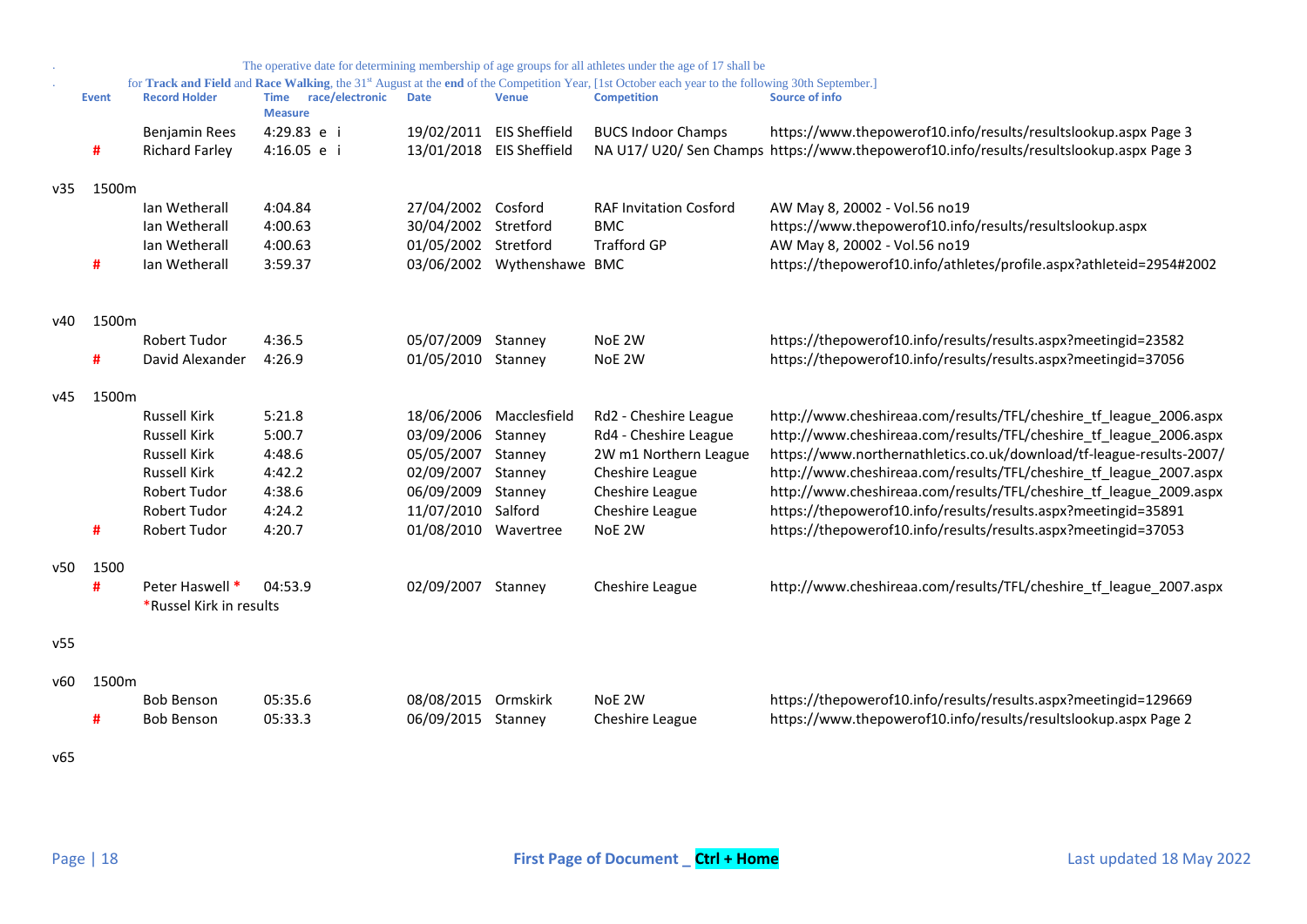<span id="page-18-0"></span>

|             |              |                                 |                                        |                          |                         | The operative date for determining membership of age groups for all athletes under the age of 17 shall be                                                                            |                 |                                                                                                                                    |                                                                 |
|-------------|--------------|---------------------------------|----------------------------------------|--------------------------|-------------------------|--------------------------------------------------------------------------------------------------------------------------------------------------------------------------------------|-----------------|------------------------------------------------------------------------------------------------------------------------------------|-----------------------------------------------------------------|
|             | <b>Event</b> | <b>Record Holder</b>            | Time race/electronic<br><b>Measure</b> | <b>Date</b>              | <b>Venue</b>            | for Track and Field and Race Walking, the 31 <sup>st</sup> August at the end of the Competition Year, [1st October each year to the following 30th September.]<br><b>Competition</b> | Source of info  |                                                                                                                                    |                                                                 |
| <b>Mile</b> |              |                                 |                                        |                          |                         |                                                                                                                                                                                      |                 |                                                                                                                                    |                                                                 |
| u13         | Mile<br>#    | <b>Harvey Tegg</b>              | 5:40.9                                 | 06/05/2014 Stanney       |                         | <b>WCAC Four-Minute Mile Anniversary</b>                                                                                                                                             |                 | <b>WCAC</b> records                                                                                                                |                                                                 |
| u15         | Mile         |                                 |                                        |                          |                         |                                                                                                                                                                                      |                 |                                                                                                                                    |                                                                 |
|             |              | Sion Roberts                    | 5:38.1                                 | 04/05/2016               | Stanney                 | <b>WCAC Four-Minute Mile Anniversary</b>                                                                                                                                             |                 | <b>WCAC</b> records                                                                                                                |                                                                 |
|             | #            | Edward Woodhead 5:20.2          |                                        | 09/04/2017               |                         | Bebington Oval Wirral AC Open Medal Meet                                                                                                                                             |                 |                                                                                                                                    | https://www.thepowerof10.info/results/resultslookup.aspx Page 2 |
| u17         | Mile<br>#    | Christy Mageean                 | 5:34.2                                 | 03/05/2016 Stanney       |                         | <b>WCAC Four-Minute Mile Anniversary</b>                                                                                                                                             |                 | <b>WCAC</b> records                                                                                                                |                                                                 |
|             |              |                                 |                                        |                          |                         |                                                                                                                                                                                      |                 |                                                                                                                                    |                                                                 |
| u20         | Mile         | Alec Beaney                     | 04:54.1                                | 20/04/2008               | Wavertree               | Melbourne Trophy                                                                                                                                                                     | WCAC 2008 Stats |                                                                                                                                    |                                                                 |
|             | #            | Paul Morrison                   | 04:52.9                                | 11/08/2019 Warrington    |                         | <b>Terry Davies Memorial</b>                                                                                                                                                         |                 | https://thepowerof10.info/results/results.aspx?meetingid=284586                                                                    |                                                                 |
|             |              |                                 |                                        |                          |                         |                                                                                                                                                                                      |                 |                                                                                                                                    |                                                                 |
| <b>SM</b>   | Mile         |                                 |                                        |                          |                         |                                                                                                                                                                                      |                 |                                                                                                                                    |                                                                 |
|             |              | Mark A Davies                   | 05:15.0                                | 22/06/2011               |                         |                                                                                                                                                                                      |                 | Bebington Oval Wirral AC Endurance Races https://thepowerof10.info/results/results.aspx?meetingid=53415                            |                                                                 |
|             | #            | Joseph Boden<br>Joseph Morrison | 04:43.3 e<br>04:24.7                   | 05/04/2018<br>11/08/2019 | Warrington              | Bebington Oval Wirral AC Open<br><b>Terry Davies Memorial</b>                                                                                                                        |                 | https://www.thepowerof10.info/results/resultslookup.aspx Page 2<br>https://thepowerof10.info/results/results.aspx?meetingid=284586 |                                                                 |
|             |              |                                 |                                        |                          |                         |                                                                                                                                                                                      |                 |                                                                                                                                    |                                                                 |
| <b>SM</b>   | Mile<br>#    | Indoor<br>Joseph Morrison       | 04:05.92e i                            |                          | 11/02/2022 Allendale MI | GVSU Big Meet (USA)                                                                                                                                                                  |                 | https://www.tfrrs.org/results/70688/GVSU_Big_Meet-FRIDAY/                                                                          |                                                                 |
|             |              |                                 |                                        |                          |                         |                                                                                                                                                                                      |                 |                                                                                                                                    |                                                                 |
| v40         | Mile         |                                 |                                        |                          |                         |                                                                                                                                                                                      |                 |                                                                                                                                    |                                                                 |
|             | #            | Chris Smith                     | 06:11.2                                | 06/05/2014 Stanney       |                         | <b>WCAC Four-Minute Mile Anniversary</b>                                                                                                                                             |                 | <b>WCAC</b> records                                                                                                                |                                                                 |
| v45         | Mile         |                                 |                                        |                          |                         |                                                                                                                                                                                      |                 |                                                                                                                                    |                                                                 |
|             | #            | Rob Tudor                       | 04:39.0                                | 22/06/2011               |                         |                                                                                                                                                                                      |                 | Bebington Oval Wirral AC Endurance Races https://thepowerof10.info/results/results.aspx?meetingid=53415                            |                                                                 |
|             |              |                                 |                                        |                          |                         |                                                                                                                                                                                      |                 |                                                                                                                                    |                                                                 |
| v50         | Mile         |                                 |                                        |                          |                         |                                                                                                                                                                                      |                 |                                                                                                                                    |                                                                 |
|             | #            | Neil Atkinson                   | 06:11.8                                | 06/05/2014 Stanney       |                         | <b>WCAC Four-Minute Mile Anniversary</b>                                                                                                                                             |                 | <b>WCAC</b> records                                                                                                                |                                                                 |
| v55         | Mile         |                                 |                                        |                          |                         |                                                                                                                                                                                      |                 |                                                                                                                                    |                                                                 |
|             | #            | Neil Hershaw                    | 05:23.8                                | 26/03/2022 Stanney       |                         | Dan Gilroy Memorial                                                                                                                                                                  |                 | https://thepowerof10.info/results/results.aspx?meetingid=445779                                                                    |                                                                 |
|             | Page   19    |                                 |                                        |                          |                         | First Page of Document _ Ctrl + Home                                                                                                                                                 |                 |                                                                                                                                    | Last updated 18 May 2022                                        |
|             |              |                                 |                                        |                          |                         |                                                                                                                                                                                      |                 |                                                                                                                                    |                                                                 |
|             |              |                                 |                                        |                          |                         |                                                                                                                                                                                      |                 |                                                                                                                                    |                                                                 |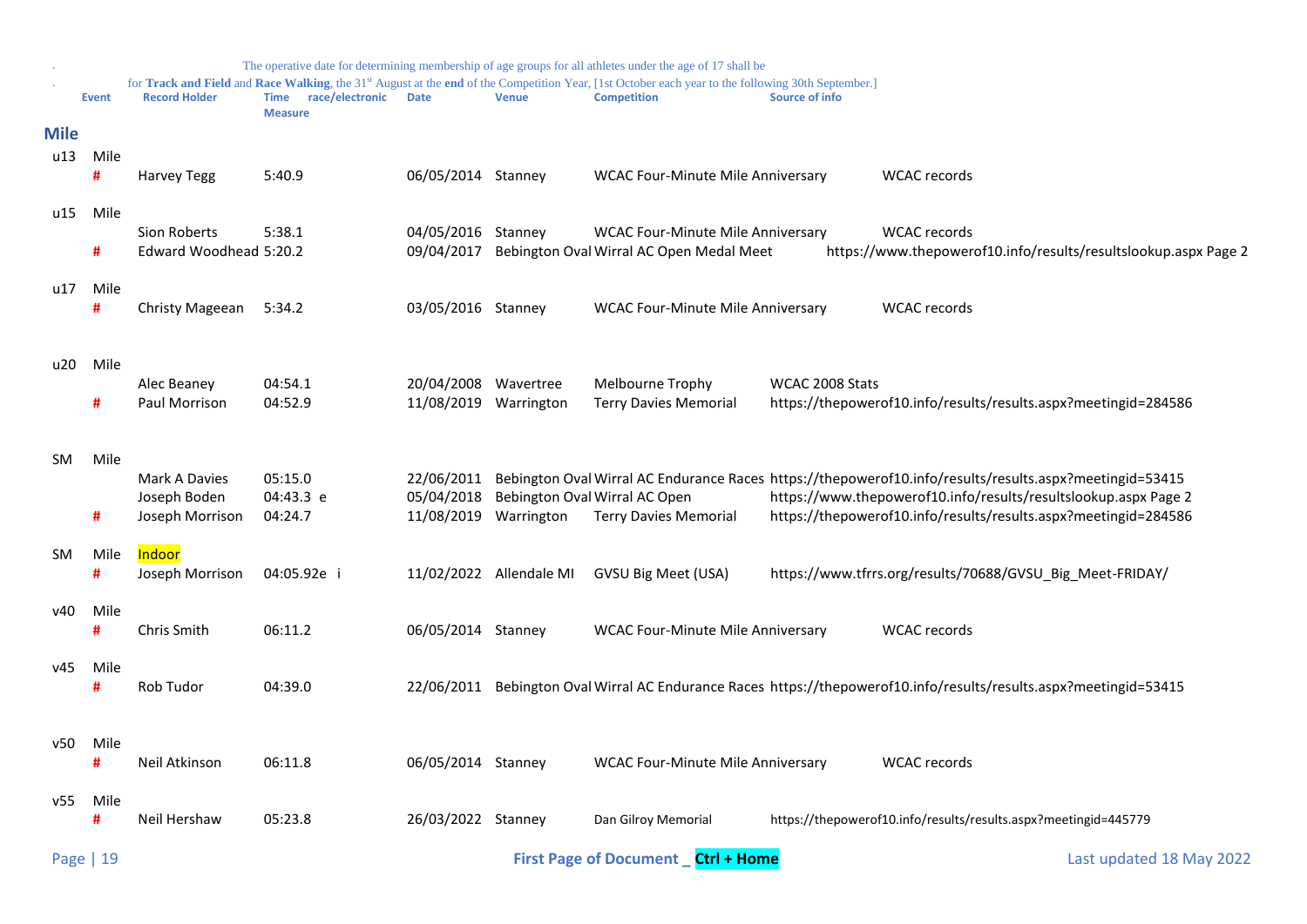. for **Track and Field** and **Race Walking**, the 31st August at the **end** of the Competition Year, [1st October each year to the following 30th September.]

| Event | <b>Record Holder</b> |                | Time race/electronic Date | Venue | <b>Competition</b> | Source of info |
|-------|----------------------|----------------|---------------------------|-------|--------------------|----------------|
|       |                      | <b>Measure</b> |                           |       |                    |                |

V60 Mile

## <span id="page-19-0"></span>**Metres\_3,000m**

| u15       | 3,000m |                              |                       |        |                          |                      |                                             |                                                                                                        |
|-----------|--------|------------------------------|-----------------------|--------|--------------------------|----------------------|---------------------------------------------|--------------------------------------------------------------------------------------------------------|
|           | #      | Tom Lowndes<br>Chris Goodwin | 10:58.9<br>10:16.90 e |        | 18/07/2004<br>25/05/2008 | Bebington<br>Wigan   | Young Athletes League<br>NA u17/ u15 Champs | from CD end Aug'04 (website@gq.nu)<br>https://www.northernathletics.co.uk/download/na-tf-results-2008/ |
| u17       | 3,000m |                              |                       |        |                          |                      |                                             |                                                                                                        |
|           |        | David Moorcroft              | 9:43.0                |        | 26/04/1998               | Bebington            | <b>McDonalds YAL</b>                        | newsletter Vol2No2                                                                                     |
|           | #      | David Moorcroft              | 9:19.77 e             |        | 29/05/1999               | Wigan                | <b>NoE Championships</b>                    | AW June 2, 1999 - vol.53 no.22                                                                         |
| u20       | 3,000m |                              |                       |        |                          |                      |                                             |                                                                                                        |
|           |        | Peter Benyon                 | 9:51.7                |        | 25/06/1998               | Crewe                | <b>Cheshire Track Relays</b>                | http://www.cheshireaa.com/results/PDFarchive/TrackRelays1999.pdf                                       |
|           |        | Alec Beaney                  | 9:15.0                |        | 13/06/2009               | Macclesfield         | Cheshire Schools Champs                     | https://thepowerof10.info/results/results.aspx?meetingid=28035                                         |
|           | #      | <b>Ethan Greenland</b>       | 9:14.8                |        | 10/06/2017               | Macclesfield         | Cheshire Schools Champs                     | https://www.cheshireschoolsaa.co.uk/                                                                   |
| SM        | 3,000m |                              |                       |        |                          |                      |                                             |                                                                                                        |
|           | #      | Ian Wetherall                | 8:46.89               | e      | 28/05/2002 Stretford     |                      | <b>Trafford Grand Prix</b>                  | https://www.thepowerof10.info/results/resultslookup.aspx                                               |
| <b>SM</b> | 3,000m |                              | Indoor                |        |                          |                      |                                             |                                                                                                        |
|           | #      | Jean-Claude Randon 9:51.36   |                       | h4 e i | 16/02/2019               | <b>EIS Sheffield</b> | <b>BUCS Indoor champs</b>                   | https://www.thepowerof10.info/results/resultslookup.aspx Page 4                                        |
| v35       | 3,000m |                              |                       |        |                          |                      |                                             |                                                                                                        |
|           |        | Kenny Begley                 | 10:00.6               |        | 30/07/2000               | Deeside              | Cheshire League                             | records end 2000                                                                                       |
|           | #      | Dave Alexander               | 9:28.65               |        | 07/08/2007               | Stretford            | <b>Trafford GP</b>                          | https://www.traffordac.co.uk/pdfs/20070808.pdf                                                         |
| v40       | 3,000m |                              |                       |        |                          |                      |                                             |                                                                                                        |
|           |        | <b>Gary Roberts</b>          | 9:24.72 e             |        | 14/08/2001               | Stretford            | <b>Trafford Grand Prix</b>                  | AW August 22, 2001 - vol.55 no.34                                                                      |
|           |        | Gary Roberts                 | 9:18.54               | e      | 28/08/2001               | Stretford            | <b>Trafford Grand Prix</b>                  | AW September 5, 2001 - vol.55 no.36                                                                    |
|           |        | <b>Gary Roberts</b>          | 9:17.66               | e      | 06/08/2002               | Stretford            | <b>Trafford Open</b>                        | https://thepowerof10.info/athletes/profile.aspx?athleteid=3949                                         |
|           | #      | Gary Roberts                 | 9:17.48               | e      | 03/09/2002 Stretford     |                      | <b>Trafford Grand Prix</b>                  | https://thepowerof10.info/results/results.aspx?meetingid=19                                            |
| v45       | 3000m  |                              |                       |        |                          |                      |                                             |                                                                                                        |
|           |        | <b>Russell Kirk</b>          | 10:36.9               |        | 03/09/2006               | Stanney              | Cheshire League                             | http://www.cheshireaa.com/results/TFL/cheshire tf league 2006.aspx                                     |
|           |        | <b>Russell Kirk</b>          | 10:09.1               |        | 22/04/2007               | Stockport            | Cheshire League                             | http://www.cheshireaa.com/results/TFL/cheshire tf league 2007.aspx                                     |
|           |        |                              |                       |        |                          |                      |                                             |                                                                                                        |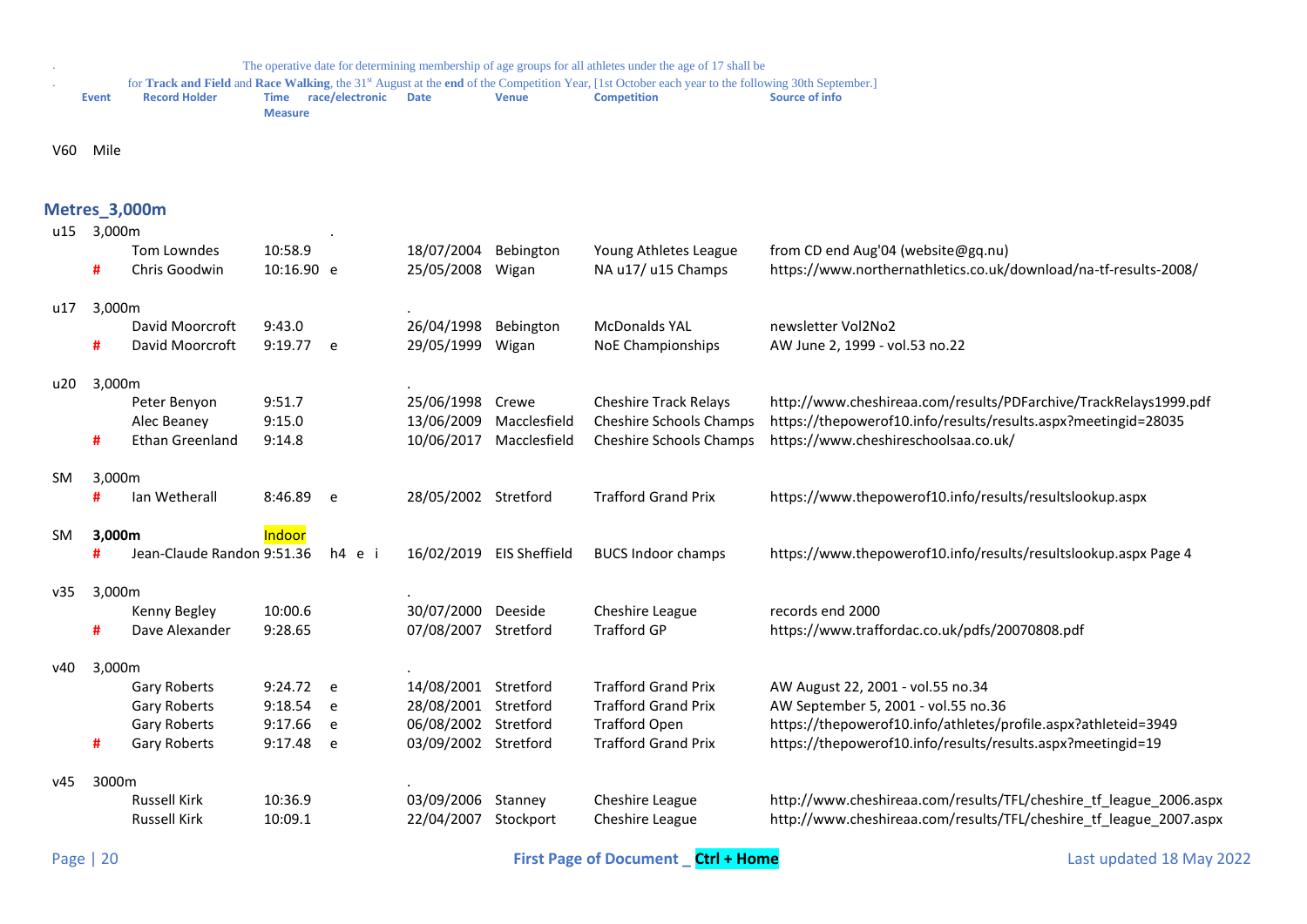|     |        |                         |                                                  |             |              | The operative date for determining membership of age groups for all athletes under the age of 17 shall be                                                      |                                                                                         |
|-----|--------|-------------------------|--------------------------------------------------|-------------|--------------|----------------------------------------------------------------------------------------------------------------------------------------------------------------|-----------------------------------------------------------------------------------------|
|     |        |                         |                                                  |             |              | for Track and Field and Race Walking, the 31 <sup>st</sup> August at the end of the Competition Year, [1st October each year to the following 30th September.] |                                                                                         |
|     | Event  | <b>Record Holder</b>    | race/electronic<br><b>Time</b><br><b>Measure</b> | <b>Date</b> | <b>Venue</b> | <b>Competition</b>                                                                                                                                             | Source of info                                                                          |
|     |        | <b>Robert Tudor</b>     | 09:31.6                                          | 18/04/2010  | Bebington    | Cheshire League                                                                                                                                                | https://thepowerof10.info/results/results.aspx?meetingid=35893                          |
|     | #      | <b>Robert Tudor</b>     | 09:15.4                                          | 14/05/2011  | Trafford     |                                                                                                                                                                | G Man & Cheshire Champs https://www.thepowerof10.info/results/resultslookup.aspx Page 3 |
| v50 | 3000m  |                         |                                                  |             |              |                                                                                                                                                                |                                                                                         |
|     | Ħ      | Peter Haswell *         | 11:32.2                                          | 22/09/2007  | Stanney      | Cheshire League                                                                                                                                                | http://www.cheshireaa.com/results/TFL/cheshire_tf_league_2007.aspx                      |
|     |        | *Russel Kirk in results |                                                  |             |              |                                                                                                                                                                |                                                                                         |
| v55 | 3,000m |                         |                                                  |             |              |                                                                                                                                                                |                                                                                         |
|     | #      | Neil Hershaw            | 10:25.6                                          | 10/04/2019  | Stanney      | WCAC U13/ U15 Trials                                                                                                                                           | <b>WCAC</b> records                                                                     |
| v60 | 3,000m |                         |                                                  |             |              |                                                                                                                                                                |                                                                                         |
|     |        | Dave Hough              | 12:22.5                                          | 20/04/2011  | Bebington    | <b>Wirral Endurance Series</b>                                                                                                                                 | https://thepowerof10.info/results/results.aspx?meetingid=51087                          |
|     |        | <b>Bob Benson</b>       | 12:02.8                                          | 06/09/2015  | Stanney      | Cheshire League                                                                                                                                                | https://www.thepowerof10.info/results/resultslookup.aspx Page 2                         |
|     |        | <b>Bob Benson</b>       | 11:50.9                                          | 07/05/2017  | Stanney      | Cheshire League                                                                                                                                                | https://www.thepowerof10.info/results/resultslookup.aspx Page 2                         |
|     |        | <b>Bob Benson</b>       | 11:50.9                                          | 30/07/2017  | Warrington   | Cheshire League                                                                                                                                                | https://www.thepowerof10.info/results/resultslookup.aspx Page 2                         |
|     | #      | <b>Bob Benson</b>       | 11:40.8                                          | 03/09/2017  | Stanney      | Cheshire League                                                                                                                                                | https://www.thepowerof10.info/results/resultslookup.aspx Page 2                         |
| v65 |        |                         |                                                  |             |              |                                                                                                                                                                |                                                                                         |
|     |        |                         |                                                  |             |              |                                                                                                                                                                |                                                                                         |
|     |        | <b>Metres_5,000m</b>    |                                                  |             |              |                                                                                                                                                                |                                                                                         |
| u17 | 5,000m |                         |                                                  |             |              |                                                                                                                                                                |                                                                                         |
|     | #      | Mark Hearn              | 19:33.6                                          | 26/05/2012  | Wavertree    | NoE 2W                                                                                                                                                         | https://thepowerof10.info/results/results.aspx?meetingid=62849                          |

<span id="page-20-0"></span>

| u20 | 5.000m |                     |            |                        |              |                               |                                                                             |
|-----|--------|---------------------|------------|------------------------|--------------|-------------------------------|-----------------------------------------------------------------------------|
|     |        | Louis Humphreys     | 17:48.2    | 07/06/2008             | Preston ???? | Northern league               | <b>WCAC</b> stats                                                           |
|     |        | Alec Beaney         | 16:26.1    | 09/05/2009             | Warrington   | <b>Cheshire Championships</b> | http://www.cheshireaa.com/Results/index.aspx                                |
|     |        | Alec Beaney         | 16:14.42 e | 21/06/2009             | Sportcity    | Northern U20 Champs           | https://thepowerof10.info/results/results.aspx?meetingid=26555              |
|     | #      | Jamie Richardson    | 16:09.5    | 30/04/2022             | Stannev      | NoE W Premier                 | https://thepowerof10.info/results/results.aspx?meetingid=445765             |
| SM  | 5,000m |                     |            |                        |              |                               |                                                                             |
|     |        | <b>Gary Withers</b> | 16:39.0    | 11/04/1998 Eirias Park |              | Colwyn Bay Open               | 'Pioneer' 15/04/1998 Page 46 - AW April 15 1998 - Vol.52 no.16              |
|     |        | <b>Gary Withers</b> | 16:46.16 e | 09/05/1998             | Crewe        | <b>Cheshire Championships</b> | http://www.cheshireaa.com/results/PDFarchive/TF1998.pdf                     |
|     |        | Mark Hinson         | 15:58.6    | 03/06/2000             | Bebington    | Northern ML                   | records end 2000                                                            |
|     |        | lan Wetherall       | 15:57.6    | 03/05/2003             | Bebington    | D2W Northern ML               | AW May 7, 2003 - vol.57 no.19                                               |
|     |        |                     |            |                        |              |                               | https://thepowerof10.info/results/results.aspx?meetingid=388220             |
|     |        | Steve Crowe         | 15:53.3    | 05/05/2007             | Stanney      | NoE 2W                        | Po10   https://www.northernathletics.co.uk/download/tf-league-results-2007/ |
|     |        |                     |            |                        |              |                               |                                                                             |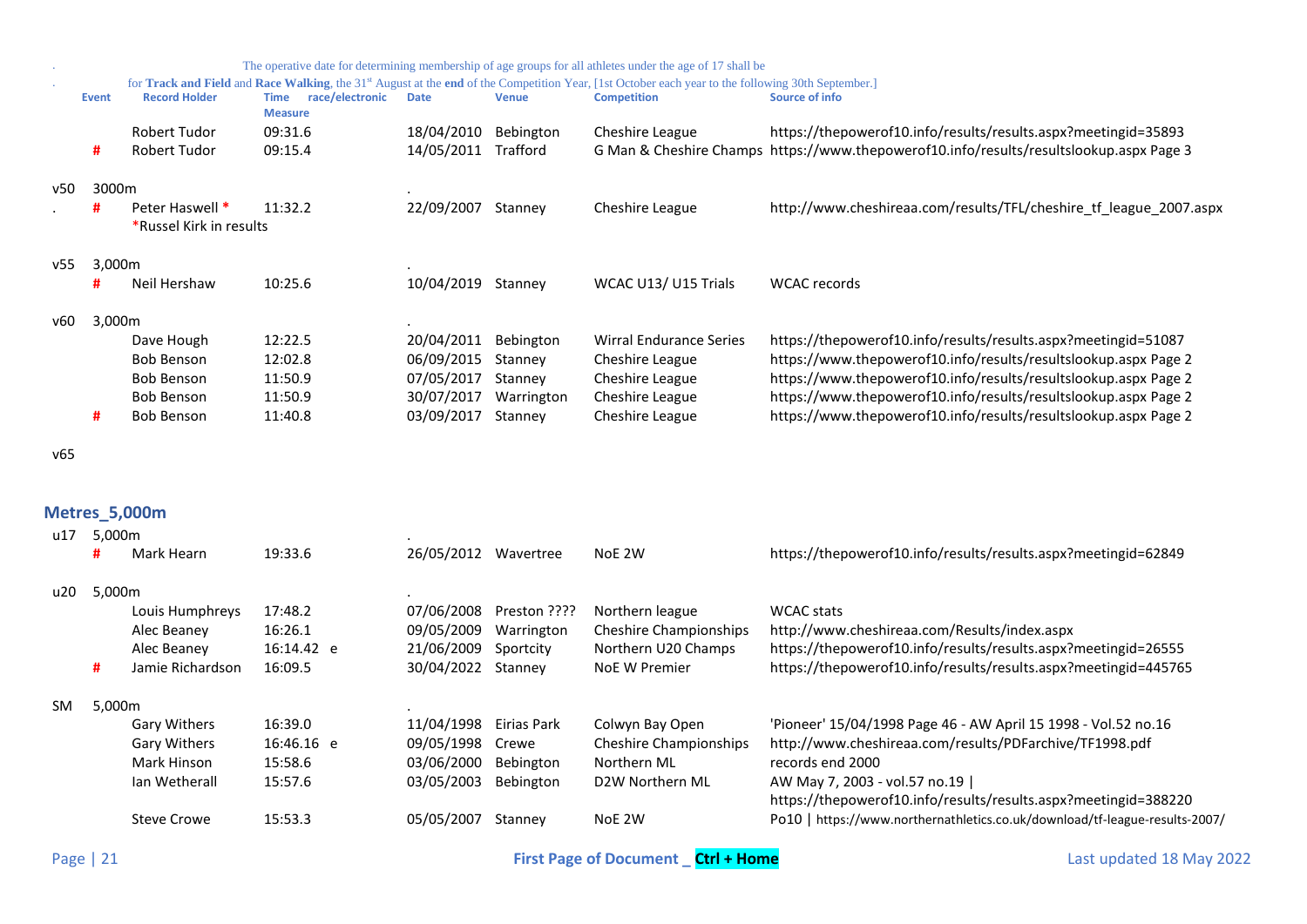| https://thepowerof10.info/results/results.aspx?meetingid=27990<br>Wirral AC Endurance Series https://thepowerof10.info/results/results.aspx?meetingid=49978<br>http://www.northernathletics.org.uk/tf-league-results-2005onwards/<br>http://www.northernathletics.org.uk/tf-league-results-2005onwards/ |
|---------------------------------------------------------------------------------------------------------------------------------------------------------------------------------------------------------------------------------------------------------------------------------------------------------|
|                                                                                                                                                                                                                                                                                                         |
|                                                                                                                                                                                                                                                                                                         |
|                                                                                                                                                                                                                                                                                                         |
|                                                                                                                                                                                                                                                                                                         |
|                                                                                                                                                                                                                                                                                                         |
|                                                                                                                                                                                                                                                                                                         |
|                                                                                                                                                                                                                                                                                                         |
|                                                                                                                                                                                                                                                                                                         |
|                                                                                                                                                                                                                                                                                                         |
|                                                                                                                                                                                                                                                                                                         |
|                                                                                                                                                                                                                                                                                                         |
|                                                                                                                                                                                                                                                                                                         |
|                                                                                                                                                                                                                                                                                                         |
| https://www.northernathletics.co.uk/download/tf-league-results-2006/                                                                                                                                                                                                                                    |
|                                                                                                                                                                                                                                                                                                         |
|                                                                                                                                                                                                                                                                                                         |
| https://www.northernathletics.co.uk/download/tf-league-results-2009/                                                                                                                                                                                                                                    |
| https://thepowerof10.info/results/results.aspx?meetingid=82009                                                                                                                                                                                                                                          |
|                                                                                                                                                                                                                                                                                                         |
|                                                                                                                                                                                                                                                                                                         |
| https://thepowerof10.info/results/results.aspx?meetingid=129670                                                                                                                                                                                                                                         |
| Wirral AC Endurance Series https://thepowerof10.info/results/results.aspx?meetingid=163883                                                                                                                                                                                                              |
| Wirral AC Endurance Series https://thepowerof10.info/results/results.aspx?meetingid=200484                                                                                                                                                                                                              |
|                                                                                                                                                                                                                                                                                                         |
|                                                                                                                                                                                                                                                                                                         |
|                                                                                                                                                                                                                                                                                                         |
| https://thepowerof10.info/results/results.aspx?meetingid=55362                                                                                                                                                                                                                                          |

<span id="page-21-0"></span>**Metres\_10,000m**

u20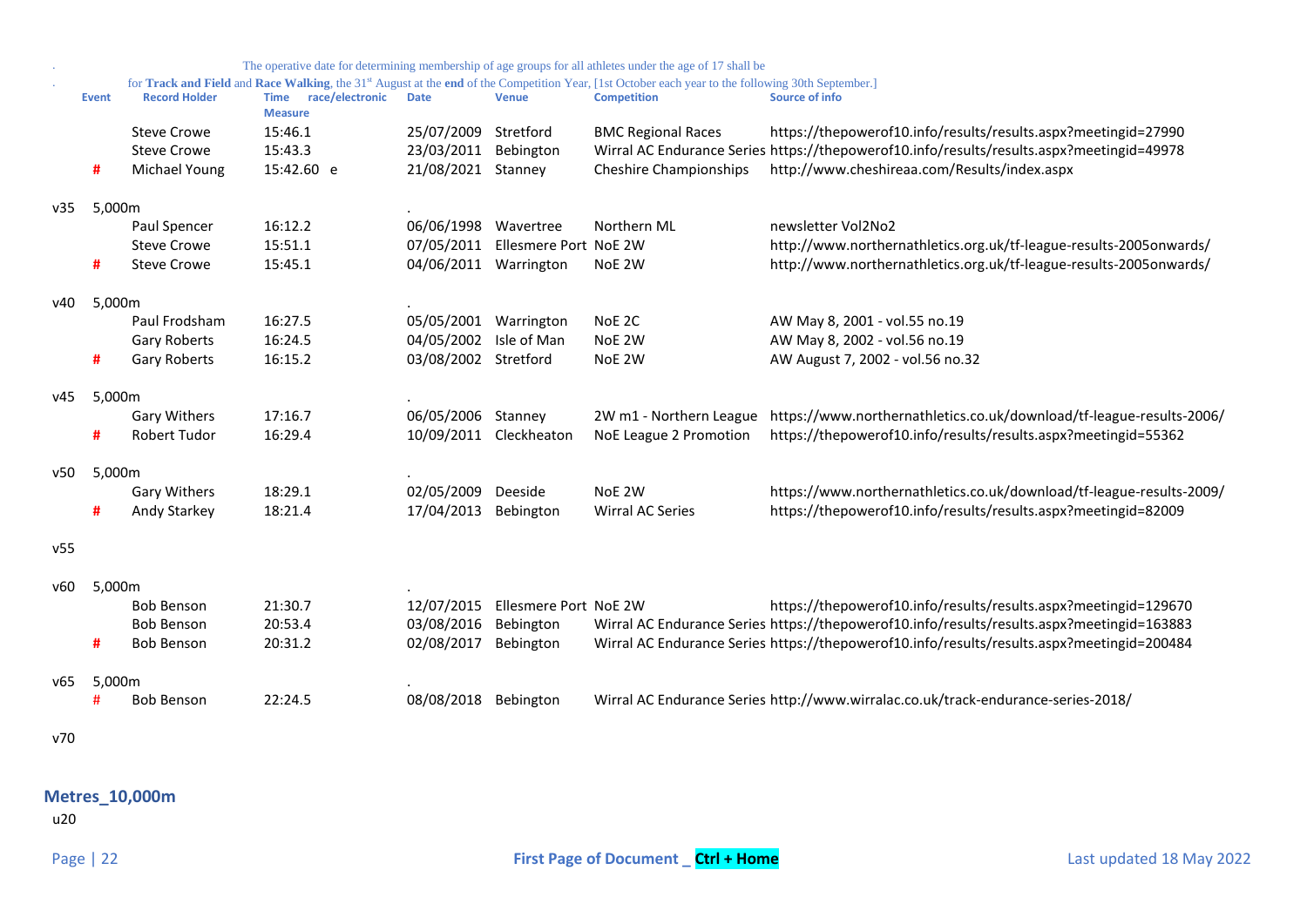<span id="page-22-0"></span>

|     |              |                                                                 |                               |                 |                                               |                             | The operative date for determining membership of age groups for all athletes under the age of 17 shall be<br>for Track and Field and Race Walking, the 31 <sup>st</sup> August at the end of the Competition Year, [1st October each year to the following 30th September.] |                                                                                                                                                            |
|-----|--------------|-----------------------------------------------------------------|-------------------------------|-----------------|-----------------------------------------------|-----------------------------|-----------------------------------------------------------------------------------------------------------------------------------------------------------------------------------------------------------------------------------------------------------------------------|------------------------------------------------------------------------------------------------------------------------------------------------------------|
|     | <b>Event</b> | <b>Record Holder</b>                                            | <b>Time</b><br><b>Measure</b> | race/electronic | <b>Date</b>                                   | <b>Venue</b>                | <b>Competition</b>                                                                                                                                                                                                                                                          | Source of info                                                                                                                                             |
| SM. | 10,000m      |                                                                 |                               |                 |                                               |                             |                                                                                                                                                                                                                                                                             |                                                                                                                                                            |
| v35 | 10,000m<br># | Mark A Davies                                                   | 38:39.0.                      |                 |                                               |                             | 14/04/2012 Connah's Quay North Wales Champs                                                                                                                                                                                                                                 | WCAC Stats (Race before Deeside Open)                                                                                                                      |
| v40 |              |                                                                 |                               |                 |                                               |                             |                                                                                                                                                                                                                                                                             |                                                                                                                                                            |
| v45 | 10,000m<br>Ħ | John Fidler                                                     | 33:54.5                       |                 | 11/07/1998 Ormskirk                           |                             | National Men KO Cup                                                                                                                                                                                                                                                         | newsletter Vol2No2                                                                                                                                         |
| v50 |              |                                                                 |                               |                 |                                               |                             |                                                                                                                                                                                                                                                                             |                                                                                                                                                            |
| u13 |              | <b>Indoor_60m_Hurdles</b>                                       |                               |                 |                                               |                             |                                                                                                                                                                                                                                                                             |                                                                                                                                                            |
| u15 |              | 60m H _ Indoor<br>Nathan Brassington 9.49                       |                               |                 | 19/12/2021 Sportcity                          |                             | <b>Manchester Meeting</b>                                                                                                                                                                                                                                                   | https://www.thepowerof10.info/results/resultslookup.aspx Page 2                                                                                            |
|     | #            | Nathan Brassington 9.43                                         |                               | e i<br>e i      | 12-13/03/2022 EIS Sheffield                   |                             | EA u15/ u17 CE Champs                                                                                                                                                                                                                                                       |                                                                                                                                                            |
| u17 |              | 60m H _ <mark>Indoor</mark><br>Carl Van Schie<br>Carl Van Schie | 9.45<br>9.24                  | e i<br>e i      | 19/12/2004 Manchester<br>15/01/2006 Sheffield |                             | City of Manchester Open<br>NoEAA CE Indoor Champs                                                                                                                                                                                                                           | AW December 22, 2004 - vol.58 no.52 - AW erroneously gives age as u15!!<br>https://thepowerof10.info/results/results.aspx?meetingid=432                    |
|     |              | Ewan Bradley<br>Ewan Bradley                                    | 9.00<br>8.92                  | fei<br>e i      | 04/02/2018 Sportcity                          | 13/01/2018 EIS Sheffield    | Sale Harriers Open Series                                                                                                                                                                                                                                                   | NA U17/ U20/ Sen Champs https://www.thepowerof10.info/results/resultslookup.aspx Page 4<br>https://www.thepowerof10.info/results/resultslookup.aspx Page 2 |
|     | #            | Ewan Bradley                                                    | 8.80                          | e i             | 11/03/2018 Sportcity                          |                             | EA U15 / U17 CE Champs                                                                                                                                                                                                                                                      | https://thepowerof10.info/results/results.aspx?meetingid=221515                                                                                            |
| u20 |              | 60m H 0.991cm _ Indoor<br>Craig France                          | 8.45                          | e i             | 07/01/2006 Sportcity                          |                             |                                                                                                                                                                                                                                                                             | Sale Indoor Open Meeting https://thepowerof10.info/results/results.aspx?meetingid=386                                                                      |
|     | #            | Craig France                                                    | 8.18                          | f e i           | 21-22/01/2006 EIS Sheffield                   |                             | NoE Junior championship                                                                                                                                                                                                                                                     | https://www.northernathletics.co.uk/download/na-indoor-results-2006/                                                                                       |
|     | #            | 60m H 106.7cm hndoor<br>Carl Van Schie                          | 9.37                          | e i             | 09/12/2007 Sportcity                          |                             |                                                                                                                                                                                                                                                                             | Reebok Manchester Open https://thepowerof10.info/results/results.aspx?meetingid=10510                                                                      |
| SM. |              | 60m H 106.7cm _ Indoor<br>Carl Van Schie                        | 9.08                          | hei             |                                               | 12-13/01/2008 EIS Sheffield | EA SM & u20 Champs                                                                                                                                                                                                                                                          | https://thepowerof10.info/results/results.aspx?meetingid=10518                                                                                             |
|     |              |                                                                 |                               |                 |                                               |                             |                                                                                                                                                                                                                                                                             |                                                                                                                                                            |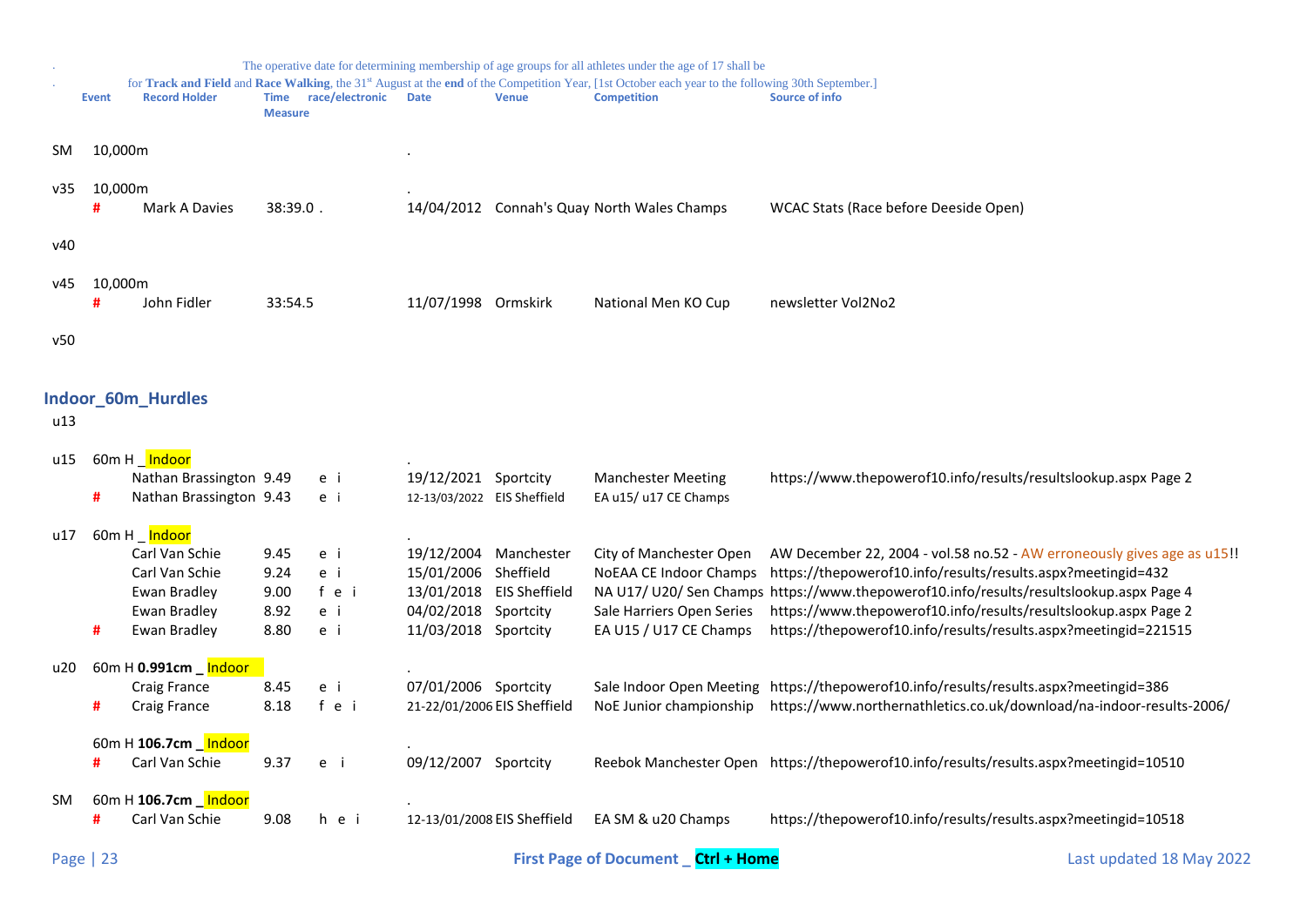for **Track and Field** and **Race Walking**, the 31<sup>st</sup> August at the **end** of the Competition Year, [1st October each year to the following 30th September.]<br>**Event Record Holder Time race/electronic Date Venue Co** 

.

| <b>Event</b> | <b>Record Holder</b> | Time           | race/electronic | Date | Venue | <b>Competition</b> | Source of info |
|--------------|----------------------|----------------|-----------------|------|-------|--------------------|----------------|
|              |                      | <b>Measure</b> |                 |      |       |                    |                |

#### $v35$

# <span id="page-23-0"></span>**Hurdles\_75\_80\_100\_110m**

### u13 **76.2cm-** 75m H .

|     |         | Luke Bateson          | 15.6  |         | 11/04/1998       | Eirias Park  | Colwyn Bay Open               | 'Pioneer' 15/04/1998 Page 46                                                |
|-----|---------|-----------------------|-------|---------|------------------|--------------|-------------------------------|-----------------------------------------------------------------------------|
|     |         | Luke Bateson          | 15.12 | e       | 09/05/1998       | Crewe        | <b>Cheshire Championships</b> | http://www.cheshireaa.com/results/PDFarchive/TF1998.pdf                     |
|     |         | Sam Bateson           | 15.1  |         | 12/05/2001       | Warrington   | <b>Cheshire Championships</b> | http://www.cheshireaa.com/results/PDFarchive/TF2001.pdf                     |
|     |         | Tom Booth             | 14.4  |         | 11/09/2005       | Macclesfield | Cheshire CE Champs            | http://www.cheshireaa.com/Results/index.aspx                                |
|     |         | Tom Williams          | 14.4  | final   | 13/05/2006       | Warrington   | <b>Cheshire Championships</b> | http://www.cheshireaa.com/results/TFC/2006/u13mtf2006.htm                   |
|     |         | Tom Williams          | 14.3  |         | 04/06/2006       | Deeside      | Young Athletes League         | statistics                                                                  |
|     |         | <b>Tadgh Gregory</b>  | 14.3  |         | 24/06/2007       | Macclesfield | Young Athletes League         | statistics                                                                  |
|     |         | James McMahon         | 14.2  |         | 21/06/2009       | Wigan        | McCain UK YAL N 1W            | https://thepowerof10.info/results/results.aspx?meetingid=25490              |
|     |         | James McMahon         | 14.1  |         | 19/07/2009       | Carlisle     | McCain UK YAL N 1W            | https://thepowerof10.info/results/results.aspx?meetingid=25488              |
|     |         | <b>Ross McCormick</b> | 13.8  |         | 13/09/2009       | Macclesfield | Cheshire CE Champs            | https://thepowerof10.info/results/results.aspx?meetingid=30424              |
|     |         | James McMahon         | 13.0  |         | 14/08/2010       | Sport City   |                               | NW CE https://thepowerof10.info/results/results.aspx?meetingid=34366        |
|     |         | <b>Matthew Bate</b>   | 13.0  |         | 25/06/2012       | Warrington   | <b>Cheshire Minors</b>        | External results   https://www.thepowerof10.info/results/resultslookup.aspx |
|     |         | Ewan Bradley          | 12.7  |         | 01/06/2013       | Stretford    | <b>YDL</b> lower              | https://www.thepowerof10.info/results/results.aspx?meetingid=81725          |
|     |         | Ewan Bradley          | 12.7  |         | 13/07/2013       | Wigan        | <b>YDL</b> lower              | https://www.thepowerof10.info/results/results.aspx?meetingid=81727          |
|     |         | Ewan Bradley          | 12.58 |         | 17/05/2014       | Macclesfield | <b>Cheshire Championships</b> | https://www.thepowerof10.info/results/resultslookup.aspx Page 3             |
|     | #       | Ewan Bradley          | 12.3  |         | 19/07/2014 Crewe |              | YDL lower Div NW1             | https://www.thepowerof10.info/results/results.aspx?meetingid=103321         |
| u15 |         | 84.0cm - 80m H        |       |         |                  |              |                               |                                                                             |
|     |         | <b>Tom Smith</b>      | 15.3  |         | 26/04/1998       | Bebington    | <b>McDonalds YAL</b>          | newsletter Vol2 No2                                                         |
|     |         | Tom Smith             | 14.79 | e final | 08/05/1999       | Warrington   | <b>Cheshire Championships</b> | http://www.cheshireaa.com/results/PDFarchive/TF1999.pdf                     |
|     |         | Luke Bateson          | 14.6  |         | 13/05/2000       | Macclesfield | Cheshire Championships        | http://www.cheshireaa.com/results/PDFarchive/TF2000.pdf                     |
|     |         | Craig France          | 13.4  |         | 10/09/2000       | Macclesfield | <b>Cheshire Multi-events</b>  | http://www.cheshireaa.com/results/PDFarchive/JME2000.pdf                    |
|     |         | Craig France          | 12.7  |         | 09/09/2001       | Macclesfield | Cheshire Multi-events         | http://www.cheshireaa.com/results/PDFarchive/JME2001.pdf                    |
|     |         | Craig France          | 12.50 | e       | 15/09/2001       | Hull         | <b>ESSA Combined Events</b>   | http://www.esaa.net/2001/tf/combev01.html                                   |
|     |         | Craig France          | 11.87 | e       | 29/09/2001       | Birmingham   | <b>AAA Championships</b>      | from CD end Aug'04 (website@gq.nu)                                          |
|     | #       | <b>Ross McCormick</b> | 11.8  |         | 19/06/2011       | Wavertree    | McCain UK YAL N Pem W         | https://thepowerof10.info/results/results.aspx?meetingid=51610              |
|     |         |                       |       |         | Resignation      |              | 24/05/2011 Committee minutes  | Ignored by Team Manager?                                                    |
| u17 | - 80m H |                       |       |         |                  |              |                               |                                                                             |

**#** George Hyde 12.7 15/06/2016 Wigan ESAA Cup NW Regional Final https://www.thepowerof10.info/results/resultslookup.aspx Page 2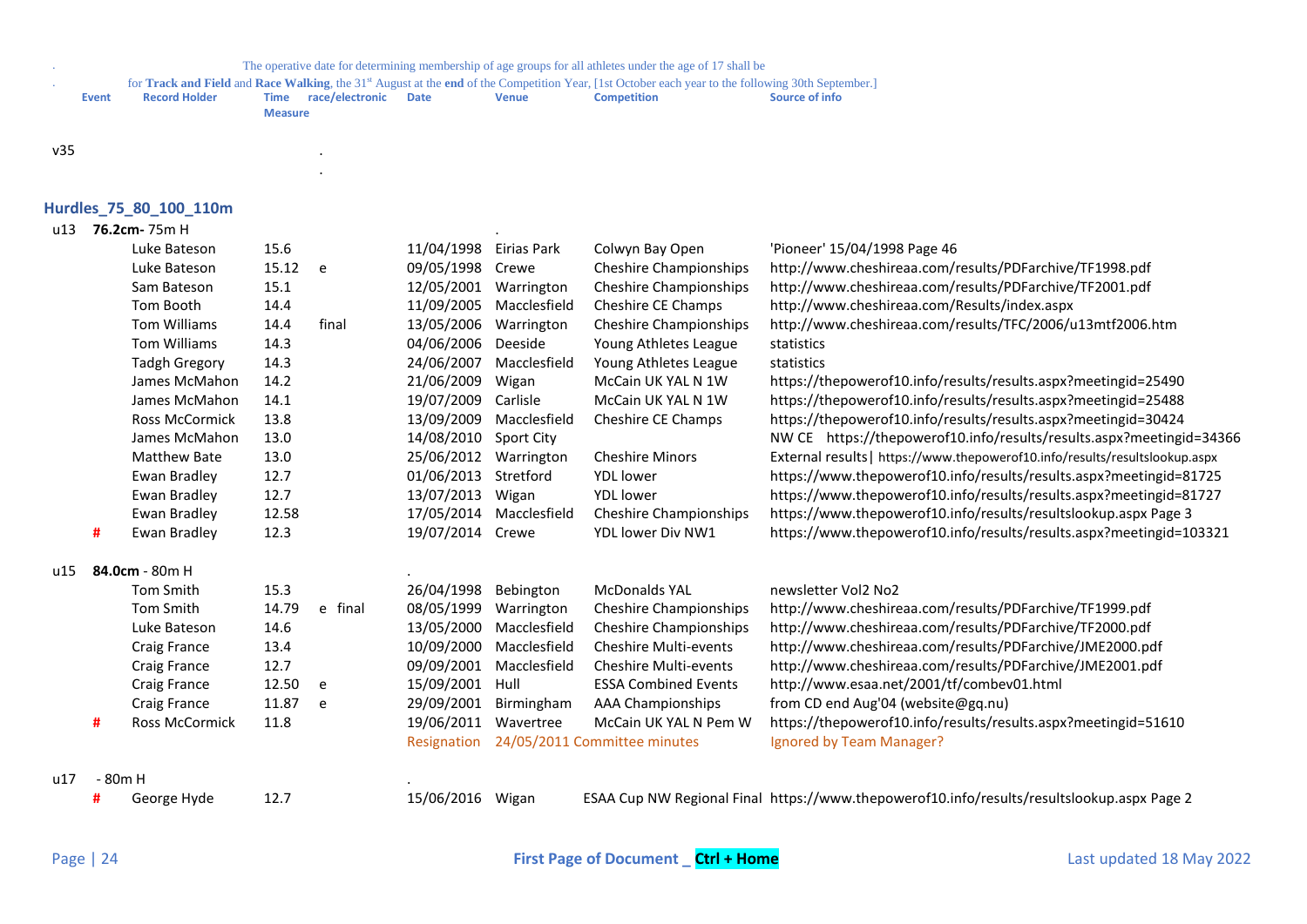|           |              |                         |                |                      |                          |                          | The operative date for determining membership of age groups for all athletes under the age of 17 shall be                                                                |                                                                      |
|-----------|--------------|-------------------------|----------------|----------------------|--------------------------|--------------------------|--------------------------------------------------------------------------------------------------------------------------------------------------------------------------|----------------------------------------------------------------------|
|           | <b>Event</b> | <b>Record Holder</b>    |                | Time race/electronic | <b>Date</b>              | <b>Venue</b>             | for Track and Field and Race Walking, the 31st August at the end of the Competition Year, [1st October each year to the following 30th September.]<br><b>Competition</b> | <b>Source of info</b>                                                |
|           |              |                         | <b>Measure</b> |                      |                          |                          |                                                                                                                                                                          |                                                                      |
| u17       |              | $91.4cm - 100m$ H       |                |                      |                          |                          |                                                                                                                                                                          |                                                                      |
|           |              | <b>Phil Riley</b>       | 17.20          | e                    | 09/05/1998 Crewe         |                          | <b>Cheshire Championships</b>                                                                                                                                            | http://www.cheshireaa.com/results/PDFarchive/TF1998.pdf              |
|           |              | Phil Riley              | 15.9           |                      | 07/06/1998 Blackpool     |                          | <b>McDonalds YAL</b>                                                                                                                                                     | newsletter Vol2No2                                                   |
|           |              | Craig France            | 14.6           |                      | 11-12/05/2002 Warrington |                          | <b>Cheshire Championships</b>                                                                                                                                            | http://www.cheshireaa.com/Results/index.aspx                         |
|           |              | Craig France            | 14.58          | final                | 26/05/2002 Sportcity     |                          | NoE Junior championships                                                                                                                                                 | https://www.northernathletics.co.uk/download/na-tf-results-2002/     |
|           |              | Craig France            | 14.5           |                      | 15/07/2002               |                          | Cheshire Schools Champs                                                                                                                                                  | http://www.esaa.net/2002/chesh02.html                                |
|           | #            | Craig France            | 13.82          | R1 h1                |                          | 12-13/07/2002 Nottingham | <b>English Schools</b>                                                                                                                                                   | http://www.esaa.net/oldindex.shtml                                   |
|           |              | Ewan Bradley            | 13.8           | $w+4.6$              | 27/05/2018 Stanney       |                          | N W1 YDL upper                                                                                                                                                           | https://thepowerof10.info/results/results.aspx?meetingid=234631      |
| u17       |              | 99.0cm - 110m H         |                |                      |                          |                          |                                                                                                                                                                          |                                                                      |
|           | #            | <b>Richard Bromilow</b> | 21.0           |                      | 23/04/2000 Deeside       |                          | National Junior League                                                                                                                                                   | records end 2000                                                     |
| u17       |              | 106.7cm - 110m H        |                |                      |                          |                          |                                                                                                                                                                          |                                                                      |
|           | #            | Tom Booth               | 18.7           |                      | 06/06/2009 Litherland    |                          | NoE 2W                                                                                                                                                                   | https://thepowerof10.info/results/results.aspx?meetingid=23581       |
|           |              | Tom Booth               | 18.0           | w2.1                 | 01/08/2010 Wavertree     |                          | NoE 2W                                                                                                                                                                   | https://thepowerof10.info/results/results.aspx?meetingid=37053       |
| u20       |              | 99.0cm - 110m H         |                |                      |                          |                          |                                                                                                                                                                          |                                                                      |
|           |              | John Manning            | 20.30          | e                    | 09/05/1998 Crewe         |                          | <b>Cheshire Championships</b>                                                                                                                                            | http://www.cheshireaa.com/results/PDFarchive/TF1998.pdf              |
|           |              | John Manning            | 19.6           |                      | 27/06/1998 Wrexham       |                          | <b>School Multi-events</b>                                                                                                                                               | newsletter Vol2No2                                                   |
|           |              | David McKay             | 18.0           |                      | 25/07/1999 Stafford      |                          | National Junior League                                                                                                                                                   | records end 2000                                                     |
|           |              | Craig France            | 16.0           |                      | 28/07/2002 Bebington     |                          | <b>NJL Mersey</b>                                                                                                                                                        | AW July 31, 2002 - vol.56 no.31                                      |
|           |              | <b>Craig France</b>     | 15.4           |                      |                          | 12/06/2004 Macclesfield  | Cheshire Schools Champs                                                                                                                                                  | http://www.esaa.net/2004/tf/chesh04res.html                          |
|           |              | <b>Craig France</b>     | 14.79          | final                | 9-10/07/2004 Gateshead   |                          | <b>ESAA T&amp;F Championships</b>                                                                                                                                        | http://www.esaa.net/oldindex.shtml                                   |
|           | #            | Craig France            | 14.7           |                      | 13/05/2006 Warrington    |                          | Cheshire Championships                                                                                                                                                   | Po10   http://www.cheshireaa.com/results/TFC/2006/jmtf2006.htm       |
| u20       |              | 106.7cm - $110m$ H      |                |                      |                          |                          |                                                                                                                                                                          |                                                                      |
|           |              | Craig France            | 16.1           |                      | 02/07/2006               | Bolton                   | NoE 2W                                                                                                                                                                   | https://www.northernathletics.co.uk/download/tf-league-results-2006/ |
|           | #            | Ewan Bradley            | 15.3           |                      | 21/07/2019 Stanney       |                          | NoE League 1                                                                                                                                                             |                                                                      |
| <b>SM</b> |              | 106.7cm - 110m H        |                |                      |                          |                          |                                                                                                                                                                          |                                                                      |
|           |              | Dave McKay              | 0:18.2         |                      | 06/05/2000               | Wigan                    | NoE ML 3SW                                                                                                                                                               | AW May 10, 2000 - vol.54 no.19                                       |
|           |              | Dave McKay              | 0:17.9         |                      | 03/06/2000               | Bebington                | NoE ML 3SW                                                                                                                                                               | AW June 7, 2000 - vol.54 no.23                                       |
|           |              | Dave McKay              | 0:17.6         |                      | 05/08/2000               | Ormskirk                 | NoE ML 3SW                                                                                                                                                               | AW August 9, 2000 - vol.54 no.32                                     |
|           |              | Dave McKay              | 0:17.3         |                      | 02/06/2001               | Bebington                | Northern ML                                                                                                                                                              | from CD end Aug'04 (website@gq.nu)                                   |
|           |              | Carl Van Schie          | 0:17.0         |                      | 03/08/2008 Litherland    |                          | NoE 2W                                                                                                                                                                   | https://www.northernathletics.co.uk/download/tf-league-results-2008/ |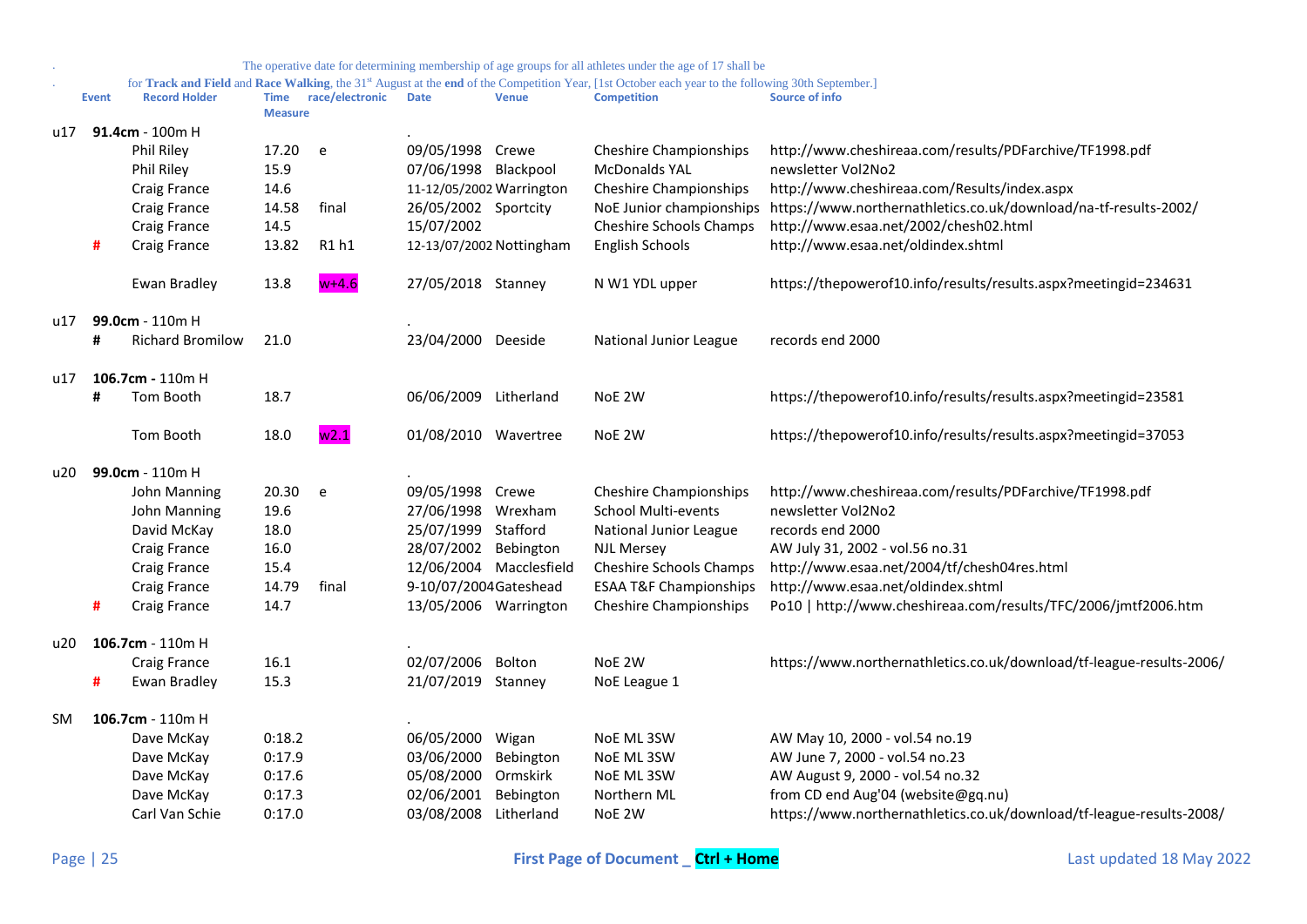<span id="page-25-0"></span>

|     |            |                           |                         |                 |                       |              | The operative date for determining membership of age groups for all athletes under the age of 17 shall be                                                                |                                                                                       |
|-----|------------|---------------------------|-------------------------|-----------------|-----------------------|--------------|--------------------------------------------------------------------------------------------------------------------------------------------------------------------------|---------------------------------------------------------------------------------------|
|     | Event      | <b>Record Holder</b>      | <b>Time</b>             | race/electronic | <b>Date</b>           | <b>Venue</b> | for Track and Field and Race Walking, the 31st August at the end of the Competition Year, [1st October each year to the following 30th September.]<br><b>Competition</b> | <b>Source of info</b>                                                                 |
|     |            | Carl Van Schie            | <b>Measure</b><br>16.86 | e               | 24/08/2008 Manchester |              | NW CE Open                                                                                                                                                               | https://thepowerof10.info/results/results.aspx?meetingid=14815                        |
|     |            | Carl Van Schie            | 16.51                   | e               | 17/05/2009            | Woodford     | Woodford CE                                                                                                                                                              | https://thepowerof10.info/results/results.aspx?meetingid=30334                        |
|     |            | Carl Van Schie            | 16.44                   | e               | 14/06/2009            | Stoke        | EA S & u20 CE Champs                                                                                                                                                     | https://thepowerof10.info/results/results.aspx?meetingid=23706                        |
|     | #          | Carl Van Schie            | 15.9                    |                 | 05/07/2009 Stanney    |              | NoE 2W                                                                                                                                                                   | https://www.northernathletics.co.uk/download/tf-league-results-2009/                  |
| v35 |            | $0.991m - 110m$ H         |                         |                 |                       |              |                                                                                                                                                                          |                                                                                       |
|     |            | 106.7cm - 110m H          |                         |                 |                       |              |                                                                                                                                                                          |                                                                                       |
|     | #          | Dave McKay                | 18.94                   |                 | 07/05/2016 Wakefield  |              | NoE N 1                                                                                                                                                                  | https://www.northernathletics.co.uk/league-results-2016/                              |
| v40 |            | $0.991m - 110m$ H         |                         |                 |                       |              |                                                                                                                                                                          |                                                                                       |
|     |            | Hurdles_300_400m          |                         |                 |                       |              |                                                                                                                                                                          |                                                                                       |
|     | u17 84.0cm |                           | 400m H                  |                 |                       |              |                                                                                                                                                                          |                                                                                       |
|     |            | Phil Riley                | 1:05.70 e               |                 | 10/05/1998            | Crewe        | <b>Cheshire Championships</b>                                                                                                                                            | http://www.cheshireaa.com/results/PDFarchive/TF1998.pdf                               |
|     |            | Martin Shakespeare 0:59.4 |                         |                 | 23/06/1999            | Nottingham   | National Junior League                                                                                                                                                   | records end 2000                                                                      |
|     |            | Tom Booth                 | 59.4                    |                 | 31/05/2009            | Halifax      | McCain YA NW 1                                                                                                                                                           | https://www.thepowerof10.info/results/results.aspx?meetingid=25496                    |
|     | #          | Tom Booth                 | 59.3                    |                 | 10/05/2009            | Warrington   | <b>Cheshire Championships</b>                                                                                                                                            | http://www.cheshireaa.com/Results/index.aspx                                          |
|     |            | Tom Booth                 | 59.3                    |                 | 20/06/2009 Birmingham |              | Mason Trophy                                                                                                                                                             | https://www.thepowerof10.info/results/resultslookup.aspx Page 2                       |
| u17 | 91.4cm     |                           | 400mH                   |                 |                       |              |                                                                                                                                                                          |                                                                                       |
|     |            | Tom booth                 | 60.9                    |                 | 27/07/2008            | Deeside      | National Junior, Mersey                                                                                                                                                  | https://www.thepowerof10.info/results/results.aspx?meetingid=12846                    |
|     |            | Tom Booth                 | 60.3                    |                 | 06/06/2009            | Litherland   | NoE 2W                                                                                                                                                                   | https://thepowerof10.info/results/results.aspx?meetingid=23581                        |
|     | #          | Tom Booth                 | 59.3                    |                 | 05/07/2009 Stanney    |              | NoE 2W                                                                                                                                                                   | https://thepowerof10.info/results/results.aspx?meetingid=23582                        |
| u20 | 91.4cm     |                           | 400mH                   |                 |                       |              |                                                                                                                                                                          |                                                                                       |
|     |            | Lee Baty                  | 62.4                    |                 | 06/05/2000            | Wigan        | NoE ML 3SW                                                                                                                                                               | AW May 10, 2000 - vol.54 no.19                                                        |
|     |            | Lee Baty                  | 62.2                    |                 | 08/07/2000            | Stockport    | NoE ML 3SW                                                                                                                                                               | AW July 12, 2000 - vol.54 no28                                                        |
|     |            | Lee Baty                  | 60.1                    |                 | 10/09/2000            | Derby        | National Junior League                                                                                                                                                   | records end 2000                                                                      |
|     |            | Tom Booth                 | 59.0                    |                 | 11/04/2010 Wavertree  |              |                                                                                                                                                                          | Tom O'Mahoney Memorial https://thepowerof10.info/results/results.aspx?meetingid=36116 |
|     |            | Tom Booth                 | 58.1                    |                 | 01/05/2010 Stanney    |              | NoE 2W                                                                                                                                                                   | https://thepowerof10.info/results/results.aspx?meetingid=37056                        |
|     |            | Tom Booth                 | 57.3                    |                 | 17/04/2011 Wavertree  |              |                                                                                                                                                                          | Tom O'Mahoney Memorial https://thepowerof10.info/results/results.aspx?meetingid=49185 |
|     |            | Tom Booth                 | 57.1                    |                 | 07/05/2011 Stanney    |              | NoE 2W                                                                                                                                                                   | https://thepowerof10.info/results/results.aspx?meetingid=50646                        |
|     | #          | Tom Booth                 | 56.77                   | e               | 15/05/2011 Trafford   |              | <b>Cheshire Championships</b>                                                                                                                                            | https://www.thepowerof10.info/results/resultslookup.aspx Page 3                       |
| SM. | 91.4cm     |                           | 400m H                  |                 |                       |              |                                                                                                                                                                          |                                                                                       |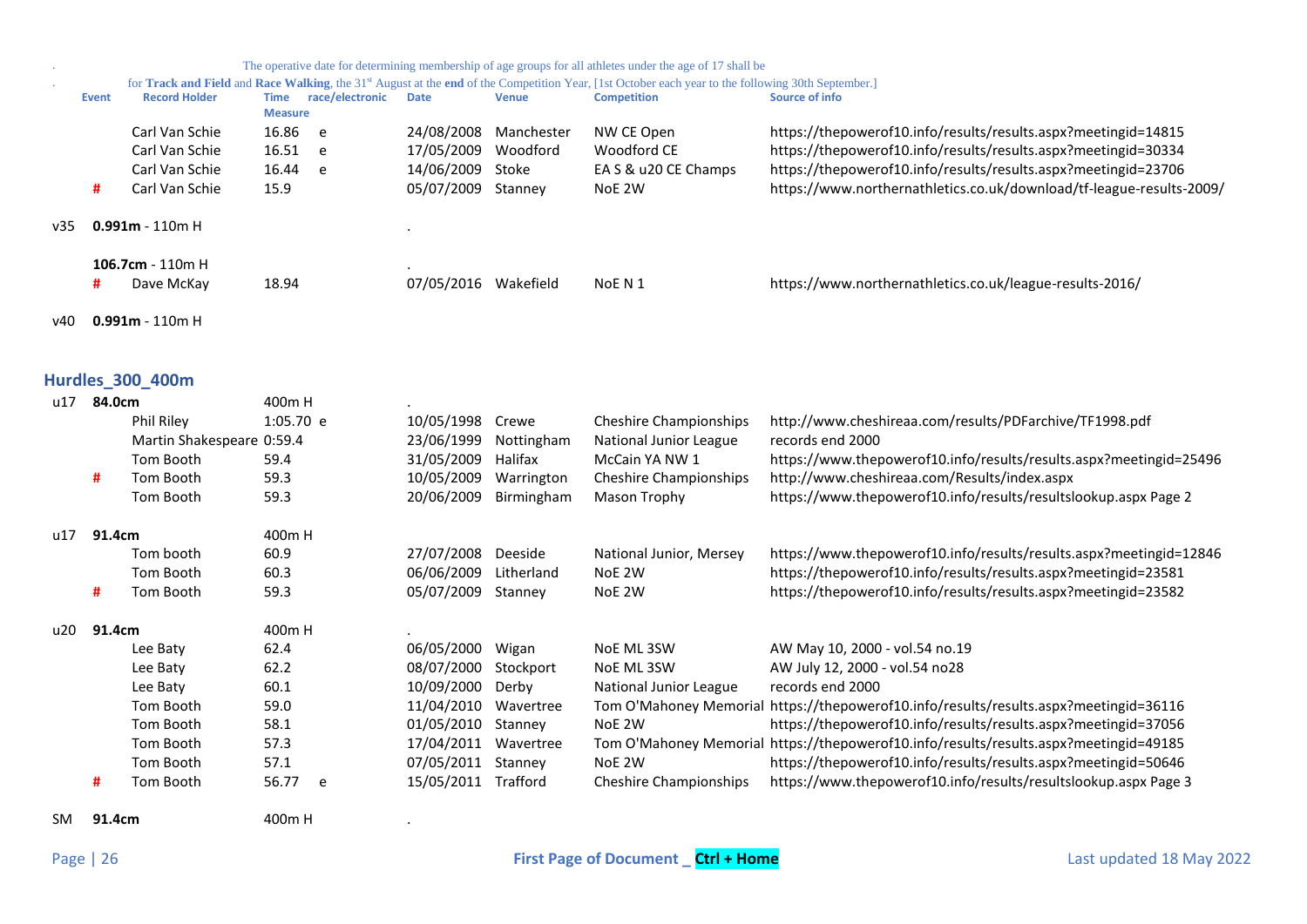|     |         |                              |                                                  |                      |              | The operative date for determining membership of age groups for all athletes under the age of 17 shall be                                                      |                                                                      |
|-----|---------|------------------------------|--------------------------------------------------|----------------------|--------------|----------------------------------------------------------------------------------------------------------------------------------------------------------------|----------------------------------------------------------------------|
|     |         |                              |                                                  |                      |              | for Track and Field and Race Walking, the 31 <sup>st</sup> August at the end of the Competition Year, [1st October each year to the following 30th September.] |                                                                      |
|     | Event   | <b>Record Holder</b>         | race/electronic<br><b>Time</b><br><b>Measure</b> | <b>Date</b>          | <b>Venue</b> | <b>Competition</b>                                                                                                                                             | Source of info                                                       |
|     | #       | Matt Thompson                | 60.1                                             | 06/06/1998 Wavertree |              | NML                                                                                                                                                            | newsletter Vol2No2                                                   |
| v35 | 91.4cm  |                              | 400m H                                           |                      |              |                                                                                                                                                                |                                                                      |
| v40 | 91.4cm  |                              | 400m H                                           |                      |              |                                                                                                                                                                |                                                                      |
|     |         | Matthew Dixon                | 69.5                                             | 06/05/2006           | Stanney      | 2W m1 Northern League                                                                                                                                          | https://www.northernathletics.co.uk/download/tf-league-results-2006/ |
|     | #       | <b>Andrew Pace</b>           | 69.1                                             | 13/07/2014 Wavertree |              | NA 2W                                                                                                                                                          | https://www.northernathletics.co.uk/download/2w-match-3-2014/        |
| v45 | 91.4cm  |                              | 400m H                                           |                      |              |                                                                                                                                                                |                                                                      |
| v50 | 0.840cm |                              | 400m H                                           |                      |              |                                                                                                                                                                |                                                                      |
| v60 | 0.685cm |                              | 300 <sub>m</sub> H                               |                      |              |                                                                                                                                                                |                                                                      |
|     | #       | Jon Clarke                   | 02:00.7                                          | 14/07/2018 Sheffield |              | Masters NoE Champs                                                                                                                                             | https://thepowerof10.info/results/results.aspx?meetingid=224206      |
| v65 | 0.685cm |                              | 300m H                                           |                      |              |                                                                                                                                                                |                                                                      |
|     |         | Steeplechase_15_2,000_3,000m |                                                  |                      |              |                                                                                                                                                                |                                                                      |
|     |         |                              |                                                  |                      |              |                                                                                                                                                                |                                                                      |
| u15 |         |                              |                                                  |                      |              |                                                                                                                                                                |                                                                      |

<span id="page-26-0"></span>u17 1500m S/c .

|           |   | David Molloy              | 6:06.6 | 12/06/1999 | Macclesfield | <b>Cheshire Schools Champs</b>            | http://www.esaa.net/oldindex.shtml                              |
|-----------|---|---------------------------|--------|------------|--------------|-------------------------------------------|-----------------------------------------------------------------|
|           |   | Martin Shakespeare 5:39.9 |        | 02/07/2000 |              | Wythenshawe McDonalds YAL                 | records end 2000                                                |
|           |   | Alex Haswell              | 5:36.2 | 06/05/2007 | Derby        | YAL N premier                             | https://thepowerof10.info/results/results.aspx?meetingid=5564   |
|           |   | Alex Haswell              | 5:14.7 | 20/05/2007 | Rotherham    | YAL N premier                             | https://www.thepowerof10.info/results/resultslookup.aspx        |
|           |   | Alex Haswell              | 5:01.0 | 22/06/2008 | Sheffield    | YAL N premier                             | https://www.thepowerof10.info/results/resultslookup.aspx        |
|           |   | Jac Goodall               | 5:00.4 | 28/05/2017 | Crewe        | YDL Lower North West 1                    | https://thepowerof10.info/results/results.aspx?meetingid=195223 |
|           | # | Jamie Richardson          | 4:55.4 | 27/06/2021 | Stanney      | N Merseyside YDL Upper                    | https://thepowerof10.info/results/results.aspx?meetingid=415556 |
| u17       |   | 2,000m S/c                |        |            |              |                                           |                                                                 |
|           |   | Andrew Gore               | 9:07.9 | 29/07/2001 | Deeside      | NjL Mersey                                | from CD end Aug'04 (website@gq.nu)                              |
|           | # | Alex Haswell              | 6:57.2 | 29/07/2007 | Stanney      | NjL Mersey                                | https://thepowerof10.info/results/results.aspx?meetingid=6845   |
| u20       |   | 2,000m S/c                |        |            |              |                                           |                                                                 |
|           |   | John Patrick              | 7:41.1 | 23/05/1999 | Nottingham   | National Junior League                    | records end 2000                                                |
|           |   | Ethan Greenland           | 7:28.5 | 30/04/2017 | Wigan        | <b>YDL Upper</b>                          | https://thepowerof10.info/results/results.aspx?meetingid=195222 |
| Page   27 |   |                           |        |            |              | <b>First Page of Document</b> Ctrl + Home | Last updated 18 May 2022                                        |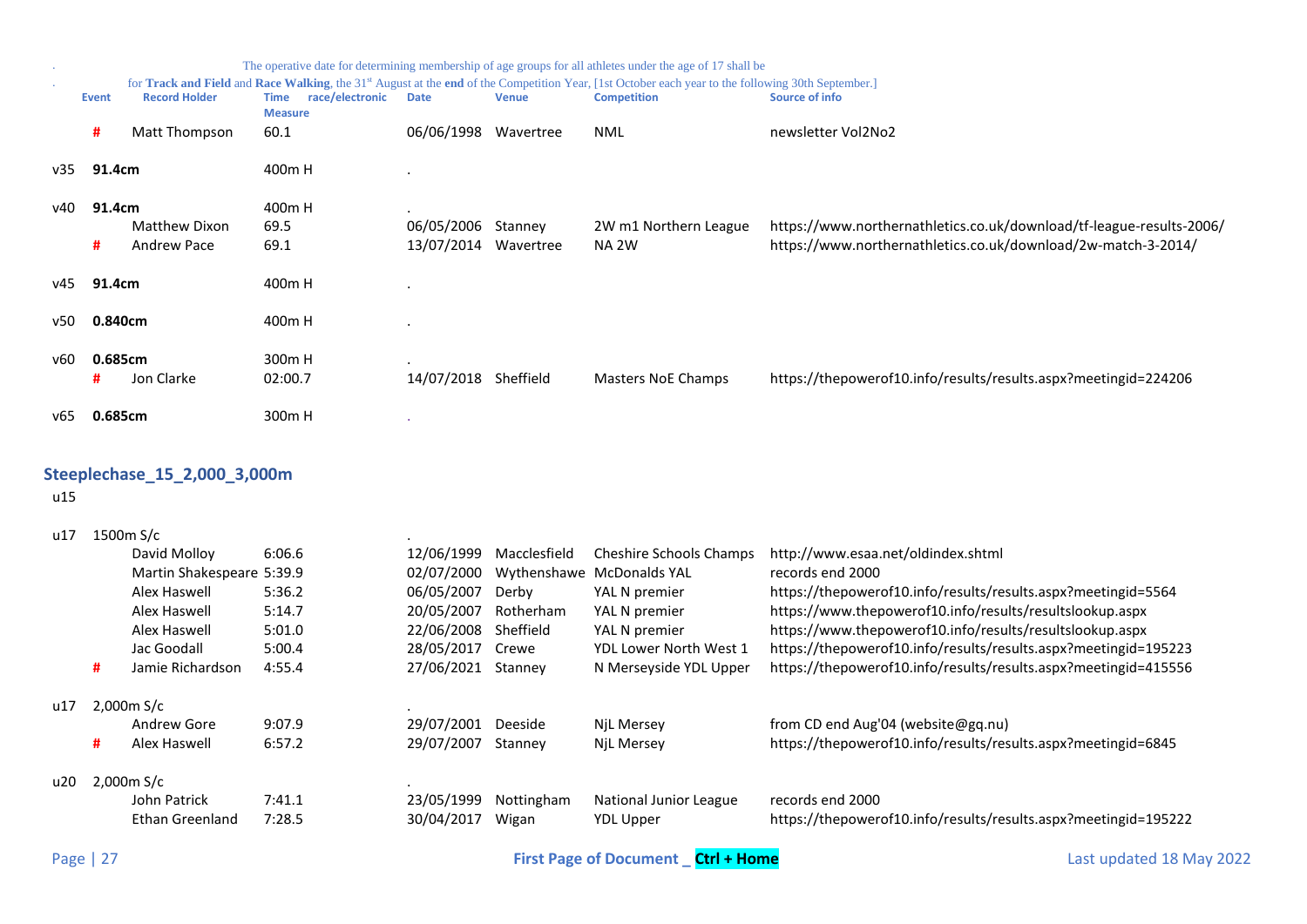|     |              |                        |                               |                      |              | The operative date for determining membership of age groups for all athletes under the age of 17 shall be                                                      |                                                                                               |
|-----|--------------|------------------------|-------------------------------|----------------------|--------------|----------------------------------------------------------------------------------------------------------------------------------------------------------------|-----------------------------------------------------------------------------------------------|
|     |              |                        | race/electronic               |                      |              | for Track and Field and Race Walking, the 31 <sup>st</sup> August at the end of the Competition Year, [1st October each year to the following 30th September.] | <b>Source of info</b>                                                                         |
|     | <b>Event</b> | <b>Record Holder</b>   | <b>Time</b><br><b>Measure</b> | <b>Date</b>          | <b>Venue</b> | <b>Competition</b>                                                                                                                                             |                                                                                               |
|     |              | Ethan Greenland        | 6:56.5                        | 28/05/2017           | Crewe        | <b>YDL Upper</b>                                                                                                                                               | https://thepowerof10.info/results/results.aspx?meetingid=195223                               |
|     | #            | <b>Ethan Greenland</b> | 6:39.0                        | 29/04/2018           | Macclesfield | YDL Upper North West 1                                                                                                                                         | https://www.thepowerof10.info/results/resultslookup.aspx Page 2                               |
| u20 |              | 3,000m S/c             |                               |                      |              |                                                                                                                                                                |                                                                                               |
|     |              | Lee Baty               | 13:03.9                       | 09/07/2000           | Trafford     | <b>NML</b>                                                                                                                                                     | records end 2000                                                                              |
|     |              | Tom Booth              | 12:01.2                       | 01/05/2010           | Stanney      | NoE 2W                                                                                                                                                         | https://thepowerof10.info/results/results.aspx?meetingid=37056                                |
|     |              | Tom Booth              | 11:47.2                       | 04/07/2010 Stretford |              | NoE 2W                                                                                                                                                         | https://www.northernathletics.co.uk/download/tf-league-results-2010/                          |
|     |              | Tom Booth              | 11:44.9                       | 15/08/2010           | Cudworth     |                                                                                                                                                                | Northern Promotion Match https://www.northernathletics.co.uk/download/tf-league-results-2010/ |
|     |              | Tom Booth              | 11:36.8                       | 07/05/2011           | Stanney      | NoE 2W                                                                                                                                                         | https://thepowerof10.info/results/results.aspx?meetingid=50646                                |
|     | #            | Jac Goodall            | 10:52.22 e                    | 03/06/2018           | Wakefield    | NoE League 1                                                                                                                                                   | https://thepowerof10.info/results/results.aspx?meetingid=234460                               |
| SM  |              | 3,000m S/c             |                               |                      |              |                                                                                                                                                                |                                                                                               |
|     |              | Mark J Davies          | 11:53.6                       | 10/05/1998           | Crewe        | <b>Cheshire Championships</b>                                                                                                                                  | http://www.cheshireaa.com/results/PDFarchive/TF1998.pdf                                       |
|     |              | Andrew Clague          | 10:30.7                       | 06/05/2000           | Wigan        | NoE ML 3SW                                                                                                                                                     | AW May 10, 2000 - vol.54 no.19                                                                |
|     |              | <b>Steve Crowe</b>     | 10:22.1                       | 17/06/2006           | Wigan        | Northern League 2W m2 -                                                                                                                                        | https://www.northernathletics.co.uk/download/tf-league-results-2006/                          |
|     | #            | Joseph Morrison        | 10:14.2                       | 21/07/2019           | Stanney      | Northern League 1                                                                                                                                              | https://thepowerof10.info/results/results.aspx?meetingid=276256                               |
| v35 |              | 3,000m S/c             |                               |                      |              |                                                                                                                                                                |                                                                                               |
|     |              | Gary Withers           | 10:01.8                       | 11/06/1998 Ormskirk  |              | MMKO Cup                                                                                                                                                       | newsletter Vol2No2                                                                            |
| v40 |              | 3,000 $m S/c$          |                               |                      |              |                                                                                                                                                                |                                                                                               |
|     |              | Andrew Clague          | 10:42.9                       | 31/08/2008           | Cudworth     | NoE Promotion match                                                                                                                                            | https://thepowerof10.info/results/results.aspx?meetingid=13409                                |
|     | #            | Andrew Clague          | 10:39.6                       | 04/06/2011           | Warrington   | NoE League Division 2W                                                                                                                                         | https://thepowerof10.info/results/results.aspx?meetingid=50645                                |
| v45 |              | 3,000m S/c             |                               |                      |              |                                                                                                                                                                |                                                                                               |
|     |              | <b>Gary Withers</b>    | 11:36.2                       | 06/05/2007           | Stanney      | Northern League 2W m1 -                                                                                                                                        | https://www.northernathletics.co.uk/download/tf-league-results-2007/                          |
|     |              | Andrew Clague          | 11:12.4                       | 07/06/2014           | Stanney      | NoE 2W                                                                                                                                                         | https://thepowerof10.info/results/results.aspx?meetingid=103769                               |
|     | #            | Andrew Clague          | 10:53.99 e                    | 03/06/2018 Wakefield |              | NoE League 1                                                                                                                                                   | https://www.northernathletics.co.uk/download/2016-1-match-1/                                  |
| v50 |              | 3,000m S/c             |                               |                      |              |                                                                                                                                                                |                                                                                               |
|     |              | Andrew Clague          | 12:06.1                       | 16/06/2019           | Wigan        | Northern League 1                                                                                                                                              | https://www.northernathletics.co.uk/track-field-league/                                       |
|     |              |                        |                               |                      |              |                                                                                                                                                                |                                                                                               |

v55

# <span id="page-27-0"></span>**Relay\_4x100m**

u11 4x100m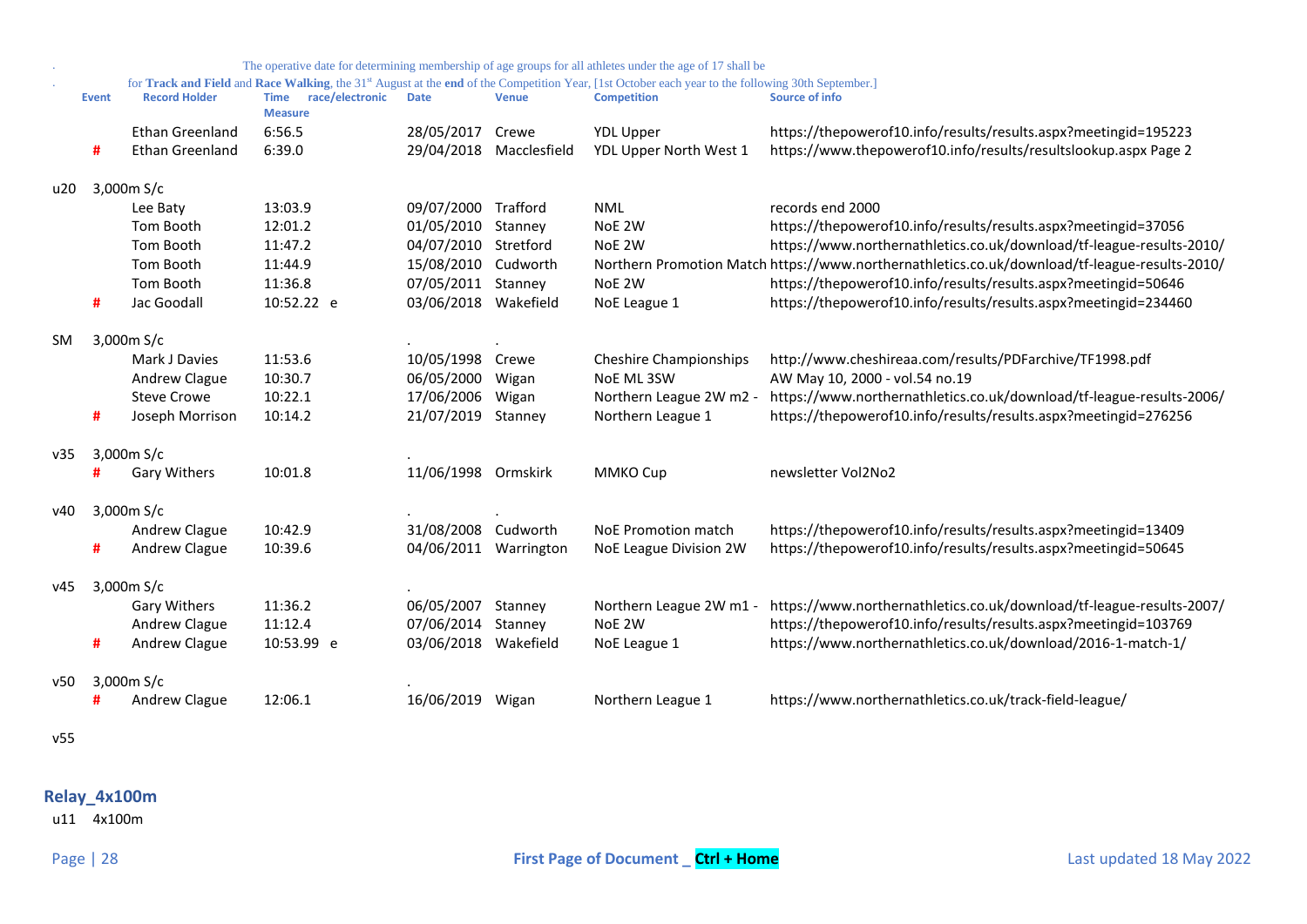. for **Track and Field** and **Race Walking**, the 31st August at the **end** of the Competition Year, [1st October each year to the following 30th September.]

|     | <b>Event</b> | <b>Record Holder</b>                                                    | Time<br><b>Measure</b> | race/electronic | <b>Date</b> |            | <b>Venue</b> | <b>Competition</b> |               | <b>Source of info</b>        |                                              |
|-----|--------------|-------------------------------------------------------------------------|------------------------|-----------------|-------------|------------|--------------|--------------------|---------------|------------------------------|----------------------------------------------|
|     |              | Anon                                                                    |                        |                 |             | 1:07.5     |              | 25/06/1998         | Crewe         | <b>Cheshire Track Relays</b> | http://www.cheshireaa.com/Results/index.aspx |
|     |              | Anon                                                                    |                        |                 |             | 1:04.8     |              | 20/06/2000         | Warrington    | <b>Cheshire Track Relays</b> | http://www.cheshireaa.com/Results/index.aspx |
|     |              | Anon                                                                    |                        |                 |             | 1:04.1     | h2           | 11/07/2004         | Macclesfield  | <b>Cheshire Track Relays</b> | http://www.cheshireaa.com/Results/index.aspx |
|     |              | Anon                                                                    |                        |                 |             | 1:04.1     | h2           | 03/07/2005         | Stanney       | <b>Cheshire Track Relays</b> | http://www.cheshireaa.com/Results/index.aspx |
|     |              | Anon                                                                    |                        |                 |             | 1:02.7     |              | 22/04/2007         | Stockport     | Cheshire League              | http://www.cheshireaa.com/Results/index.aspx |
|     |              | Anon                                                                    |                        |                 |             | 1:01.1     | h2           | 05/07/2008         | Macclesfield  | <b>Cheshire Track Relays</b> | http://www.cheshireaa.com/Results/index.aspx |
|     |              | Taylor Kearns, Matthew Bate,                                            |                        |                 |             | 1:00.9     | h2           | 03/07/2010         | Crewe         | <b>Cheshire Track Relays</b> | http://www.cheshireaa.com/Results/index.aspx |
|     |              | Anon, Anon                                                              |                        |                 |             |            |              |                    |               |                              |                                              |
|     |              | Anon                                                                    |                        |                 |             | 0:58.6     | h1           | 21/07/2012         | Crewe         | <b>Cheshire Track Relays</b> | http://www.cheshireaa.com/Results/index.aspx |
|     |              | Anon                                                                    |                        |                 |             | $0:58.5$ f |              | 21/07/2012         | Crewe         | <b>Cheshire Track Relays</b> | http://www.cheshireaa.com/Results/index.aspx |
| u13 | 4x100m       |                                                                         |                        |                 |             |            |              |                    |               |                              |                                              |
|     |              | Anon                                                                    |                        |                 |             | 60.4       |              | 16/05/1999         | <b>Bolton</b> | <b>McDonalds YAL</b>         | records end 2000                             |
|     |              | Anon                                                                    |                        |                 |             | 59.9       |              | 13/07/1999         | Crewe         | <b>Cheshire Relay Champs</b> | http://www.cheshireaa.com/Results/index.aspx |
|     |              | Anon                                                                    |                        |                 |             | 59.5       |              | 11/07/2000         | Warrington    | <b>Cheshire Relay Champs</b> | http://www.cheshireaa.com/Results/index.aspx |
|     |              | Anon                                                                    |                        |                 |             | 57.2       | final        | 11/07/2004         | Macclesfield  | <b>Cheshire Track Relays</b> | http://www.cheshireaa.com/Results/index.aspx |
|     |              | Anon                                                                    |                        |                 |             | 56.9       |              | 01/07/2006         | Macclesfield  | <b>Cheshire Track Relays</b> | http://www.cheshireaa.com/Results/index.aspx |
|     |              | Anon                                                                    |                        |                 |             | 55.03      | e            | 07/05/2007         | Derby         | <b>UK YAL NP</b>             | AW May 10, 2007 - vol.62 (61)   Po10         |
|     |              | James McMahon, Matthew Pagan,<br>Christopher Harrop, Daniel Vickers     |                        |                 |             | 54.8       | h1           | 03/07/2010         | Crewe         | <b>Cheshire Track Relays</b> | http://www.cheshireaa.com/Results/index.aspx |
|     | #            | James McMahon, and Matthew Pagan,<br>Christopher Harrop, Daniel Vickers |                        |                 |             | 53.5       | final        | 03/07/2010         | Crewe         | <b>Cheshire Track Relays</b> | http://www.cheshireaa.com/Results/index.aspx |
|     |              | Lewis Parsons, Robert Austin,                                           |                        |                 |             | 53.5       |              | 01/09/2019         | Stanney       | Cheshire League              | http://www.cheshireaa.com/Results/index.aspx |
|     |              | William Saunders, and Alex Rutherford                                   |                        |                 |             |            |              |                    |               |                              |                                              |
| u15 | 4x100m       |                                                                         |                        |                 |             |            |              |                    |               |                              |                                              |
|     |              | Anon                                                                    |                        |                 |             | 51.3       | h1           | 13/07/1999         | Crewe         | Cheshire Relay Champs        | http://www.cheshireaa.com/Results/index.aspx |
|     |              | Anon                                                                    |                        |                 |             | 51.2       |              | 10/07/2001         | Macclesfield  | <b>Cheshire Relay Champs</b> | http://www.cheshireaa.com/Results/index.aspx |
|     |              | Anon                                                                    |                        |                 |             | 49.2       | h1           | 03/07/2005         | Stanney       | <b>Cheshire Track Relays</b> | http://www.cheshireaa.com/Results/index.aspx |
|     |              | Anon                                                                    |                        |                 |             | 48.6       | final        | 03/07/2005         | Stanney       | <b>Cheshire Track Relays</b> | http://www.cheshireaa.com/Results/index.aspx |
|     | #            | Christopher Harrop, Matthew Pagan,<br>James McMahon, and Zac Barnsley   |                        |                 |             | 46.4       |              | 21/07/2012         | Crewe         | <b>Cheshire Relay Champs</b> | http://www.cheshireaa.com/Results/index.aspx |
| u17 | 4x100m       |                                                                         |                        |                 |             |            |              |                    |               |                              |                                              |
|     |              | Anon                                                                    |                        |                 |             | 53.5       |              | 18/04/1999         | Deeside       | Cheshire League              | records end 2000                             |
|     |              | Anon                                                                    |                        |                 |             | 51.4       |              | 13/07/1999         | Crewe         | Cheshire Relay Champs        | http://www.cheshireaa.com/Results/index.aspx |
|     |              | Anon                                                                    |                        |                 |             | 46.2       | final        | 11/07/2004         | Macclesfield  | <b>Cheshire Track Relays</b> | http://www.cheshireaa.com/Results/index.aspx |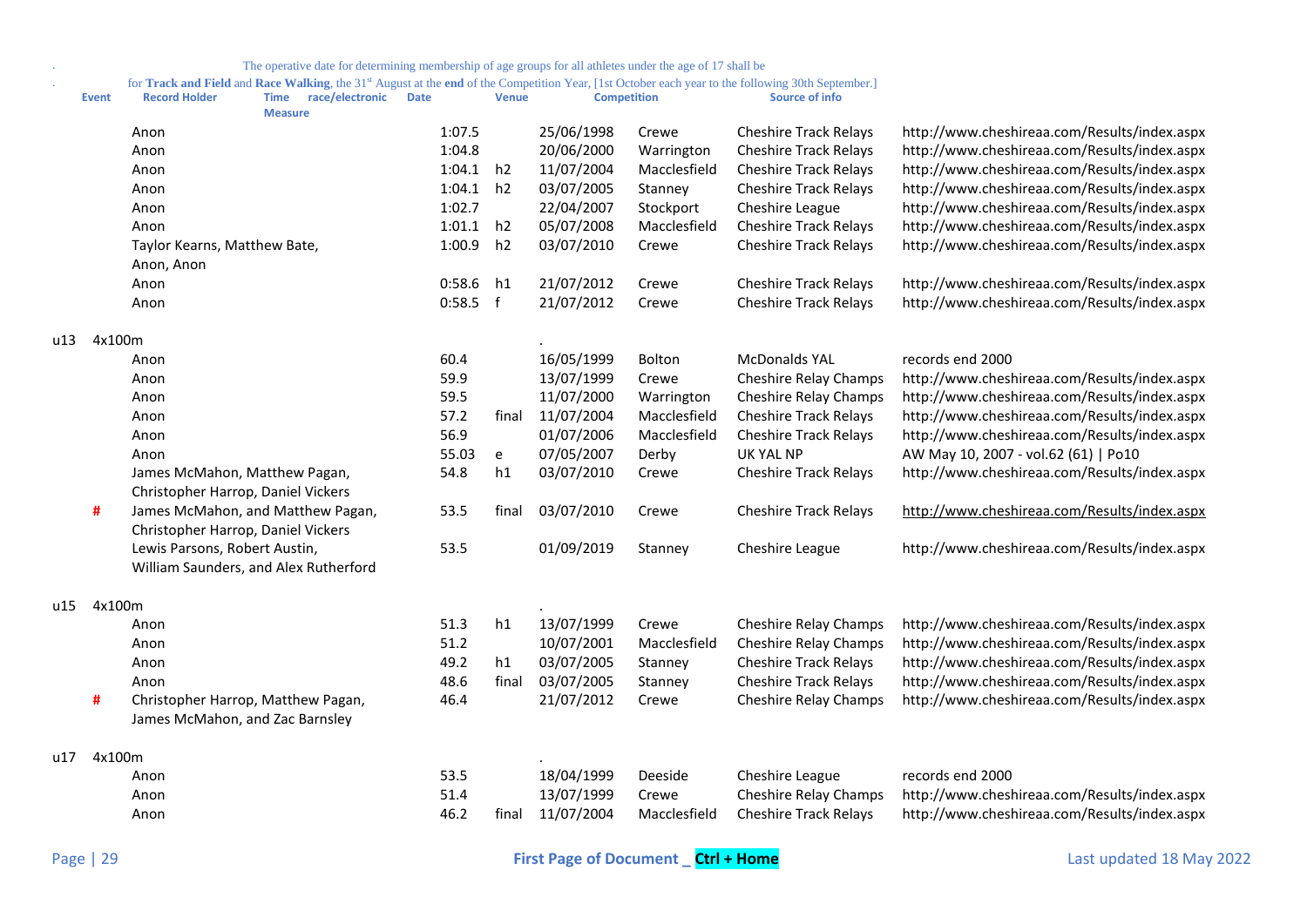<span id="page-29-0"></span>

|     |            |                                                                   | The operative date for determining membership of age groups for all athletes under the age of 17 shall be |             |              |                      |                                                                                                                                                                      |                                                                 |
|-----|------------|-------------------------------------------------------------------|-----------------------------------------------------------------------------------------------------------|-------------|--------------|----------------------|----------------------------------------------------------------------------------------------------------------------------------------------------------------------|-----------------------------------------------------------------|
|     | Event      | <b>Record Holder</b>                                              | Time race/electronic                                                                                      | <b>Date</b> | <b>Venue</b> | <b>Competition</b>   | for Track and Field and Race Walking, the 31st August at the end of the Competition Year, [1st October each year to the following 30th September.]<br>Source of info |                                                                 |
|     |            |                                                                   | <b>Measure</b>                                                                                            | 46.2        | 18/07/2004   |                      |                                                                                                                                                                      | AW July 28, 2004 - vol.58 no.31                                 |
|     |            | Anon<br>Anon                                                      |                                                                                                           | 45.6        | 03/07/2005   | Bebington<br>Stanney | YAL - N1W boys<br><b>Cheshire Track Relays</b>                                                                                                                       | http://www.cheshireaa.com/Results/index.aspx                    |
|     | #          | Dave Donkin, Tom Booth,                                           |                                                                                                           | 45.3        | 04/07/2009   |                      | Cheshire & Invite Relays                                                                                                                                             | http://www.cheshireaa.com/Results/index.aspx                    |
|     |            | Aidan Stoakley, and Robbie Dagnall                                |                                                                                                           |             |              | Stanney              |                                                                                                                                                                      |                                                                 |
| u20 | 4x100m     |                                                                   |                                                                                                           |             |              |                      |                                                                                                                                                                      |                                                                 |
|     | #          | Anon                                                              |                                                                                                           | 42.8        | 23/06/1999   | Nottingham           | National Junior League                                                                                                                                               | records end 2000                                                |
| SM. | 4x100m     |                                                                   |                                                                                                           |             |              |                      |                                                                                                                                                                      |                                                                 |
|     |            | Anon                                                              |                                                                                                           | 45.7        | 05/06/1999   | Stretford            | NoE ML 2W                                                                                                                                                            | AW June 9, 1999 - vol.53 no.23                                  |
|     |            | Anon                                                              |                                                                                                           | 45.1        | 10/07/1999   | Ormskirk             | NoE ML 2W                                                                                                                                                            | AW July 14, 1999- vol.53 no.28                                  |
|     |            | Anon                                                              |                                                                                                           | 44.9        | 09/07/2011   | Stanney              | <b>Cheshire Track Relays</b>                                                                                                                                         | http://www.cheshireaa.com/Results/index.aspx                    |
|     |            | u20 Aidan Stoakley (u20), Robbie Dagnall (u20)                    |                                                                                                           | 44.8        | 01/05/2010   | Stanney              | NoE 2W                                                                                                                                                               | https://www.northernathletics.co.uk/track-field-league/         |
|     |            | Stephen Jones (u17), Nick Crawshaw (u20)                          |                                                                                                           |             |              |                      |                                                                                                                                                                      |                                                                 |
|     | #          | Alan Littler, and Mark Hearn (u20)                                | Matthew Pagan (u20), and Alex Kearns (u17),                                                               | 44.8        | 06/06/2015   | Leigh                | NoE 2W                                                                                                                                                               | https://www.northernathletics.co.uk/track-field-league/         |
| v35 | 4x100m     |                                                                   |                                                                                                           |             |              |                      |                                                                                                                                                                      |                                                                 |
| v40 | 4x100m     |                                                                   |                                                                                                           |             |              |                      |                                                                                                                                                                      |                                                                 |
|     |            | Anon                                                              |                                                                                                           | 53.7        | 03/07/2005   | Stanney              | <b>Cheshire Track Relays</b>                                                                                                                                         | http://www.cheshireaa.com/Results/index.aspx                    |
|     | #          | Neil Atkinson (v40), Russel Kirk (v45),<br>Andy Earl (v35) + Anon |                                                                                                           | 50.5        | 04/07/2009   | Stanney              | <b>Cheshire Track Relays</b>                                                                                                                                         | http://www.cheshireaa.com/Results/index.aspx                    |
| v45 |            |                                                                   |                                                                                                           |             |              |                      |                                                                                                                                                                      |                                                                 |
|     |            | Relay_4x300_4x400m                                                |                                                                                                           |             |              |                      |                                                                                                                                                                      |                                                                 |
|     | u15 4x300m |                                                                   |                                                                                                           |             |              |                      |                                                                                                                                                                      |                                                                 |
|     |            | George Campbell, Owen Roberts<br>Evan Roberts, Ethan Greenland    |                                                                                                           | 2:53.3      | 03/05/2014   | Stanney              | <b>YDL Lower</b>                                                                                                                                                     | <b>WCAC</b> stats                                               |
|     |            | Anon                                                              |                                                                                                           | 2:52.3      | 17/06/2012   | Sportcity            | YAL Northern Premier 3                                                                                                                                               | https://www.thepowerof10.info/results/resultslookup.aspx Page 2 |
|     |            | Anon                                                              |                                                                                                           | 2:49.1      | 31/05/2014   | Stretford            | YDL N W1                                                                                                                                                             | https://www.thepowerof10.info/results/resultslookup.aspx Page 2 |
|     | #          | Fergus Garland, Sammy Hollins,                                    |                                                                                                           | 2:46.4      | 22/06/2019   |                      | Bebington Oval N PW YDL lower                                                                                                                                        |                                                                 |
|     |            | Gabriel Mikoleizik, and Nathan Broomfield                         |                                                                                                           |             |              |                      |                                                                                                                                                                      | https://www.thepowerof10.info/results/resultslookup.aspx Page 2 |
|     |            |                                                                   |                                                                                                           |             |              |                      |                                                                                                                                                                      |                                                                 |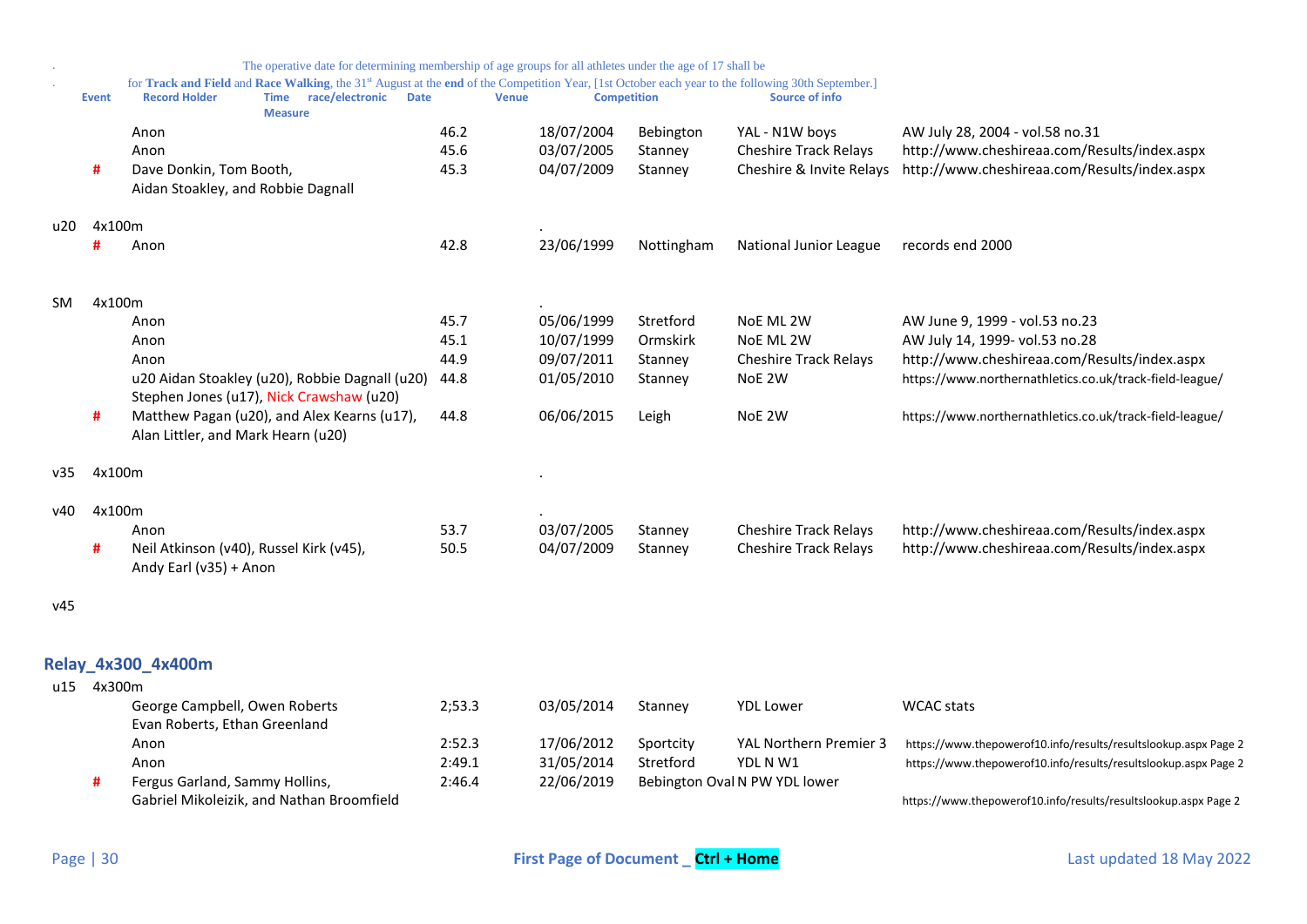|     |              | The operative date for determining membership of age groups for all athletes under the age of 17 shall be                                                      |             |              |            |                    |                                       |                                                                      |
|-----|--------------|----------------------------------------------------------------------------------------------------------------------------------------------------------------|-------------|--------------|------------|--------------------|---------------------------------------|----------------------------------------------------------------------|
|     |              | for Track and Field and Race Walking, the 31 <sup>st</sup> August at the end of the Competition Year, [1st October each year to the following 30th September.] |             |              |            |                    |                                       |                                                                      |
|     | <b>Event</b> | race/electronic<br><b>Record Holder</b><br><b>Time</b><br><b>Measure</b>                                                                                       | <b>Date</b> | <b>Venue</b> |            | <b>Competition</b> | Source of info                        |                                                                      |
| u15 | 4x400m       |                                                                                                                                                                |             |              |            |                    |                                       |                                                                      |
|     |              | Anon                                                                                                                                                           | 4:17.8      |              | 25/06/1998 | Crewe              | <b>Cheshire Track Relays</b>          | http://www.cheshireaa.com/Results/index.aspx                         |
|     |              | Anon                                                                                                                                                           | 4:17.5      |              | 15/06/1999 | Crewe              | <b>Cheshire Track Relays</b>          | http://www.cheshireaa.com/Results/index.aspx                         |
|     |              | Anon                                                                                                                                                           | 4:13.5      | final        | 13/07/2003 | Warrington         | <b>Cheshire Relay Champs</b>          | http://www.cheshireaa.com/Results/index.aspx                         |
|     |              | Anon                                                                                                                                                           | 4:12.3      |              | 18/07/2010 | Stanney            | YAL Northern Premier W                |                                                                      |
|     |              |                                                                                                                                                                |             |              |            |                    |                                       | https://thepowerof10.info/results/results.aspx?meetingid=36888       |
|     |              | Jack Simcox, Mark Hearn,                                                                                                                                       | 4:07.7      |              | 05/06/2011 |                    | Bebington Oval YAL Northern Premier W |                                                                      |
|     |              | Ben Morris, Callum Caine                                                                                                                                       |             |              |            |                    |                                       | https://thepowerof10.info/results/results.aspx?meetingid=51618       |
|     | #            | Jack Simcox, Connor Norbury,                                                                                                                                   | 4:04.7      |              | 19/06/2011 | Crewe              | YAL Northern Premier W                |                                                                      |
|     |              | Mark Hearn, Ben Morris                                                                                                                                         |             |              |            |                    |                                       | https://thepowerof10.info/results/results.aspx?meetingid=51609       |
| u17 | 4x400m       |                                                                                                                                                                |             |              |            |                    |                                       |                                                                      |
|     |              | Anon                                                                                                                                                           | 3:52.5      |              | 25/06/1998 | Crewe              | <b>Cheshire Track Relays</b>          | http://www.cheshireaa.com/Results/index.aspx                         |
|     |              | Anon                                                                                                                                                           | 3:49.1      |              | 03/07/2005 | Stanney            | <b>Cheshire Track Relays</b>          | http://www.cheshireaa.com/Results/index.aspx                         |
|     |              | Alex Haswell, James Ellis,                                                                                                                                     | 3:40.9      |              | 06/05/2007 | Derby              | NjL                                   | <b>WCAC</b> stats                                                    |
|     |              | Jelle Verwer, Jaques Humphreys                                                                                                                                 |             |              |            |                    |                                       |                                                                      |
|     | #            | Mark Hearn, Zac Barnsley,                                                                                                                                      | 3:37.2      |              | 30/06/2013 | Blackburn          | N W2 YDL Upper                        |                                                                      |
|     |              | Zack Holland, Matthew Pagan                                                                                                                                    |             |              |            |                    |                                       | https://www.thepowerof10.info/results/resultslookup.aspx             |
| u20 | 4x400m       |                                                                                                                                                                |             |              |            |                    |                                       |                                                                      |
|     |              | Anon                                                                                                                                                           | 3:48.7      |              | 25/04/1999 | Derby              | National Junior League                | records end 2000                                                     |
|     | #            | Aidan Stoakley (u20), Dave Donkin (u17),                                                                                                                       | 3:34.9      |              | 01/05/2010 | Stanney            | NoE 2W                                |                                                                      |
|     |              | Robbie Dagnall (u20) and Tom Booth (u20)                                                                                                                       |             |              |            |                    |                                       | https://www.northernathletics.co.uk/download/tf-league-results-2010/ |
| SM. | 4x400        |                                                                                                                                                                |             |              |            |                    |                                       |                                                                      |
|     |              | Anon                                                                                                                                                           | 3:34.9      |              | 25/06/1998 | Crewe              | <b>Cheshire Track Relays</b>          | http://www.cheshireaa.com/Results/index.aspx                         |
|     |              | Matthew Pagan (u17), Niall Harrison (u17),                                                                                                                     | 3:34.8      |              | 03/08/2013 | Sportcity          | NoE 2W                                |                                                                      |
|     |              | Alan Littler, and Robbie Dagnall                                                                                                                               |             |              |            |                    |                                       | https://www.northernathletics.co.uk/track-field-league/              |
|     |              | Sam Pierre-Louis (u20), Alan Littler,                                                                                                                          | 3:34.4      |              | 04/05/2014 | Stretford          | NoE 2W                                |                                                                      |
|     |              | Liam Davoren, Mathew Pagan (u17)                                                                                                                               |             |              |            |                    |                                       | https://www.northernathletics.co.uk/track-field-league/              |
|     | #            | Joseph Morrison, Alan Littler,                                                                                                                                 | 3:32.5      |              | 19/05/2019 | Blackburn          | Northern League Division 1            |                                                                      |
|     |              | Matthew Webb (U17), Bradley Spurdens                                                                                                                           |             |              |            |                    |                                       | https://www.thepowerof10.info/results/resultslookup.aspx             |

v35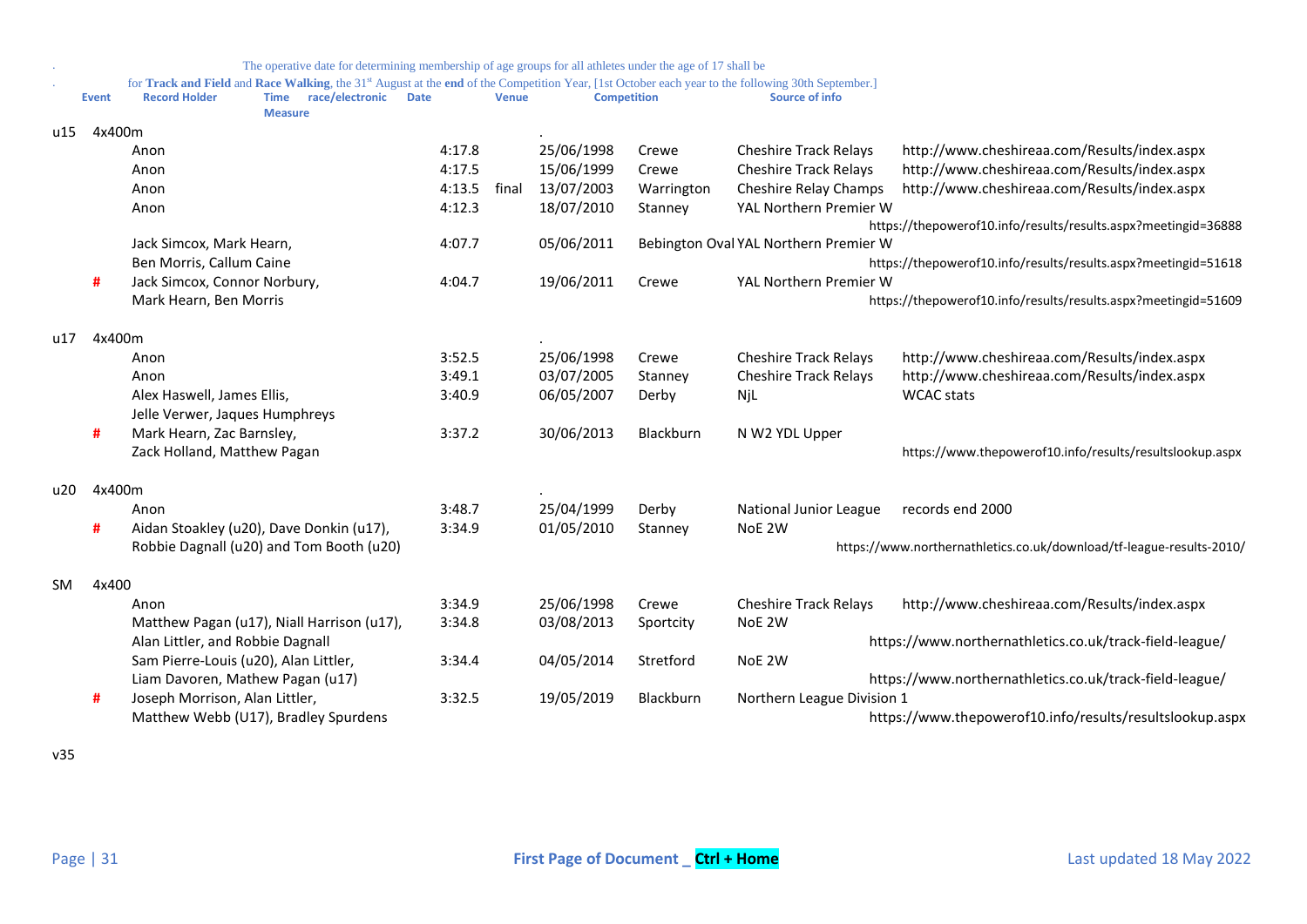<span id="page-31-0"></span>

|     |              |                       | The operative date for determining membership of age groups for all athletes under the age of 17 shall be |                             |            |                    |                                                                                                                                                                                  |                                              |
|-----|--------------|-----------------------|-----------------------------------------------------------------------------------------------------------|-----------------------------|------------|--------------------|----------------------------------------------------------------------------------------------------------------------------------------------------------------------------------|----------------------------------------------|
|     | <b>Event</b> | <b>Record Holder</b>  | <b>Time</b><br>race/electronic<br><b>Measure</b>                                                          | <b>Date</b><br><b>Venue</b> |            | <b>Competition</b> | for Track and Field and Race Walking, the 31 <sup>st</sup> August at the end of the Competition Year, [1st October each year to the following 30th September.]<br>Source of info |                                              |
|     |              | Relay_3x600_3or4x800m |                                                                                                           |                             |            |                    |                                                                                                                                                                                  |                                              |
|     | u11 3x600m   |                       |                                                                                                           |                             |            |                    |                                                                                                                                                                                  |                                              |
|     |              | Anon                  |                                                                                                           | 6:28.6                      | 05/07/2008 | Macclesfield       | <b>Cheshire Track Relays</b>                                                                                                                                                     | http://www.cheshireaa.com/Results/index.aspx |
|     |              | Anon                  |                                                                                                           | 6:16.9                      | 04/07/2009 | Stanney            | <b>Cheshire Track Relays</b>                                                                                                                                                     | http://www.cheshireaa.com/Results/index.aspx |
|     |              | Anon                  |                                                                                                           | 6:08.7                      | 09/07/2011 | Stanney            | <b>Cheshire Track Relays</b>                                                                                                                                                     | http://www.cheshireaa.com/Results/index.aspx |
|     |              | Anon                  |                                                                                                           | 5:44.2                      | 21/07/2012 | Crewe              | <b>Cheshire Track Relays</b>                                                                                                                                                     | http://www.cheshireaa.com/Results/index.aspx |
| u13 | 4x800m       |                       |                                                                                                           |                             |            |                    |                                                                                                                                                                                  |                                              |
|     |              | Anon                  |                                                                                                           | 11:35.6                     | 25/06/1998 | Crewe              | <b>Cheshire Track Relays</b>                                                                                                                                                     | http://www.cheshireaa.com/Results/index.aspx |
|     | #            | Anon                  |                                                                                                           | 10:53.4                     | 14/07/2002 | Crewe              | Cheshire Relay Champs                                                                                                                                                            | http://www.cheshireaa.com/Results/index.aspx |
| u13 | 3x800m       |                       |                                                                                                           |                             |            |                    |                                                                                                                                                                                  |                                              |
|     |              | Anon                  |                                                                                                           | 8:17.8                      | 01/07/2006 | Macclesfield       | <b>Cheshire Track Relays</b>                                                                                                                                                     | http://www.cheshireaa.com/Results/index.aspx |
|     |              | Anon                  |                                                                                                           | 7:43.5                      | 07/07/2007 | Macclesfield       | <b>Cheshire Track Relays</b>                                                                                                                                                     | http://www.cheshireaa.com/Results/index.aspx |
|     | #            | Anon                  |                                                                                                           | 7:23.3                      | 16/07/2014 | Warrington         | <b>Cheshire Track Relays</b>                                                                                                                                                     | http://www.cheshireaa.com/Results/index.aspx |
| u15 | 4x800m       |                       |                                                                                                           |                             |            |                    |                                                                                                                                                                                  |                                              |
|     |              | Anon                  |                                                                                                           | 10:32.2                     | 13/07/1999 | Crewe              | Cheshire Relay Champs                                                                                                                                                            | http://www.cheshireaa.com/Results/index.aspx |
|     | #            | Anon                  |                                                                                                           | 10:02.5 final               | 13/07/2003 | Warrington         | Cheshire Relay Champs                                                                                                                                                            | http://www.cheshireaa.com/Results/index.aspx |
| u15 | 3x800m       |                       |                                                                                                           |                             |            |                    |                                                                                                                                                                                  |                                              |
|     |              | Anon                  |                                                                                                           | 8:49.6                      | 01/07/2006 | Macclesfield       | <b>Cheshire Track Relays</b>                                                                                                                                                     | http://www.cheshireaa.com/Results/index.aspx |
|     |              | Anon                  |                                                                                                           | 7:48.0                      | 05/07/2008 | Macclesfield       | <b>Cheshire Track Relays</b>                                                                                                                                                     | http://www.cheshireaa.com/Results/index.aspx |
|     |              | Anon                  |                                                                                                           | 7:21.7                      | 04/07/2009 | Stanney            | <b>Cheshire Track Relays</b>                                                                                                                                                     | http://www.cheshireaa.com/Results/index.aspx |
|     |              | Anon                  |                                                                                                           | 7:15.1                      | 21/07/2012 | Crewe              | <b>Cheshire Track Relays</b>                                                                                                                                                     | http://www.cheshireaa.com/Results/index.aspx |
|     |              | Sammy Hollins,        |                                                                                                           | 6:53.1                      | 02/06/2019 | Crewe              | Cheshire Relay Champs                                                                                                                                                            |                                              |
|     |              |                       | Jamie Richardson, and Nathan Broomfield                                                                   |                             |            |                    |                                                                                                                                                                                  |                                              |
| u17 | 3x800m       |                       |                                                                                                           |                             |            |                    |                                                                                                                                                                                  |                                              |
|     |              | Anon                  |                                                                                                           | 6:48.4                      | 01/07/2006 | Macclesfield       | <b>Cheshire Track Relays</b>                                                                                                                                                     | http://www.cheshireaa.com/Results/index.aspx |
| u17 | 4x800m       |                       |                                                                                                           |                             |            |                    |                                                                                                                                                                                  |                                              |
| u20 |              |                       |                                                                                                           |                             |            |                    |                                                                                                                                                                                  |                                              |
|     |              |                       |                                                                                                           |                             |            |                    |                                                                                                                                                                                  |                                              |
| SM. | 3x800m       |                       |                                                                                                           |                             |            |                    |                                                                                                                                                                                  |                                              |
|     |              |                       |                                                                                                           |                             |            |                    |                                                                                                                                                                                  |                                              |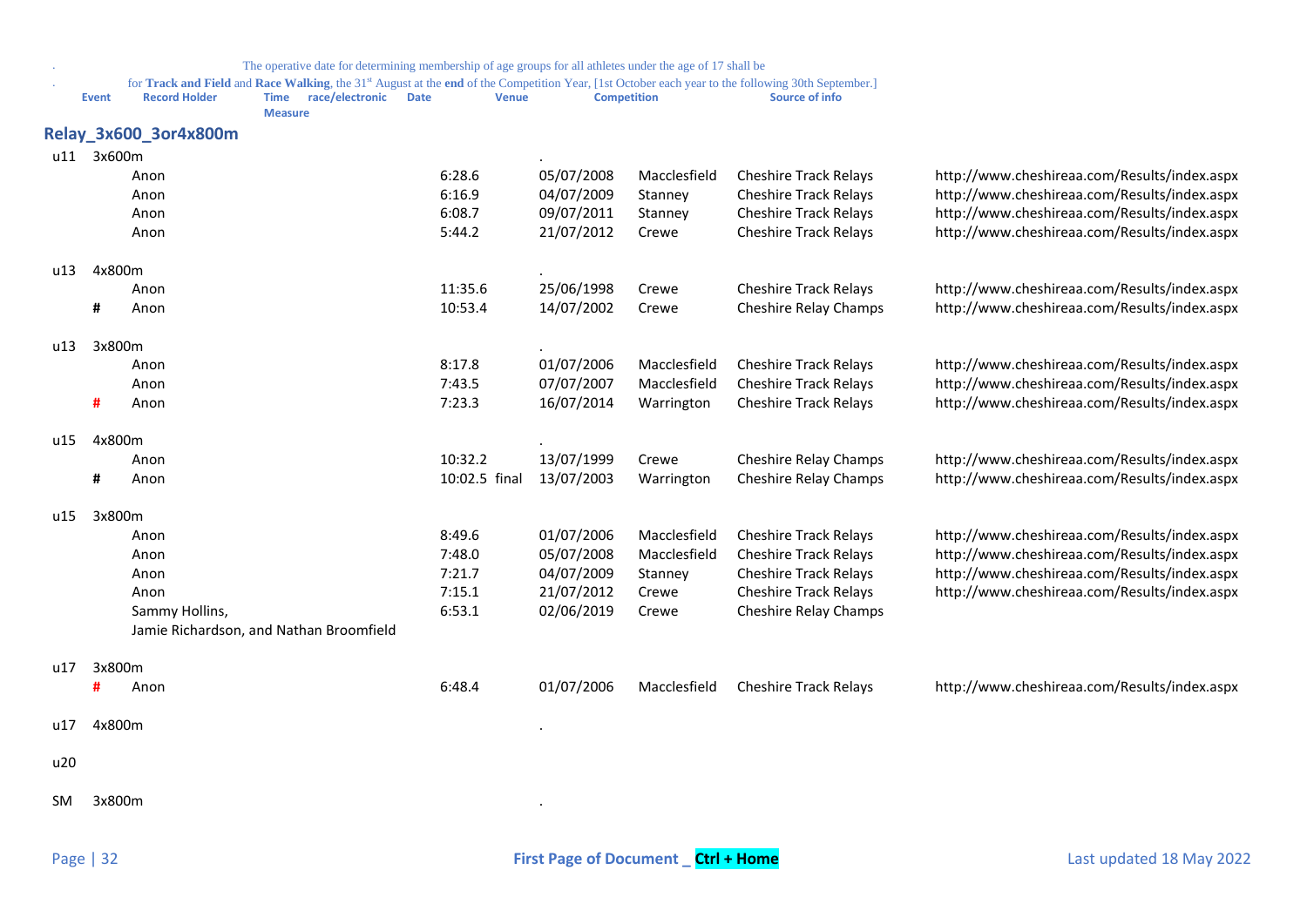<span id="page-32-0"></span>

|     |                  |                               |                               |                 |                        |                         | The operative date for determining membership of age groups for all athletes under the age of 17 shall be                                                                            |                                     |                                                                        |
|-----|------------------|-------------------------------|-------------------------------|-----------------|------------------------|-------------------------|--------------------------------------------------------------------------------------------------------------------------------------------------------------------------------------|-------------------------------------|------------------------------------------------------------------------|
|     | <b>Event</b>     | <b>Record Holder</b>          | <b>Time</b><br><b>Measure</b> | race/electronic | <b>Date</b>            | <b>Venue</b>            | for Track and Field and Race Walking, the 31 <sup>st</sup> August at the end of the Competition Year, [1st October each year to the following 30th September.]<br><b>Competition</b> | <b>Source of info</b>               |                                                                        |
| SM. | 4x800m           |                               |                               |                 |                        |                         |                                                                                                                                                                                      |                                     |                                                                        |
|     |                  | Anon                          |                               |                 | 8:48.7                 | 13/07/1999              | Crewe                                                                                                                                                                                | <b>Cheshire Relay Champs</b>        | http://www.cheshireaa.com/Results/index.aspx                           |
|     |                  |                               |                               |                 |                        |                         |                                                                                                                                                                                      |                                     |                                                                        |
| v35 |                  |                               |                               |                 |                        |                         |                                                                                                                                                                                      |                                     |                                                                        |
|     | <b>High Jump</b> |                               |                               |                 |                        |                         |                                                                                                                                                                                      |                                     |                                                                        |
| u13 |                  | High Jump                     |                               |                 |                        |                         |                                                                                                                                                                                      |                                     |                                                                        |
|     |                  | Danny Wayman                  | 1.20                          |                 | 11/04/1998 Eirias Park |                         | Colwyn Bay Open                                                                                                                                                                      |                                     | 'Pioneer' 15/04/1998 Page 46 - AW April 15, 1998 - Vol.52 no.16        |
|     |                  | Paul Bateson                  | 1.20                          |                 | 10/05/1998 Crewe       |                         | <b>Cheshire Championships</b>                                                                                                                                                        |                                     | http://www.cheshireaa.com/results/PDFarchive/TF1998.pdf                |
|     |                  | Danny Wayman                  | 1.20                          |                 | 02/07/1998 Chester     |                         | <b>WCAC YA</b>                                                                                                                                                                       |                                     | newsletter Vol2 No2 - AW July 15, 1998 - vol.52 no.29                  |
|     |                  | Danny Wayman                  | 1.29                          |                 | 13/09/1998 Stockport   |                         | <b>County Multi-events</b>                                                                                                                                                           |                                     | http://www.cheshireaa.com/results/PDFarchive/JME1998.pdf               |
|     |                  | Danny Wayman                  | 1.45                          |                 | 30/08/1998 Bebington   |                         | <b>Wirral Junior Medal</b>                                                                                                                                                           | AW September 9, 1998 - vol.52 no.37 |                                                                        |
|     |                  | Michael (Willis) Bailiff 1.50 |                               |                 | 03/06/2007 Stanney     |                         | N Prem YA League                                                                                                                                                                     | <b>WCAC Statistics</b>              |                                                                        |
|     | #                | Michael (Willis) Bailiff 1.51 |                               |                 |                        | 09/09/2007 Macclesfield | Cheshire CE Champs                                                                                                                                                                   |                                     | http://www.cheshireaa.com/Results/index.aspx                           |
| u15 |                  | High Jump                     |                               |                 |                        |                         |                                                                                                                                                                                      |                                     |                                                                        |
|     |                  | Martin Shakespeare 1.53       |                               |                 | 09/05/1998 Crewe       |                         | <b>Cheshire Championships</b>                                                                                                                                                        |                                     | http://www.cheshireaa.com/results/PDFarchive/TF1998.pdf                |
|     |                  | Craig France                  | 1.58                          |                 |                        | 09/09/2001 Macclesfield | Cheshire Multi-events                                                                                                                                                                |                                     | http://www.cheshireaa.com/results/PDFarchive/JME2001.pdf               |
|     |                  | Craig France                  | 1.62                          |                 | 29/09/2001 Birmingham  |                         | <b>AAA Championships</b>                                                                                                                                                             | from CD end Aug'04 (website@gq.nu)  |                                                                        |
|     |                  | Michael Lyness                | 1.65                          |                 | 30/04/2006 Stanney     |                         | NW1 - YA League                                                                                                                                                                      |                                     | https://thepowerof10.info/results/results.aspx?meetingid=1172          |
|     |                  | Michael Lyness                | 1.65                          |                 | 04/06/2006 Deeside     |                         | NW1 - YA League                                                                                                                                                                      |                                     | https://thepowerof10.info/results/results.aspx?meetingid=1173          |
|     |                  | Michael Lyness                | 1.68                          |                 | 25/06/2006 Bolton      |                         | Young Athletes League                                                                                                                                                                | <b>WCAC</b> statistics              |                                                                        |
|     |                  | Michael Lyness                | 1.71                          |                 |                        | 10/09/2006 Macclesfield | <b>Cheshire Multi-events</b>                                                                                                                                                         |                                     | http://www.cheshireaa.com/Results/index.aspx                           |
|     | #                | Michael Lyness                | 1.75                          |                 | 30/07/2006 Gateshead   |                         | <b>NoEAA Inter Counties</b>                                                                                                                                                          |                                     | https://www.northernathletics.co.uk/download/na-tf-results-2006/       |
| u15 |                  | High Jump                     | Indoor                        |                 |                        |                         |                                                                                                                                                                                      |                                     |                                                                        |
|     |                  | James McMahon 1.57            | j.                            |                 | 04/03/2012 Sheffield   |                         | EA U15/U17 CE Champs                                                                                                                                                                 |                                     | https://www.thepowerof10.info/results/resultslookup.aspx Page 1        |
|     | #                | Nathan Brassington 1.75       |                               |                 | 09/01/2022 Sportcity   |                         | Sale Harriers Open Series                                                                                                                                                            |                                     | https://thepowerof10.info/results/results.aspx?meetingid=428898 page 2 |
| u17 |                  | High Jump                     |                               |                 |                        |                         |                                                                                                                                                                                      |                                     |                                                                        |
|     |                  | Andrew McKay                  | 1.75                          |                 | 11/04/1998 Eirias Park |                         | Colwyn Bay Open                                                                                                                                                                      |                                     | 'Pioneer' 15/04/1998 Page 46   AW April 15, 1998 - Vol.52 no.16        |
|     |                  | Andrew McKay                  | 1.75                          |                 | 10/05/1998 Crewe       |                         | <b>Cheshire Championships</b>                                                                                                                                                        |                                     | http://www.cheshireaa.com/results/PDFarchive/TF1998.pdf                |
|     |                  | Andrew McKay                  | 1.75                          |                 | 06/06/1998 Wavertree   |                         | Northern ML                                                                                                                                                                          | newsletter Vol2No2                  |                                                                        |
|     |                  | <b>Matthew Conde</b>          | 1.78                          |                 | 07/06/1998 Blackpool   |                         | <b>McDonalds YAL</b>                                                                                                                                                                 | newsletter Vol2No2                  |                                                                        |
|     |                  | Andrew McKay                  | 1.85                          |                 |                        | 12/06/1999 Macclesfield | Cheshire Schools Champs                                                                                                                                                              | http://www.esaa.net/oldindex.shtml  |                                                                        |
|     |                  | Andrew McKay                  | 1.85                          |                 | 22/04/2000 Eirias Park |                         | Colwyn Bay Open                                                                                                                                                                      | AW April 26, 2000 - vol.54 no.17    |                                                                        |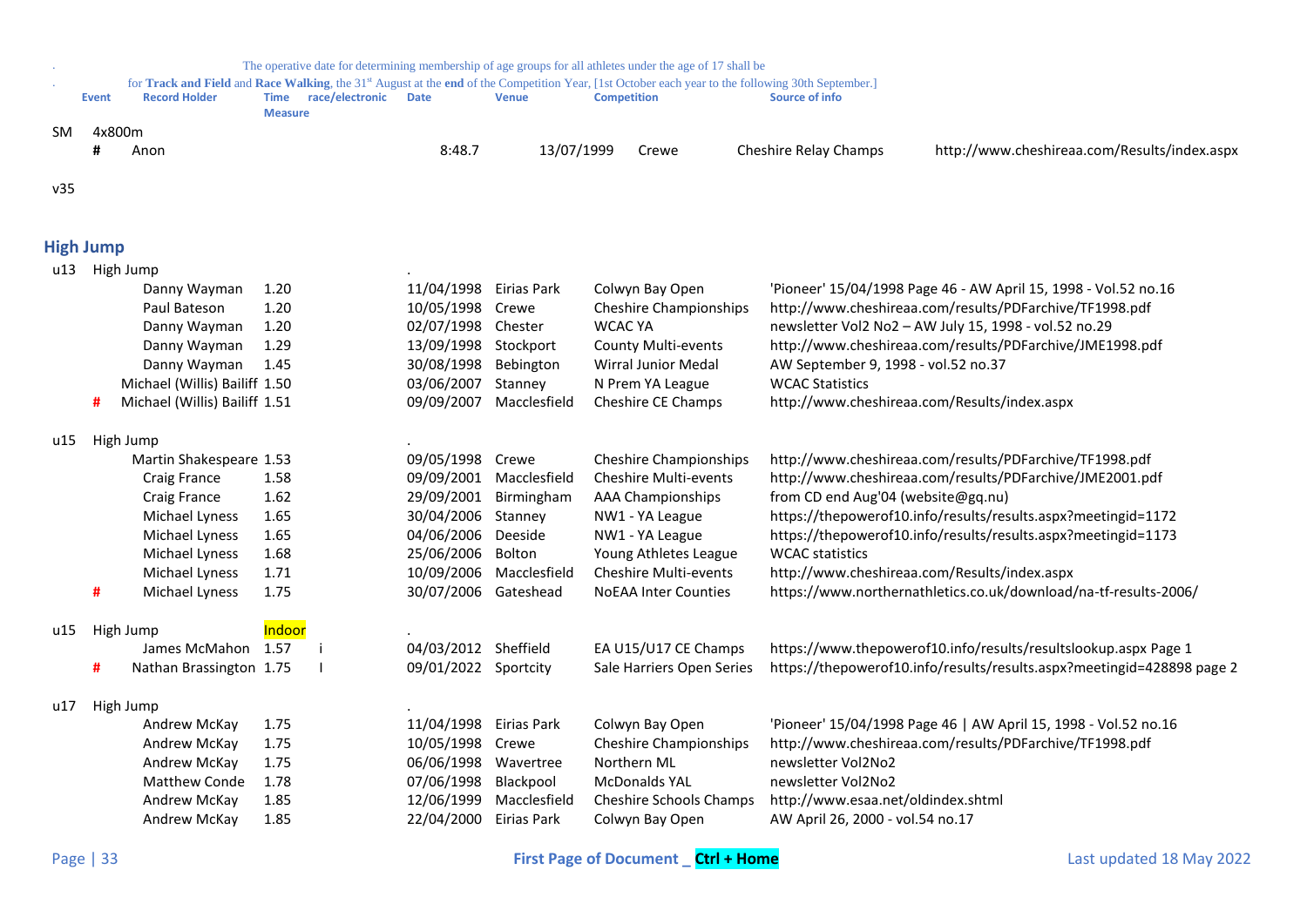|  |  | The operative date for determining membership of age groups for all athletes under the age of 17 shall be |  |
|--|--|-----------------------------------------------------------------------------------------------------------|--|
|  |  |                                                                                                           |  |

. for **Track and Field** and **Race Walking**, the 31st August at the **end** of the Competition Year, [1st October each year to the following 30th September.]

|           | <b>Event</b> | <b>Record Holder</b>          | <b>Time</b><br><b>Measure</b> | race/electronic | <b>Date</b>          | <b>Venue</b>         | <b>Competition</b>            | Source of info                                                                         |
|-----------|--------------|-------------------------------|-------------------------------|-----------------|----------------------|----------------------|-------------------------------|----------------------------------------------------------------------------------------|
|           |              | Andrew McKay                  | 1.88                          |                 | 16/07/2000           | Stretford            | <b>MNJL Mersey</b>            | records end 2000   AW July 26, 2000 - AW vol.54 no                                     |
|           |              | Michael Lyness                | 1.90                          |                 | 30/08/2008           | Bath                 | <b>UK School Games</b>        | https://www.thepowerof10.info/results/resultslookup.aspx Page 2                        |
|           |              | Michael (Willis) Bailiff 1.90 |                               |                 | 30/07/2011           | Leigh                | Northern Inter Counties       | https://www.thepowerof10.info/results/resultslookup.aspx Page 2                        |
|           |              | Michael (Willis) Bailiff 1.90 |                               |                 | 20/08/2011           | Litherland           | Southport Waterloo open       | https://www.thepowerof10.info/results/resultslookup.aspx Page 2                        |
|           |              | Ethan Milligan                | 1.90                          |                 | 07/05/2016           | Wakefield            | NoE League 1                  | https://www.northernathletics.co.uk/download/2016-1-match-1/                           |
|           | #            | Ethan Milligan                | 1.92                          |                 | 14/05/2016           | Macclesfield         | <b>Cheshire Championships</b> | http://www.cheshireaa.com/results/TFC/2016/2016%20TFC%20Results.pdf                    |
| u17       |              | High Jump Indoor              |                               |                 |                      |                      |                               |                                                                                        |
|           |              | Michael Lyness                | 1.80                          |                 | 17/03/2007           | Sportcity            |                               | EA open CE Championships https://thepowerof10.info/results/results.aspx?meetingid=4419 |
|           | #            | Michael Lyness                | 1.85                          |                 | 09/12/2007           | Sportcity            |                               | Reebok Manchester Open AW December 13, 2007 - vol.62 (61) no.50                        |
|           |              |                               |                               |                 |                      |                      |                               | https://thepowerof10.info/results/results.aspx?meetingid=10510                         |
| u20       |              | High Jump                     |                               |                 |                      |                      |                               |                                                                                        |
|           |              | John Manning                  | 1.75                          |                 | 09/05/1998 Crewe     |                      | <b>Cheshire Championships</b> | http://www.cheshireaa.com/results/PDFarchive/TF1998.pdf                                |
|           |              | John Manning                  | 1.80                          |                 | 20/06/1998 Stoke     |                      | <b>Inter Counties</b>         | newsletter Vol2No2                                                                     |
|           |              | John Manning                  | 1.80                          |                 | 08/05/1999           | Warrington           | <b>Cheshire Championships</b> | http://www.cheshireaa.com/results/PDFarchive/TF1999.pdf                                |
|           |              | Lee Baty                      | 1.80                          |                 | 10/07/1999           | Ormskirk             | NoE ML 2W                     | AW July 14, 1999- vol.53 no.28                                                         |
|           |              | Lee Baty                      | 1.88                          |                 | 16/07/2000           | Trafford             | <b>NJL Mersey</b>             | records end 2000   AW July 26, 2000 - AW vol.54 no                                     |
|           |              | Michael Lyness                | 1.90                          |                 | 06/06/2009           | Litherland           | NoE 2W                        | https://thepowerof10.info/results/results.aspx?meetingid=23581                         |
|           |              | Michael Lyness                | 1.93                          |                 | 05/07/2009           | Stanney              | NoE 2W                        | https://thepowerof10.info/results/results.aspx?meetingid=23582                         |
|           |              | Michael (Willis) Bailiff 1.93 |                               |                 | 05/05/2012           | Blackpool            | NoE 2W                        | https://thepowerof10.info/results/results.aspx?meetingid=62848                         |
|           | #            | Michael (Willis) Bailiff 1.97 |                               |                 | 26/05/2012 Wavertree |                      | Northern League 2W            | https://thepowerof10.info/results/results.aspx?meetingid=62849                         |
| u20       |              | High Jump Indoor              |                               |                 |                      |                      |                               |                                                                                        |
|           |              | Carl Van Schie                | 1.70                          |                 | 15/01/2006 Sheffield |                      | <b>NoEAA Combined Events</b>  | https://thepowerof10.info/results/results.aspx?meetingid=432                           |
|           | #            | Ethan Milligan                | 1.90                          |                 | 18/12/2016 Sportcity |                      | Sale Harriers Open Series     | https://www.thepowerof10.info/results/resultslookup.aspx page 2                        |
| <b>SM</b> |              | High Jump                     |                               |                 |                      |                      |                               |                                                                                        |
|           |              | Mark J Davies                 | 1.35                          |                 | 09/05/1998 Crewe     |                      | <b>Cheshire Championships</b> | http://www.cheshireaa.com/results/PDFarchive/TF1998.pdf                                |
|           |              | Jonathan Naylor               | 1.85                          |                 | 05/08/2000           | Ormskirk             | NoE ML 3SW                    | records end 2000 - AW August 9, 2000 - vol.54 no.32                                    |
|           |              | Jonathan Naylor               | 1.85                          |                 | 05/05/2001           | Warrington           | Northern ML div2C             | from CD end Aug'04 (website@gq.nu) - AW May 5, 2001 - vol.55 no.19                     |
|           | #            | John Manning                  | 1.92                          |                 | 07/08/2005 Stockport |                      | 3W m4 - Northern League       | https://www.northernathletics.co.uk/download/tf-league-results-2005/                   |
|           |              | High Jump Indoor              |                               |                 |                      |                      |                               |                                                                                        |
|           |              | Carl Van Schie                | 1.72                          |                 | 12/01/2008           | <b>EIS Sheffield</b> | EA SM & u20 Champs            | https://thepowerof10.info/results/results.aspx?meetingid=10518                         |
|           | #            | Alan Littler                  | 1.75                          |                 | 02/02/2014 Sportcity |                      | Sale Harriers Open Series     | https://www.thepowerof10.info/results/resultslookup.aspx Page 2                        |
|           |              |                               |                               |                 |                      |                      |                               |                                                                                        |

v35 High Jump .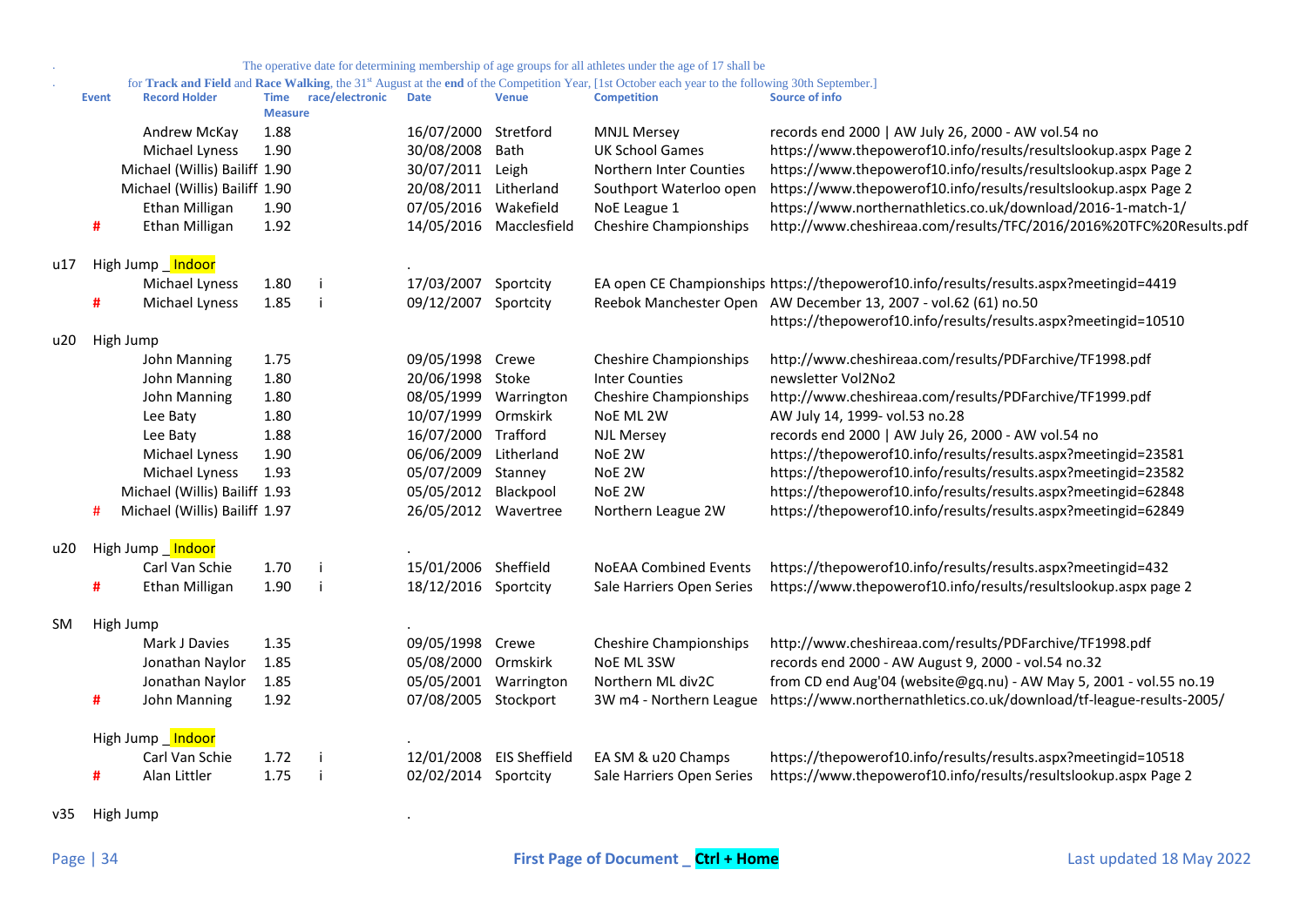<span id="page-34-0"></span>

|     |                  |                          |                               |                 |                                          |                         | The operative date for determining membership of age groups for all athletes under the age of 17 shall be                                                                            |                                                                                                                                    |
|-----|------------------|--------------------------|-------------------------------|-----------------|------------------------------------------|-------------------------|--------------------------------------------------------------------------------------------------------------------------------------------------------------------------------------|------------------------------------------------------------------------------------------------------------------------------------|
|     | <b>Event</b>     | <b>Record Holder</b>     | <b>Time</b><br><b>Measure</b> | race/electronic | <b>Date</b>                              | <b>Venue</b>            | for Track and Field and Race Walking, the 31 <sup>st</sup> August at the end of the Competition Year, [1st October each year to the following 30th September.]<br><b>Competition</b> | <b>Source of info</b>                                                                                                              |
|     | #                | Dave McKay<br>Dave McKay | 1.55<br>1.55                  |                 | 03/07/2016 Stanney<br>05/08/2018 Preston |                         | NoE Division 1<br>NoE Division 1                                                                                                                                                     | https://thepowerof10.info/results/results.aspx?meetingid=159264<br>https://thepowerof10.info/results/results.aspx?meetingid=234462 |
| v40 | High Jump        |                          |                               |                 |                                          |                         |                                                                                                                                                                                      |                                                                                                                                    |
| v45 | High Jump        |                          |                               |                 |                                          |                         |                                                                                                                                                                                      |                                                                                                                                    |
|     |                  | <b>Russell Kirk</b>      | 1.40                          |                 | 22/04/2007 Stockport                     |                         | Cheshire League                                                                                                                                                                      | http://www.cheshireaa.com/results/TFL/cheshire_tf_league_2007.aspx                                                                 |
|     | #                | <b>Russell Kirk</b>      | 1.55                          |                 | 20/04/2008 Stockport                     |                         | Cheshire League Rd1 M3                                                                                                                                                               | http://www.cheshireaa.com/results/TFL/cheshire_tf_league_2008.aspx                                                                 |
| v50 | High Jump        |                          |                               |                 |                                          |                         |                                                                                                                                                                                      |                                                                                                                                    |
|     | <b>Long Jump</b> |                          |                               |                 |                                          |                         |                                                                                                                                                                                      |                                                                                                                                    |
|     | u11 Long Jump    |                          |                               |                 |                                          |                         |                                                                                                                                                                                      |                                                                                                                                    |
|     |                  | <b>Andrew Follows</b>    | 3.63                          |                 | 11/04/1998                               | Eirias Park             | Colwyn Bay Open                                                                                                                                                                      | 'Pioneer' 15/04/1998 Page 46                                                                                                       |
|     |                  | Benjamin Fowles          | 3.69                          |                 |                                          | 09/09/2001 Macclesfield | Cheshire Multi-events                                                                                                                                                                | http://www.cheshireaa.com/results/PDFarchive/JME2001.pdf                                                                           |
|     |                  | James McMahon            | 3.74                          |                 | 20/04/2008                               | Stockport               | Cheshire League Rd1 M3                                                                                                                                                               | http://www.cheshireaa.com/results/TFL/cheshire_tf_league_2008.aspx                                                                 |
|     |                  | Elijah Montez-Brown 3.76 |                               |                 | 12/07/2009                               | Ashton                  | Cheshire League                                                                                                                                                                      | http://www.cheshireaa.com/results/TFL/cheshire_tf_league_2009.aspx                                                                 |
| u13 | Long Jump        |                          |                               |                 |                                          |                         |                                                                                                                                                                                      |                                                                                                                                    |
|     |                  | Luke Bateson             | 3.96                          |                 | 17/05/1998                               | Oldham                  | <b>McDonalds YAL</b>                                                                                                                                                                 | newsletter Vol2No2                                                                                                                 |
|     |                  | Keir Ferguson            | 4.24                          |                 | 13/05/2000                               | Macclesfield            | <b>Cheshire Championships</b>                                                                                                                                                        | http://www.cheshireaa.com/results/PDFarchive/TF2000.pdf                                                                            |
|     |                  | Gareth Preston           | 5.04                          |                 | 15/06/2003                               | Macclesfield            | Cheshire League                                                                                                                                                                      | AW June 18, 2003 - vol.57 no.25                                                                                                    |
|     | #                | Gareth Preston           | 5.24                          |                 | 20/07/2003                               | Deeside                 | Young Athletes League                                                                                                                                                                | from CD end Aug'04 - AW July 23, 2003 - vol.57 no.30                                                                               |
| u15 | Long Jump        |                          |                               |                 |                                          |                         |                                                                                                                                                                                      |                                                                                                                                    |
|     |                  | Robert Gardiner          | 4.90                          |                 | 10/05/1998                               | Crewe                   | <b>Cheshire Championships</b>                                                                                                                                                        | http://www.cheshireaa.com/results/PDFarchive/TF1998.pdf                                                                            |
|     |                  | Robert Gardiner          | 5.10                          |                 | 17/05/1998                               | Oldham                  | <b>McDonalds YAL</b>                                                                                                                                                                 | newsletter Vol2 No2                                                                                                                |
|     |                  | Simon Rodrigues          | 5.21                          |                 | 06/06/1999                               | Stockport               | <b>McDonalds YAL</b>                                                                                                                                                                 | records end 2000                                                                                                                   |
|     |                  | Craig France             | 5.41                          |                 | 09/09/2001                               | Macclesfield            | <b>Cheshire Multi-events</b>                                                                                                                                                         | http://www.cheshireaa.com/results/PDFarchive/JME2001.pdf                                                                           |
|     |                  | Gareth Preston           | 5.88                          |                 | 01/08/2004                               | Deeside                 | Young Athletes League                                                                                                                                                                | from CD end Aug'04 (website@gq.nu)                                                                                                 |
|     |                  | Gareth Preston           | 5.97                          |                 | 15/05/2005                               |                         | Cheshire Champs                                                                                                                                                                      | http://www.cheshireaa.com/Results/index.aspx                                                                                       |
|     | #                | Gareth Preston           | 6.11                          |                 | 05/06/2005                               | Blackburn               | Young Athletes League                                                                                                                                                                | https://www.thepowerof10.info/results/resultslookup.aspx                                                                           |
|     |                  | Gareth Preston           | 6.11                          | 5th Qual        | 13/08/2005                               | Birmingham              | AAA U17-U15 CHAMPS                                                                                                                                                                   | https://www.thepowerof10.info/results/resultslookup.aspx                                                                           |
|     |                  | Gareth Preston           | 6.11                          | 2nd Final       | 14/08/2005                               | Birmingham              | AAA U17-U15 Champs                                                                                                                                                                   | https://www.thepowerof10.info/results/resultslookup.aspx                                                                           |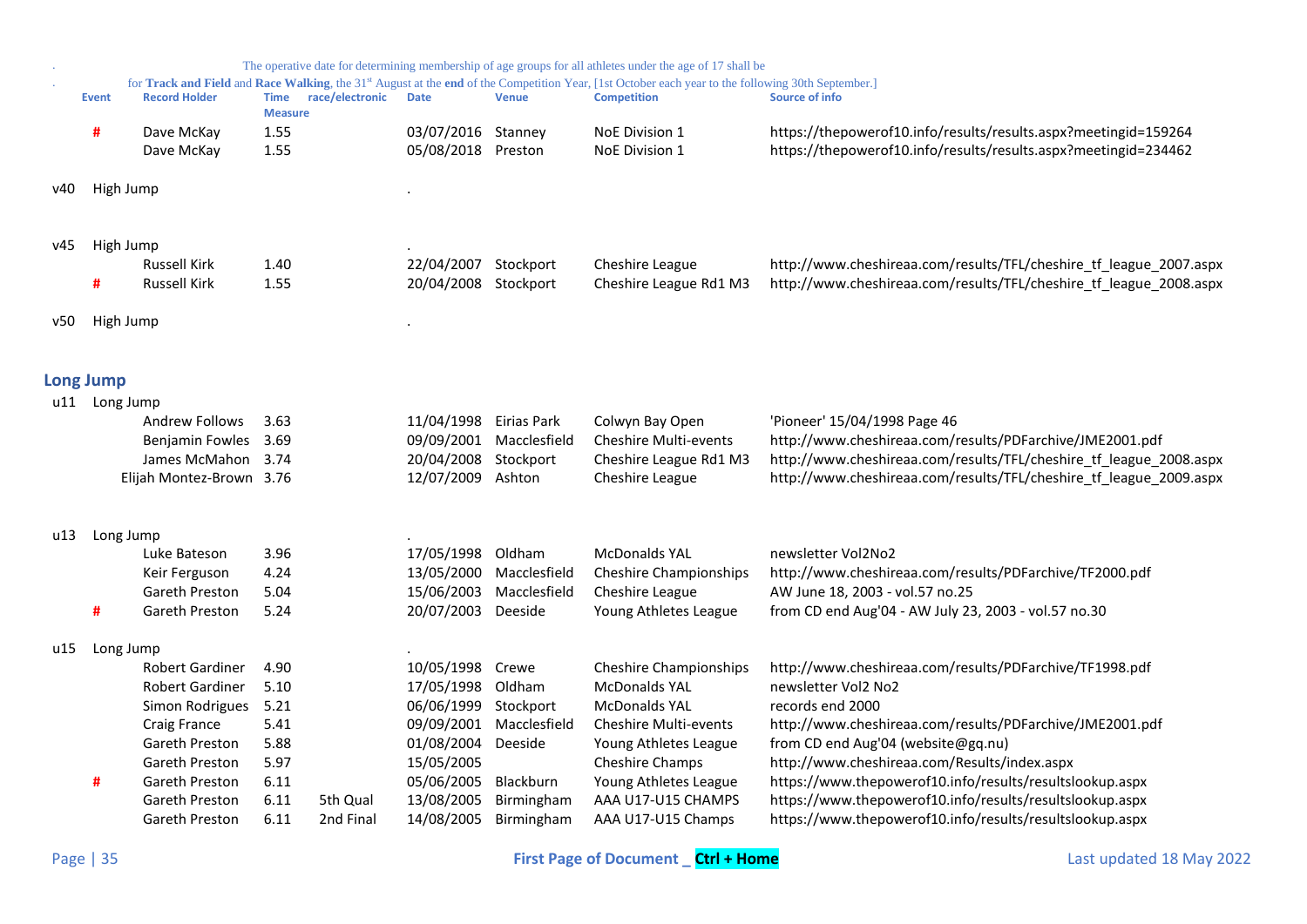|     |              |                      |                        |                 |                          |                             | The operative date for determining membership of age groups for all athletes under the age of 17 shall be                                                                            |                                                                                                |
|-----|--------------|----------------------|------------------------|-----------------|--------------------------|-----------------------------|--------------------------------------------------------------------------------------------------------------------------------------------------------------------------------------|------------------------------------------------------------------------------------------------|
|     | <b>Event</b> | <b>Record Holder</b> | Time<br><b>Measure</b> | race/electronic | <b>Date</b>              | <b>Venue</b>                | for Track and Field and Race Walking, the 31 <sup>st</sup> August at the end of the Competition Year, [1st October each year to the following 30th September.]<br><b>Competition</b> | <b>Source of info</b>                                                                          |
| u15 |              | Long Jump _Indoor    |                        |                 |                          |                             |                                                                                                                                                                                      |                                                                                                |
|     |              | Gareth Preston       | 5.32                   | $f$ i           |                          | 17-18/01/2004 EIS Sheffield | NoE AA u20 Champs                                                                                                                                                                    | https://www.northernathletics.co.uk/download/na-indoor-results-2004/                           |
|     |              | Gareth Preston       | 5.64                   | fi              |                          | 27/11/2004 EIS Sheffield    | NoE Indoor open                                                                                                                                                                      | https://www.northernathletics.co.uk/download/na-indoor-results-2004/                           |
|     |              | Gareth Preston       | 5.77                   | fi              | 11/12/2004 EIS Sheffield |                             | NoE Indoor open                                                                                                                                                                      | https://www.northernathletics.co.uk/download/na-indoor-results-2004/                           |
|     | #            | Gareth Preston       | 5.97                   | fi              |                          | 21-22/01/2006 EIS Sheffield | NoE Junior championship                                                                                                                                                              | https://www.northernathletics.co.uk/download/na-indoor-results-2006/                           |
| u17 | Long Jump    |                      |                        |                 |                          |                             |                                                                                                                                                                                      |                                                                                                |
|     |              | Matthew Conde        | 5.17                   |                 | 09/05/1998               | Crewe                       | <b>Cheshire Championships</b>                                                                                                                                                        | http://www.cheshireaa.com/results/PDFarchive/TF1998.pdf                                        |
|     |              | <b>Nick Chambers</b> | 5.30                   |                 | 13/06/1998               | Crewe                       | Cheshire Schools Champs                                                                                                                                                              | http://www.esaa.net/oldindex.shtml                                                             |
|     |              | Nick Chambers        | 5.76                   |                 | 26/07/1998 Bury          |                             | Cheshire League                                                                                                                                                                      | newsletter Vol2No2                                                                             |
|     |              | Andrew Cooper        | 5.86                   |                 | 30/05/1999               | Oldham                      | <b>McDonalds YAL</b>                                                                                                                                                                 | records end 2000                                                                               |
|     |              | Gareth Preston       | 6.05                   |                 | 30/04/2006               | Stanney                     | Young Athletes League                                                                                                                                                                | <b>Statistics</b>                                                                              |
|     |              | Gareth Preston       | 6.14                   |                 | 14/04/2007               | Liverpool                   | Melbourne Trophy                                                                                                                                                                     | https://www.thepowerof10.info/results/resultslookup.aspx                                       |
|     | #            | Gareth Preston       | 6.20                   |                 | 28/04/2007               | Wigan                       | National Junior League                                                                                                                                                               | <b>Statistics</b>                                                                              |
| u17 |              | Long Jump _ Indoor   |                        |                 |                          |                             |                                                                                                                                                                                      |                                                                                                |
|     |              | Gareth Preston       | 5.97                   |                 | 21/01/2006 Sheffield     |                             | <b>NoEAA Junior Champs</b>                                                                                                                                                           | https://www.northernathletics.co.uk/download/na-indoor-results-2006/                           |
|     |              | Gareth Preston       | 6.25                   |                 | 20/01/2007 Sheffield     |                             | <b>NoEAA Indoor Champs</b>                                                                                                                                                           | https://www.northernathletics.co.uk/download/na-indoor-results-2007/                           |
| u20 | Long Jump    |                      |                        |                 |                          |                             |                                                                                                                                                                                      |                                                                                                |
|     |              | John Manning         | 6.13                   |                 | 06/06/1998               | Wavertree                   | Northern ML                                                                                                                                                                          | newsletter Vol2No2                                                                             |
|     |              | John Manning         | 6.22                   |                 | 09/05/1999               | Warrington                  | <b>Cheshire Championships</b>                                                                                                                                                        | http://www.cheshireaa.com/results/PDFarchive/TF1999.pdf                                        |
|     |              | David Painter        | 6.32                   |                 | 13/05/2000               | Macclesfield                | <b>Cheshire Championships</b>                                                                                                                                                        | http://www.cheshireaa.com/results/PDFarchive/TF2000.pdf                                        |
|     |              | Paul Bateson         | 6.52                   |                 | 28/05/2005               | Wigan                       | <b>NJL Mersey</b>                                                                                                                                                                    | AW June 1, 2005 - vol.59 no.22                                                                 |
|     |              | Andrew Whitton       | 6.53                   |                 | 16/08/2009               | Cleckheaton                 | <b>NoE Promotion</b>                                                                                                                                                                 | https://thepowerof10.info/results/results.aspx?meetingid=24411                                 |
|     |              | James McMahon        | 6.54                   |                 | 27/06/2015               | Bebington                   | <b>ESSA NW Schools CE</b>                                                                                                                                                            | https://www.thepowerof10.info/results/resultslookup.aspx Page 2                                |
|     | #            | James McMahon        | 6.60                   |                 | 24/07/2016 Stanney       |                             | Northern League                                                                                                                                                                      | https://thepowerof10.info/results/results.aspx?meetingid=159457                                |
| u20 |              | Long Jump Indoor     |                        |                 |                          |                             |                                                                                                                                                                                      |                                                                                                |
|     |              | Carl Van Schie       | 6.07                   |                 | 19/12/2007               | Sportcity                   |                                                                                                                                                                                      | Reebok Manchester Open https://thepowerof10.info/results/results.aspx?meetingid=10515          |
|     |              | James McMahon        | 6.28                   |                 | 10/01/2015               | <b>EIS Sheffield</b>        |                                                                                                                                                                                      | E & Wales U20/Senior CE Champs https://www.thepowerof10.info/results/resultslookup.aspx Page 2 |
|     | #            | James McMahon        | 6.34                   |                 | 01/03/2015               | Sportcity                   |                                                                                                                                                                                      | Sale Harriers Open Series https://www.thepowerof10.info/results/resultslookup.aspx Page 2      |
| SM. | Long Jump    |                      |                        |                 |                          |                             |                                                                                                                                                                                      |                                                                                                |
|     | #            | Jonathan Naylor      | 6.63                   |                 |                          | 01/07/2000 Cleckheaton      | NM KO Cup                                                                                                                                                                            | records end 2000                                                                               |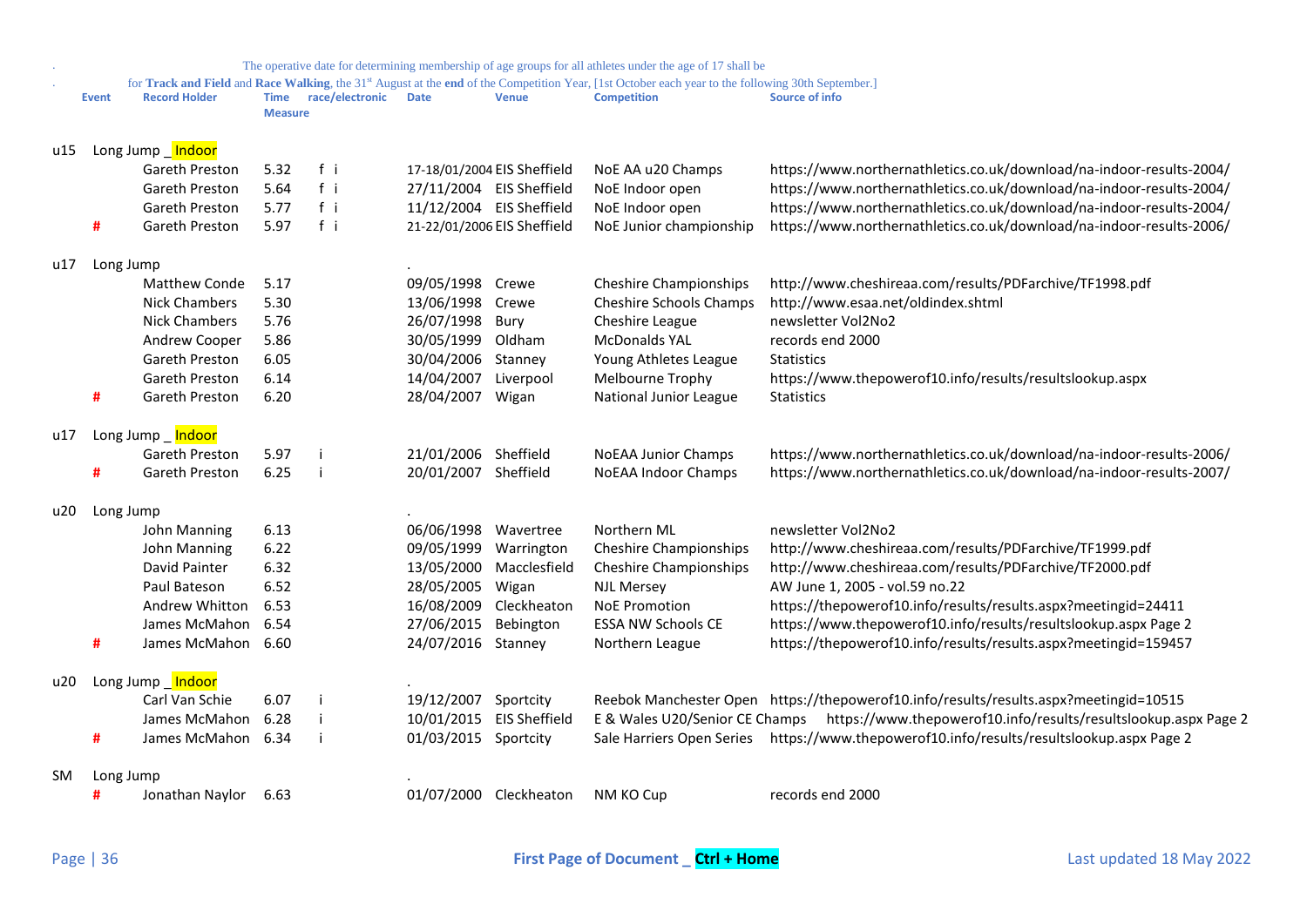<span id="page-36-0"></span>

|     |                   |                      |                        |                 |                      |                             | The operative date for determining membership of age groups for all athletes under the age of 17 shall be                                                                            |                                                                                           |
|-----|-------------------|----------------------|------------------------|-----------------|----------------------|-----------------------------|--------------------------------------------------------------------------------------------------------------------------------------------------------------------------------------|-------------------------------------------------------------------------------------------|
|     | <b>Event</b>      | <b>Record Holder</b> | Time<br><b>Measure</b> | race/electronic | <b>Date</b>          | <b>Venue</b>                | for Track and Field and Race Walking, the 31 <sup>st</sup> August at the end of the Competition Year, [1st October each year to the following 30th September.]<br><b>Competition</b> | Source of info                                                                            |
| SM. |                   | Long Jump _Indoor    |                        |                 |                      |                             |                                                                                                                                                                                      |                                                                                           |
|     |                   | Carl Van Schie       | 6.44                   |                 |                      | 12-13/01/2008 EIS Sheffield | EA SM & u20 Championships                                                                                                                                                            | https://www.thepowerof10.info/results/resultslookup.aspx Page 2                           |
|     | #                 | Carl Van Schie       | 6.67                   |                 | 17/02/2008 Sheffield |                             | UKA Indoor City Challenge Final                                                                                                                                                      | https://thepowerof10.info/results/results.aspx?meetingid=11622                            |
| v35 | Long Jump         |                      |                        |                 |                      |                             |                                                                                                                                                                                      |                                                                                           |
|     |                   | Dave McKay           | 5.03                   |                 | 03/06/2018 Wakefield |                             | NoE League Division 1                                                                                                                                                                | https://www.thepowerof10.info/results/resultslookup.aspx Page 2                           |
|     | #                 | Dave McKay           | 5.10                   |                 | 08/07/2018 York      |                             | NoE League Division 1                                                                                                                                                                | https://thepowerof10.info/results/results.aspx?meetingid=234461                           |
| v40 | Long Jump         |                      |                        |                 |                      |                             |                                                                                                                                                                                      |                                                                                           |
|     |                   | Andrew Pace          | 4.49                   |                 | 19/05/2013           | Stretford                   | Cheshire League                                                                                                                                                                      | http://www.cheshireaa.com/results/TFL/cheshire_tf_league_2013.aspx                        |
|     | #                 | <b>Andrew Pace</b>   | 4.75                   |                 | 15/06/2014 Crewe     |                             | Cheshire League                                                                                                                                                                      | http://www.cheshireaa.com/results/TFL/cheshire_tf_league_2014.aspx                        |
| v45 | Long Jump         |                      |                        |                 |                      |                             |                                                                                                                                                                                      |                                                                                           |
|     | #                 | John Pughe           | 4.17                   |                 | 03/09/2017           | Stanney                     | Cheshire League                                                                                                                                                                      | https://www.thepowerof10.info/results/resultslookup.aspx Page 2                           |
| v50 | Long Jump         |                      |                        |                 |                      |                             |                                                                                                                                                                                      |                                                                                           |
| v55 | Long Jump         |                      |                        |                 |                      |                             |                                                                                                                                                                                      |                                                                                           |
|     |                   |                      |                        |                 |                      |                             |                                                                                                                                                                                      |                                                                                           |
| v60 | Long Jump         |                      |                        |                 |                      |                             |                                                                                                                                                                                      |                                                                                           |
|     | Ħ                 | Jon Clarke           | 3.29                   |                 | 14/07/2018 Sheffield |                             |                                                                                                                                                                                      | British Master NoE Champs https://www.thepowerof10.info/results/resultslookup.aspx page 2 |
| v65 | Long Jump         |                      |                        |                 |                      |                             |                                                                                                                                                                                      |                                                                                           |
|     |                   | Jon Clarke           | 2.92                   | $w+2.73$        | 22/08/2021 Stanney   |                             | <b>Cheshire Championships</b>                                                                                                                                                        | http://www.cheshireaa.com/Results/index.aspx                                              |
| v70 | Long Jump         |                      |                        |                 |                      |                             |                                                                                                                                                                                      |                                                                                           |
|     |                   |                      |                        |                 |                      |                             |                                                                                                                                                                                      |                                                                                           |
|     | <b>Pole Vault</b> |                      |                        |                 |                      |                             |                                                                                                                                                                                      |                                                                                           |
| u13 | Pole Vault        |                      |                        |                 |                      |                             |                                                                                                                                                                                      |                                                                                           |
|     | #                 | James McMahon 2.10   |                        |                 | 18/09/2010 Wavertree |                             |                                                                                                                                                                                      | Liverpool Throws & Jumps https://thepowerof10.info/results/results.aspx?meetingid=41430   |
| u15 | Pole Vault        |                      |                        |                 |                      |                             |                                                                                                                                                                                      |                                                                                           |
|     |                   | Craig France         | 2.00                   |                 | 30/04/2000 Wrexham   |                             | <b>McDonalds YAL</b>                                                                                                                                                                 | records end 2000                                                                          |
|     | Page   37         |                      |                        |                 |                      |                             | First Page of Document _ Ctrl + Home                                                                                                                                                 | Last updated 18 May 2022                                                                  |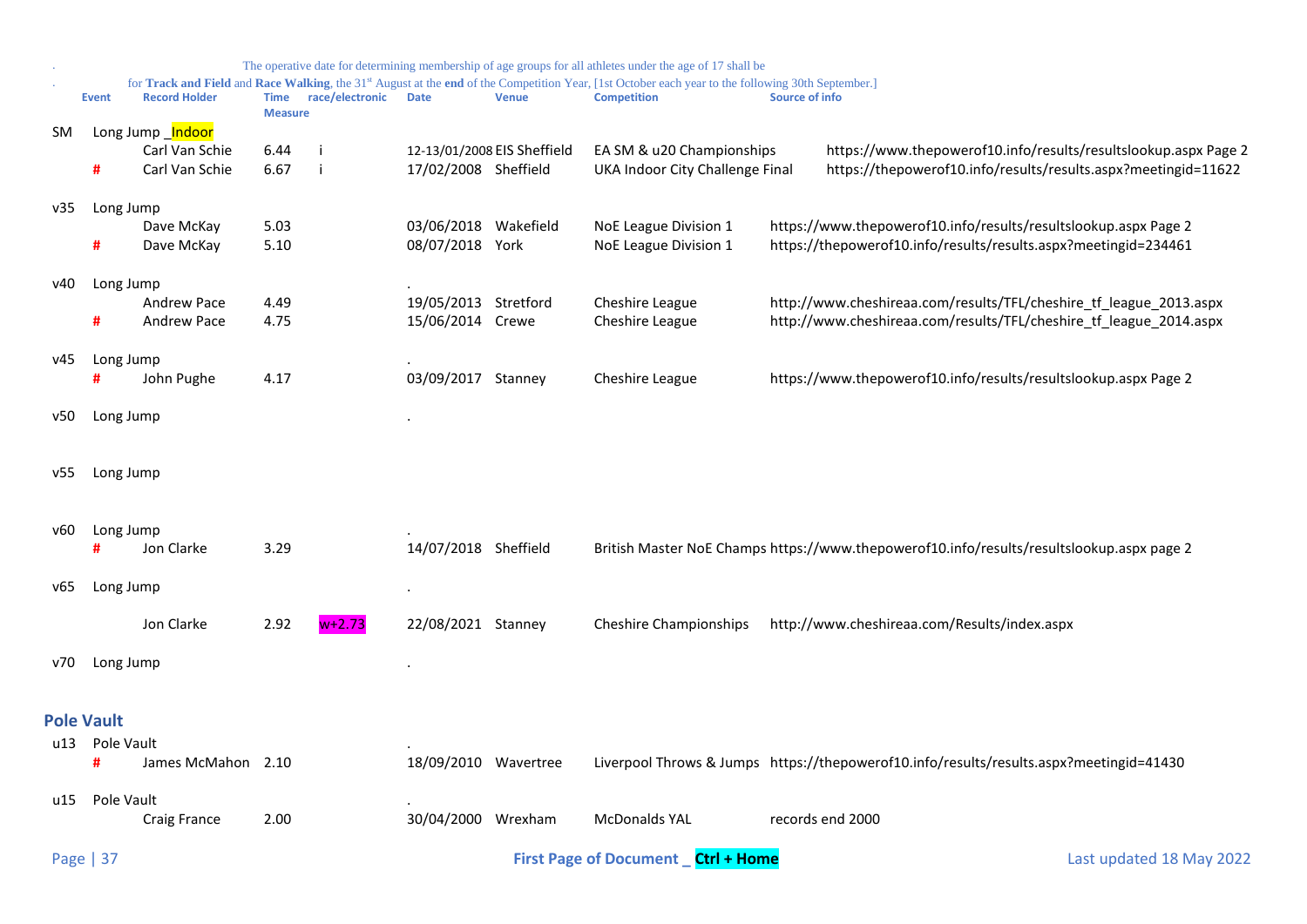|     |              |                      |                               |                            |                       |                                    | The operative date for determining membership of age groups for all athletes under the age of 17 shall be                                                                |                                                                                         |
|-----|--------------|----------------------|-------------------------------|----------------------------|-----------------------|------------------------------------|--------------------------------------------------------------------------------------------------------------------------------------------------------------------------|-----------------------------------------------------------------------------------------|
|     | <b>Event</b> | <b>Record Holder</b> | <b>Time</b><br><b>Measure</b> | race/electronic            | <b>Date</b>           | <b>Venue</b>                       | for Track and Field and Race Walking, the 31st August at the end of the Competition Year, [1st October each year to the following 30th September.]<br><b>Competition</b> | Source of info                                                                          |
|     |              | Michael Lyness       | 2.20                          |                            | 30/04/2006 Stanney    |                                    | Young Athletes League                                                                                                                                                    | <b>WCAC Statistics</b>                                                                  |
|     |              | Michael Lyness       | 2.75                          |                            | 20/05/2006 Stanney    |                                    | Young Athletes League                                                                                                                                                    | <b>WCAC Statistics</b>                                                                  |
|     |              | Michael Lyness       | 2.90                          |                            | 23/07/2006 Trafford   |                                    | Young Athletes League                                                                                                                                                    | <b>WCAC Statistics</b>                                                                  |
|     |              | James McMahon 3.15   |                               |                            | 06/05/2012 Blackburn  |                                    | McCain YAL N Premier 3                                                                                                                                                   | https://www.thepowerof10.info/results/resultslookup.aspx Page 2                         |
|     |              | James McMahon        | 3.20                          |                            |                       | 16/06/2012 Macclesfield            | Cheshire Schools Champs                                                                                                                                                  | http://www.esaa.net/oldindex.shtml                                                      |
|     | #            | James McMahon 3.35   |                               |                            | 06/07/2012 Gateshead  |                                    | <b>ESAA T&amp;F Championships</b>                                                                                                                                        | https://www.thepowerof10.info/results/resultslookup.aspx page 7                         |
| u15 |              | Pole Vault Indoor    |                               | Fault with outdoor stands! |                       |                                    |                                                                                                                                                                          |                                                                                         |
|     | #            | James McMahon 3.25   |                               | - i                        | 17/06/2012 Sportcity  |                                    | McCain YAL N Premier 3                                                                                                                                                   | https://www.thepowerof10.info/results/resultslookup.aspx                                |
| u17 | Pole Vault   |                      |                               |                            |                       |                                    |                                                                                                                                                                          |                                                                                         |
|     |              | Andrew Gore          | 2.30                          |                            | 20/08/2000 Cudworth   |                                    | NM Inter County                                                                                                                                                          | http://www.cheshireaa.com/results/PDFarchive/NoEAAICTF2000.pdf                          |
|     |              | Andrew Gore          | 2.40                          |                            | 10/09/2000 Derby      |                                    | National Junior League                                                                                                                                                   | records end 2000                                                                        |
|     |              | Andrew Gore          | 2.40                          |                            | 12/05/2001 Warrington |                                    | <b>Cheshire Championships</b>                                                                                                                                            | http://www.cheshireaa.com/results/PDFarchive/TF2001.pdf                                 |
|     |              | Andrew Gore          | 2.40                          |                            | 09/06/2001 Stoke      |                                    | Cheshire Schools Champs                                                                                                                                                  | http://www.esaa.net/2001/tf/chesh/chesh01.html                                          |
|     |              | Andrew Gore          | 2.55                          |                            |                       | 17/06/2001 Macclesfield            | National Junior League                                                                                                                                                   | from CD end Aug'04 (website@gq.nu)                                                      |
|     |              | Carl Van Schie       | 2.60                          |                            |                       | 14-15/05/2005 Macclesfield         | <b>Cheshire Championships</b>                                                                                                                                            | http://www.cheshireaa.com/Results/index.aspx                                            |
|     |              | Michael Lyness       | 2.90                          |                            | 29/04/2007 Wigan      |                                    | National Junior League                                                                                                                                                   | https://www.thepowerof10.info/results/resultslookup.aspx                                |
|     |              | Michael Lyness       | 3.00                          |                            | 05/05/2007 Stanney    |                                    | NoE 2W                                                                                                                                                                   | https://www.northernathletics.co.uk/download/tf-league-results-2007/                    |
|     |              | Michael Lyness       | 3.40                          |                            | 07/05/2007 Derby      |                                    | UK YAL NP                                                                                                                                                                | AW May 10, 2007 - vol.62 (61)                                                           |
|     |              | Michael Lyness       | 3.50                          |                            | 10/05/2008 Stanney    |                                    | <b>Cheshire Championships</b>                                                                                                                                            | http://www.cheshireaa.com/Results/index.aspx                                            |
|     |              | James McMahon        | 3.50                          |                            |                       | 08/06/2013 Macclesfield            | Cheshire Schools Champs                                                                                                                                                  | https://www.thepowerof10.info/results/resultslookup.aspx Page 2                         |
|     |              | James McMahon 3.60   |                               |                            |                       | 27/04/2014 Ashton-u-Lyne YDL Upper |                                                                                                                                                                          | https://thepowerof10.info/results/results.aspx?meetingid=103236                         |
|     |              | Ewan Bradley         | 3.80                          |                            | 29/04/2018            | Bebington                          | UK YDL U17/U20 NW 1                                                                                                                                                      | https://www.thepowerof10.info/results/resultslookup.aspx Page 2                         |
|     |              | Ewan Bradley         | 3.80                          |                            |                       | 12/05/2018 Macclesfield            | <b>Cheshire Championships</b>                                                                                                                                            | http://www.cheshireaa.com/results/TFL/cheshire_tf_league_2018.aspx                      |
|     | #            | Ewan Bradley         | 4.00                          |                            | 27/05/2018 Stanney    |                                    | YDL Upper Division NW1                                                                                                                                                   | https://www.thepowerof10.info/results/resultslookup.aspx Page 2                         |
| u17 |              | Pole Vault Indoor    |                               |                            |                       |                                    |                                                                                                                                                                          |                                                                                         |
|     |              | Ewan Bradley         | 3.31                          |                            | 21/01/2017 Sportcity  |                                    | Vault Manchester                                                                                                                                                         | https://thepowerof10.info/results/results.aspx?meetingid=193762                         |
|     |              | Ewan Bradley         | 3.40                          |                            |                       | 14/01/2018 EIS Sheffield           |                                                                                                                                                                          | NA U17/ U20/ Sen Champs https://www.thepowerof10.info/results/resultslookup.aspx page 4 |
|     | #            | Ewan Bradley         | 3.66                          |                            | 11/03/2018 Sheffield  |                                    | EA U15 / U17 CE Champs                                                                                                                                                   | https://www.thepowerof10.info/results/resultslookup.aspx Page 2                         |
| u20 | Pole Vault   |                      |                               |                            |                       |                                    |                                                                                                                                                                          |                                                                                         |
|     |              | David Molloy         | 1.80                          |                            |                       | 10/06/2000 Macclesfield            | Cheshire Schools Champs                                                                                                                                                  | http://www.esaa.net/oldindex.shtml                                                      |
|     |              | John Manning         | 3.00                          |                            | 10/09/2000            | Derby                              | National Junior League                                                                                                                                                   | records end 2000                                                                        |
|     |              | Andrew Gore          | 2.80                          |                            | 28/07/2002            | Bebington                          | <b>NJL Mersey</b>                                                                                                                                                        | AW July 31, 2002 - vol.56 no.31                                                         |
|     |              | Andrew Gore          | 3.00                          |                            | 24/05/2003 Wavertree  |                                    | NoE Junior Championship                                                                                                                                                  | https://www.northernathletics.co.uk/download/na-tf-results-2003/                        |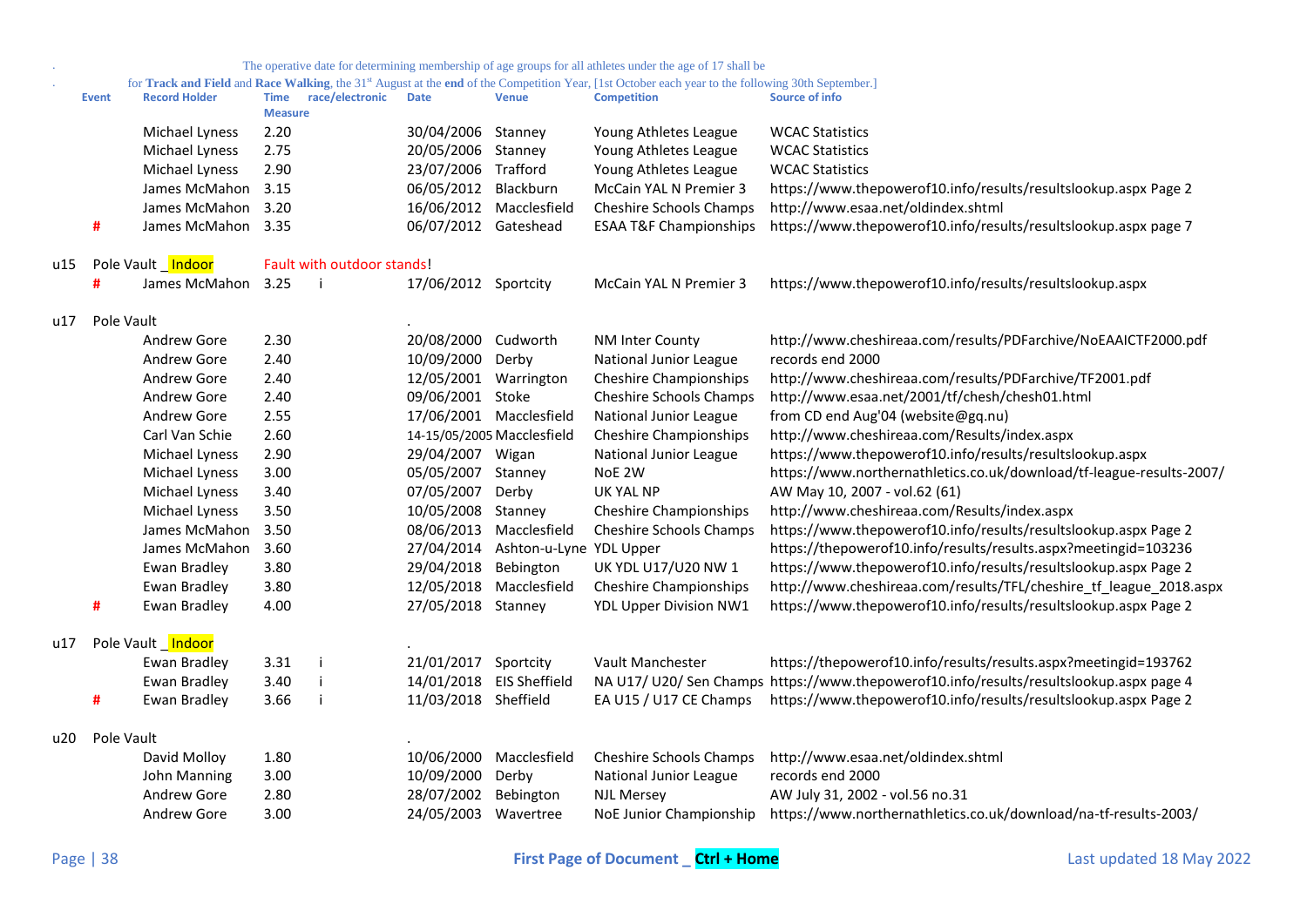. for **Track and Field** and **Race Walking**, the 31st August at the **end** of the Competition Year, [1st October each year to the following 30th September.]

|     | <b>Event</b> | <b>Record Holder</b> | <b>Time</b><br><b>Measure</b> | race/electronic | <b>Date</b> | <b>Venue</b>         | <b>Competition</b>                    | <b>Source of info</b>                                                                    |
|-----|--------------|----------------------|-------------------------------|-----------------|-------------|----------------------|---------------------------------------|------------------------------------------------------------------------------------------|
|     |              | Andrew Gore          | 3.00                          |                 | 27/07/2003  | Bebington            | Northern ML                           | from CD end Aug'04 (website@gq.nu)                                                       |
|     |              | Carl Van Schie       | 3.30                          |                 | 05/05/2006  | Stanney              | Northern League                       | https://www.northernathletics.co.uk/download/tf-league-results-2006/                     |
|     |              | Carl Van Schie       | 3.30                          |                 | 05/05/2007  | Stanney              | Northern League                       | https://www.northernathletics.co.uk/download/tf-league-results-2007/                     |
|     |              | Carl Van Schie       | 3.30                          |                 | 12/05/2007  | Macclesfield         | <b>Cheshire Championships</b>         | Po10   http://www.cheshireaa.com/results/TFC/2007/jmtf2007.htm                           |
|     |              | Carl Van Schie       | 3.35                          |                 | 10/06/2007  | Stoke                | Senior & u20 CE                       | https://www.thepowerof10.info/results/resultslookup.aspx                                 |
|     |              | Carl Van Schie       | 3.40                          |                 | 14/07/2007  | Grangemouth          | Scotland CE Champs                    | https://www.thepowerof10.info/results/resultslookup.aspx                                 |
|     |              | Carl Van Schie       | 3.40                          |                 | 16/09/2007  | Exeter               | English Schools CE                    | http://www.esaa.net/oldindex.shtml                                                       |
|     |              | James McMahon        | 4.00                          |                 | 18/04/2015  | Preston              | YDL upper N W2                        | https://thepowerof10.info/results/results.aspx?meetingid=132391                          |
|     |              | Ewan Bradley         | 4.10                          |                 | 05/05/2019  | Leigh                | YDL upper N W2                        | https://www.thepowerof10.info/results/resultslookup.aspx Page 2                          |
|     |              | Ewan Bradley         | 4.25                          |                 | 01/06/2019  | Sportcity            | NA U20 / Senior Champs                | https://www.thepowerof10.info/results/resultslookup.aspx Page 3                          |
|     |              | Ewan Bradley         | 4.25                          |                 | 15/06/2019  | Wrexham              | Welsh Junior Champs                   | https://www.thepowerof10.info/results/resultslookup.aspx Page 3                          |
|     | #            | Ewan Bradley         | 4.31                          |                 | 30/06/2019  | Blackpool            | YDL upper N W2                        | https://www.thepowerof10.info/results/resultslookup.aspx Page 2                          |
| u20 |              | Pole Vault Indoor    |                               |                 |             |                      |                                       |                                                                                          |
|     |              | Carl Van Schie       | 3.13                          |                 | 15/01/2006  | <b>EIS Sheffield</b> | <b>NoEAA Combined Events</b>          | https://www.thepowerof10.info/results/resultslookup.aspx                                 |
|     |              | Carl Van Schie       | 3.13                          |                 | 12/02/2006  | Birmingham           | <b>MCEAA Combined Events</b>          | https://www.thepowerof10.info/results/resultslookup.aspx                                 |
|     |              | Carl Van Schie       | 3.35                          |                 | 03/12/2006  | Sportcity            | Indoor                                | https://www.thepowerof10.info/results/resultslookup.aspx                                 |
|     |              | Carl Van Schie       | 3.40                          |                 | 17/12/2006  | Sportcity            | Reebok Manchester Open                | https://www.thepowerof10.info/results/resultslookup.aspx                                 |
|     |              | Carl Van Schie       | 3.45                          |                 | 14/01/2007  | <b>EIS Sheffield</b> | <b>EA Combined Events</b>             | https://www.thepowerof10.info/results/resultslookup.aspx                                 |
|     |              | Carl Van Schie       | 3.50                          |                 | 25/02/2007  | Sportcity            | Reebok Manchester Open                | https://www.thepowerof10.info/results/resultslookup.aspx                                 |
|     |              | James McMahon        | 3.91                          |                 | 10/01/2015  | <b>EIS Sheffield</b> | Eng & Wales U20/S CE                  | https://www.thepowerof10.info/results/resultslookup.aspx Page 2                          |
|     |              | James McMahon        | 4.03                          |                 | 01/02/2015  | Sportcity            |                                       | Sale Indoor Open Meeting https://www.thepowerof10.info/results/resultslookup.aspx Page 2 |
|     |              | Ewan Bradley         | 4.41                          |                 | 01/02/2020  | Sportcity            | Vault Manchester                      | https://thepowerof10.info/results/results.aspx?meetingid=343406                          |
|     | #            | Ewan Bradley         | 4.59                          |                 | 29/02/2020  |                      | Emirates Arena Scott u13/15/20 Champs | https://www.thepowerof10.info/results/resultslookup.aspx Page 6                          |
| SM  | Pole Vault   |                      |                               |                 |             |                      |                                       |                                                                                          |
|     |              | John Manning         | 3.10                          |                 | 07/08/2005  | Stockport            | 3W - Northern League                  | https://www.northernathletics.co.uk/download/tf-league-results-2005/                     |
|     |              | Andrew Gore          | 3.20                          |                 | 06/05/2006  | Stanney              | Northern League                       | https://www.northernathletics.co.uk/download/tf-league-results-2006/                     |
|     |              | Carl Van Schie       | 3.40                          |                 | 27/04/2008  | Street               | Somerset & Dorset CE                  | https://www.thepowerof10.info/results/resultslookup.aspx Page 2                          |
|     |              | Carl Van Schie       | 3.60                          |                 | 10/05/2008  | Stanney              | <b>Cheshire Championships</b>         | http://www.cheshireaa.com/Results/index.aspx                                             |
|     |              | Carl Van Schie       | 3.75                          |                 | 07/06/2008  | Preston              | NoE 2W                                | https://thepowerof10.info/athletes/profile.aspx?athleteid=21481                          |
|     |              | Carl Van Schie       | 3.75                          |                 | 06/07/2008  | Carlisle             | NoE 2W                                | https://thepowerof10.info/results/results.aspx?meetingid=13442                           |
|     |              | Carl Van Schie       | 3.76                          |                 | 14/06/2009  | Stoke                | EA S & u20 CE Champs                  | https://thepowerof10.info/results/results.aspx?meetingid=23706                           |
|     |              | Carl Van Schie       | 3.80                          |                 | 13/07/2008  | Hexham               | International CE                      | https://thepowerof10.info/results/results.aspx?meetingid=14441                           |
|     |              | Carl Van Schie       | 3.80                          |                 | 09/05/2009  | Warrington           | <b>Cheshire County Champs</b>         | http://www.cheshireaa.com/results/TFC/2009/smtf2009.htm                                  |
|     |              | Carl Van Schie       | 3.89                          |                 | 17/05/2009  | Woodford             | Woodford CE                           | https://www.thepowerof10.info/results/resultslookup.aspx page 2                          |
|     |              | Carl Van Schie       | 3.90                          |                 | 21/06/2009  | Sportcity            | Northern Championships                | https://www.thepowerof10.info/results/resultslookup.aspx page 2                          |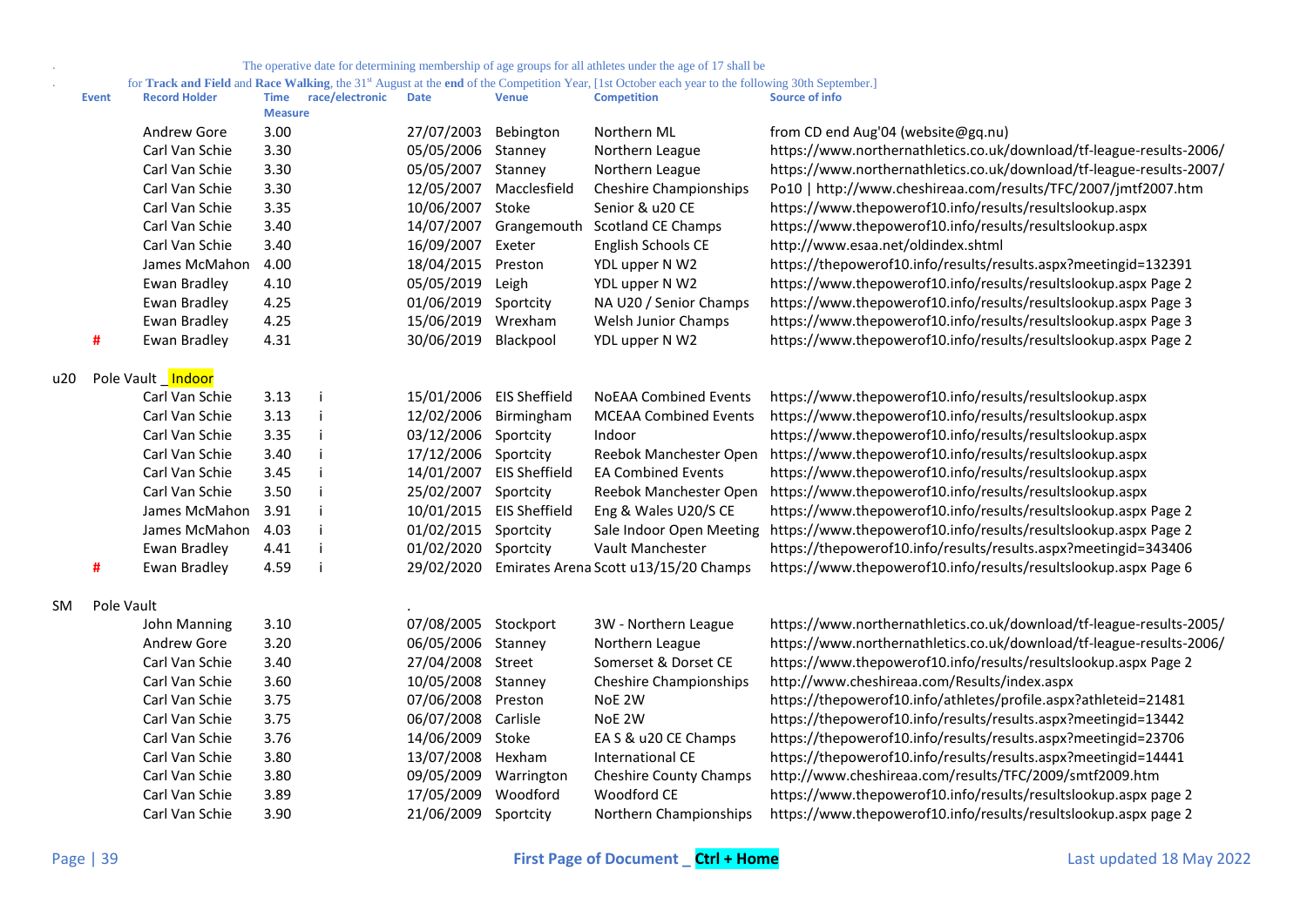|           |       | The operative date for determining membership of age groups for all athletes under the age of 17 shall be |                |                 |                      |                             |                                                                                                                                                                |                                                                |  |  |  |  |
|-----------|-------|-----------------------------------------------------------------------------------------------------------|----------------|-----------------|----------------------|-----------------------------|----------------------------------------------------------------------------------------------------------------------------------------------------------------|----------------------------------------------------------------|--|--|--|--|
|           |       |                                                                                                           |                |                 |                      |                             | for Track and Field and Race Walking, the 31 <sup>st</sup> August at the end of the Competition Year, [1st October each year to the following 30th September.] |                                                                |  |  |  |  |
|           | Event | <b>Record Holder</b>                                                                                      | <b>Time</b>    | race/electronic | <b>Date</b>          | <b>Venue</b>                | <b>Competition</b>                                                                                                                                             | Source of info                                                 |  |  |  |  |
|           |       |                                                                                                           | <b>Measure</b> |                 |                      |                             |                                                                                                                                                                |                                                                |  |  |  |  |
|           | #     | Carl Van Schie                                                                                            | 3.90           |                 | 06/09/2009           | Stoke                       | <b>Home Countries CE</b>                                                                                                                                       | https://thepowerof10.info/results/results.aspx?meetingid=30332 |  |  |  |  |
|           |       |                                                                                                           |                |                 |                      |                             |                                                                                                                                                                |                                                                |  |  |  |  |
| <b>SM</b> |       | Pole Vault Indoor                                                                                         |                |                 |                      |                             |                                                                                                                                                                |                                                                |  |  |  |  |
|           |       | Andrew Gore                                                                                               | 3.23           |                 | 25/03/2006 Sportcity |                             | Vault Manchester                                                                                                                                               | https://thepowerof10.info/results/results.aspx?meetingid=838   |  |  |  |  |
|           | #     | Carl Van Schie                                                                                            | 3.75           |                 |                      | 10-11/01/2009 EIS Sheffield | EA SM & u20 Champs                                                                                                                                             | https://thepowerof10.info/results/results.aspx?meetingid=20455 |  |  |  |  |
|           |       |                                                                                                           |                |                 |                      |                             |                                                                                                                                                                |                                                                |  |  |  |  |
| v35       |       | Pole Vault                                                                                                |                |                 |                      |                             |                                                                                                                                                                |                                                                |  |  |  |  |
|           |       |                                                                                                           |                |                 |                      |                             |                                                                                                                                                                |                                                                |  |  |  |  |
| v40       |       | Pole Vault                                                                                                |                |                 |                      |                             |                                                                                                                                                                |                                                                |  |  |  |  |
|           |       | Kelvin Grundy                                                                                             | 2.90           |                 | 12/09/1998           | Cudworth                    | Northern M Playoff                                                                                                                                             | newsletter Vol2No2                                             |  |  |  |  |
|           |       |                                                                                                           |                |                 |                      |                             |                                                                                                                                                                |                                                                |  |  |  |  |
|           | #     | Kelvin Grundy                                                                                             | 3.00           |                 | 10/07/1999           | Ormskirk                    | NM League                                                                                                                                                      | records end 2000                                               |  |  |  |  |
|           |       | Kelvin Grundy                                                                                             | 3.00           |                 | 09/07/2000           | Stretford                   | NM League                                                                                                                                                      | Best in 2000                                                   |  |  |  |  |
|           |       |                                                                                                           |                |                 |                      |                             |                                                                                                                                                                |                                                                |  |  |  |  |
| v45       |       |                                                                                                           |                |                 |                      |                             |                                                                                                                                                                |                                                                |  |  |  |  |
|           |       |                                                                                                           |                |                 |                      |                             |                                                                                                                                                                |                                                                |  |  |  |  |
|           |       |                                                                                                           |                |                 |                      |                             |                                                                                                                                                                |                                                                |  |  |  |  |

## <span id="page-39-0"></span>**Triple Jump**

| u15 | Triple Jump |                      |       |            |                            |                                |                                                                |
|-----|-------------|----------------------|-------|------------|----------------------------|--------------------------------|----------------------------------------------------------------|
|     |             | Thomas Smith         | 10.18 | 09/05/1998 | Crewe                      | <b>Cheshire Championships</b>  | http://www.cheshireaa.com/results/PDFarchive/TF1998.pdf        |
|     |             | Thomas Smith         | 10.39 | 08/05/1999 | Warrington                 | <b>Cheshire Championships</b>  | http://www.cheshireaa.com/results/PDFarchive/TF1999.pdf        |
|     |             | Tim Wilderspin       | 10.48 | 15/07/2002 |                            | <b>Cheshire Schools Champs</b> | http://www.esaa.net/2002/chesh02.html                          |
|     |             | Andrew Stothart      | 10.74 | 12/05/2004 | Warrington                 | <b>Cheshire Championships</b>  | from CD end Aug'04 (website@gq.nu)                             |
|     |             | Andrew Stothart      | 10.88 | 12/06/2004 | Macclesfield               | <b>Cheshire Schools Champs</b> | http://www.esaa.net/2004/tf/chesh04res.html                    |
|     |             | Andrew Whitton       | 11.80 |            | 14-15/05/2005 Macclesfield | <b>Cheshire Championships</b>  | http://www.cheshireaa.com/Results/index.aspx                   |
|     | #           | Andrew Whitton       | 12.21 | 28/05/2005 | Cudworth                   | <b>NoEAA Junior Champs</b>     | http://www.cheshireaa.com/Results/index.aspx                   |
| u17 | Triple Jump |                      |       |            |                            |                                |                                                                |
|     |             | Andrew Cooper        | 12.60 | 17/05/1998 | Oldham                     | <b>McDonalds YAL</b>           | newsletter Vol2No2                                             |
|     |             | Andrew Whitton       | 12.97 | 30/04/2006 | Stanney                    | Young Athletes League          | https://thepowerof10.info/results/results.aspx?meetingid=1085  |
|     | #           | Andrew Whitton       | 13.27 | 09/06/2007 | Macclesfield               | <b>Cheshire Schools Champs</b> | http://www.cheshireaa.com/Results/PDFarchive/SchoolsTF2007.pdf |
|     |             | Triple Jump _ Indoor |       |            |                            |                                |                                                                |
|     |             | Andrew Whitton       | 11.84 | 07/01/2006 | Sportcity                  | Sale Indoor open               | https://www.thepowerof10.info/results/resultslookup.aspx       |
|     |             | Andrew Whitton       | 12.36 | 22/01/2006 | <b>EIS Sheffield</b>       | NoEAA Champs                   | https://www.thepowerof10.info/results/resultslookup.aspx       |
|     |             | Andrew Whitton       | 12.79 | 25/11/2006 | EIS Sheffield              | NoEAA Indoor open              | https://www.thepowerof10.info/results/resultslookup.aspx       |
|     | #           | Andrew Whitton       | 13.13 | 21/01/2007 | <b>EIS Sheffield</b>       | NoEAA Champs                   | https://www.thepowerof10.info/results/resultslookup.aspx       |
|     |             |                      |       |            |                            |                                |                                                                |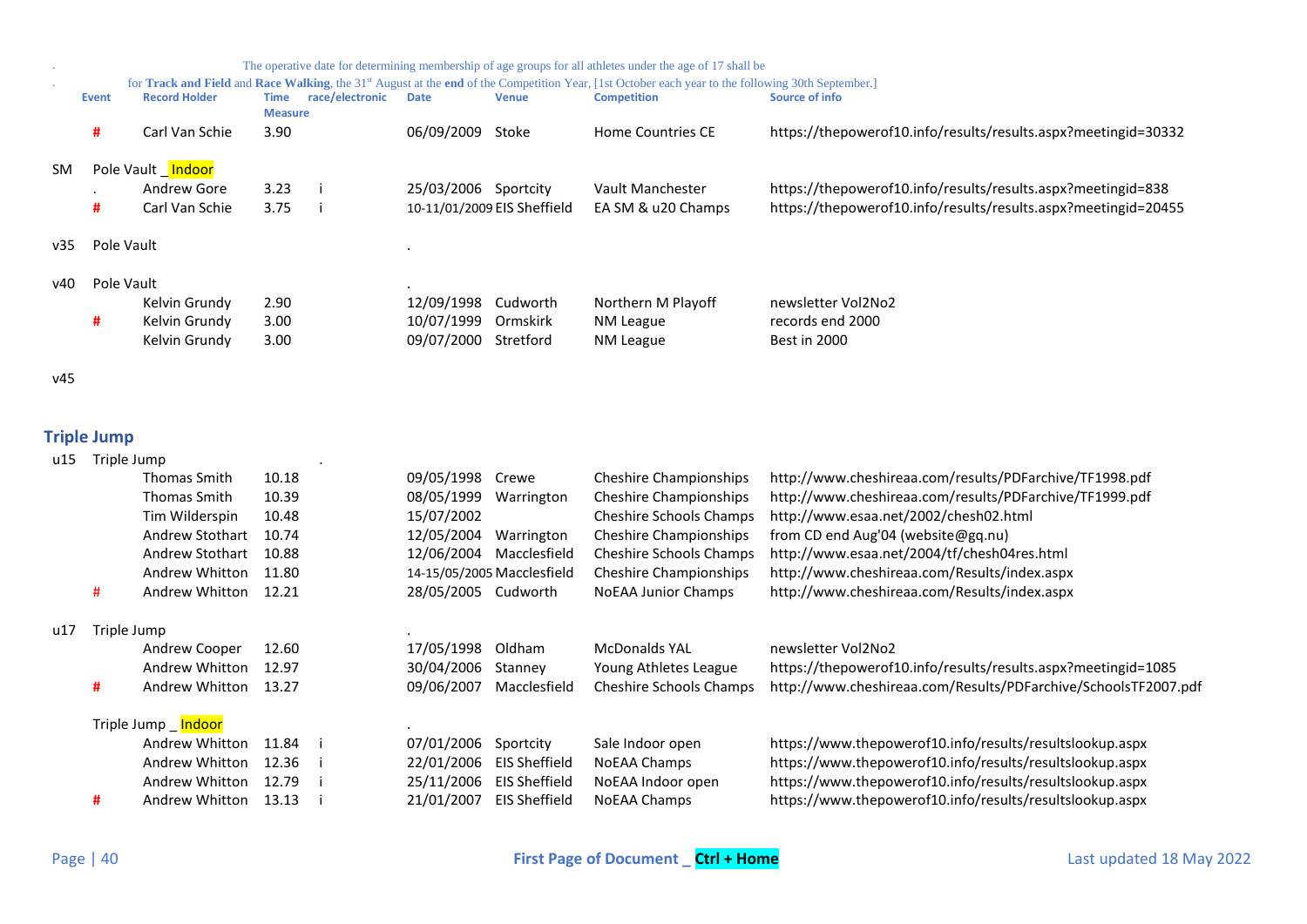|     |                  |                                                                                    |                                           |                 |                                                                                                              |              | The operative date for determining membership of age groups for all athletes under the age of 17 shall be                                                                            |                                                                                                                                                                                                                                                           |
|-----|------------------|------------------------------------------------------------------------------------|-------------------------------------------|-----------------|--------------------------------------------------------------------------------------------------------------|--------------|--------------------------------------------------------------------------------------------------------------------------------------------------------------------------------------|-----------------------------------------------------------------------------------------------------------------------------------------------------------------------------------------------------------------------------------------------------------|
|     | <b>Event</b>     | <b>Record Holder</b>                                                               | <b>Time</b><br><b>Measure</b>             | race/electronic | <b>Date</b>                                                                                                  | <b>Venue</b> | for Track and Field and Race Walking, the 31 <sup>st</sup> August at the end of the Competition Year, [1st October each year to the following 30th September.]<br><b>Competition</b> | Source of info                                                                                                                                                                                                                                            |
| u20 | Triple Jump<br># | Colin Ashton<br>Andrew Cooper<br>David Painter<br>Andrew Whitton<br>Andrew Whitton | 11.21<br>12.14<br>12.93<br>12.97<br>13.11 |                 | 09/05/1998 Crewe<br>18/06/2000 Bebington<br>29/04/2001 Bebington<br>23/04/2006 Stanney<br>27/04/2008 Stanney |              | <b>Cheshire Championships</b><br>National Junior League<br>National Junior League<br><b>NJL Mersey</b><br><b>NJL Mersey</b>                                                          | http://www.cheshireaa.com/results/PDFarchive/TF1998.pdf<br>records end 2000   AW June 21, 2000 - Vol.54 no.25<br>from CD end Aug'04 (website@gq.nu)<br>AW April 27, 2006 - vol.60 no.17<br>https://thepowerof10.info/results/results.aspx?meetingid=12374 |
| u20 | Triple Jump<br># | Andrew Whitton                                                                     | Indoor<br>12.79                           | Ξi              | 25/11/2006 Sheffield                                                                                         |              | NoEAA Indoor open                                                                                                                                                                    | https://thepowerof10.info/results/results.aspx?meetingid=357                                                                                                                                                                                              |
| SM. | Triple Jump<br># | <b>Adrian Jones</b><br>Jonathan Naylor<br>Jonathan Naylor<br>Jonathan Naylor       | 12.69<br>12.77<br>13.25<br>14.24          | w 2.0           | 11/06/1998 Ormskirk<br>08/07/2000 Stockport<br>05/08/2000 Ormskirk<br>03/09/2000 Derby                       |              | National Men KO Cup<br>NoE ML 3SW<br>NoE ML 3SW<br>u23 Home International                                                                                                            | newsletter Vol2No2<br>AW July 12, 2000 - vol.54 no28<br>records end 2000 -   - AW August 9, 2000 - vol.54 no.32<br>AW September 6, 2000                                                                                                                   |
| SM. | Triple Jump<br># | Jonathan Naylor                                                                    | Indoor<br>13.79                           | -i              | 02/02/2001                                                                                                   |              | NA Indoor                                                                                                                                                                            | https://www.northernathletics.co.uk/download/na-indoor-results-2001/                                                                                                                                                                                      |
| v35 | Triple Jump<br># | Dave McKay<br>Dave McKay                                                           | 9.84<br>11.13                             |                 | 03/07/2016 Stanney<br>07/05/2016 Wakefield                                                                   |              | NoE N 1<br>NoE League Division 1                                                                                                                                                     | https://thepowerof10.info/results/results.aspx?meetingid=159264<br>https://www.northernathletics.co.uk/league-results-2016/                                                                                                                               |
| v40 | Triple Jump<br># | Andrew Parker<br>Dave McKay                                                        | 9.59<br>9.89                              |                 | 08/07/2018 Solihull<br>19/06/2021 Blackburn                                                                  |              | <b>NoE W Premier</b>                                                                                                                                                                 | England Masters Inter Area https://www.thepowerof10.info/results/resultslookup.aspx Page 2<br>https://thepowerof10.info/results/results.aspx?meetingid=415487                                                                                             |
| v45 | Triple Jump      |                                                                                    |                                           |                 |                                                                                                              |              |                                                                                                                                                                                      |                                                                                                                                                                                                                                                           |
| v50 | Triple Jump      |                                                                                    |                                           |                 |                                                                                                              |              |                                                                                                                                                                                      |                                                                                                                                                                                                                                                           |
| v55 | Triple Jump      |                                                                                    |                                           |                 |                                                                                                              |              |                                                                                                                                                                                      |                                                                                                                                                                                                                                                           |
| v60 | Triple Jump<br># | Jon Clarke                                                                         | 6.23                                      |                 | 14/07/2018 Sheffield                                                                                         |              | NoE British Masters Champs                                                                                                                                                           | https://www.thepowerof10.info/results/resultslookup.aspx Page 2                                                                                                                                                                                           |
| v65 | Triple Jump      |                                                                                    |                                           |                 |                                                                                                              |              |                                                                                                                                                                                      |                                                                                                                                                                                                                                                           |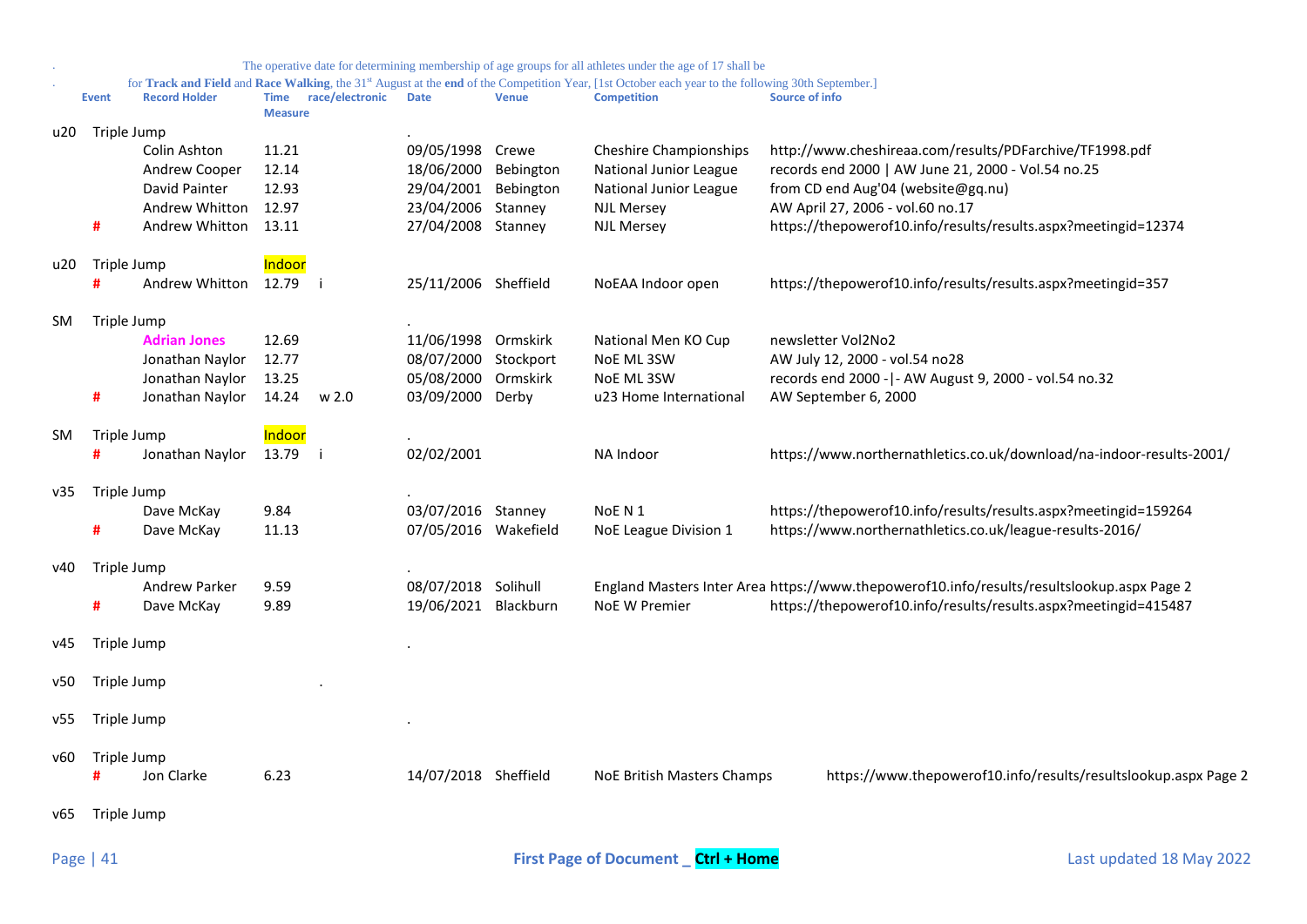<span id="page-41-0"></span>

|               | <b>Event</b>  | <b>Record Holder</b>               | race/electronic<br><b>Time</b> | <b>Date</b>               | <b>Venue</b>                          | <b>Competition</b>                                | <b>Source of info</b>                                                 |
|---------------|---------------|------------------------------------|--------------------------------|---------------------------|---------------------------------------|---------------------------------------------------|-----------------------------------------------------------------------|
|               |               |                                    | <b>Measure</b>                 |                           |                                       |                                                   |                                                                       |
|               |               |                                    |                                |                           |                                       |                                                   |                                                                       |
| <b>Discus</b> |               |                                    |                                |                           |                                       |                                                   |                                                                       |
| u11           | 0.75kg Discus |                                    |                                |                           |                                       |                                                   |                                                                       |
|               |               | Adam Howe                          | 13.91                          |                           |                                       | 29/09/2013 Connah's Quay Final Fling Open Meeting | https://thepowerof10.info/results/results.aspx?meetingid=85674        |
|               | 1kg           | <b>Discus</b>                      |                                |                           |                                       |                                                   |                                                                       |
|               |               | James Callaghan                    | 19.38                          | 02-03/09/2000 Eirias Park |                                       | Colwyn Bay Games                                  | AW September 6, 2000 - vol.54 no.36                                   |
|               |               |                                    |                                |                           |                                       |                                                   |                                                                       |
| u13           | 1kg           | <b>Discus</b>                      |                                |                           |                                       |                                                   |                                                                       |
|               |               | Mark Bateman                       | 13.19                          | 10/05/1998 Crewe          |                                       | <b>Cheshire Championships</b>                     | http://www.cheshireaa.com/results/PDFarchive/TF1998.pdf               |
|               |               | Carl Van Schie                     | 14.57                          |                           | 25/06/2000 Macclesfield               | Cheshire League                                   | records end 2000                                                      |
|               |               | James Callaghan                    | 24.16                          | 12/05/2001                | Warrington                            | <b>Cheshire Championships</b>                     | http://www.cheshireaa.com/results/PDFarchive/TF2001.pdf               |
|               |               | James Callaghan                    | 25.80                          | 30/03/2002 Eirias Park    |                                       | Easter Open                                       | AW April 10, 2002 - vol.56 no.15                                      |
|               | #             | Will Scott                         | 26.35                          | 27/09/2014 Wrexham        |                                       | <b>Final Fling Open Meeting</b>                   | https://thepowerof10.info/results/results.aspx?meetingid=105303       |
| u15           | 1.25kg Discus |                                    |                                |                           |                                       |                                                   |                                                                       |
|               |               | Ryan Morrison                      | 29.55                          | 19/04/1998                | Ashton-Under-Lyne                     |                                                   | Cheshire League newsletter Vol2No2                                    |
|               |               | James Callaghan                    | 29.93                          | 24/05/2003                | Wavertree                             | North of England                                  | http://www.cheshireaa.com/results/TFC/2004/u15mtf2004.htm             |
|               |               | James Callaghan                    | 31.15                          |                           | 14/07/2003 Macclesfield               | Cheshire Schools Champs                           | http://www.esaa.net/2003/chesh03.html                                 |
|               |               | James Callaghan                    | 32.67                          | 09/05/2004 Warrington     |                                       | YAL N 1W - b & g                                  | AW May 26, 2004 - vol.58 no22                                         |
|               |               | James Callaghan                    | 35.05                          | 15-16/05/2004 Warrington  |                                       | Cheshire Championships                            | http://www.cheshireaa.com/results/TFC/2004/u15mtf2004.htm             |
|               |               | James Callaghan                    | 37.01                          | 21/08/2004 Cudworth       |                                       | <b>NoEAA Inter Counties</b>                       | http://www.cheshireaa.com/results/ICTF/2004/2004ICTF.pdf              |
|               | #             | James Callaghan                    | 37.39                          | 18/07/2004 Bebington      |                                       | YAL - N1W boys                                    | from CD end Aug'04 (website@gq.nu) - AW July 16, 2003 - vol.57 no.29  |
|               |               |                                    |                                |                           |                                       |                                                   |                                                                       |
| u17           | 1.5kg         | <b>Discus</b>                      |                                |                           |                                       |                                                   |                                                                       |
|               |               | <b>Richard Stocker</b>             | 35.42                          | 07/06/1998 Blackpool      |                                       | <b>McDonalds YAL</b>                              | newsletter Vol2No2                                                    |
|               |               | James Callaghan                    | 35.52                          |                           | 14-15/05/2005 Macclesfield            | <b>Cheshire Championships</b>                     | http://www.cheshireaa.com/Results/index.aspx                          |
|               |               | James Callaghan                    | 36.95                          | 06/06/2005 Blackburn      |                                       | NoE YA 1W                                         | AW June 15, 2005 - vol.59 no.24<br>http://www.esaa.net/oldindex.shtml |
|               |               | James Callaghan<br>James Callaghan | 37.93<br>39.02                 | 26/06/2005                | 11/06/2005 Macclesfield<br>Warrington | Cheshire Schools Champs<br>UKA YA N 1W            | AW November 9, 2005 - vol.59 no.45                                    |
|               |               | James Callaghan                    | 39.65                          | 30/04/2006                | Stanney                               | Young Athletes League                             | <b>Statistics</b>                                                     |
|               | #             | Michael Lyness                     | 40.09                          | 25/05/2008 Wigan          |                                       | NoE U17/U15 Champs                                | https://www.northernathletics.co.uk/download/na-tf-results-2008/      |
|               |               |                                    |                                |                           |                                       |                                                   |                                                                       |
| u20           | 1.75kg Discus |                                    |                                |                           |                                       |                                                   |                                                                       |
|               |               | <b>Richard Stocker</b>             | 33.12                          | 12/06/1999                | Macclesfield                          | Cheshire Schools Champs                           | http://www.esaa.net/oldindex.shtml                                    |
|               |               | <b>Richard Stocker</b>             | 37.31                          | 13/05/2000                | Macclesfield                          | <b>Cheshire Championships</b>                     | http://www.cheshireaa.com/results/PDFarchive/TF2000.pdf               |
|               |               | <b>Richard Stocker</b>             | 38.60                          |                           | 10/06/2000 Macclesfield               | Cheshire Schools Champs                           | http://www.esaa.net/oldindex.shtml                                    |
|               |               |                                    |                                |                           |                                       |                                                   |                                                                       |

. The operative date for determining membership of age groups for all athletes under the age of 17 shall be for **Track and Field** and **Race Walking**, the 31<sup>st</sup> August at the **end** of the Competition Year, [1st October each year to the following 30th September.]<br>**Record Holder Time race/electronic Date Venue Competitio**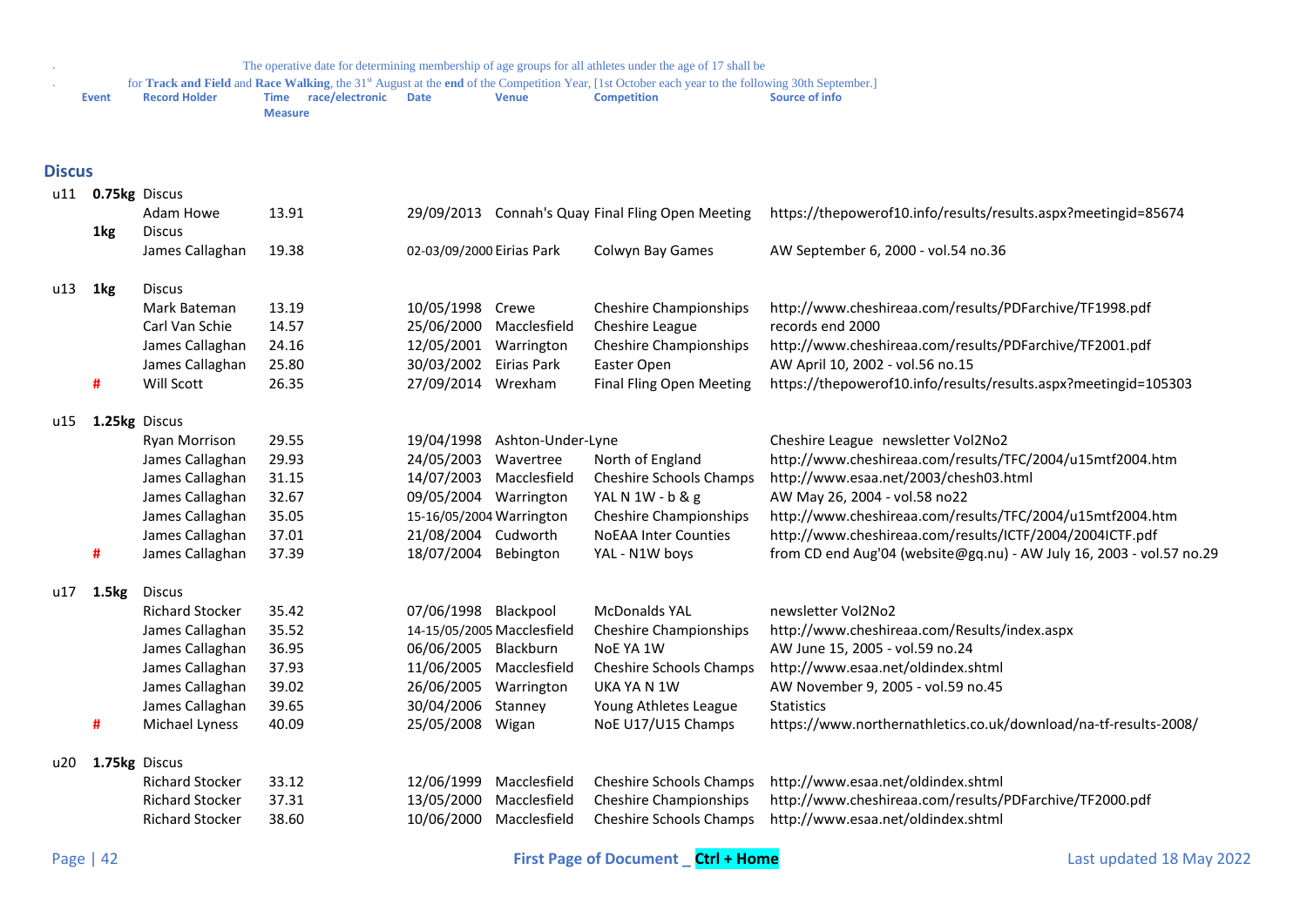<span id="page-42-0"></span>

|        |              |                        |                                        |                      |                        | The operative date for determining membership of age groups for all athletes under the age of 17 shall be                                                                            |                                                                                                                    |
|--------|--------------|------------------------|----------------------------------------|----------------------|------------------------|--------------------------------------------------------------------------------------------------------------------------------------------------------------------------------------|--------------------------------------------------------------------------------------------------------------------|
|        | <b>Event</b> | <b>Record Holder</b>   | Time race/electronic<br><b>Measure</b> | <b>Date</b>          | <b>Venue</b>           | for Track and Field and Race Walking, the 31 <sup>st</sup> August at the end of the Competition Year, [1st October each year to the following 30th September.]<br><b>Competition</b> | <b>Source of info</b>                                                                                              |
|        | #            | <b>Richard Stocker</b> | 39.47                                  | 30/04/2001 Bebington |                        | NjL Mersey                                                                                                                                                                           | from CD end Aug'04 (website@gq.nu)                                                                                 |
|        | 2kg          | <b>Discus</b>          |                                        |                      |                        |                                                                                                                                                                                      |                                                                                                                    |
|        |              | George Hyde            | 34.7                                   | 05/08/2018 Preston   |                        | NoE Division 1                                                                                                                                                                       | https://thepowerof10.info/results/results.aspx?meetingid=234462                                                    |
|        | #            | George Hyde            | 37.35                                  | 19/05/2019 Blackburn |                        | <b>NoE Division 1</b>                                                                                                                                                                | https://www.thepowerof10.info/results/resultslookup.aspx Page 2                                                    |
| SM     | 2kg          | <b>Discus</b>          |                                        |                      |                        |                                                                                                                                                                                      |                                                                                                                    |
|        |              | <b>Steve Cutler</b>    | 35.01                                  | 09/05/1998           | Crewe                  | <b>Cheshire Championships</b>                                                                                                                                                        | http://www.cheshireaa.com/results/PDFarchive/TF1998.pdf                                                            |
|        |              | <b>Richard Stocker</b> | 35.65                                  | 18/04/2004 Wavertree |                        | Melbourne Open                                                                                                                                                                       | AW April 21, 2004   vol.58 no.17                                                                                   |
|        |              | <b>Richard Stocker</b> | 37.04                                  |                      | 12/05/2004 Warrington  | <b>Cheshire Championships</b>                                                                                                                                                        | http://www.cheshireaa.com/results/TFC/2004/smtf2004.htm                                                            |
|        |              | <b>Richard Stocker</b> | 37.04                                  | 21/08/2004           | Cudworth               |                                                                                                                                                                                      | NoEAA Inter Counties Teamhttp://www.cheshireaa.com/results/ICTF/2004/2004ICTF.pdf                                  |
|        |              | Carl Van Schie         | 38.10                                  | 07/06/2008           | Wavertree              | Northern League                                                                                                                                                                      | https://thepowerof10.info/results/results.aspx?meetingid=13443                                                     |
|        | #            | <b>Richard Stocker</b> | 38.88                                  | 05/05/2013 Douglas   |                        | 2W - Northern League                                                                                                                                                                 | https://www.thepowerof10.info/results/resultslookup.aspx Page 2                                                    |
| v35    | 2kg          | <b>Discus</b>          |                                        |                      |                        |                                                                                                                                                                                      |                                                                                                                    |
|        | #            | <b>Steve Cutler</b>    | 35.01                                  | 09/05/1998 Crewe     |                        | <b>Cheshire Championships</b>                                                                                                                                                        | http://www.cheshireaa.com/Results/index.aspx                                                                       |
| v40    | 2kg          | <b>Discus</b>          |                                        |                      |                        |                                                                                                                                                                                      |                                                                                                                    |
|        |              | Dave McKay             | 30.13                                  | 19/06/2021 Blackburn |                        | <b>NoE W Premier</b>                                                                                                                                                                 | https://thepowerof10.info/results/results.aspx?meetingid=415487                                                    |
|        |              | Dave McKay             | 32.16                                  | 30/04/2022 Stanney   |                        | NoE W Premier                                                                                                                                                                        | https://thepowerof10.info/results/results.aspx?meetingid=445765                                                    |
|        | #            | Dave McKay             | 33.02                                  |                      | 08/05/2022 Horspath Ox | <b>BM, Throws Pentathlon</b>                                                                                                                                                         |                                                                                                                    |
| v45    | 2kg          |                        |                                        |                      |                        |                                                                                                                                                                                      |                                                                                                                    |
| v50    | 1.5kg        | <b>Discus</b>          |                                        |                      |                        |                                                                                                                                                                                      |                                                                                                                    |
| v55    | 1.5kg        |                        |                                        |                      |                        |                                                                                                                                                                                      |                                                                                                                    |
| v60    | 1kg<br>#     | Discus<br>Jon Clarke   | 15.98                                  | 15/07/2018 Sheffield |                        | NoE British Masters Champs                                                                                                                                                           | https://www.thepowerof10.info/results/resultslookup.aspx Page 3                                                    |
| v65    | 1kg          |                        |                                        |                      |                        |                                                                                                                                                                                      |                                                                                                                    |
|        |              |                        |                                        |                      |                        |                                                                                                                                                                                      |                                                                                                                    |
| Hammer |              |                        |                                        |                      |                        |                                                                                                                                                                                      |                                                                                                                    |
|        |              |                        |                                        |                      |                        |                                                                                                                                                                                      |                                                                                                                    |
| u13    | 3kg          | Hammer<br>Will Scott   | 16.90                                  |                      |                        |                                                                                                                                                                                      | 19/09/2013 Connah's Quay Final Fling Throws Meeting https://thepowerof10.info/results/results.aspx?meetingid=85674 |
|        | Page   43    |                        |                                        |                      |                        | <b>First Page of Document</b> Ctrl + Home                                                                                                                                            | Last updated 18 May 2022                                                                                           |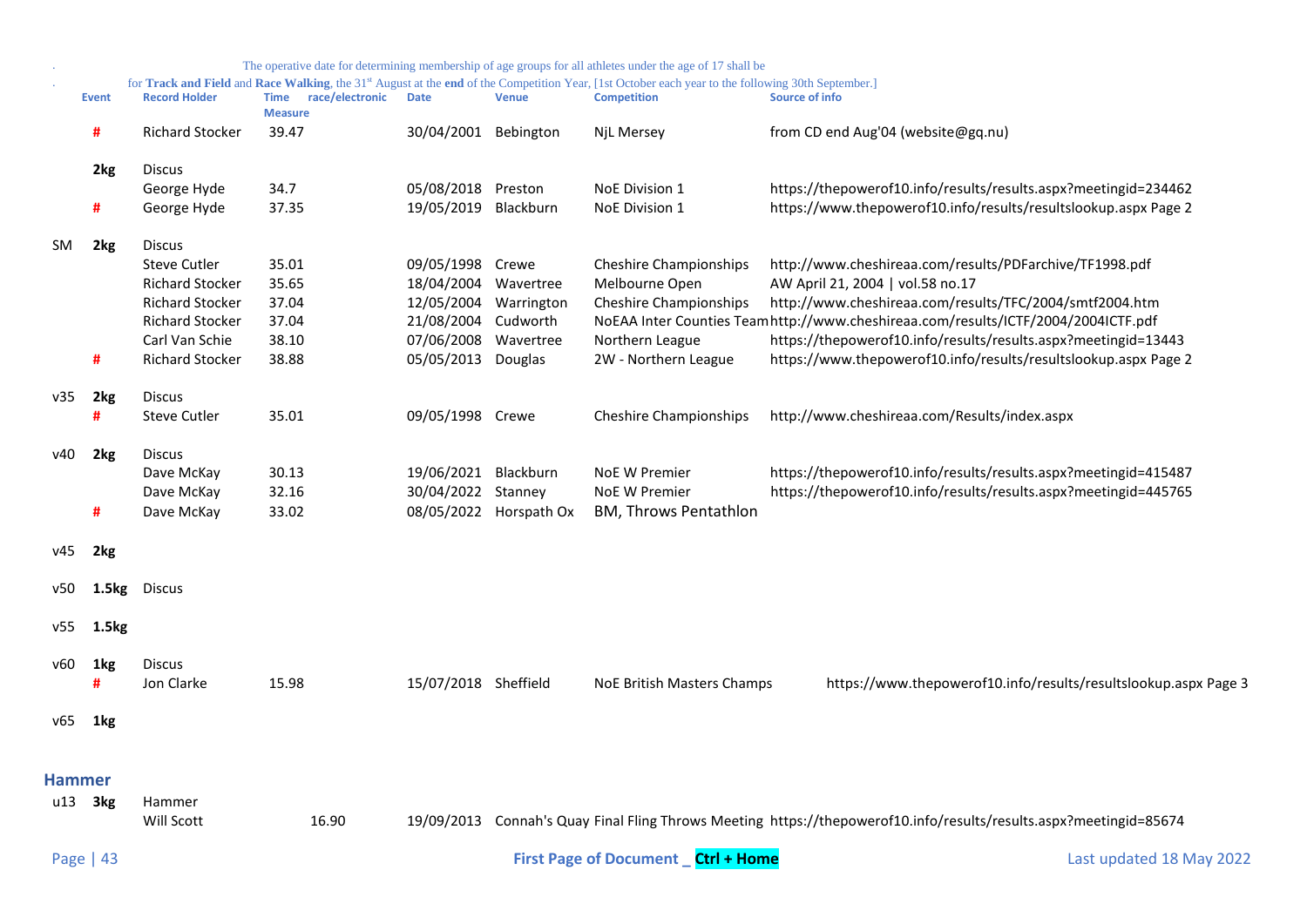|     |                 |                        |                               |                 |                        |              | The operative date for determining membership of age groups for all athletes under the age of 17 shall be                                          |                                                                                            |
|-----|-----------------|------------------------|-------------------------------|-----------------|------------------------|--------------|----------------------------------------------------------------------------------------------------------------------------------------------------|--------------------------------------------------------------------------------------------|
|     |                 |                        |                               |                 |                        |              | for Track and Field and Race Walking, the 31st August at the end of the Competition Year, [1st October each year to the following 30th September.] |                                                                                            |
|     | <b>Event</b>    | <b>Record Holder</b>   | <b>Time</b><br><b>Measure</b> | race/electronic | <b>Date</b>            | <b>Venue</b> | <b>Competition</b>                                                                                                                                 | <b>Source of info</b>                                                                      |
|     | #               | Will Scott             |                               | 21.36           | 27/09/2014 Wrexham     |              |                                                                                                                                                    | Final Fling Throws Meeting https://thepowerof10.info/results/results.aspx?meetingid=105303 |
| u15 | 4 <sub>kg</sub> | Hammer                 |                               |                 |                        |              |                                                                                                                                                    |                                                                                            |
|     |                 | Christopher Grimshaw   |                               | 17.68           | 09/05/1998 Crewe       |              | <b>Cheshire Championships</b>                                                                                                                      | http://www.cheshireaa.com/results/PDFarchive/TF1998.pdf                                    |
|     |                 | <b>Richard Barr</b>    |                               | 20.04           | 16/06/1999             | Warrington   | <b>McDonalds YAL</b>                                                                                                                               | records end 2000                                                                           |
|     |                 | James Callaghan        |                               | 24.35           | 09/05/2003             | Macclesfield | <b>Cheshire Championships</b>                                                                                                                      | http://www.cheshireaa.com/results/TFC/2003/U13WTF2003.htm                                  |
|     |                 | James Callaghan        |                               | 24.68           | 24/05/2003 Wavertree   |              | NoE Junior Championship                                                                                                                            | https://www.northernathletics.co.uk/download/na-tf-results-2003/                           |
|     |                 | James Callaghan        |                               | 26.79           | 15-16/05/04 Warrington |              | <b>Cheshire Championships</b>                                                                                                                      | http://www.cheshireaa.com/results/TFC/2004/u15mtf2004.htm                                  |
|     |                 | James Callaghan        |                               | 29.56           | 18/07/2004             | Bebington    | Young Athletes League                                                                                                                              | from CD end Aug'04 (website@gq.nu)                                                         |
|     |                 | Tom Kellett            |                               | 31.72           | 03/05/2009             | Stanney      | Young Athletes League                                                                                                                              | https://thepowerof10.info/results/results.aspx?meetingid=25501                             |
|     |                 | <b>Tom Kellett</b>     |                               | 31.93           | 09/05/2009             | Warrington   | <b>Cheshire Championships</b>                                                                                                                      | http://www.cheshireaa.com/Results/index.aspx                                               |
|     |                 | Tom Kellett            |                               | 35.88           | 17/04/2010             | Wavertree    |                                                                                                                                                    | Liverpool Throws & Jumps https://thepowerof10.info/results/results.aspx?meetingid=36115    |
|     |                 | <b>Tom Kellett</b>     |                               | 36.79           | 02/05/2010             | Wigan        | McCain YAL N Premier W                                                                                                                             | https://thepowerof10.info/results/results.aspx?meetingid=36937                             |
|     |                 | Tom Kellett            |                               | 38.77           | 16/05/2010             | Bebington    | McCain YAL N Premier W mB                                                                                                                          | https://thepowerof10.info/results/results.aspx?meetingid=36926                             |
|     |                 | <b>Tom Kellett</b>     |                               | 39.87           | 19/06/2010             | Birmingham   | Mason Trophy                                                                                                                                       | https://www.thepowerof10.info/results/resultslookup.aspx Page2                             |
|     |                 | Daniel Berg            |                               | 40.40           | 11/07/2015             | Gateshead    | <b>ESAA T&amp;F Championships</b>                                                                                                                  | https://www.thepowerof10.info/results/resultslookup.aspx Page 9                            |
|     |                 | Daniel Berg            |                               | 43.93           | 18/07/2015             | Wigan        | YDL N W1 lower                                                                                                                                     | https://www.thepowerof10.info/results/resultslookup.aspx Page 3                            |
|     | #               | Daniel Berg            |                               | 44.97           | 23/08/2015             | Warrington   | <b>Terry Davies memorial</b>                                                                                                                       | https://www.thepowerof10.info/results/resultslookup.aspx Page 3                            |
| u17 | 4 <sub>kg</sub> | Hammer                 |                               |                 |                        |              |                                                                                                                                                    |                                                                                            |
|     |                 | School weight          |                               |                 |                        |              |                                                                                                                                                    |                                                                                            |
|     | #               | Daniel Berg            |                               | 54.95           | 15/06/2016 Wigan       |              |                                                                                                                                                    | ESAA Cup NW Regional Final https://www.thepowerof10.info/results/resultslookup.aspx Page 4 |
|     | 5kg             |                        |                               |                 |                        |              |                                                                                                                                                    |                                                                                            |
|     |                 | <b>Richard Stocker</b> |                               | 21.74           | 09/05/1998 Crewe       |              | <b>Cheshire Championships</b>                                                                                                                      | http://www.cheshireaa.com/results/PDFarchive/TF1998.pdf                                    |
|     |                 | <b>Richard Stocker</b> |                               | 31.59           | 19/07/1998             |              | Wythenshawe McDonalds YAL                                                                                                                          | records end 2000/ from CD end Aug'04 (website@gq.nu)                                       |
|     |                 | <b>Tom Kellett</b>     |                               | 32.51           | 08/05/2011             | Macclesfield | N prem YA League                                                                                                                                   | https://www.thepowerof10.info/results/resultslookup.aspx Page 2                            |
|     |                 | Daniel Berg            |                               | 42.00           | 01/05/2016             | Bury         | YDL N W2 upper                                                                                                                                     | https://thepowerof10.info/results/results.aspx?meetingid=159454                            |
|     |                 | Daniel Berg            |                               | 43.50           | 14/05/2016             | Macclesfield | <b>Cheshire Championships</b>                                                                                                                      | https://www.thepowerof10.info/results/resultslookup.aspx Page 5                            |
|     |                 | Daniel Berg            |                               | 47.68           | 11/06/2016             | Warrington   | <b>Cheshire Schools Champs</b>                                                                                                                     | https://www.thepowerof10.info/results/resultslookup.aspx Page 2                            |
|     |                 | Daniel Berg            |                               | 49.41           | 09/04/2017             | Robin Park   | Wigan H Spring Open                                                                                                                                | https://www.thepowerof10.info/results/resultslookup.aspx Page 2                            |
|     | #               | Daniel Berg            |                               | 49.77           | 28/05/2017             | Crewe        | YDL upper N W1                                                                                                                                     | https://www.thepowerof10.info/results/resultslookup.aspx Page 2                            |
| u20 |                 | 6.25kg Hammer          |                               |                 |                        |              |                                                                                                                                                    |                                                                                            |
|     |                 | Dave McKay             |                               | 33.37           | 25/07/1999 Stafford    |              | National Junior League                                                                                                                             | records end 2000                                                                           |

**7.26kg**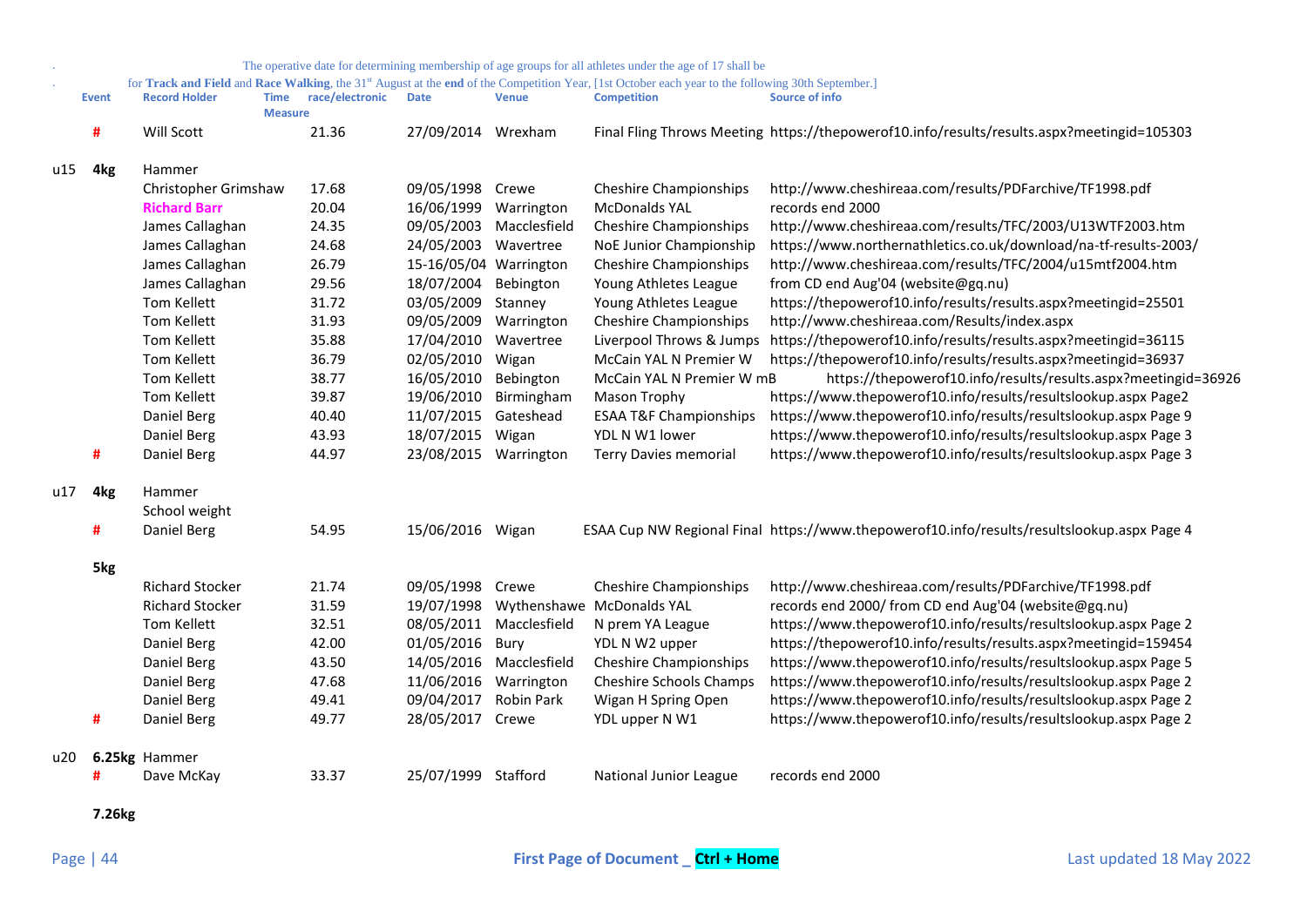<span id="page-44-0"></span>

|           |              |                      |                               |                 |                       |                         | The operative date for determining membership of age groups for all athletes under the age of 17 shall be                                                                            |                                                                      |
|-----------|--------------|----------------------|-------------------------------|-----------------|-----------------------|-------------------------|--------------------------------------------------------------------------------------------------------------------------------------------------------------------------------------|----------------------------------------------------------------------|
|           | <b>Event</b> | <b>Record Holder</b> | <b>Time</b><br><b>Measure</b> | race/electronic | <b>Date</b>           | <b>Venue</b>            | for Track and Field and Race Walking, the 31 <sup>st</sup> August at the end of the Competition Year, [1st October each year to the following 30th September.]<br><b>Competition</b> | Source of info                                                       |
|           | #            | George Hyde          |                               | 28.85           | 19/05/2019            | Blackburn               | Northern Athletics Div 1                                                                                                                                                             | https://www.thepowerof10.info/results/resultslookup.aspx Page 2      |
| <b>SM</b> |              | 7.26kg Hammer        |                               |                 |                       |                         |                                                                                                                                                                                      |                                                                      |
|           |              | <b>Steve Bradley</b> |                               | 30.04           | 06/06/1998            | Wavertree               | Northern ML                                                                                                                                                                          | newsletter Vol2No2                                                   |
|           |              | Dave McKay           |                               | 30.23           | 03/06/2000            | Bebington               | NoE ML 3SW                                                                                                                                                                           | AW June 7, 2000 - vol.54 no.23                                       |
|           |              | Dave McKay           |                               | 32.19           | 05/06/2000            | Ormskirk                | Northern ML                                                                                                                                                                          | records end 2000                                                     |
|           |              | Dave McKay           |                               | 35.95           | 12/05/2001 Warrington |                         | <b>Cheshire Championships</b>                                                                                                                                                        | http://www.cheshireaa.com/results/PDFarchive/TF2001.pdf              |
|           |              | Dave McKay           |                               | 40.30           | 08/06/2002            | Bebington               | NoE ML 2W                                                                                                                                                                            | AW June 12, 2002 - vol.56 no.24                                      |
|           |              | Dave McKay           |                               | 40.71           | 04/07/2004            | Stretford               | NoE N 2W                                                                                                                                                                             | Aw July 7, 2004 - vol.58 no.28                                       |
|           |              | Dave McKay           |                               | 41.29           | 06/05/2006            | <b>Ellesmere Port</b>   | NoE 2W m1                                                                                                                                                                            | https://www.northernathletics.co.uk/download/tf-league-results-2006/ |
|           |              | Dave McKay           |                               | 42.80           | 09/07/2006            | Blackpool               | No E Inter-Club Cup Match 1                                                                                                                                                          | https://www.thepowerof10.info/results/resultslookup.aspx             |
|           |              | Dave McKay           |                               | 47.21           | 03/08/2008            | Litherland              | NoE 2W m4                                                                                                                                                                            | https://www.northernathletics.co.uk/download/tf-league-results-2008/ |
|           |              | Dave McKay           |                               | 47.21           | 31/08/2008            | Cudworth                | NoE Promotion match                                                                                                                                                                  | https://thepowerof10.info/results/results.aspx?meetingid=13409       |
|           |              | Dave McKay           |                               | 47.48           | 09/05/2009            | Warrington              | Cheshire County Champs                                                                                                                                                               | http://www.cheshireaa.com/results/TFC/2009/smtf2009.htm              |
|           |              | Dave McKay           |                               | 47.78           | 02/08/2009            | Blackpool               | NoE 2W                                                                                                                                                                               | http://www.northernathletics.org.uk/tf-league-results-2005onwards/   |
|           | #            | Dave McKay           |                               | 49.41           | 16/08/2009            | Cleckheaton             | Northern 2W - Promotion                                                                                                                                                              | https://thepowerof10.info/results/results.aspx?meetingid=24411       |
| v35       |              | 7.26kg Hammer        |                               |                 |                       |                         |                                                                                                                                                                                      |                                                                      |
|           |              | Dave McKay           |                               | 44.94           | 07/05/2016 Wakefield  |                         | <b>NoE Division 1</b>                                                                                                                                                                | https://www.northernathletics.co.uk/league-results-2016/             |
|           |              | Dave McKay           |                               | 45.54           | 05/06/2016            |                         | NoE League 1                                                                                                                                                                         | https://www.thepowerof10.info/results/resultslookup.aspx Page 2      |
|           |              | Dave McKay           |                               | 45.83           | 03/07/2016 Stanney    |                         | NoE N 1                                                                                                                                                                              | https://thepowerof10.info/results/results.aspx?meetingid=159264      |
|           | #            | Dave McKay           |                               | 46.70           | 13/05/2017 Warrington |                         | <b>Cheshire Championships</b>                                                                                                                                                        | https://www.thepowerof10.info/results/resultslookup.aspx Page 3      |
| v40       |              | 7.26kg Hammer        |                               |                 |                       |                         |                                                                                                                                                                                      |                                                                      |
|           |              | <b>Andrew Pace</b>   |                               | 20.65           | 15/06/2014 Crewe      |                         | Cheshire League                                                                                                                                                                      | http://www.cheshireaa.com/results/TFL/cheshire_tf_league_2014.aspx   |
|           | #            | Dave McKay           |                               | 45.10           | 19/06/2021 Blackburn  |                         | NoE W Premier                                                                                                                                                                        | https://thepowerof10.info/results/results.aspx?meetingid=415487      |
| v45       |              | 7.26kg Hammer        |                               |                 |                       |                         |                                                                                                                                                                                      |                                                                      |
| Javelin   |              |                      |                               |                 |                       |                         |                                                                                                                                                                                      |                                                                      |
|           |              |                      |                               |                 |                       |                         |                                                                                                                                                                                      |                                                                      |
|           | u11 Soft     | Javelin              |                               |                 |                       |                         |                                                                                                                                                                                      |                                                                      |
|           |              | Anthony Devoy        |                               | 10.04           | 13/09/1998 Stockport  |                         | <b>County Multi-events</b>                                                                                                                                                           | http://www.cheshireaa.com/results/PDFarchive/JME1998.pdf             |
|           |              | Anthony Devoy        |                               | 20.99           | 12/09/1999            |                         | <b>County Multi-events</b>                                                                                                                                                           | http://www.cheshireaa.com/results/PDFarchive/JME1999.pdf             |
|           |              | Benjamin Fowles      |                               | 22.14           |                       | 09/09/2001 Macclesfield | Cheshire Multi-events                                                                                                                                                                | http://www.cheshireaa.com/results/PDFarchive/JME2001.pdf             |
|           |              | Will Scott           |                               | 22.44           | 08/07/2012 Stretford  |                         | Cheshire League                                                                                                                                                                      |                                                                      |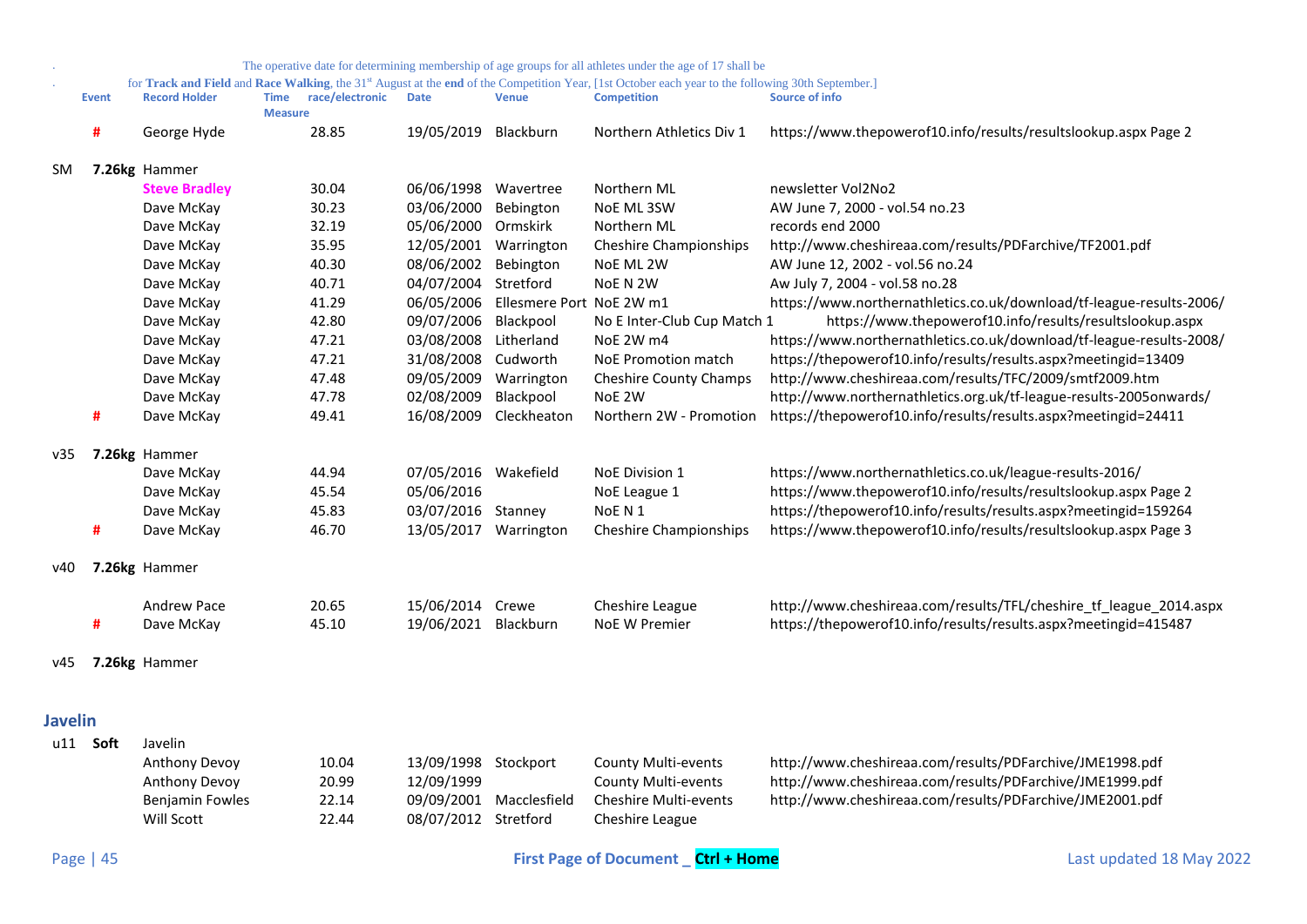|     |              |                       |                               |                 |                  |                         | The operative date for determining membership of age groups for all athletes under the age of 17 shall be                                                                |                                                                 |
|-----|--------------|-----------------------|-------------------------------|-----------------|------------------|-------------------------|--------------------------------------------------------------------------------------------------------------------------------------------------------------------------|-----------------------------------------------------------------|
|     | <b>Event</b> | <b>Record Holder</b>  | <b>Time</b><br><b>Measure</b> | race/electronic | <b>Date</b>      | <b>Venue</b>            | for Track and Field and Race Walking, the 31st August at the end of the Competition Year, [1st October each year to the following 30th September.]<br><b>Competition</b> | Source of info                                                  |
|     |              | <b>Turbo</b> Javelin  |                               |                 |                  |                         |                                                                                                                                                                          |                                                                 |
|     |              | Cameron Weaver        |                               | 10.59           | 19/04/2009       | Deeside                 | Cheshire League                                                                                                                                                          |                                                                 |
|     |              | Jack Johnson          |                               | 22.02           | 19/04/2009       | Wavertree               | Open                                                                                                                                                                     |                                                                 |
|     |              | <b>Vortex Javelin</b> |                               |                 |                  |                         |                                                                                                                                                                          |                                                                 |
|     |              | Elijah Montez-Brown   |                               | 26.73           | 28/06/2009       | Sport City              | Dash Quad                                                                                                                                                                |                                                                 |
|     |              | Joseph Morrison       |                               | 27.29           | 27/06/2010       | Sport City              | Dash Quad                                                                                                                                                                |                                                                 |
| u13 | 400g         | Javelin               |                               |                 |                  |                         |                                                                                                                                                                          |                                                                 |
|     |              | Mark Bateman          |                               | 17.12           | 09/05/1998       | Crewe                   | <b>Cheshire Championships</b>                                                                                                                                            | http://www.cheshireaa.com/results/PDFarchive/TF1998.pdf         |
|     |              | Danny Wayman          |                               | 21.75           | 02/07/1998       | Chester                 | <b>WCAC YA</b>                                                                                                                                                           | newsletter Vol2 No2 - AW July 15, 1998 - vol.52 no.29           |
|     |              | Danny Wayman          |                               | 28.82           | 13/09/1998       | Stockport               | <b>County Multi-events</b>                                                                                                                                               | http://www.cheshireaa.com/results/PDFarchive/JME1998.pdf        |
|     | #            | James Callaghan       |                               | 31.49           |                  | 15/09/2002 Macclesfield | <b>Cheshire Multi-events</b>                                                                                                                                             | http://www.cheshireaa.com/results/ME/2002/U11CE2002.jpg         |
| u15 | 600g         | Javelin               |                               |                 |                  |                         |                                                                                                                                                                          |                                                                 |
|     |              | Andrew Gore           |                               | 20.56           | 09/05/1998       | Crewe                   | <b>Cheshire Championships</b>                                                                                                                                            | http://www.cheshireaa.com/results/PDFarchive/TF1998.pdf         |
|     |              | Andrew Gore           |                               | 21.15           | 13/06/1998       | Crewe                   | Cheshire Schools Champs                                                                                                                                                  | http://www.esaa.net/oldindex.shtml                              |
|     |              | Josh Wright           |                               | 25.26           | 02/07/1998       | Chester                 | <b>WCAC YA</b>                                                                                                                                                           | newsletter Vol2 No2 - AW July 15, 1998 - vol.52 no.29           |
|     |              | Andrew Gore           |                               | 33.23           | 25/07/1999       | Deeside                 | Deeside Open                                                                                                                                                             | records end 2000                                                |
|     |              | James Callaghan       |                               | 36.45           | 12/05/2004       | Warrington              | <b>Cheshire Championships</b>                                                                                                                                            | http://www.cheshireaa.com/results/TFC/2004/u15mtf2004.htm       |
|     |              | Michael Lyness        |                               | 37.73           | 23/07/2006       | Trafford                | N W1 YA League                                                                                                                                                           | https://www.thepowerof10.info/results/resultslookup.aspx        |
|     |              | Michael Lyness        |                               | 38.26           | 12/05/2007       | Macclesfield            | <b>Cheshire Championships</b>                                                                                                                                            | http://www.cheshireaa.com/Results/index.aspx                    |
|     |              | Cameron Clark         |                               | 39.30           | 12/06/2010       | Macclesfield            | Cheshire Schools Champs                                                                                                                                                  | https://thepowerof10.info/results/results.aspx?meetingid=38762  |
|     |              | <b>Cameron Clark</b>  |                               | 41.62           | 19/06/2010       | Birmingham              | Mason Trophy                                                                                                                                                             | https://www.thepowerof10.info/results/resultslookup.aspx Page 4 |
|     | #            | <b>Cameron Clark</b>  |                               | 43.13           | 06/07/2010       | Wrexham                 | <b>Chester Schools</b>                                                                                                                                                   | 2010 WCAC stats                                                 |
| u17 | 700g         | Javelin               |                               |                 |                  |                         |                                                                                                                                                                          |                                                                 |
|     |              | Matthew Conde         |                               | 35.48           | 09/05/1998       | Crewe                   | <b>Cheshire Championships</b>                                                                                                                                            | http://www.cheshireaa.com/results/PDFarchive/TF1998.pdf         |
|     |              | Andrew McKay          |                               | 38.27           | 17/05/1998       | Oldham                  | <b>McDonalds YAL</b>                                                                                                                                                     | newsletter Vol2No2                                              |
|     |              | Andrew McKay          |                               | 44.89           | 16/05/1999       | Bolton                  | <b>McDonalds YAL</b>                                                                                                                                                     | records end 2000                                                |
|     |              | James Callaghan       |                               | 39.77           | 23/04/2006       | Stanney                 | NjL Mersey                                                                                                                                                               | https://thepowerof10.info/results/results.aspx?meetingid=1085   |
|     |              | Michael Lyness        |                               | 41.59           | 20/09/2008       | Birmingham              | <b>ESSA CE Championships</b>                                                                                                                                             | https://www.thepowerof10.info/results/resultslookup.aspx Page 6 |
|     |              | Cameron Clark         |                               | 47.19           | 11/06/2011       | Macclesfield            | Cheshire Schools Champs                                                                                                                                                  | https://www.thepowerof10.info/results/resultslookup.aspx Page 2 |
|     |              | Cameron Clark         |                               | 47.92           | 16/06/2012       | Macclesfield            | Cheshire Schools Champs                                                                                                                                                  | http://www.esaa.net/oldindex.shtml                              |
|     | #            | Cameron Clark         |                               | 48.69           | 23/06/2012 Stoke |                         | Mason Trophy                                                                                                                                                             | https://www.thepowerof10.info/results/resultslookup.aspx Page 4 |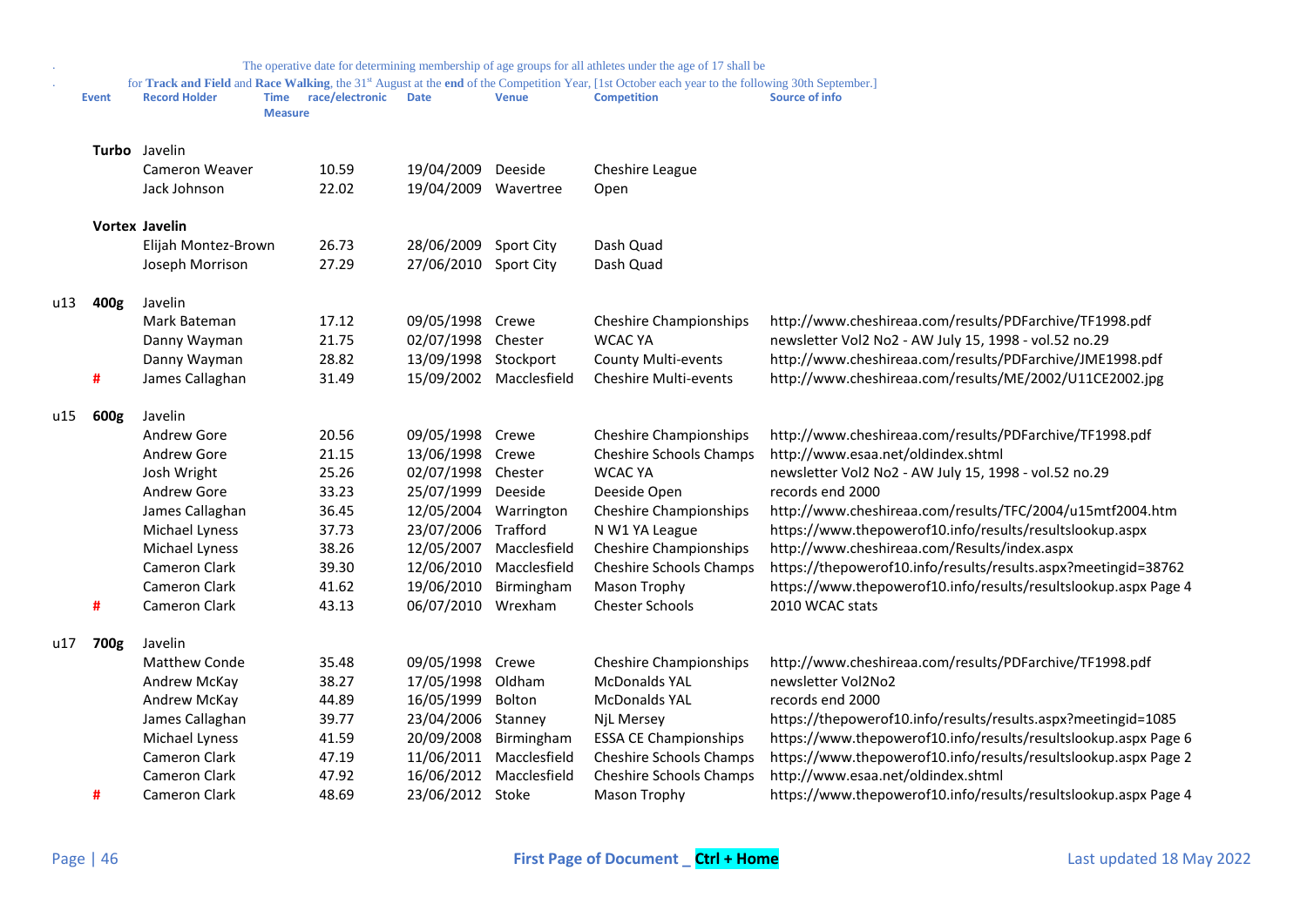|     |              |                      |                |                 |                        |                       | The operative date for determining membership of age groups for all athletes under the age of 17 shall be                                                                            |                                                                                           |
|-----|--------------|----------------------|----------------|-----------------|------------------------|-----------------------|--------------------------------------------------------------------------------------------------------------------------------------------------------------------------------------|-------------------------------------------------------------------------------------------|
|     | <b>Event</b> | <b>Record Holder</b> | <b>Time</b>    | race/electronic | <b>Date</b>            | <b>Venue</b>          | for Track and Field and Race Walking, the 31 <sup>st</sup> August at the end of the Competition Year, [1st October each year to the following 30th September.]<br><b>Competition</b> | Source of info                                                                            |
|     |              |                      | <b>Measure</b> |                 |                        |                       |                                                                                                                                                                                      |                                                                                           |
| u17 | 800g         | Javelin              |                |                 |                        |                       |                                                                                                                                                                                      |                                                                                           |
|     |              | Louis Humphries      |                | 40.64           | 29/07/2007             | Stanney               | <b>National Junior Mersey</b>                                                                                                                                                        | https://thepowerof10.info/athletes/profile.aspx?athleteid=18358                           |
|     |              | Cameron Clark        |                | 44.36           | 01/07/2012 Stanney     |                       | NoE 2W                                                                                                                                                                               | https://www.thepowerof10.info/results/resultslookup.aspx page 2                           |
|     | #            | Cameron Clark        |                | 45.42           | 05/08/2012             | Bebington             | NoE 2W                                                                                                                                                                               | https://www.northernathletics.co.uk/download/tl-league-results-2012/                      |
|     |              |                      |                |                 |                        |                       | Po10 gives location as Stanney!                                                                                                                                                      |                                                                                           |
| u20 | 800g         | Javelin              |                |                 |                        |                       |                                                                                                                                                                                      |                                                                                           |
|     |              | Dave Mckay           |                | 49.28           | 11/04/1998 Eirias Park |                       | Colwyn Bay Open                                                                                                                                                                      | 'Pioneer' 15/04/1998 Page 46 - AW April 15, 1998 - Vol.52 no.16                           |
|     |              | Dave Mckay           |                | 52.52           | 13/06/1998 Crewe       |                       | Cheshire Schools Champs                                                                                                                                                              | http://www.esaa.net/oldindex.shtml                                                        |
|     |              | Dave Mckay           |                | 53.72           | 20/06/1998 Stoke       |                       | Mason Trophy                                                                                                                                                                         | newsletter Vol2No2 - AW June 24, 1998 - vol.52 no.26                                      |
|     |              | Dave Mckay           |                | 54.90           | 05/06/1999 Stretford   |                       | NoE ML 2W                                                                                                                                                                            | AW June 9, 1999 - vol.53 no.23                                                            |
|     |              | Dave Mckay           |                | 56.85           | 10/07/1999 Ormskirk    |                       | NoE ML 2W                                                                                                                                                                            | AW July 14, 1999- vol.53 no.28                                                            |
|     |              | Dave Mckay           |                | 57.03           | 31/07/1999             | Bebington             | NoE ML 2W                                                                                                                                                                            | AW August 18, 1999 - vol.53 no.33                                                         |
|     | #            | Dave Mckay           |                | 59.98           | 25/07/1999 Stafford    |                       | National Junior League                                                                                                                                                               | records end 2000                                                                          |
| SM. | 800g         | Javelin              |                |                 |                        |                       |                                                                                                                                                                                      |                                                                                           |
|     |              | Dave McKay           |                | 57.89           | 22/04/2000             | Eirias Park           | Colwyn Bay Open                                                                                                                                                                      | AW April 26, 2000 - vol.54 no.17                                                          |
|     |              | Dave McKay           |                | 58.30           | 06/05/2000             | Wigan                 | NoE ML 3SW                                                                                                                                                                           | from CD end Aug'04 (website@gq.nu) - AW May 10, 2000 - vol.54 no.19                       |
|     |              | Dave McKay           |                | 59.76           | 01/06/2002             | Jarrow                | NoE Senior Championship                                                                                                                                                              | https://www.northernathletics.co.uk/download/na-tf-results-2002/ - Day 1                  |
|     |              | Dave McKay           |                | 60.89           | 14/05/2006 Warrington  |                       | <b>Cheshire County Chams</b>                                                                                                                                                         | http://www.cheshireaa.com/results/TFC/2006/smtf2006.htm                                   |
|     |              | Dave McKay           |                | 63.44           | 13/05/2007             | Macclesfield          | <b>Cheshire County Champs</b>                                                                                                                                                        | Po10 & https://www.thepowerof10.info/results/resultslookup.aspx                           |
|     |              | Dave McKay           |                | 63.82           | 17/06/2007 Liverpool   |                       | NA Senior/U20 Champs                                                                                                                                                                 | https://www.northernathletics.co.uk/download/na-tf-results-2007/                          |
|     |              | Dave McKay           |                | 64.63           | 01/07/2007             | Birmingham            | Throws Festival                                                                                                                                                                      | https://www.thepowerof10.info/results/resultslookup.aspx                                  |
|     |              | Dave McKay           |                | 65.18           | 05/08/2007             | Warrington            | NLN <sub>2W</sub>                                                                                                                                                                    | https://www.northernathletics.co.uk/download/tf-league-results-2007/                      |
|     |              | Dave McKay           |                | 65.64           | 11/05/2008             |                       | Ellesmere Port Cheshire Championships                                                                                                                                                | https://www.thepowerof10.info/results/resultslookup.aspx Page 2                           |
|     |              | Dave McKay           |                | 67.72           | 26/05/2008             | Bedford               |                                                                                                                                                                                      | CAU Inter Counties Champs https://www.thepowerof10.info/results/resultslookup.aspx Page 3 |
|     | #            | Dave McKay           |                | 70.43           |                        | 15/06/2008 Manchester | Northern Championships                                                                                                                                                               | https://www.northernathletics.co.uk/download/na-tf-results-2008/                          |
| v35 | 800g         | Javelin              |                |                 |                        |                       |                                                                                                                                                                                      |                                                                                           |
|     |              | Dave Mckay           |                | 54.43           | 07/05/2016 Wakefield   |                       | NoE Division 1                                                                                                                                                                       | https://www.northernathletics.co.uk/league-results-2016/                                  |
|     |              | Dave Mckay           |                | 56.38           | 03/07/2016 Stanney     |                       | NoE N 1                                                                                                                                                                              | https://thepowerof10.info/results/results.aspx?meetingid=159264                           |
|     | #            |                      |                | 59.70           |                        |                       |                                                                                                                                                                                      | https://www.thepowerof10.info/results/resultslookup.aspx Page 3                           |
|     |              | Dave McKay           |                |                 | 12/06/2016 Sportcity   |                       | NA Senior & U20 Champs                                                                                                                                                               |                                                                                           |
| v40 | 800g         | Javelin              |                |                 |                        |                       |                                                                                                                                                                                      |                                                                                           |
|     |              | <b>Russell Kirk</b>  |                | 28.78           | 20/04/2008 Stockport   |                       | Cheshire League Rd1 M3                                                                                                                                                               | http://www.cheshireaa.com/results/TFL/cheshire_tf_league_2008.aspx                        |
|     |              | <b>Russell Kirk</b>  |                | 31.96           | 19/04/2009             | Deeside               | Cheshire League                                                                                                                                                                      | http://www.cheshireaa.com/results/TFL/cheshire_tf_league_2009.aspx                        |
|     |              | <b>Andrew Pace</b>   |                | 32.97           | 11/05/2014 Bury        |                       | Cheshire League                                                                                                                                                                      | http://www.cheshireaa.com/results/TFL/cheshire_tf_league_2014.aspx                        |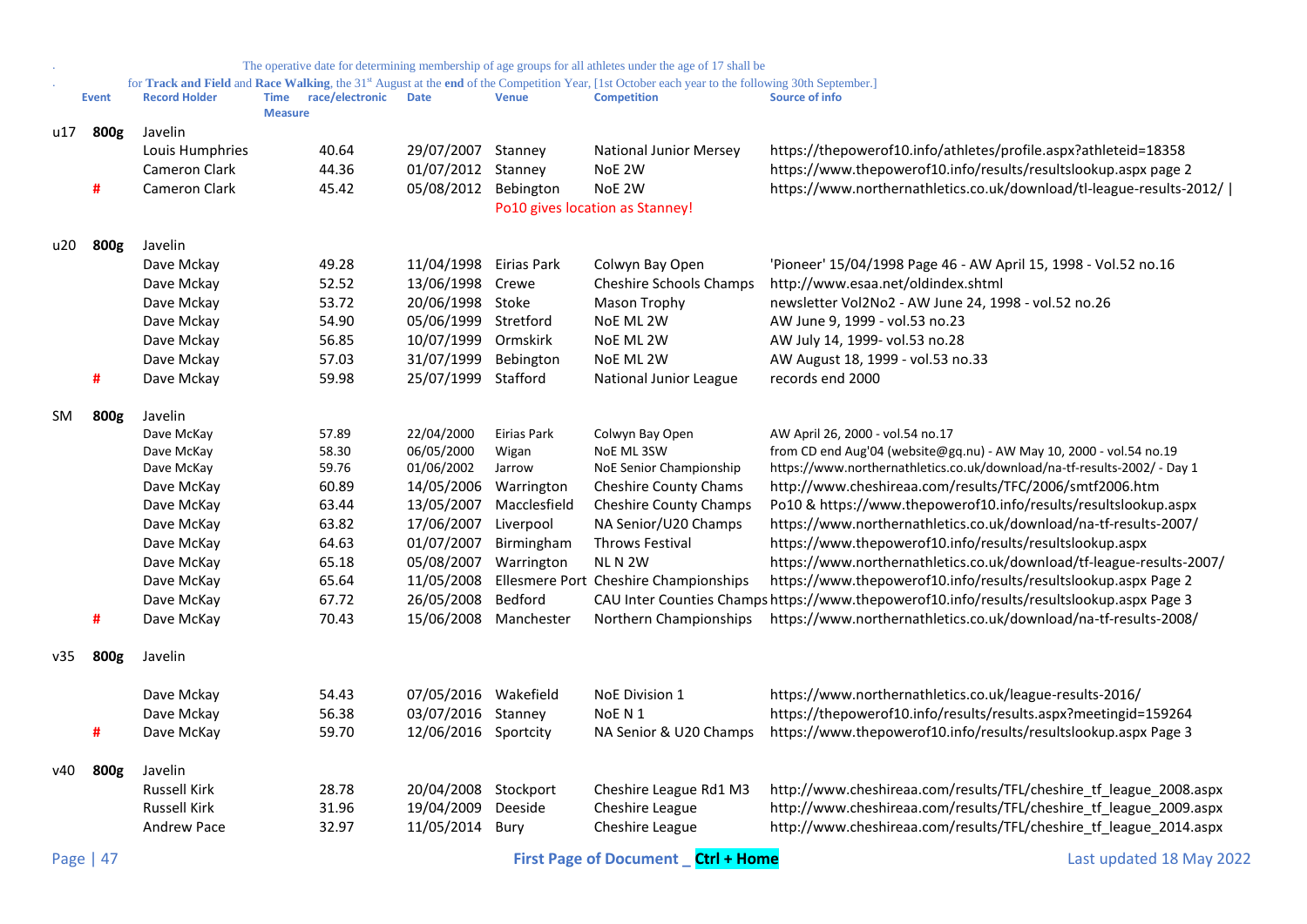<span id="page-47-0"></span>

|             |              |                                    |                               |                 |                                                   |                          | The operative date for determining membership of age groups for all athletes under the age of 17 shall be                                                                |                                                                                            |
|-------------|--------------|------------------------------------|-------------------------------|-----------------|---------------------------------------------------|--------------------------|--------------------------------------------------------------------------------------------------------------------------------------------------------------------------|--------------------------------------------------------------------------------------------|
|             | <b>Event</b> | <b>Record Holder</b>               | <b>Time</b><br><b>Measure</b> | race/electronic | <b>Date</b>                                       | <b>Venue</b>             | for Track and Field and Race Walking, the 31st August at the end of the Competition Year, [1st October each year to the following 30th September.]<br><b>Competition</b> | <b>Source of info</b>                                                                      |
|             | #            | Dave McKay<br>Dave Mckay           |                               | 50.02<br>51.46  | 19/06/2021<br>04/07/2021 Stanney                  | Blackburn                | <b>NA West Premier</b><br><b>NA West Premier</b>                                                                                                                         |                                                                                            |
| v45         | 800g         | <b>Russell Kirk</b>                |                               | 31.96           |                                                   |                          | 19/04/2009 Connah's Quay Cheshire League                                                                                                                                 | http://www.cheshireaa.com/results/TFL/cheshire_tf_league_2009.aspx                         |
| v50         | 700g         |                                    |                               |                 |                                                   |                          |                                                                                                                                                                          |                                                                                            |
| v55         | 700g         |                                    |                               |                 |                                                   |                          |                                                                                                                                                                          |                                                                                            |
| v60         | 600g<br>#    | Jon Clarke                         | 16.02                         |                 | 15/07/2018 Sheffield,                             |                          |                                                                                                                                                                          | NoE British Masters Champs https://www.thepowerof10.info/results/resultslookup.aspx Page 3 |
| v65         | 600g         | Javelin                            |                               |                 |                                                   |                          |                                                                                                                                                                          |                                                                                            |
| <b>Shot</b> |              |                                    |                               |                 |                                                   |                          |                                                                                                                                                                          |                                                                                            |
| u11         | 3.25kg       |                                    |                               |                 |                                                   |                          |                                                                                                                                                                          |                                                                                            |
|             |              | A Devoy                            | 4.97                          |                 | 27/03/1999 Eirias Park                            |                          | Colwyn Bay Junior GP                                                                                                                                                     | AW March 31, 1999 - vol.53 no.13                                                           |
|             |              | A Devoy                            | 5.05                          |                 | 03/04/1999 Eirias Park                            |                          | Colwyn Bay Open                                                                                                                                                          | AW April 7, 1999 - vol.53 no.14                                                            |
|             |              | James Callaghan                    | 7.48                          |                 | 02-03/09/2000                                     |                          | Eirias Park                                                                                                                                                              | Colwyn Bay Games<br>AW September 6, 2000 - vol.54 no.36                                    |
| u13         | 3.25kg       |                                    |                               |                 |                                                   |                          |                                                                                                                                                                          |                                                                                            |
|             |              | Danny Wayman                       | 7.07                          |                 | 11/04/1998                                        | Eirias Park              | Colwyn Bay Open                                                                                                                                                          | 'Pioneer' 15/04/1998 Page 46 - AW April 15, 1998 - Vol.52 no.16                            |
|             |              | Danny Wayman                       | 7.31                          |                 | 19/04/1998                                        | Ashton-Under-Lyne        |                                                                                                                                                                          | Cheshire League newsletter Vol2No2                                                         |
|             |              | Danny Wayman                       | 7.56                          |                 | 30/08/1998                                        | Bebington                | Wirral Junior Medal                                                                                                                                                      | AW September 9, 1998 - vol.52 no.37                                                        |
|             |              | James Callaghan                    | 7.76                          |                 | 01/04/2001                                        | Warrington               | Athletic Club Open                                                                                                                                                       | AW April 4, 2001 - vol.55 no.14                                                            |
|             |              | James Callaghan                    | 7.96                          |                 | 13/05/2001                                        | Warrington               | <b>Cheshire Championships</b>                                                                                                                                            | http://www.cheshireaa.com/results/PDFarchive/TF2001.pdf                                    |
|             |              | James Callaghan                    | 8.50                          |                 | 01/07/2001                                        | Preston                  | <b>McDonalds YAL</b>                                                                                                                                                     | from CD end Aug'04 (website@gq.nu)                                                         |
|             |              | James Callaghan                    | 9.02<br>9.20                  |                 | 07/04/2002 Warrington<br>11-12/05/2002 Warrington |                          | Spring Open<br><b>Cheshire Championships</b>                                                                                                                             | AW April 10, 2002 - vol.56 no.15<br>http://www.cheshireaa.com/Results/index.aspx           |
|             |              | James Callaghan<br>James Callaghan | 9.60                          |                 |                                                   | 21/07/2002 Connah's Quay |                                                                                                                                                                          | UKA YA Boys League 2SW AW July 24, 2002 - vol.56 no.30                                     |
|             | #            | Mathew Spencer                     | 10.04                         |                 | 22/07/2007 Wavertree                              |                          |                                                                                                                                                                          | YA League Northern Premier https://www.thepowerof10.info/results/resultslookup.aspx        |
| u13         | $3.25$ kg    | Indoor                             |                               |                 |                                                   |                          |                                                                                                                                                                          |                                                                                            |
|             | #            | James McMahon                      | 7.52                          |                 |                                                   |                          | 22/11/2009 Connah's Quay Deeside Open                                                                                                                                    | https://thepowerof10.info/results/results.aspx?meetingid=31788                             |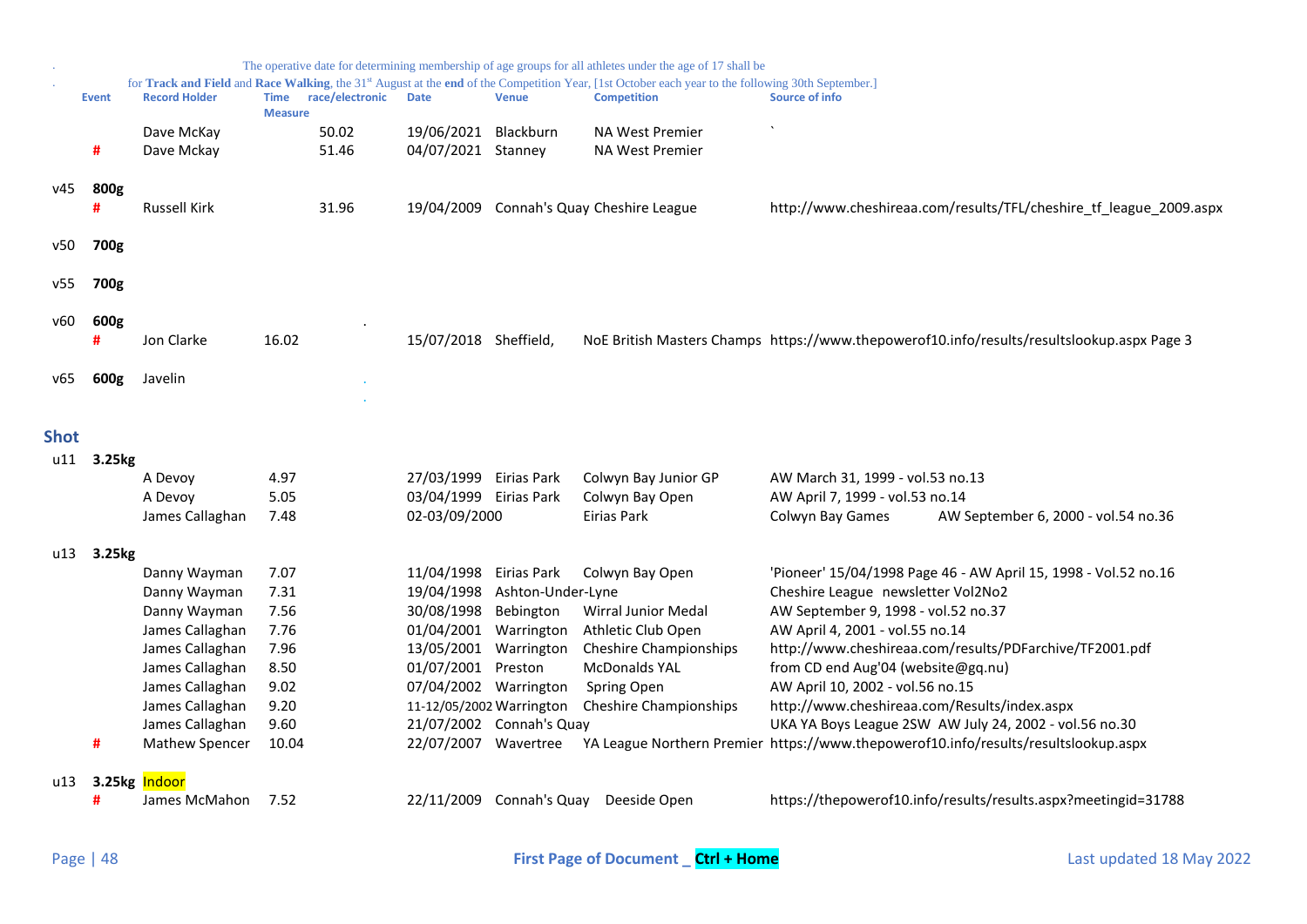|     |              |                        |                               |                 |                         |              | The operative date for determining membership of age groups for all athletes under the age of 17 shall be                                          |                                                                                                                    |
|-----|--------------|------------------------|-------------------------------|-----------------|-------------------------|--------------|----------------------------------------------------------------------------------------------------------------------------------------------------|--------------------------------------------------------------------------------------------------------------------|
|     |              |                        |                               |                 |                         |              | for Track and Field and Race Walking, the 31st August at the end of the Competition Year, [1st October each year to the following 30th September.] |                                                                                                                    |
|     | <b>Event</b> | <b>Record Holder</b>   | <b>Time</b><br><b>Measure</b> | race/electronic | <b>Date</b>             | <b>Venue</b> | <b>Competition</b>                                                                                                                                 | <b>Source of info</b>                                                                                              |
|     |              |                        |                               |                 |                         |              |                                                                                                                                                    |                                                                                                                    |
| u15 | 4kg          | <b>Ryan Morrison</b>   | 10.59                         |                 | 11/04/1998 Eirias Park  |              | Colwyn Bay Open                                                                                                                                    | 'Pioneer' 15/04/1998 Page 46 - AW April 15, 1998 - Vol.52 no.16                                                    |
|     |              | <b>Ryan Morrison</b>   | 10.73                         |                 | 10/05/1998 Crewe        |              | <b>Cheshire Championships</b>                                                                                                                      | http://www.cheshireaa.com/results/PDFarchive/TF1998.pdf                                                            |
|     |              | James Callaghan        | 12.06                         |                 |                         |              |                                                                                                                                                    |                                                                                                                    |
|     |              | James Callaghan        | 12.19                         |                 | 29-30/05/2004 Wigan     |              | NoEAA Junior T&F Champs                                                                                                                            | http://www.cheshireaa.com/Results/index.aspx                                                                       |
|     |              | James Callaghan        | 12.20                         |                 | 06/06/2004              | Bebington    | NoE N 1W                                                                                                                                           | AW June 9, 2004 - vol.58 no.24                                                                                     |
|     |              | James Callaghan        | 12.95                         |                 | 18/07/2004              | Bebington    | YAL - N1W boys                                                                                                                                     | from CD end Aug'04 (website@gq.nu) - AW July 16, 2003 - vol.57 no.29                                               |
|     |              | James Callaghan        | 13.63                         |                 | 21/08/2004 Cudworth     |              | <b>NoEAA Inter Counties Team</b>                                                                                                                   | http://www.cheshireaa.com/results/ICTF/2004/2004ICTF.pdf                                                           |
|     |              | George Hyde            | 13.83                         |                 | 02/05/2015 Stockport    |              | YDL N 1W lower                                                                                                                                     | https://www.thepowerof10.info/results/resultslookup.aspx Page 2                                                    |
|     |              | George Hyde            | 15.15                         |                 | 11/07/2015 Gateshead    |              | <b>ESAA T&amp;F Championships</b>                                                                                                                  | https://www.thepowerof10.info/results/resultslookup.aspx Page 8                                                    |
|     |              | George Hyde            | 15.65                         |                 | 22/08/2015              | Blackburn    | NA Inter-counties                                                                                                                                  | https://www.thepowerof10.info/results/resultslookup.aspx Page 2                                                    |
|     | #            | George Hyde            | 15.93                         |                 | 06/09/2015 Stanney      |              | Cheshire League                                                                                                                                    | https://www.thepowerof10.info/results/resultslookup.aspx Page 2                                                    |
|     |              |                        |                               |                 |                         |              |                                                                                                                                                    |                                                                                                                    |
| u15 | 4kg          | Indoor                 |                               |                 |                         |              |                                                                                                                                                    |                                                                                                                    |
|     |              | James Callaghan        | 10.12 f i                     |                 | 18-19/01/2003 Sportcity |              | NoE Junior Championship                                                                                                                            | https://www.northernathletics.co.uk/download/na-indoor-results-2003/                                               |
|     |              | James Callaghan        | 11.53 i                       |                 |                         |              | 17-18/01/2004 EIS Sheffield NoE Junior Championships                                                                                               | AW January 31, 2004 - vol.58 no.04 -                                                                               |
|     |              |                        |                               |                 |                         |              |                                                                                                                                                    | https://www.northernathletics.co.uk/download/na-indoor-results-2004/                                               |
|     | #            | James Callaghan        | 12.97 f i                     |                 |                         |              | 22-23/01/2005 EIS Sheffield NoE Junior Championships                                                                                               | https://www.northernathletics.co.uk/download/na-indoor-results-2005/                                               |
|     |              |                        |                               |                 |                         |              |                                                                                                                                                    |                                                                                                                    |
| u17 | 4kg          | Shot                   |                               |                 |                         |              |                                                                                                                                                    |                                                                                                                    |
|     |              | George Hyde            | 14.14                         |                 | 24/05/2015 Stretford    |              | <b>Cheshire Championships</b>                                                                                                                      | http://www.cheshireaa.com/Results/index.aspx                                                                       |
|     |              | George Hyde            | 14.44                         |                 | 30/05/2015 Stretford    |              | YDL N W1 lower                                                                                                                                     | https://www.thepowerof10.info/results/resultslookup.aspx Page 2                                                    |
|     | #            | George Hyde            | 15.23                         |                 | 15/06/2016 Wigan        |              | <b>ESAA Cup NW Regional Final</b>                                                                                                                  | https://www.thepowerof10.info/results/resultslookup.aspx Page 4                                                    |
|     |              |                        |                               |                 |                         |              |                                                                                                                                                    |                                                                                                                    |
| u17 | 4kg          | Indoor                 |                               |                 |                         |              |                                                                                                                                                    |                                                                                                                    |
|     |              | James McMahon          | 9.96                          |                 |                         |              |                                                                                                                                                    | 04/03/2012 EIS Sheffield EA u15/ u17 Indoor Champs https://www.thepowerof10.info/results/resultslookup.aspx Page 2 |
|     |              | James McMahon          | 10.49                         |                 | 16/02/2013              | Wigan        |                                                                                                                                                    | Sportshall NW Regional Final https://thepowerof10.info/results/results.aspx?meetingid=84899                        |
|     | #            | James McMahon          | 11.26 i                       |                 | 07/04/2013              |              | Birmingham NEC Sportshall UK Final                                                                                                                 | https://thepowerof10.info/results/results.aspx?meetingid=83540                                                     |
|     |              |                        |                               |                 |                         |              |                                                                                                                                                    |                                                                                                                    |
| u17 | 5kg          |                        |                               |                 |                         |              |                                                                                                                                                    |                                                                                                                    |
|     |              | <b>Richard Stocker</b> | 10.11                         |                 | 10/05/1998              | Crewe        | <b>Cheshire Championships</b>                                                                                                                      | http://www.cheshireaa.com/results/PDFarchive/TF1998.pdf                                                            |
|     |              | <b>Richard Stocker</b> | 10.59                         |                 | 07/06/1998 Blackpool    |              | <b>McDonalds YAL</b>                                                                                                                               | records end 2000                                                                                                   |
|     |              | Carl Van Schie         | 11.02                         |                 |                         |              | 12/09/2004 Macclesfield Cheshire Multi-events                                                                                                      | http://www.cheshireaa.com/Results/index.aspx                                                                       |
|     |              | James Callaghan        | 12.84                         |                 |                         |              | 14-15/05/2005 Macclesfield Cheshire Championships                                                                                                  | http://www.cheshireaa.com/Results/index.aspx                                                                       |
|     |              | James Callaghan        | 13.08                         |                 | 20/08/2005 Cudworth     |              | <b>Inter Counties</b>                                                                                                                              | http://www.cheshireaa.com/results/PDFarchive/NoEAAICTF2005.pdf                                                     |
|     |              | James Callaghan        | 13.15                         |                 | 26/06/2005 Warrington   |              | UKA YA N 1W                                                                                                                                        | AW November 9, 2005 - vol.59 no.45                                                                                 |
|     |              | James Callaghan        | 13.47                         |                 | 25/06/2006 Bolton       |              | YAL 1NW                                                                                                                                            | WCAC 2006 stats   Match results not on Po10 or in AW                                                               |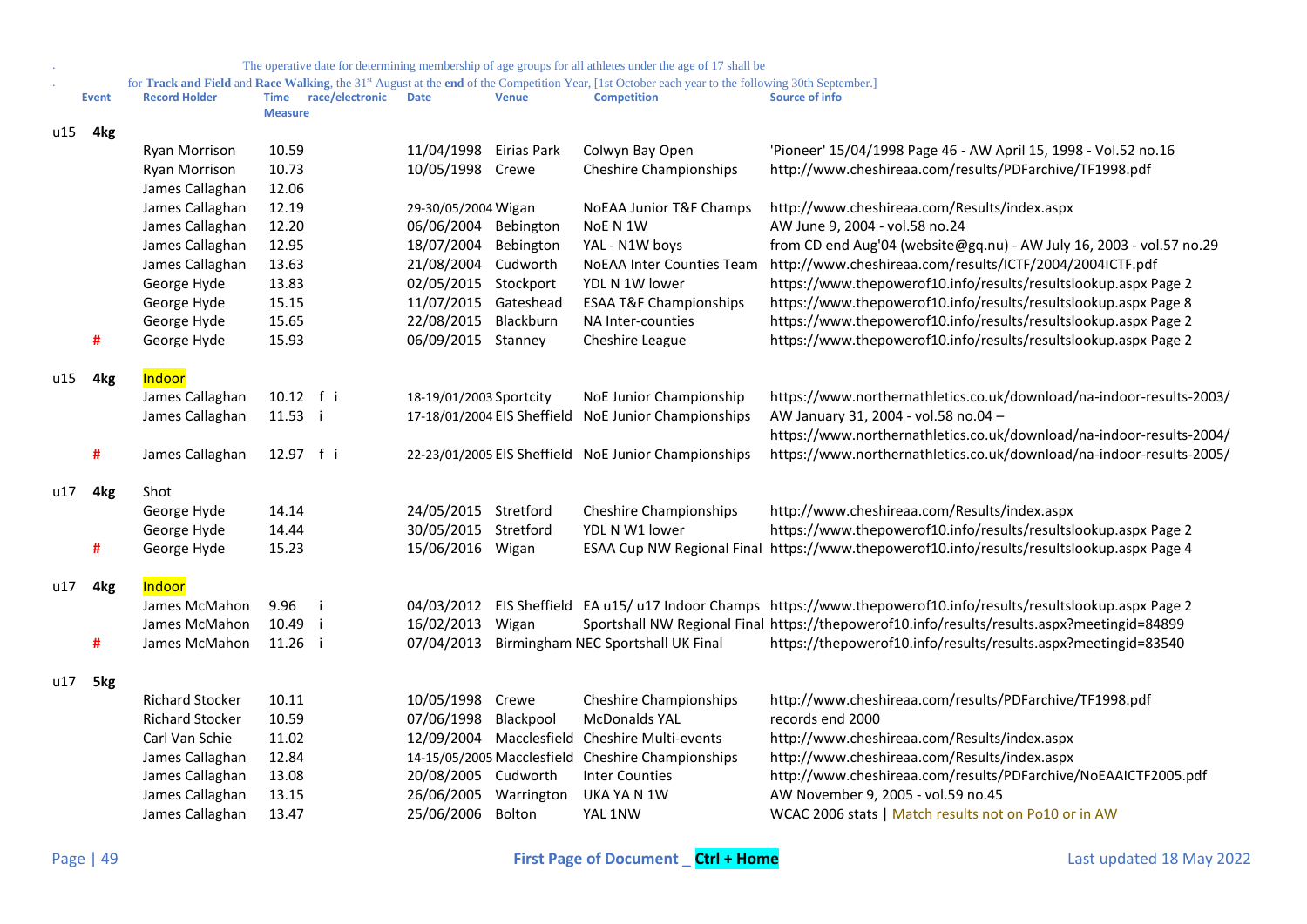for **Track and Field** and **Race Walking**, the 31<sup>st</sup> August at the **end** of the Competition Year, [1st October each year to the following 30th September.]

|      | <b>Event</b>    | <b>Record Holder</b> | <b>Time</b><br>race/electronic<br><b>Measure</b> | <b>Date</b>          | <b>Venue</b> | <b>Competition</b>                  | Source of info                                                                             |
|------|-----------------|----------------------|--------------------------------------------------|----------------------|--------------|-------------------------------------|--------------------------------------------------------------------------------------------|
|      |                 | George Hyde          | 14.38                                            | 09/04/2016 Liverpool |              | Throws & Jumps Open                 | https://thepowerof10.info/results/results.aspx?meetingid=162969                            |
|      |                 | George Hyde          | 14.44                                            | 10/04/2016           | Bebington    | Cheshire League                     | https://www.thepowerof10.info/results/resultslookup.aspx Page 3                            |
|      |                 | George Hyde          | 14.68                                            | 01/05/2016           | Bury         | YDL N W2 upper                      | https://thepowerof10.info/results/results.aspx?meetingid=159454                            |
|      |                 | George Hyde          | 14.93                                            | 11/06/2016           | Warrington   | Cheshire Schools Champs             | https://www.thepowerof10.info/results/resultslookup.aspx Page 2                            |
|      |                 | George Hyde          | 14.95                                            | 18/06/2016           | Birmingham   | <b>ESAA Mason Trophy</b>            | https://thepowerof10.info/results/results.aspx?meetingid=165019                            |
|      |                 | George Hyde          | 15.23                                            | 15/06/2016           | Wigan        | <b>ESAA Cup NW Regional Final</b>   | https://www.thepowerof10.info/results/resultslookup.aspx Page 4                            |
|      |                 | George Hyde          | 15.54                                            | 08/07/2016 Gateshead |              | <b>ESAA English Champs</b>          | https://www.thepowerof10.info/results/resultslookup.aspx Page 8                            |
|      |                 | George Hyde          | 15.70                                            | 24/07/2016           | Stanney      | YDL Upper Division NW 2             | https://thepowerof10.info/results/results.aspx?meetingid=159457                            |
|      |                 | George Hyde          | 15.84                                            | 09/04/2017           | Wigan        | Harriers Spring Open                | https://www.thepowerof10.info/results/resultslookup.aspx Page 2                            |
|      |                 | George Hyde          | 16.39                                            | 30/04/2017           | Wigan        | YDL U17/U20 NW 1 Division           | https://www.thepowerof10.info/results/resultslookup.aspx Page 2                            |
|      |                 | George Hyde          | 16.95                                            | 14/05/2017           | Warrington   | <b>Cheshire Championships</b>       | https://www.thepowerof10.info/results/resultslookup.aspx Page 3                            |
|      |                 | George Hyde          | 17.07                                            | 13/06/2017           | Stretford    | <b>Trafford AC Grand Prix</b>       | https://thepowerof10.info/results/results.aspx?meetingid=188960                            |
|      | #               | George Hyde          | 17.42                                            | 26/08/2017 Bedford   |              | EA U15 / U17 Champs                 | https://www.thepowerof10.info/results/resultslookup.aspx Page 5                            |
| u17  | 5kg             | Indoor               |                                                  |                      |              |                                     |                                                                                            |
|      |                 | James Callaghan      | 12.97 i                                          | 23/01/2005 Sheffield |              | NoE u17/u20 Champs                  | https://thepowerof10.info/results/results.aspx?meetingid=4419                              |
|      |                 | George Hyde          | 14.37 i                                          | 17/01/2016 Sheffield |              | NA u17/u20/ Senior Champs           | https://www.northernathletics.co.uk/results-index/                                         |
|      |                 | George Hyde          | 15.57 i                                          | 12/11/2016 Sheffield |              | NA Open Meeting                     | https://www.thepowerof10.info/results/resultslookup.aspx Page 2                            |
|      | #               | George Hyde          | 15.85 i                                          | 18/12/2016 Sportcity |              | Sale Harriers Open Series           | https://www.thepowerof10.info/results/resultslookup.aspx Page 2                            |
| u17  | 6KG             | Shot                 |                                                  |                      |              |                                     |                                                                                            |
|      |                 | James Callaghan      | 11.87                                            | 19/06/2005           |              | Connah's Quay NJL NP Mersey         | https://thepowerof10.info/results/results.aspx?meetingid=157117                            |
|      |                 | James Callaghan      | 12.42                                            | 07/05/2006           | Bebington    | <b>NJL NP Mersey</b>                | https://thepowerof10.info/results/results.aspx?meetingid=1294                              |
|      | #               | James Callaghan      | 12.56                                            | 11/06/2006           | Wigan        | <b>NJL Mersey</b>                   | 2006 WCAC Stats   James results not on Po10 or in AW!!                                     |
| u 18 | 5 <sub>kg</sub> | <b>IAAF Shot</b>     |                                                  |                      |              |                                     |                                                                                            |
|      |                 | George Hyde          | 17.06                                            | 18/06/2017           |              | EA u20 / u23 Champs                 | https://www.thepowerof10.info/results/resultslookup.aspx Page 5                            |
|      |                 | George Hyde          | 18.12                                            | 09/06/2018           | Warrington   | <b>Cheshire Schools Champs</b>      | https://www.cheshireschoolsaa.co.uk/results-2018                                           |
|      |                 | George Hyde          | 18.25                                            | 12/06/2018           | Stretford    | Trafford AC GP                      | https://www.thepowerof10.info/results/resultslookup.aspx Page 2                            |
|      | #               | George Hyde          | 18.89                                            | 17/06/2018           | Bedford      |                                     | EA u20 / u23 Championships https://www.thepowerof10.info/results/resultslookup.aspx page 5 |
| u20  | 6kg             | George Hyde          | 15.44                                            | 12/05/2018           |              | Macclesfield Cheshire Championships | http://www.cheshireaa.com/results/TFL/cheshire_tf_league_2018.aspx                         |
|      |                 | George Hyde          | 15.73                                            | 30/09/2018           | Wrexham      | <b>Final Fling</b>                  | https://thepowerof10.info/results/results.aspx?meetingid=250154                            |
|      |                 | George Hyde          | 16.42                                            | 13/04/2019           | Wavertree    | Liverpool Throws & Jumps            | https://thepowerof10.info/results/results.aspx?meetingid=284583                            |
|      |                 | George Hyde          | 17.37                                            | 22/06/2019           | Bedford      | EA U20/ U23 Champs                  | https://www.thepowerof10.info/results/resultslookup.aspx page 5                            |
|      |                 | George Hyde          | 17.43                                            | 07/08/2019           | Stretford    | Trafford AC GP                      | https://thepowerof10.info/results/results.aspx?meetingid=276172                            |
|      |                 | George Hyde          | 17.60                                            | 31/08/2019 Stretford |              | Throws Chat annual                  | https://thepowerof10.info/results/results.aspx?meetingid=302880                            |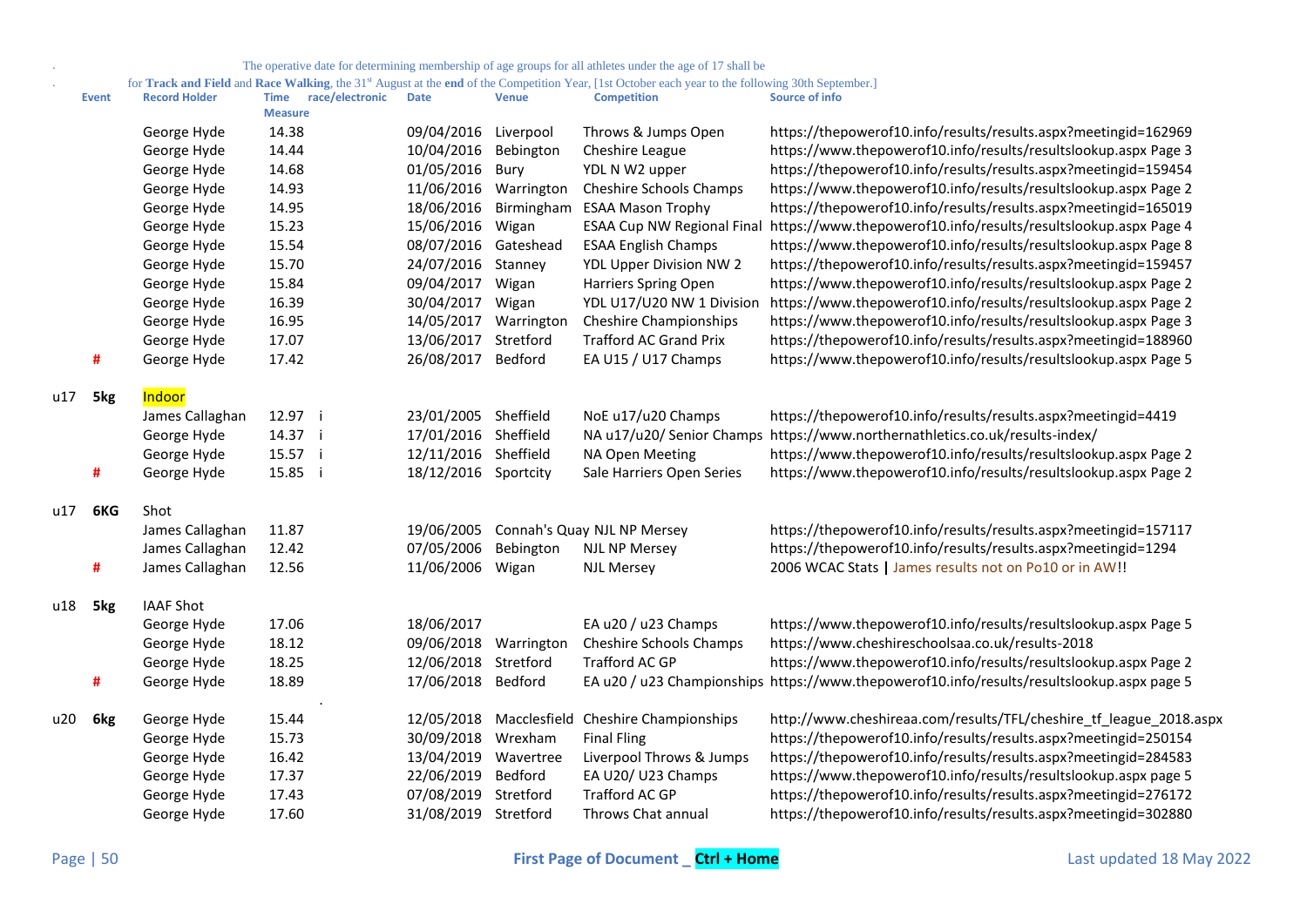|           |                    |                            |                               |                 |                      |              | The operative date for determining membership of age groups for all athletes under the age of 17 shall be                                                      |                                                                    |
|-----------|--------------------|----------------------------|-------------------------------|-----------------|----------------------|--------------|----------------------------------------------------------------------------------------------------------------------------------------------------------------|--------------------------------------------------------------------|
|           |                    |                            |                               |                 |                      |              | for Track and Field and Race Walking, the 31 <sup>st</sup> August at the end of the Competition Year, [1st October each year to the following 30th September.] |                                                                    |
|           | <b>Event</b>       | <b>Record Holder</b>       | <b>Time</b><br><b>Measure</b> | race/electronic | <b>Date</b>          | <b>Venue</b> | <b>Competition</b>                                                                                                                                             | <b>Source of info</b>                                              |
|           | #                  | George Hyde                | 17.97                         |                 | 03/09/2019 Stretford |              | Trafford AC GP                                                                                                                                                 | https://thepowerof10.info/results/results.aspx?meetingid=276174    |
|           |                    | Indoor                     |                               |                 |                      |              |                                                                                                                                                                |                                                                    |
|           |                    | James McMahon              | 10.14 i                       |                 |                      |              | 10/01/2015 EIS Sheffield E & Wales U20/Senior CE                                                                                                               | https://www.thepowerof10.info/results/resultslookup.aspx Page 3    |
|           |                    | George Hyde                | 14.61 i                       |                 | 25/02/2018           | Sheffield    | EA U15 / U17 / U20 Champs                                                                                                                                      | https://www.thepowerof10.info/results/resultslookup.aspx Page 6    |
|           | #                  | George Hyde                | 18.23 i                       |                 | 11/01/2020           |              | Loughborough Students AC Open                                                                                                                                  | https://www.thepowerof10.info/results/resultslookup.aspx Page 2    |
| u20       | 6.25kg             |                            |                               |                 |                      |              |                                                                                                                                                                |                                                                    |
|           | #                  | David McKay                | 11.80                         |                 | 22/08/1999 Derby     |              | National Junior League                                                                                                                                         | records end 2000                                                   |
| u20       | 7.26 <sub>kg</sub> |                            |                               |                 |                      |              |                                                                                                                                                                |                                                                    |
|           |                    | George Hyde                | 13.45                         |                 | 05/05/2018           | Wigan        | NoE League Division 1                                                                                                                                          | https://thepowerof10.info/results/results.aspx?meetingid=234459    |
|           |                    | George Hyde                | 14.56                         |                 | 05/08/2018           | Preston      | NoE Division 1                                                                                                                                                 | https://thepowerof10.info/results/results.aspx?meetingid=234462    |
|           |                    | George Hyde                | 14.78                         |                 | 19/05/2019           | Blackburn    | NA League Division 1                                                                                                                                           | https://www.thepowerof10.info/results/resultslookup.aspx Page 2    |
|           |                    | George Hyde                | 15.50                         |                 | 14/08/2019           | Sportcity    | Manchester International                                                                                                                                       | https://www.thepowerof10.info/results/resultslookup.aspx Page 2    |
|           |                    | George Hyde                | 15.71                         |                 | 16/08/2020           |              | Loughborough August Invitational                                                                                                                               | https://thepowerof10.info/results/results.aspx?meetingid=353865    |
|           |                    | George Hyde                | 15.84                         |                 | 22/08/2020           | Stretford    | <b>Trafford Open Series</b>                                                                                                                                    | https://www.thepowerof10.info/results/resultslookup.aspx Page 2    |
|           |                    | George Hyde                | 16.55                         |                 | 05/09/2020           | Sportcity    | Muller British Champs                                                                                                                                          | https://www.thepowerof10.info/results/resultslookup.aspx Page 2    |
|           | #                  | George Hyde                | 17.77                         |                 | 12/09/2020           | Moulton      | <b>England Camp Invitation</b>                                                                                                                                 | https://thepowerof10.info/results/results.aspx?meetingid=407319    |
| u20       |                    | 7.26kg <mark>Indoor</mark> |                               |                 |                      |              |                                                                                                                                                                |                                                                    |
|           | #                  | George Hyde                | 15.29                         |                 |                      |              | 01/02/2020 Vienna, AUT Indoor Classic                                                                                                                          | https://thepowerof10.info/results/results.aspx?meetingid=347589    |
| <b>SM</b> | 7.26kg Shot        |                            |                               |                 |                      |              |                                                                                                                                                                |                                                                    |
|           |                    | <b>Steve Bradley</b>       | 11.82                         |                 | 03/07/1998           | Blackburn    | Northern ML                                                                                                                                                    | newsletter Vol2No2                                                 |
|           |                    | Dave McKay                 | 12.19                         |                 | 07/06/2003           | Wigan        | Northern ML                                                                                                                                                    | from CD end Aug'04 (website@gq.nu)                                 |
|           |                    | Dave McKay                 | 12.50                         |                 | 07/06/2008           | Wavertree    | NoE 2W                                                                                                                                                         | https://thepowerof10.info/results/results.aspx?meetingid=13443     |
|           |                    | Dave McKay                 | 12.56                         |                 | 04/07/2009           | Eton         | BAs League Nat 1 (for Liv H)                                                                                                                                   | https://thepowerof10.info/results/results.aspx?meetingid=23303     |
|           | #                  | Dave McKay                 | 13.14                         |                 | 01/05/2010           | Stanney      | NoE 2W                                                                                                                                                         | https://thepowerof10.info/results/results.aspx?meetingid=37056     |
| <b>SM</b> | Shot               | Indoor                     |                               |                 |                      |              |                                                                                                                                                                |                                                                    |
|           |                    | Carl Van Schie             | 10.05 i                       |                 |                      |              | 17/02/2008 EIS Sheffield UKA Indoor City Challenge Final                                                                                                       | https://thepowerof10.info/results/results.aspx?meetingid=11622     |
| v35       | 7.26kg Shot        |                            |                               |                 |                      |              |                                                                                                                                                                |                                                                    |
|           |                    | <b>Andrew Earl</b>         | 8.11                          |                 | 09/08/2009           | Stretford    | Cheshire League                                                                                                                                                | http://www.cheshireaa.com/results/TFL/cheshire_tf_league_2009.aspx |
|           |                    | Dave McKay                 | 11.48                         |                 | 07/05/2016           | Wakefield    | NoE Division 1                                                                                                                                                 | https://www.northernathletics.co.uk/league-results-2016/           |
|           |                    | Dave McKay                 | 11.65                         |                 | 03/07/2016 Stanney   |              | NoE N 1                                                                                                                                                        | https://thepowerof10.info/results/results.aspx?meetingid=159264    |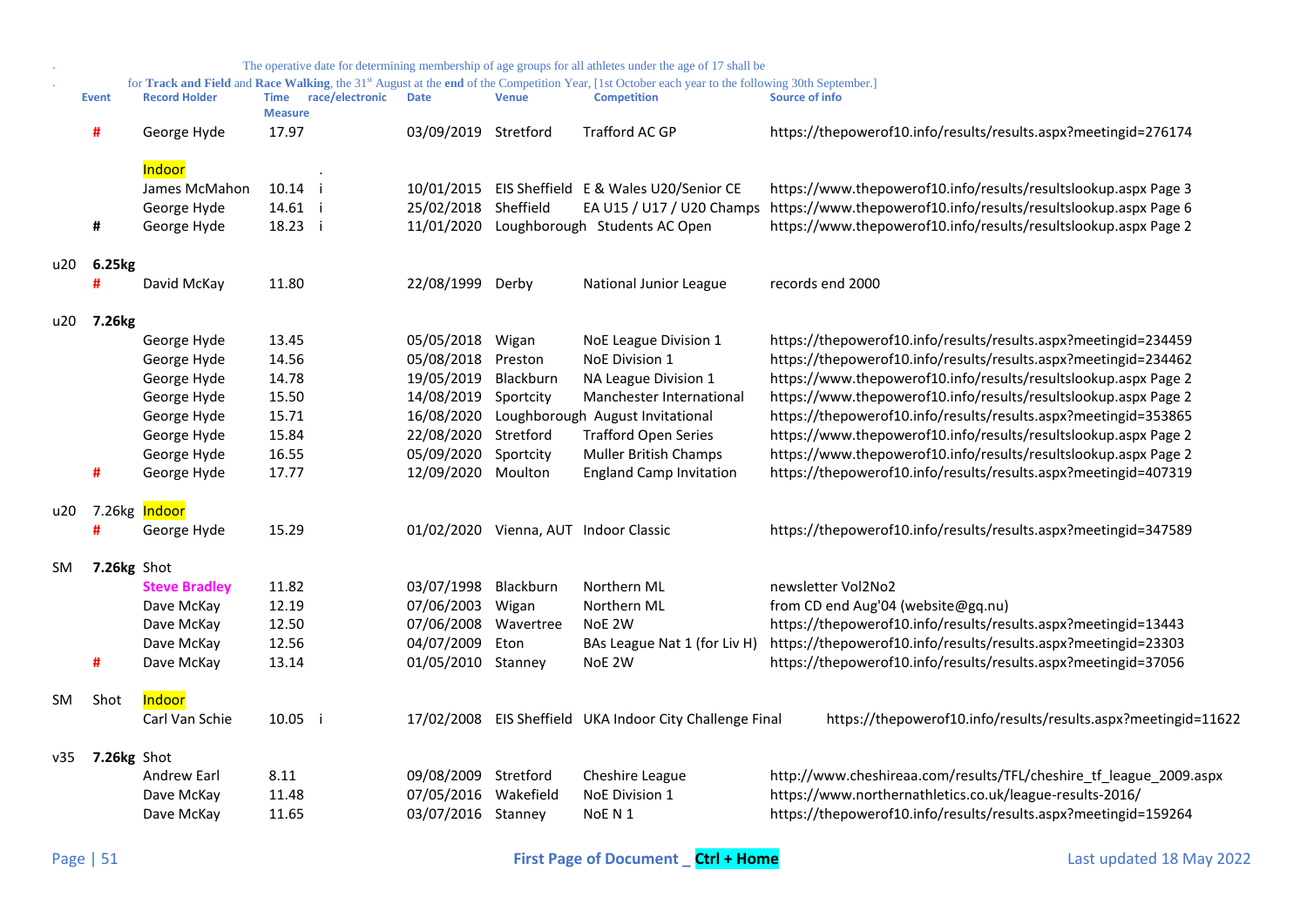<span id="page-51-0"></span>

|     |                    |                                    |                                                  |                                    |              | The operative date for determining membership of age groups for all athletes under the age of 17 shall be                                                                            |                                                                                                                      |
|-----|--------------------|------------------------------------|--------------------------------------------------|------------------------------------|--------------|--------------------------------------------------------------------------------------------------------------------------------------------------------------------------------------|----------------------------------------------------------------------------------------------------------------------|
|     | <b>Event</b>       | <b>Record Holder</b>               | race/electronic<br><b>Time</b><br><b>Measure</b> | <b>Date</b>                        | <b>Venue</b> | for Track and Field and Race Walking, the 31 <sup>st</sup> August at the end of the Competition Year, [1st October each year to the following 30th September.]<br><b>Competition</b> | <b>Source of info</b>                                                                                                |
|     | #                  | Dave McKay                         | 11.86                                            | 04/06/2017 Stanney                 |              | NA League Division 1                                                                                                                                                                 | https://www.thepowerof10.info/results/resultslookup.aspx Page 2                                                      |
| v40 | 7.26 <sub>kg</sub> |                                    |                                                  |                                    |              |                                                                                                                                                                                      |                                                                                                                      |
|     |                    | Dave McKay                         | 10.83                                            | 19/06/2021                         | Blackburn    | <b>NoE W Premier</b>                                                                                                                                                                 | https://thepowerof10.info/results/results.aspx?meetingid=415487                                                      |
|     |                    | Dave McKay                         | 11.57                                            | 04/07/2021                         | Stanney      | <b>NA West Premier</b>                                                                                                                                                               | https://www.northernathletics.co.uk/track-field-league/                                                              |
|     | #                  | Dave Mckay                         | 11.70                                            | 15/05/2022                         |              | Macclesfield Cheshire Championships                                                                                                                                                  |                                                                                                                      |
| v45 | 7.26kg             |                                    |                                                  |                                    |              |                                                                                                                                                                                      |                                                                                                                      |
| v50 | 6 <sub>kg</sub>    | shot                               |                                                  |                                    |              |                                                                                                                                                                                      |                                                                                                                      |
|     |                    | 7.26kg Neil Carter                 | 5.55                                             |                                    |              | 14/07/2013 Colwyn Bay Cheshire League                                                                                                                                                | http://www.cheshireaa.com/results/TFL/cheshire_tf_league_2013.aspx                                                   |
| v55 | 6kg                |                                    |                                                  |                                    |              |                                                                                                                                                                                      |                                                                                                                      |
| v60 | 5kg<br>#           | Jon Clarke                         | 6.01                                             | 14/07/2018 Sheffield               |              |                                                                                                                                                                                      | NoE British Masters Champs https://www.thepowerof10.info/results/resultslookup.aspx Page 2                           |
| v65 | 5kg                |                                    |                                                  |                                    |              |                                                                                                                                                                                      |                                                                                                                      |
|     |                    | Senior Weight<br>7.26kg Jon Clarke | 4.49                                             | 21/08/2021 Stanney                 |              | <b>Cheshire Championships</b>                                                                                                                                                        | http://www.cheshireaa.com/Results/index.aspx                                                                         |
| v70 | 4kg                |                                    |                                                  |                                    |              |                                                                                                                                                                                      |                                                                                                                      |
|     |                    | <b>Triathlon &gt; Decathlon</b>    |                                                  |                                    |              |                                                                                                                                                                                      |                                                                                                                      |
|     | u11 Triathlon      |                                    |                                                  |                                    |              |                                                                                                                                                                                      |                                                                                                                      |
|     |                    | Anthony Devoy<br>Lewis Bromilow    | $5*$<br>83pts<br>120pts 5*                       | 13/09/1998 Stockport<br>12/09/1999 |              | <b>County Multi-events</b><br>Macclesfield County Multi-events                                                                                                                       | http://www.cheshireaa.com/results/PDFarchive/JME1998.pdf<br>http://www.cheshireaa.com/results/PDFarchive/JME1999.pdf |
|     |                    | Benjamin Fowles 188pts 5*          |                                                  | 09/09/2001                         |              | Macclesfield Cheshire Multi-events                                                                                                                                                   | http://www.cheshireaa.com/results/PDFarchive/JME2001.pdf                                                             |
|     | Quadrathlon        |                                    |                                                  |                                    |              |                                                                                                                                                                                      |                                                                                                                      |
|     |                    | Jac Goodall                        | 26/06/2011 Sport City<br>241pts                  |                                    | Dash Quad    |                                                                                                                                                                                      | https://www.thepowerof10.info/results/resultslookup.aspx                                                             |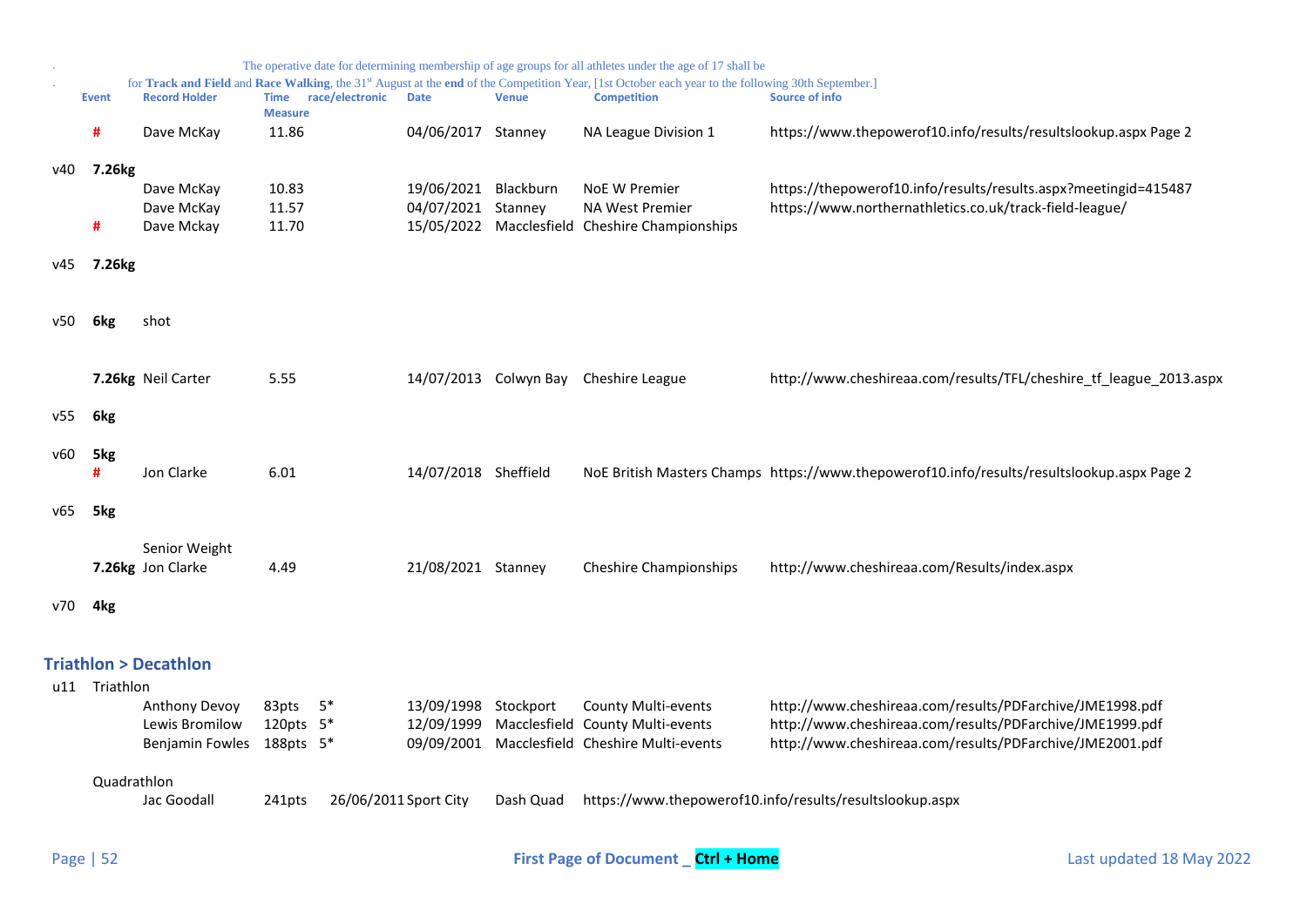|     | The operative date for determining membership of age groups for all athletes under the age of 17 shall be |                      |                |                      |                             |                      |                                                                                                                                                                                      |                                                                                                  |
|-----|-----------------------------------------------------------------------------------------------------------|----------------------|----------------|----------------------|-----------------------------|----------------------|--------------------------------------------------------------------------------------------------------------------------------------------------------------------------------------|--------------------------------------------------------------------------------------------------|
|     | <b>Event</b>                                                                                              | <b>Record Holder</b> | <b>Measure</b> | Time race/electronic | <b>Date</b>                 | <b>Venue</b>         | for Track and Field and Race Walking, the 31 <sup>st</sup> August at the end of the Competition Year, [1st October each year to the following 30th September.]<br><b>Competition</b> | <b>Source of info</b>                                                                            |
| u13 |                                                                                                           | Triathlon 5*         |                |                      |                             |                      |                                                                                                                                                                                      |                                                                                                  |
|     |                                                                                                           | Danny Wayman         | 206pts 5*      |                      | 13/09/1998 Stockport        |                      | <b>County Multi-events</b>                                                                                                                                                           | http://www.cheshireaa.com/results/PDFarchive/JME1998.pdf                                         |
|     |                                                                                                           | Lawrence Walker      | 217pts 5*      |                      |                             |                      | 15/09/2002 Macclesfield Cheshire Multi-events                                                                                                                                        | http://www.cheshireaa.com/results/ME/2002/U11CE2002.jpg                                          |
|     | #                                                                                                         | Gareth Preston       | 242pts 5*      |                      |                             |                      | 14/09/2003 Macclesfield Cheshire Multi-events                                                                                                                                        | http://www.cheshireaa.com/results/ME/2003/JuniorMEU11results.pdf                                 |
|     |                                                                                                           | Quadrathlon          |                |                      |                             |                      |                                                                                                                                                                                      |                                                                                                  |
|     |                                                                                                           | James McMahon 220pts |                |                      | 27/06/2010 Sportcity        |                      | Dash YA Quadrathlon                                                                                                                                                                  | https://thepowerof10.info/results/results.aspx?meetingid=39403                                   |
|     |                                                                                                           | Pentathlon           |                |                      |                             |                      |                                                                                                                                                                                      |                                                                                                  |
|     | #                                                                                                         | James McMahon 1683   |                |                      | 14/08/2010 Sportcity        |                      |                                                                                                                                                                                      | NW Combined Events Open https://www.thepowerof10.info/results/resultslookup.aspx Page 4          |
| u15 |                                                                                                           | Pentathlon           |                |                      |                             |                      |                                                                                                                                                                                      |                                                                                                  |
|     |                                                                                                           | Craig France         | 1991           |                      |                             |                      | 10/09/2000 Macclesfield Cheshire Multi-events                                                                                                                                        | http://www.cheshireaa.com/results/PDFarchive/JME2000.pdf                                         |
|     |                                                                                                           | Craig France         | 383pts         | $5*$                 | 10/09/2000                  |                      | Macclesfield Cheshire Multi-events                                                                                                                                                   | http://www.cheshireaa.com/results/PDFarchive/JME2000.pdf                                         |
|     |                                                                                                           | Craig France         | 2342           |                      | 09/09/2001                  |                      | Macclesfield Cheshire Multi-events                                                                                                                                                   | http://www.cheshireaa.com/results/PDFarchive/JME2001.pdf                                         |
|     | #                                                                                                         | Craig France         | 2592           |                      |                             |                      | 29/09/2001 Birmingham AAA CE Championships                                                                                                                                           | from CD end Aug'04 (website@gq.nu)                                                               |
| u15 |                                                                                                           | Pentathlon Indoor    |                |                      |                             |                      |                                                                                                                                                                                      |                                                                                                  |
|     |                                                                                                           | James McMahon        | 2155           | i                    | 03/03/2012                  | <b>EIS Sheffield</b> | EA u15/u17 CE Champs                                                                                                                                                                 | https://www.thepowerof10.info/results/resultslookup.aspx Page 2                                  |
|     | #                                                                                                         | Nathan Brassington   | 2334           | i                    | 12-13/03/2022 EIS Sheffield |                      | EA u15/ u17 CE Champs                                                                                                                                                                |                                                                                                  |
| u17 |                                                                                                           | Pentathlon           |                |                      |                             |                      |                                                                                                                                                                                      |                                                                                                  |
|     |                                                                                                           | Andrew Gore          | 2101           |                      |                             |                      | 09/09/2001 Macclesfield Cheshire Multi-events                                                                                                                                        | http://www.cheshireaa.com/results/PDFarchive/JME2001.pdf                                         |
|     |                                                                                                           | Carl Van Schie       | 2327           |                      |                             |                      | 12/09/2004 Macclesfield Cheshire Multi-events                                                                                                                                        | http://www.cheshireaa.com/Results/index.aspx                                                     |
|     |                                                                                                           | Carl Van Schie       | 2697           |                      | 12-13/03/2005 Cardiff       |                      | AAA/AAW CE Champs                                                                                                                                                                    | https://thepowerof10.info/results/results.aspx?meetingid=34066                                   |
|     | #                                                                                                         | Carl Van Schie       | 2742           |                      |                             |                      | 11/09/2005 Macclesfield Cheshire Multi-events                                                                                                                                        | http://www.cheshireaa.com/Results/index.aspx                                                     |
| u17 |                                                                                                           | Pentathlon Indoor    |                |                      |                             |                      |                                                                                                                                                                                      |                                                                                                  |
|     | #                                                                                                         | Carl Van Schie       | 2517 i         |                      |                             |                      | 15-16/01/2005 EIS Sheffield N, E, & NE Pentathlon Champs                                                                                                                             | AW January 26, 2005 - vol.59 no.4                                                                |
| u17 |                                                                                                           | Heptathlon Indoor    |                |                      |                             |                      |                                                                                                                                                                                      |                                                                                                  |
|     |                                                                                                           | Tom Booth            | 3447           | -i                   |                             |                      | 07-08/03/2009 EIS Sheffield EA u17/15 Indoor Champs                                                                                                                                  | https://thepowerof10.info/results/results.aspx?meetingid=21509&pagenum=2                         |
|     | #                                                                                                         | Ewan Bradley         | 3783           | -i                   | 10-11/03/2018 Sheffield     |                      | EA U15 / U17 CE Champs                                                                                                                                                               | https://thepowerof10.info/results/results.aspx?meetingid=221515&pagenum=4                        |
| u17 | Octathlon                                                                                                 |                      |                |                      |                             |                      |                                                                                                                                                                                      |                                                                                                  |
|     |                                                                                                           | Phil Riley           | 3344           |                      | 27/06/1998 Wrexham          |                      | Schools CE                                                                                                                                                                           | newsletter Vol2No2                                                                               |
|     |                                                                                                           | Carl Van Schie       | 4269           |                      |                             |                      | 25-26/6/2005 Macclesfield NW Schools CE                                                                                                                                              | AW July 6, 2005 - vol.59 no.17   https://thepowerof10.info/results/results.aspx?meetingid=400085 |
|     | #                                                                                                         | Michael Lyness       | 4592           |                      |                             |                      | 20-21/09/2008 Birmingham ESSA CE Championships                                                                                                                                       |                                                                                                  |
|     | Page   53                                                                                                 |                      |                |                      |                             |                      | First Page of Document Ctrl + Home                                                                                                                                                   | Last updated 18 May 2022                                                                         |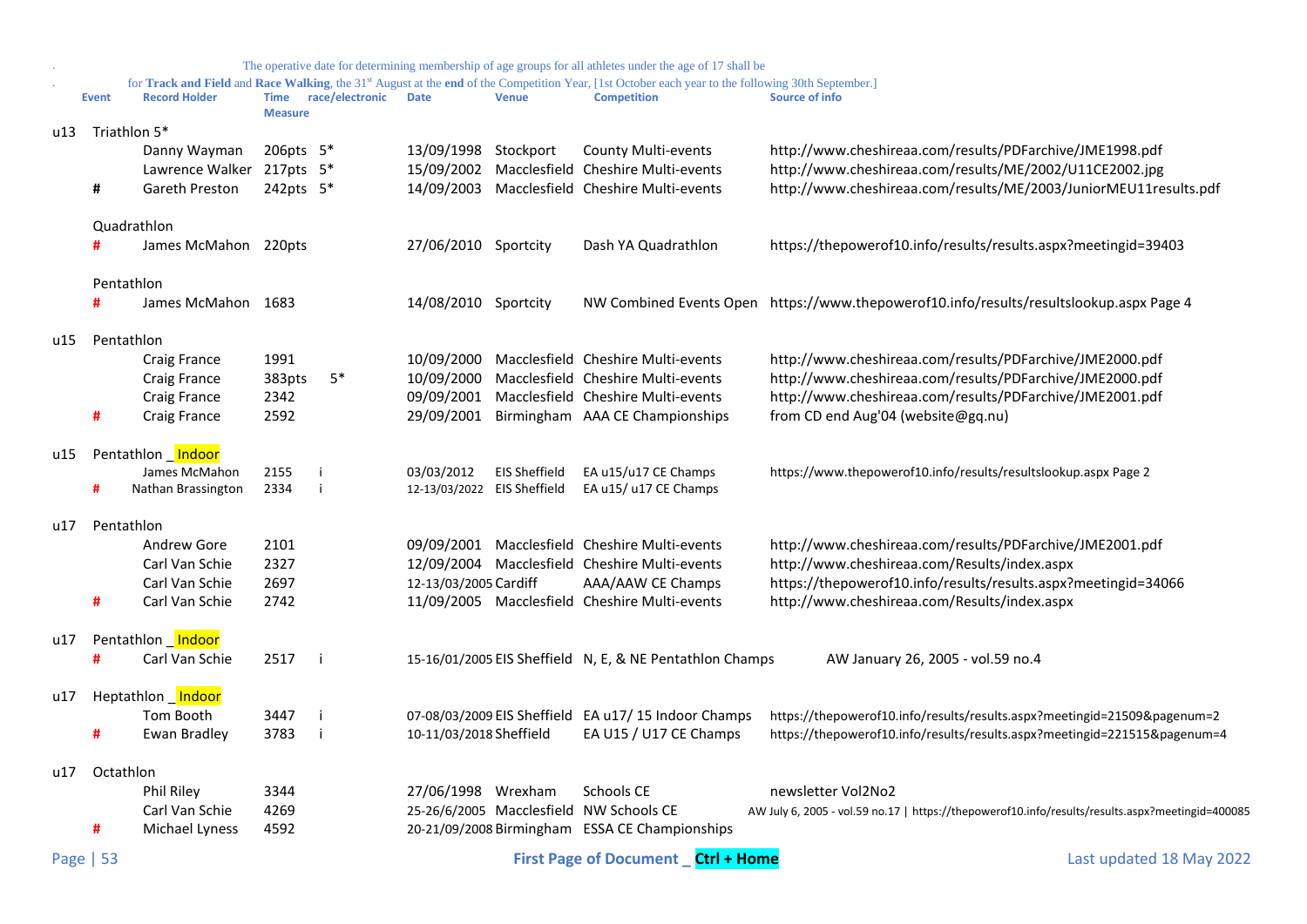| The operative date for determining membership of age groups for all athletes under the age of 17 shall be |                  |                      |                               |                 |                             |              |                                                                                                                                                                                      |                                                                                    |
|-----------------------------------------------------------------------------------------------------------|------------------|----------------------|-------------------------------|-----------------|-----------------------------|--------------|--------------------------------------------------------------------------------------------------------------------------------------------------------------------------------------|------------------------------------------------------------------------------------|
|                                                                                                           | <b>Event</b>     | <b>Record Holder</b> | <b>Time</b><br><b>Measure</b> | race/electronic | <b>Date</b>                 | <b>Venue</b> | for Track and Field and Race Walking, the 31 <sup>st</sup> August at the end of the Competition Year, [1st October each year to the following 30th September.]<br><b>Competition</b> | <b>Source of info</b>                                                              |
|                                                                                                           |                  |                      |                               |                 |                             |              |                                                                                                                                                                                      | https://www.thepowerof10.info/results/results.aspx?meetingid=15230⊤=5000&pagenum=6 |
| u17                                                                                                       | Decathlon        |                      |                               |                 |                             |              |                                                                                                                                                                                      |                                                                                    |
|                                                                                                           | Ħ                | Carl Van Schie       | 5284                          |                 | 21/08/2005                  |              | Birmingham AAA/NoEAA C                                                                                                                                                               | https://thepowerof10.info/results/results.aspx?meetingid=401625<br>es              |
| u20                                                                                                       |                  | Heptathlon Indoor    |                               |                 |                             |              |                                                                                                                                                                                      |                                                                                    |
|                                                                                                           |                  | Carl Van Schie       | 4067                          |                 | 14-15/01/2006 EIS Sheffield |              | AAA/NoEAA u20 CEs                                                                                                                                                                    | https://www.northernathletics.co.uk/download/na-Indoor-results-2006/               |
|                                                                                                           |                  | Carl Van Schie       | 4189                          |                 | 14/01/2007 Sheffield        |              | AAA/NoEAA u20 CEs                                                                                                                                                                    | https://thepowerof10.info/results/results.aspx?meetingid=4148                      |
|                                                                                                           | #                | James McMahon        | 4346                          |                 | 11/01/2015 Sheffield        |              | E & Wales U20/Senior CE                                                                                                                                                              | https://thepowerof10.info/results/results.aspx?meetingid=123884&pagenum=4          |
| u20                                                                                                       | Decathlon        |                      |                               |                 |                             |              |                                                                                                                                                                                      |                                                                                    |
|                                                                                                           |                  | John Manning         | 4382                          |                 | 27-28/06/1998 Wrexham       |              | English Schools Multi-events - regional Final                                                                                                                                        | newsletter Vol1No4 - Aw July 22, 1998 - vol.52 no.30                               |
|                                                                                                           |                  | John Manning         | 4553                          |                 | 19-20/09/1998 Hull          |              | English Schools Multi-events newsletter Vol2No2                                                                                                                                      |                                                                                    |
|                                                                                                           |                  | Carl Van Schie       | 5511                          |                 | 10-11/06/2006 Northwood     |              | AAA/ Mid/ North CE                                                                                                                                                                   |                                                                                    |
|                                                                                                           |                  | Carl Van Schie       | 5736                          |                 | 12-13/08/2006 Bedford       |              | SoE CE Championships                                                                                                                                                                 | https://thepowerof10.info/results/results.aspx?meetingid=2874&pagenum=2#DecU20M    |
|                                                                                                           | #                | Carl Van Schie       | 6017                          |                 | 9-10/06/2007 Stoke          |              | England/NoEAA Combined Championships                                                                                                                                                 | AW June 14, 2007 vol.62 (61) no.24                                                 |
| SM                                                                                                        |                  | Heptathlon Indoor    |                               |                 |                             |              |                                                                                                                                                                                      |                                                                                    |
|                                                                                                           |                  | Carl Van Schie       | 4362                          |                 |                             |              | 12-13/01/2008 EIS Sheffield EA SM & u20 Champs                                                                                                                                       | AW January 17, 2008 - vol.63 (62) no.03                                            |
|                                                                                                           |                  |                      |                               |                 |                             |              |                                                                                                                                                                                      | https://thepowerof10.info/results/results.aspx?meetingid=10518                     |
|                                                                                                           | #                | Carl Van Schie       | 4409                          |                 |                             |              | 10-11/01/2009 EIS Sheffield EA SM & u20 Champs                                                                                                                                       | https://thepowerof10.info/results/results.aspx?meetingid=20455                     |
|                                                                                                           | <b>Decathlon</b> |                      |                               |                 |                             |              |                                                                                                                                                                                      |                                                                                    |
|                                                                                                           |                  | Carl Van Schie       | 6002                          |                 | 31-01/5-6/2008 Birmingham   |              | EA CE Championships                                                                                                                                                                  | https://thepowerof10.info/results/results.aspx?meetingid=13277&pagenum=4           |
|                                                                                                           |                  | Carl Van Schie       | 6082.00                       |                 | 12-13/07/2008 Hexham        |              | International CE                                                                                                                                                                     | https://thepowerof10.info/results/results.aspx?meetingid=14441&pagenum=2           |
|                                                                                                           |                  | Carl Van Schie       | 6114                          |                 | 23-24/08/2008 Sportcity     |              | NW CE Open                                                                                                                                                                           | https://thepowerof10.info/results/results.aspx?meetingid=14815&pagenum=2           |
|                                                                                                           | #                | Carl Van Schie       | 6352                          |                 | 17/05/2009 Woodford         |              | <b>Open Meeting</b>                                                                                                                                                                  | https://thepowerof10.info/results/results.aspx?meetingid=23486                     |
|                                                                                                           |                  | Carl Van Schie       | 6352                          |                 | 13-14/06/2009 Stoke         |              | EA S & u20 CE Champs                                                                                                                                                                 | https://thepowerof10.info/results/results.aspx?meetingid=23706&pagenum=3           |
|                                                                                                           |                  |                      |                               |                 |                             |              |                                                                                                                                                                                      |                                                                                    |

v35 Decathlon

<span id="page-53-0"></span>**Walks**

u11

u13